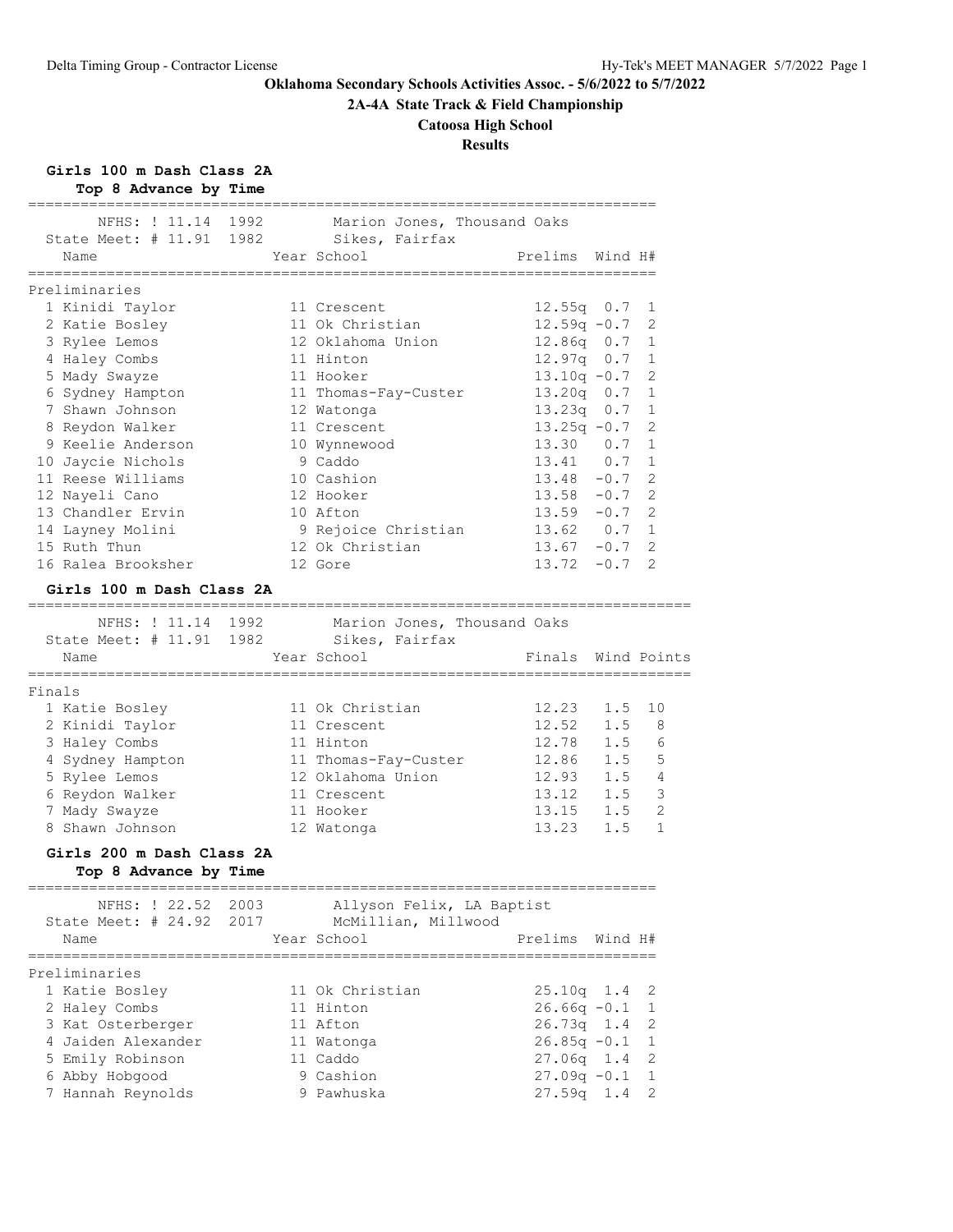**2A-4A State Track & Field Championship**

# **Catoosa High School**

# **Results**

|  | Girls 200 m Dash Class 2A |  |  |  |  |  |
|--|---------------------------|--|--|--|--|--|
|--|---------------------------|--|--|--|--|--|

| 8 Natalie PerryHunter<br>9 Reydon Walker<br>10 Ashlyn Redelsperger<br>11 Jaclyn Glasscock<br>12 Dina Marchoud<br>13 Jordyn Nichols<br>14 Layney Molini<br>15 Devry Metcalf<br>16 Mallory Womeldorff<br>Girls 200 m Dash Class 2A<br>================================ | 10 Porter<br>11 Crescent<br>12 Hobart<br>10 Thomas-Fay-Custer<br>12 Chelsea<br>9 Caddo<br>9 Rejoice Christian<br>9 Hooker<br>9 Silo | $27.65q -0.1$<br>$27.80 - 0.1$<br>$27.87$ 1.4<br>27.93 1.4<br>$28.12 - 0.1$<br>$28.31 - 0.1$<br>28.47 1.4<br>$28.64 - 0.1 1$<br>28.70 1.4 |                | 1<br>1<br>2<br>2<br>1<br>1<br>2<br>2 |
|----------------------------------------------------------------------------------------------------------------------------------------------------------------------------------------------------------------------------------------------------------------------|-------------------------------------------------------------------------------------------------------------------------------------|-------------------------------------------------------------------------------------------------------------------------------------------|----------------|--------------------------------------|
| NFHS: ! 22.52 2003                                                                                                                                                                                                                                                   | Allyson Felix, LA Baptist                                                                                                           |                                                                                                                                           |                |                                      |
| State Meet: # 24.92 2017<br>Name                                                                                                                                                                                                                                     | McMillian, Millwood<br>Year School                                                                                                  | Finals                                                                                                                                    |                | Wind Points                          |
|                                                                                                                                                                                                                                                                      |                                                                                                                                     |                                                                                                                                           |                |                                      |
| Finals<br>1 Katie Bosley                                                                                                                                                                                                                                             | 11 Ok Christian                                                                                                                     | $25.06 - 0.3$                                                                                                                             |                | 10                                   |
| 2 Haley Combs                                                                                                                                                                                                                                                        | 11 Hinton                                                                                                                           | $26.65 - 0.3$                                                                                                                             |                | 8                                    |
| 3 Abby Hobgood                                                                                                                                                                                                                                                       | 9 Cashion                                                                                                                           | $26.85 -0.3$ 6                                                                                                                            |                |                                      |
| 4 Jaiden Alexander                                                                                                                                                                                                                                                   | 11 Watonga                                                                                                                          | $26.87 - 0.3$ 5                                                                                                                           |                |                                      |
| 5 Emily Robinson                                                                                                                                                                                                                                                     | 11 Caddo                                                                                                                            | $27.01 - 0.3$ 4                                                                                                                           |                |                                      |
| 6 Kat Osterberger                                                                                                                                                                                                                                                    | 11 Afton                                                                                                                            | $27.16 - 0.3$ 3                                                                                                                           |                |                                      |
| 7 Natalie PerryHunter                                                                                                                                                                                                                                                | 10 Porter                                                                                                                           | $27.54 - 0.3$                                                                                                                             |                | 2                                    |
| 8 Hannah Reynolds                                                                                                                                                                                                                                                    | 9 Pawhuska                                                                                                                          | $27.77 - 0.3$                                                                                                                             |                | $\mathbf{1}$                         |
| Girls 400 m Run Class 2A<br>Top 8 Advance by Time<br>NFHS: ! 50.74 2000                                                                                                                                                                                              | ===============================<br>Monique Henderson, San Diego Mor                                                                 |                                                                                                                                           |                |                                      |
| State Meet: # 55.97 2014 Breonna Hall, Millwood                                                                                                                                                                                                                      |                                                                                                                                     |                                                                                                                                           |                |                                      |
| Name                                                                                                                                                                                                                                                                 | Year School                                                                                                                         | Prelims                                                                                                                                   | H#             |                                      |
| ================<br>Preliminaries                                                                                                                                                                                                                                    |                                                                                                                                     |                                                                                                                                           |                |                                      |
| 1 Ellie Hoemann                                                                                                                                                                                                                                                      | 11 Regent Prep                                                                                                                      | 1:00.04q                                                                                                                                  | 2              |                                      |
| 2 Jordan Jackson                                                                                                                                                                                                                                                     | 9 Warner                                                                                                                            | 1:00.28q                                                                                                                                  | 1              |                                      |
| 3 Mady Swayze                                                                                                                                                                                                                                                        | 11 Hooker                                                                                                                           | 1:00.55q                                                                                                                                  | $\mathbf{2}$   |                                      |
| 4 Emily Robinson                                                                                                                                                                                                                                                     | 11 Caddo                                                                                                                            | $1:01.01q$ 1                                                                                                                              |                |                                      |
| 5 Miya Curry                                                                                                                                                                                                                                                         | 11 Pawhuska                                                                                                                         | 1:02.01q                                                                                                                                  | $\overline{c}$ |                                      |
| 6 Dailee Taylor                                                                                                                                                                                                                                                      | 12 Merritt                                                                                                                          | 1:02.77q                                                                                                                                  | $\mathbf 1$    |                                      |
| 7 Maddie Gaxiola                                                                                                                                                                                                                                                     | 10 Okemah                                                                                                                           | 1:02.80q                                                                                                                                  | 1              |                                      |
| 8 Chloe Stout                                                                                                                                                                                                                                                        | 10 Merritt                                                                                                                          | 1:04.10q                                                                                                                                  | $\overline{2}$ |                                      |
| 9 Savannah Fischer                                                                                                                                                                                                                                                   | 11 Hooker                                                                                                                           | 1:04.29                                                                                                                                   | 2              |                                      |
| 10 Megli Talley                                                                                                                                                                                                                                                      | 12 Hobart                                                                                                                           | 1:04.60                                                                                                                                   | 1              |                                      |
| 11 Abby Harelson                                                                                                                                                                                                                                                     | 11 Okemah                                                                                                                           | 1:04.64                                                                                                                                   | $\mathbf 1$    |                                      |
| 12 Abby Elliott                                                                                                                                                                                                                                                      | 11 Amber-Pocasset                                                                                                                   | 1:05.03                                                                                                                                   | 2              |                                      |
| 13 Raegan Wilson                                                                                                                                                                                                                                                     | 10 Commerce                                                                                                                         | 1:05.99                                                                                                                                   | 2              |                                      |
| 14 Bella Woody                                                                                                                                                                                                                                                       | 12 Cashion                                                                                                                          | 1:06.37                                                                                                                                   | 1              |                                      |
| 15 Elizabeth White                                                                                                                                                                                                                                                   | 9 Merritt                                                                                                                           | 1:06.51                                                                                                                                   | 2              |                                      |
| 16 Avery Warner                                                                                                                                                                                                                                                      | 9 Central - Sallisaw                                                                                                                | 1:07.10                                                                                                                                   | $\mathbf 1$    |                                      |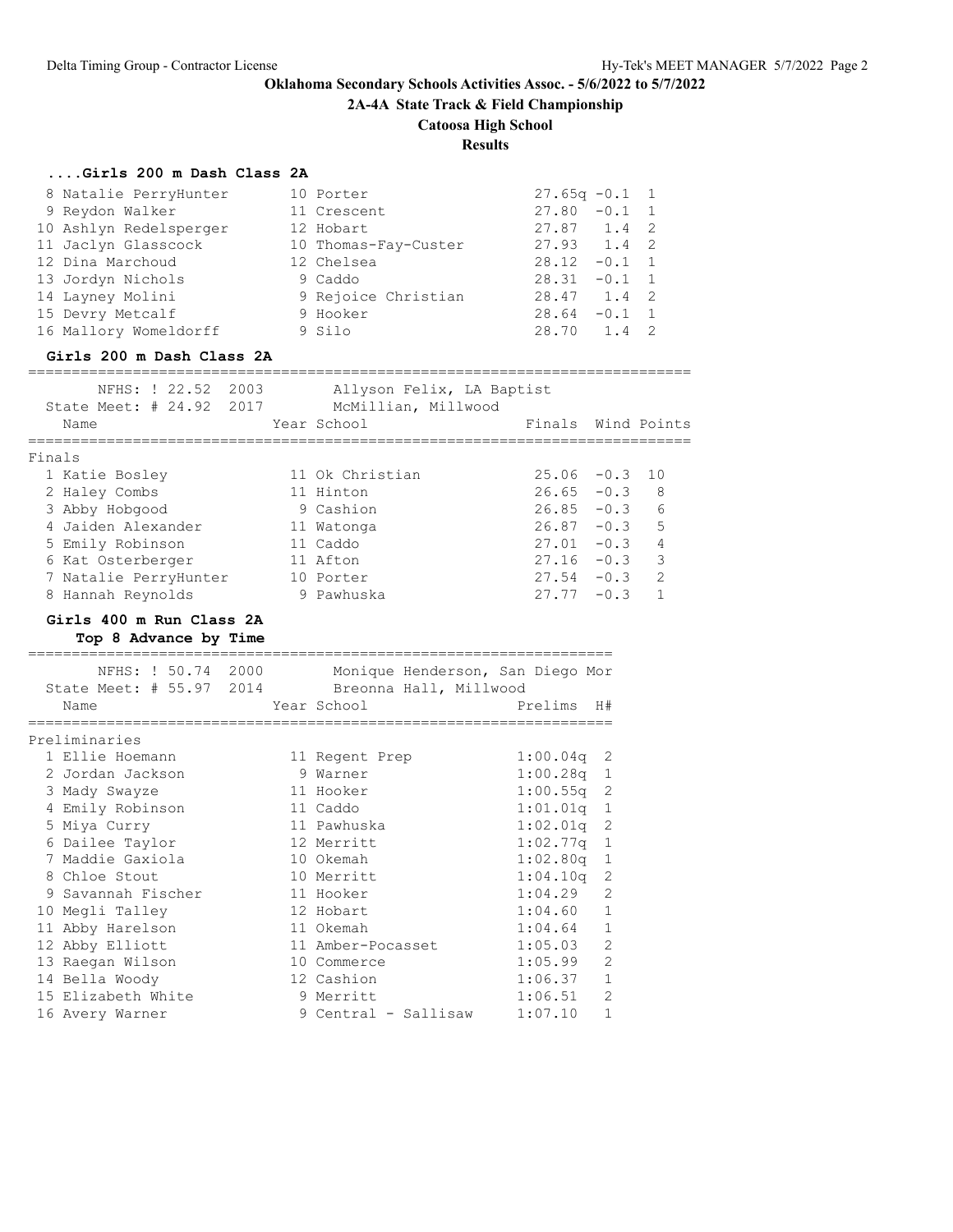# **2A-4A State Track & Field Championship**

**Catoosa High School**

# **Results**

### **Girls 400 m Run Class 2A**

| NFHS: ! 50.74                                | 2000 | Monique Henderson, San Diego Morse |                        |                |
|----------------------------------------------|------|------------------------------------|------------------------|----------------|
| State Meet: # 55.97 2014                     |      | Breonna Hall, Millwood             |                        |                |
| Name                                         |      | Year School                        | Finals                 | Points         |
| ===========                                  |      |                                    | =====================  |                |
| Finals<br>1 Ellie Hoemann                    |      |                                    | 59.77                  | 10             |
| 2 Jordan Jackson                             |      | 11 Regent Prep<br>9 Warner         | 1:00.56                | 8              |
|                                              |      | 11 Hooker                          | 1:00.64                | 6              |
| 3 Mady Swayze<br>4 Miya Curry                |      | 11 Pawhuska                        | 1:01.32                | 5              |
| 5 Emily Robinson                             |      | 11 Caddo                           | 1:01.48                | 4              |
| 6 Maddie Gaxiola                             |      | 10 Okemah                          | 1:02.31                | 3              |
| 7 Chloe Stout                                |      | 10 Merritt                         | 1:03.59                | $\overline{2}$ |
| 8 Dailee Taylor                              |      | 12 Merritt                         | 1:04.56                | $\mathbf{1}$   |
|                                              |      |                                    |                        |                |
| Girls 800 m Run Class 2A                     |      |                                    |                        |                |
| NFHS: ! 2:02.04 2011                         |      | Amy Weissenbach, Harvard-Westlake  |                        |                |
| State Meet: # 2:15.39 2006                   |      | Mixon, Coalgate                    |                        |                |
| Name                                         |      | Year School                        | Finals                 | Points         |
|                                              |      |                                    | ====================== |                |
| 1 Ellie Hoemann                              |      | 11 Regent Prep                     | 2:20.98                | 10             |
| 2 Ryleigh Bacon                              |      | 10 Oktaha                          | 2:23.59                | 8              |
| 3 Izabella Neville                           |      | 9 Hooker                           | 2:23.94                | 6              |
| 4 Keelie Speir                               |      | 10 Okemah                          | 2:23.98                | 5              |
| 5 Kayla Meason                               |      | 9 Walters                          | 2:25.57                | 4              |
| 6 Miley Holt                                 |      | 9 Oktaha                           | 2:25.67                | 3              |
| 7 Savanna Wainscott                          |      | 10 Velma-Alma                      | 2:28.75                | $\overline{2}$ |
| 8 Sierra McCracken                           |      | 9 Cashion                          | 2:29.80                | $\mathbf{1}$   |
| 9 Payten Fite                                |      | 11 Merritt                         | 2:31.75                |                |
| 10 Seezan Thompson                           |      | 12 Wynnewood                       | 2:32.57                |                |
| 11 Raegan Wilson                             |      | 10 Commerce                        | 2:33.70                |                |
| 12 Lacy Brough                               |      | 9 Commerce                         | 2:35.34                |                |
| 13 Reese Coleman                             |      | 9 Watonga                          | 2:35.85                |                |
| 14 Frankie Martens                           |      | 10 Hooker                          | 2:38.94                |                |
| 15 Allison Ugarte                            |      | 11 Hooker                          | 2:43.78                |                |
| 16 Morgan Brothers                           |      | 9 Minco                            | 2:45.42                |                |
| Girls 1600 m Run Class 2A                    |      |                                    |                        |                |
| -------------------------<br>NFHS: ! 4:33.29 | 2014 | Alexa Efraimson, Irvine Woodridge  |                        |                |
| State Meet: # 5:18.70                        | 2019 | Gilbreath, Regent Prep             |                        |                |
| Name                                         |      | Year School                        | Finals                 | Points         |
|                                              |      |                                    |                        |                |
| 1 Daigan Miller                              |      | 10 Minco                           | 5:29.84                | 10             |
| 2 Emmarie Marino                             |      | 10 Regent Prep                     | 5:38.11                | 8              |
| 3 Hollie Stalder                             |      | 12 Hooker                          | 5:39.37                | 6              |
| 4 Alondra Ortiz                              |      | 12 Hooker                          | 5:46.11                | 5              |
| 5 Isabel Bush                                |      | 11 Carnegie                        | 5:46.38                | $\sqrt{4}$     |
| 6 Micah Dickens                              |      | 10 Regent Prep                     | 5:48.30                | 3              |
| 7 Reese Coleman                              |      | 9 Watonga                          | 5:54.93                | 2              |
| 8 Jessie Foster                              |      | 9 Velma-Alma                       | 5:56.21                | 1              |
| 9 Addison McCracken                          |      | 9 Cashion                          | 5:58.72                |                |
| 10 Miley Holt                                |      | 9 Oktaha                           | 5:59.10                |                |
| 11 Delicia Delgadillo                        |      | 12 Wewoka                          | 6:01.08                |                |

=======================================================================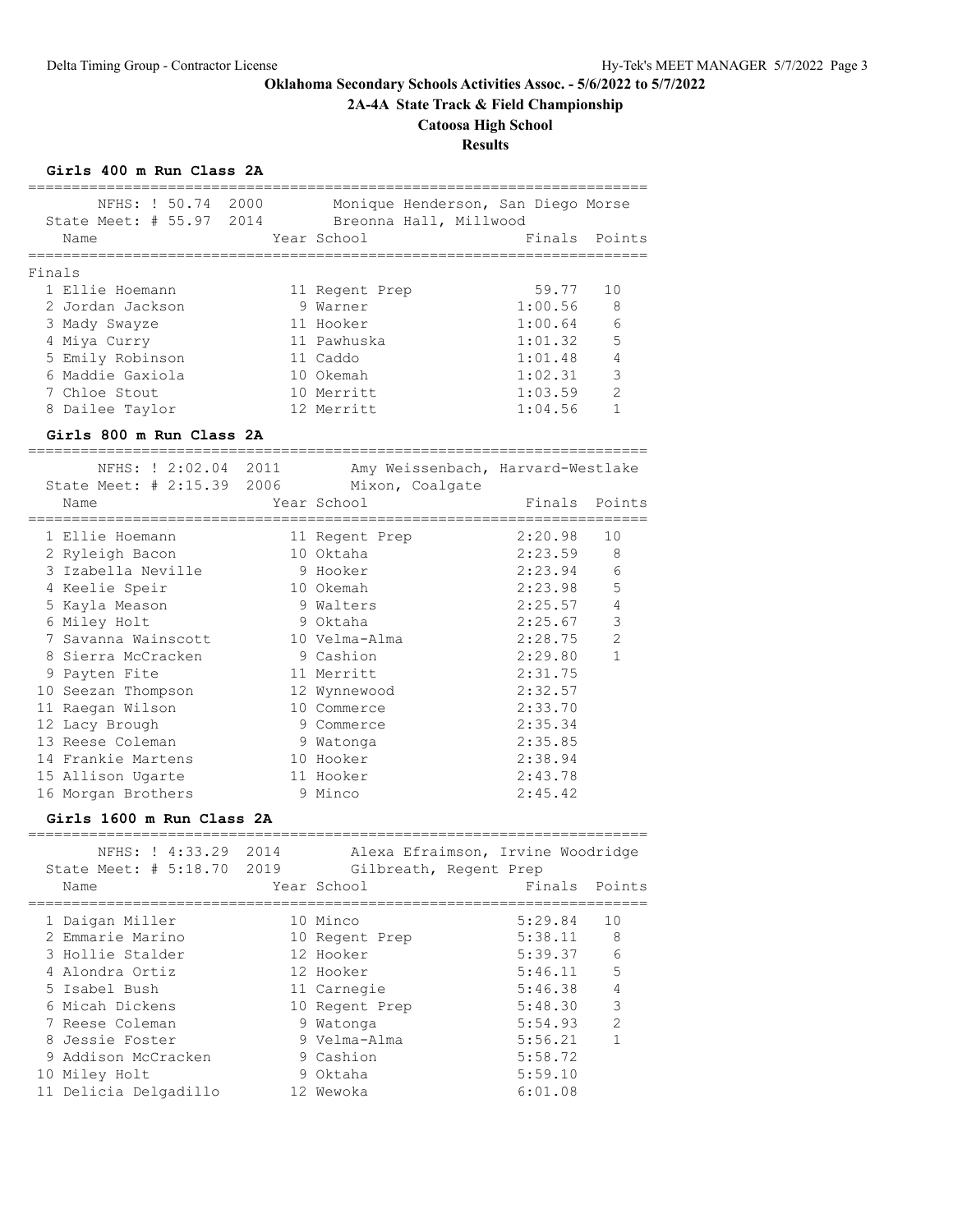**2A-4A State Track & Field Championship**

# **Catoosa High School**

**Results**

### **....Girls 1600 m Run Class 2A**

| 12 Kayla Meason      | 9 Walters   | 6:06.50 |
|----------------------|-------------|---------|
| 13 Julien Roman Nose | 11 Watonga  | 6:08.24 |
| 14 Hallie Kinion     | 10 Gore     | 6:11.63 |
| 15 Elizabeth White   | 9 Merritt   | 6:14.73 |
| 16 Cambri Bryant     | 10 Fairview | 6:32.62 |

### **Girls 3200 m Run Class 2A**

|  | NFHS: ! 9:47.88 2018<br>State Meet: # 11:25.53 2019<br>Name |           | Katelyn Touhy, Thiells N Rockland<br>Gilbreath, Regent Prep<br>Year School | Finals   | Points         |
|--|-------------------------------------------------------------|-----------|----------------------------------------------------------------------------|----------|----------------|
|  |                                                             |           |                                                                            |          |                |
|  | 1 Daigan Miller                                             |           | 10 Minco                                                                   | 12:03.35 | 10             |
|  | 2 Hollie Stalder                                            |           | 12 Hooker                                                                  | 12:17.64 | -8             |
|  | 3 Izabella Neville                                          |           | 9 Hooker                                                                   | 12:20.90 | 6              |
|  | 4 Emmarie Marino                                            |           | 10 Regent Prep                                                             | 12:26.44 | 5              |
|  | 5 Micah Dickens                                             |           | 10 Regent Prep                                                             | 12:36.62 | $\overline{4}$ |
|  | 6 Isabel Bush                                               |           | 11 Carnegie                                                                | 12:44.70 | 3              |
|  | 7 Keelie Speir                                              |           | 10 Okemah                                                                  | 12:48.00 | $\overline{2}$ |
|  | 8 Faith Blackwell                                           |           | 10 Oktaha                                                                  | 12:56.47 | $\mathbf{1}$   |
|  | 9 Alondra Ortiz                                             | 12 Hooker |                                                                            | 13:03.74 |                |
|  | 10 Addison McCracken                                        |           | 9 Cashion                                                                  | 13:08.39 |                |
|  | 11 Delicia Delgadillo                                       |           | 12 Wewoka                                                                  | 13:32.51 |                |
|  | 12 Mallory Foster                                           |           | 9 Velma-Alma                                                               | 13:32.69 |                |
|  | 13 Finley Fisher                                            |           | 11 Rejoice Christian                                                       | 13:42.23 |                |
|  | 14 Hallie Kinion                                            |           | 10 Gore                                                                    | 13:44.91 |                |
|  | 15 Sesse Fomsgaard                                          |           | 11 Amber-Pocasset                                                          | 14:20.65 |                |
|  |                                                             |           |                                                                            |          |                |

# **Girls 100 m Hurdles 33" Class 2A**

**Top 8 Advance by Time**

| Name              |                                                                                                                   |                                                                                                                                                                                                                                                                                                           |                                                                                                                                                                                                                                                                                                                                                                                 |
|-------------------|-------------------------------------------------------------------------------------------------------------------|-----------------------------------------------------------------------------------------------------------------------------------------------------------------------------------------------------------------------------------------------------------------------------------------------------------|---------------------------------------------------------------------------------------------------------------------------------------------------------------------------------------------------------------------------------------------------------------------------------------------------------------------------------------------------------------------------------|
|                   |                                                                                                                   |                                                                                                                                                                                                                                                                                                           |                                                                                                                                                                                                                                                                                                                                                                                 |
| Preliminaries     |                                                                                                                   |                                                                                                                                                                                                                                                                                                           |                                                                                                                                                                                                                                                                                                                                                                                 |
| 1 Kileigh Mixon   |                                                                                                                   |                                                                                                                                                                                                                                                                                                           |                                                                                                                                                                                                                                                                                                                                                                                 |
| 2 Bella Driver    |                                                                                                                   |                                                                                                                                                                                                                                                                                                           |                                                                                                                                                                                                                                                                                                                                                                                 |
| 3 Josie Merrick   |                                                                                                                   |                                                                                                                                                                                                                                                                                                           |                                                                                                                                                                                                                                                                                                                                                                                 |
| 4 Jakobi Bartling |                                                                                                                   |                                                                                                                                                                                                                                                                                                           |                                                                                                                                                                                                                                                                                                                                                                                 |
| 5 Addie Heglin    |                                                                                                                   |                                                                                                                                                                                                                                                                                                           |                                                                                                                                                                                                                                                                                                                                                                                 |
| 6 Raven Estes     |                                                                                                                   |                                                                                                                                                                                                                                                                                                           |                                                                                                                                                                                                                                                                                                                                                                                 |
| 7 Annie Sikes     |                                                                                                                   |                                                                                                                                                                                                                                                                                                           |                                                                                                                                                                                                                                                                                                                                                                                 |
| 8 Tegan Tilley    |                                                                                                                   |                                                                                                                                                                                                                                                                                                           |                                                                                                                                                                                                                                                                                                                                                                                 |
|                   |                                                                                                                   |                                                                                                                                                                                                                                                                                                           |                                                                                                                                                                                                                                                                                                                                                                                 |
| 10 Karissa Smith  |                                                                                                                   |                                                                                                                                                                                                                                                                                                           |                                                                                                                                                                                                                                                                                                                                                                                 |
| 11 Karlee Jacobs  |                                                                                                                   |                                                                                                                                                                                                                                                                                                           |                                                                                                                                                                                                                                                                                                                                                                                 |
|                   |                                                                                                                   |                                                                                                                                                                                                                                                                                                           |                                                                                                                                                                                                                                                                                                                                                                                 |
|                   |                                                                                                                   |                                                                                                                                                                                                                                                                                                           |                                                                                                                                                                                                                                                                                                                                                                                 |
|                   |                                                                                                                   |                                                                                                                                                                                                                                                                                                           |                                                                                                                                                                                                                                                                                                                                                                                 |
|                   |                                                                                                                   |                                                                                                                                                                                                                                                                                                           |                                                                                                                                                                                                                                                                                                                                                                                 |
|                   |                                                                                                                   |                                                                                                                                                                                                                                                                                                           | $\mathbf{1}$                                                                                                                                                                                                                                                                                                                                                                    |
|                   | 9 Teagyn Baker<br>12 Landry Obrien<br>13 Talli Taylor<br>14 Madison Easley<br>15 Jaylyn Hamon<br>16 Fabiana Caria | State Meet: # 14.88 2019 Roberts, Fairland<br>Year School<br>11 Stroud<br>10 Velma-Alma<br>11 Sayre<br>11 Velma-Alma<br>12 Hobart<br>11 Oklahoma Union<br>10 Velma-Alma<br>9 Wilburton<br>11 Fairview<br>12 Hobart<br>11 Tonkawa<br>9 Oklahoma Union<br>10 Hinton<br>9 Pawhuska<br>10 Mangum<br>12 Konawa | NFHS: ! 13.03 2007 Vashti Thomas, San Jose Mt Pleasant<br>Prelims Wind H#<br>$15.86q$ 2.3 2<br>$16.12q$ 0.9 1<br>$16.79q$ 0.9 1<br>17.19q 2.3 2 17.185<br>17.19q  0.9  1  17.187<br>$17.21q$ $2.3$ 2<br>$17.29q$ 0.9 1<br>$17.30q$ $2.3$ 2<br>$17.63$ 0.9 1<br>$17.64$ $2.3$ 2<br>17.86 0.9 1<br>17.88 2.3 2<br>18.00 2.3 2<br>$18.24$ 0.9 1<br>$18.97$ $2.3$ 2<br>0.9<br>26.94 |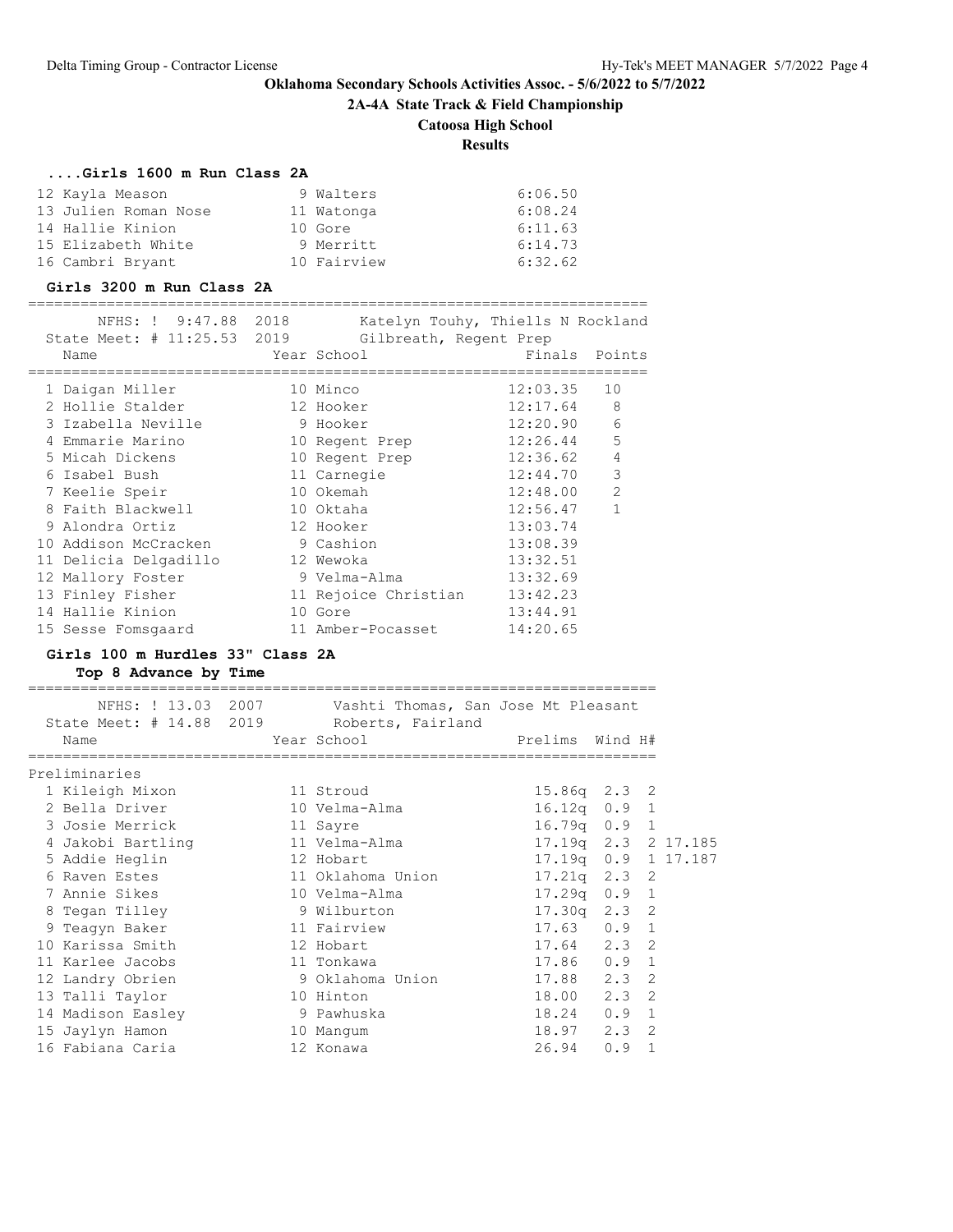**2A-4A State Track & Field Championship**

# **Catoosa High School**

# **Results**

# **Girls 100 m Hurdles 33" Class 2A**

| State Meet: # 14.88 2019 Roberts, Fairland                |            | NFHS: ! 13.03 2007 Vashti Thomas, San Jose Mt Pleasant |                            |                    |
|-----------------------------------------------------------|------------|--------------------------------------------------------|----------------------------|--------------------|
| Name                                                      |            | Year School                                            |                            | Finals Wind Points |
|                                                           |            |                                                        |                            |                    |
| Finals<br>1 Bella Driver                                  |            | 10 Velma-Alma                                          |                            |                    |
| 2 Kileigh Mixon 11 Stroud                                 |            |                                                        | $15.53$ 1.6<br>$15.62$ 1.6 | 10<br>8            |
|                                                           |            | 11 Velma-Alma                                          |                            | 6                  |
| 3 Jakobi Bartling<br>4 Tegan Tilley                       |            |                                                        | $16.57$ 1.6                | - 5                |
| 5 Annie Sikes                                             |            | 9 Wilburton<br>10 Velma-Alma<br>12 Hobart              | $16.70$ 1.6<br>17.13 1.6   | $\overline{4}$     |
| 6 Addie Heglin                                            |            |                                                        |                            | $17.56$ $1.6$ 3    |
| 7 Raven Estes                                             |            | 11 Oklahoma Union                                      | $17.95$ $1.6$ 2            |                    |
| 8 Josie Merrick                                           |            | 11 Sayre                                               | 19.33 1.6                  | $\overline{1}$     |
|                                                           |            |                                                        |                            |                    |
| Girls 300 m Hurdles 30" Class 2A<br>Top 8 Advance by Time |            |                                                        |                            |                    |
| NFHS: ! 39.98 2001                                        |            | Lashinda Demus, Long Beach Wilso                       |                            |                    |
|                                                           |            | State Meet: # 44.28 2016 Brooke James, Dibble          |                            |                    |
| Name                                                      |            | Year School Neutran Prelims H#                         |                            |                    |
|                                                           |            |                                                        |                            |                    |
| Preliminaries                                             |            |                                                        |                            |                    |
| 1 Breegan Barnett                                         | 11 Merritt |                                                        | 47.96q 3                   |                    |
| 2 Bella Driver                                            |            | 10 Velma-Alma                                          | 48.75q 1                   |                    |
| 3 Kira Berkey                                             |            | 12 Hydro-Eakly                                         | 49.07q 2                   |                    |
| 4 Landry Obrien                                           |            | 9 Oklahoma Union                 49.29q  1             |                            |                    |
|                                                           |            |                                                        | 49.78q 2                   |                    |
|                                                           |            |                                                        | $50.38q$ 3                 |                    |
| 7 Talynn Williams                                         |            |                                                        | $51.16q$ 2                 |                    |
| 8 Kourtney Willingham 10 Stratford<br>9 Karissa Smith     |            | 12 Hobart                                              | $51.25q$ 1<br>51.41        | 3                  |
| 10 Jessea Stowell                                         |            | 9 Talihina                                             | 51.64                      | 3                  |
| 11 Brylee Meeks                                           |            | 9 Ripley                                               | 51.84                      | 2                  |
| 12 Alexus Gines                                           |            | 12 Porum                                               | 52.11 1                    |                    |
| 13 Annie Sikes                                            |            | 10 Velma-Alma                                          | 52.20                      | -2                 |
| 14 Paislee Johnson                                        |            | 10 Minco                                               | 52.81 1                    |                    |
| 15 Karsyn Worden 10 Rush Springs                          |            |                                                        | 52.92 1                    |                    |
| 16 Bailey Bigbey 11 Stroud                                |            |                                                        | 53.04 2                    |                    |
| 17 Addie Heglin                                           | 12 Hobart  |                                                        | 53.13                      | 3                  |
| Girls 300 m Hurdles 30" Class 2A                          |            |                                                        |                            |                    |
| NFHS: ! 39.98 2001                                        |            | Lashinda Demus, Long Beach Wilson                      |                            |                    |
|                                                           |            | State Meet: # 44.28 2016 Brooke James, Dibble          |                            |                    |
| Name                                                      |            | Year School                                            | Finals Points              |                    |
|                                                           |            |                                                        |                            |                    |
| Finals                                                    |            |                                                        |                            |                    |
| 1 Breegan Barnett                                         |            | 11 Merritt                                             | 47.18                      | 10                 |
| 2 Bella Driver                                            |            | 10 Velma-Alma                                          | 48.70                      | 8                  |
| 3 Kira Berkey                                             |            | 12 Hydro-Eakly                                         | 48.93                      | 6                  |
| 4 Talynn Williams                                         |            | 9 Tonkawa                                              | 48.96                      | 5                  |
| 5 Raven Estes                                             |            | 11 Oklahoma Union                                      | 49.09                      | 4                  |
| 6 Landry Obrien                                           |            | 9 Oklahoma Union                                       | 49.27                      | 3<br>2             |
| 7 Tegan Tilley                                            |            | 9 Wilburton                                            | 49.87                      |                    |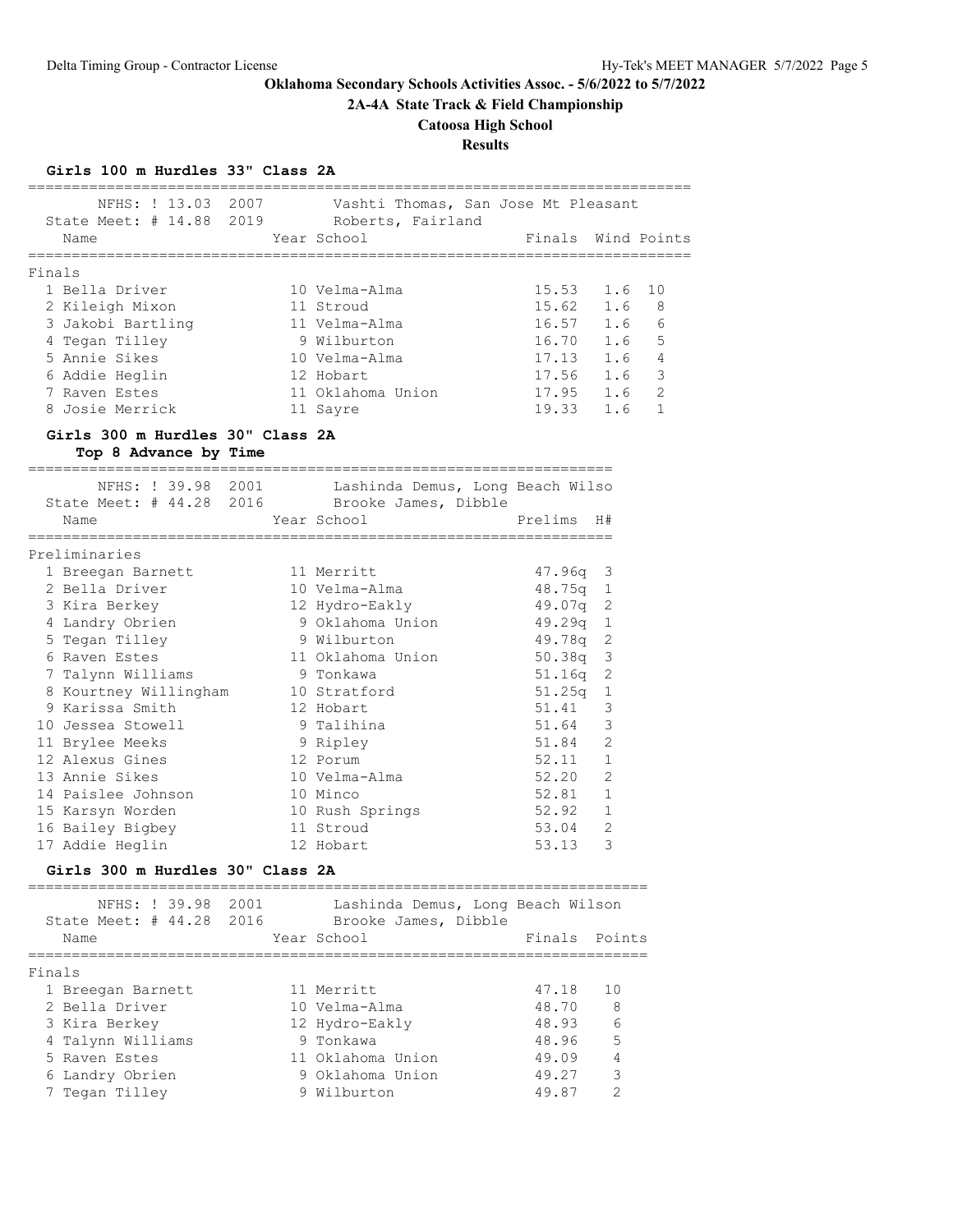**2A-4A State Track & Field Championship**

# **Catoosa High School**

**Results**

| Girls 300 m Hurdles 30" Class 2A<br>8 Kourtney Willingham | 10 Stratford | 50.78                                                                   |    | 1               |
|-----------------------------------------------------------|--------------|-------------------------------------------------------------------------|----|-----------------|
| Girls 4x100 m Relay Class 2A<br>Top 8 Advance by Time     |              |                                                                         |    |                 |
| NFHS: ! 44.24<br>2019                                     | DeSoto, TX   |                                                                         |    |                 |
| State Meet: # 48.58 2014<br>School                        |              | Millwood, Millwood<br>D Gooden, B Hall, T McMillian, D Marsh<br>Prelims | H# |                 |
|                                                           |              | =============                                                           |    |                 |
| Preliminaries<br>1 Crescent                               |              | 50.94q                                                                  | 2  |                 |
| 1) Jill Watkins 10                                        |              | 2) Calen Cox 11                                                         |    |                 |
| 3) Reydon Walker 11                                       |              | 4) Kinidi Taylor 11                                                     |    |                 |
| 2 Cashion                                                 |              | 51.51q 1                                                                |    |                 |
| 1) Bella Woody 12                                         |              | 2) Abby Hobgood 9                                                       |    |                 |
| 3) Reese Williams 10                                      |              | 4) Lauren Lamb 12                                                       |    |                 |
| 3 Oklahoma Union                                          |              | 51.56q                                                                  | 2  |                 |
| 1) Rylee Lemos 12                                         |              | 2) Kayton Obrian 10                                                     |    |                 |
| 3) Raven Estes 11                                         |              | 4) Nadean Stamps 9                                                      |    |                 |
| 4 Hobart                                                  |              |                                                                         |    | 52.21q 1 52.204 |
| 1) Megli Talley 12                                        |              | 2) Jazzmine Pinto 9                                                     |    |                 |
| 3) Addie Heglin 12                                        |              | 4) Cassidy Haworth 12                                                   |    |                 |
| 5 Afton                                                   |              |                                                                         |    | 52.21q 1 52.206 |
| 1) Avery Marshall 10                                      |              | 2) Kat Osterberger 11                                                   |    |                 |
| 3) Chandler Ervin 10                                      |              | 4) Summer Murry 10                                                      |    |                 |
| 6 Hooker                                                  |              | 52.23q 1                                                                |    |                 |
| 1) Evany Romero 12                                        |              | 2) Nayeli Cano 12                                                       |    |                 |
| 3) Natalie Martinez 10                                    |              | 4) Mady Swayze 11                                                       |    |                 |
| 7 Caddo                                                   |              | 52.52q                                                                  | 1  |                 |
| 1) Emily Robinson 11                                      |              | 2) Jordyn Nichols 9                                                     |    |                 |
| 3) Jaryn Little 10<br>8 Watonga                           |              | 4) Jaycie Nichols 9<br>52.65q                                           | 1  |                 |
| 1) Whitley Johnson 10                                     |              | 2) Jaiden Alexander 11                                                  |    |                 |
| 3) Shawn Johnson 12                                       |              | 4) Jayden Daukei 11                                                     |    |                 |
| 9 Wynnewood                                               |              | 52.94                                                                   | 2  |                 |
| 1) Mree Kinard 10                                         |              | 2) Addie Rozzell 10                                                     |    |                 |
| 3) Loran Johnson 9                                        |              | 4) Keelie Anderson 10                                                   |    |                 |
| 10 Thomas-Fay-Custer                                      |              | 53.19                                                                   | 1  |                 |
| 1) Olivia Hampton 12                                      |              | 2) Sydney Hampton 11                                                    |    |                 |
| 3) Jaclyn Glasscock 10                                    |              | 4) Charleigh Laughlin 9                                                 |    |                 |
| 11 Velma-Alma                                             |              | 53.45                                                                   | 2  |                 |
| 1) Annie Sikes 10                                         |              | 2) Abby Dunn 11                                                         |    |                 |
| 3) Kylee Pierce 10                                        |              | 4) Azya Pemberton 9                                                     |    |                 |
| 12 Stroud                                                 |              | 53.54                                                                   | 1  |                 |
| 1) KayLyn Baker 12                                        |              | 2) Mattie James 11                                                      |    |                 |
| 3) Brynlee Wages 12                                       |              | 4) Kileigh Mixon 11                                                     |    |                 |
| 13 Minco                                                  |              | 53.62                                                                   | 2  |                 |
| 1) Laura Lee Salazar 12                                   |              | 2) Tara Hoehner 11                                                      |    |                 |
| 3) Morgan Brothers 9<br>14 Okemah                         |              | 4) Madisan Workman 12<br>54.48                                          | 2  |                 |
| 1) Caleson Coon 9                                         |              | 2) Libby Harris 9                                                       |    |                 |
| 3) Avery Vick 10                                          |              | 4) Emily Harris 11                                                      |    |                 |
| 15 Allen                                                  |              | 54.88                                                                   | 2  |                 |
|                                                           |              |                                                                         |    |                 |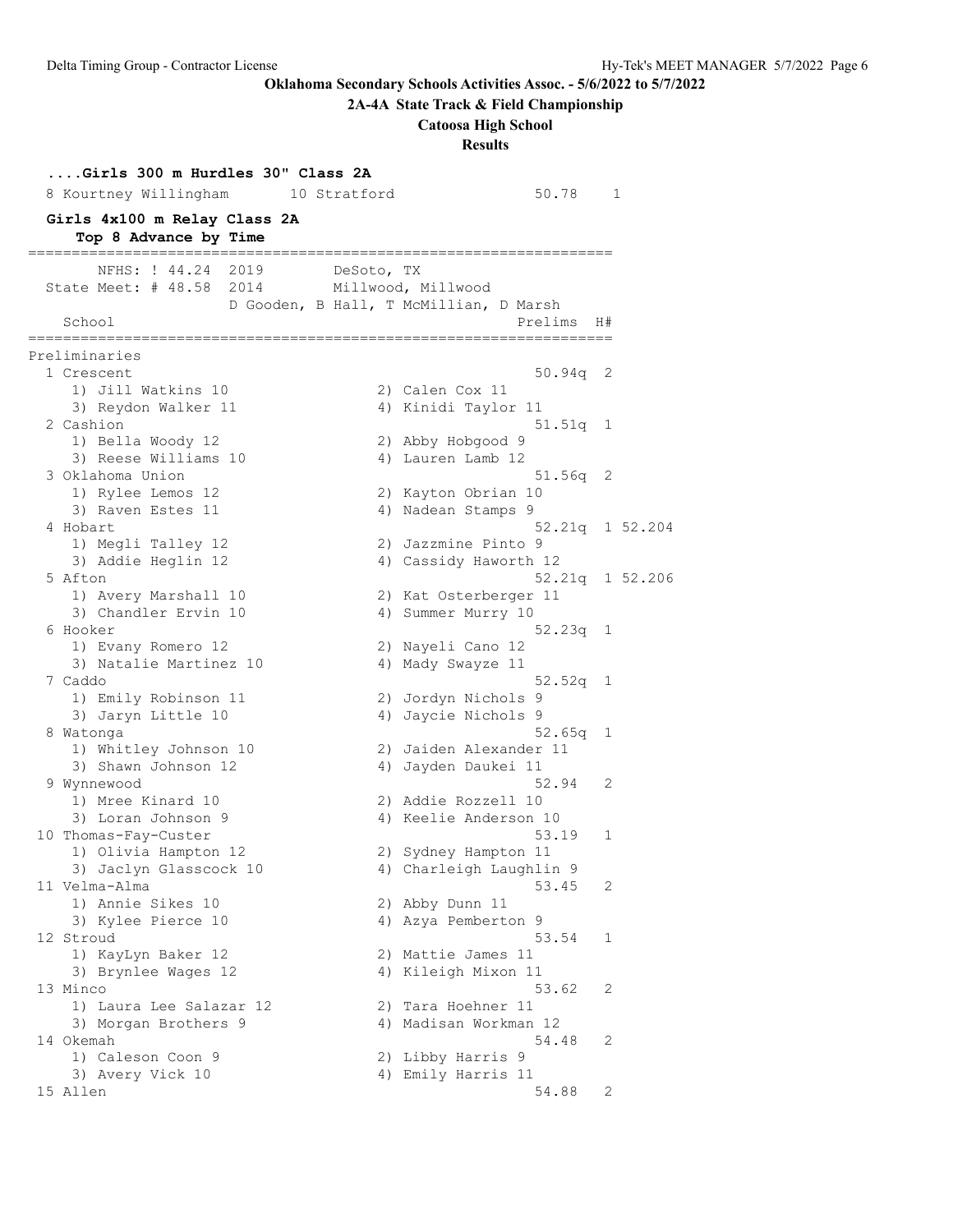**2A-4A State Track & Field Championship**

#### **Catoosa High School**

**Results**

### **....Girls 4x100 m Relay Class 2A**

| 1) Addison Bailey 12   | 2) Stoney Cully 9            |
|------------------------|------------------------------|
| 3) Taylor Harrison 12  | 4) Ava Laden 10              |
| -- Pawhuska            | 2 xchq zone violation<br>DO. |
| 1) Pari Harper 9       | 2) Miya Curry 11             |
| 3) Caroline Perrier 10 | 4) Hannah Reynolds 9         |

=======================================================================

### **Girls 4x100 m Relay Class 2A**

 NFHS: ! 44.24 2019 DeSoto, TX State Meet: # 48.58 2014 Millwood, Millwood D Gooden, B Hall, T McMillian, D Marsh School **Finals** Points ======================================================================= Finals 1 Crescent 50.83 20 1) Jill Watkins 10 2) Calen Cox 11 3) Reydon Walker 11 4) Kinidi Taylor 11 2 Oklahoma Union 51.47 16 1) Rylee Lemos 12 2) Kayton Obrian 10 3) Raven Estes 11 (4) Nadean Stamps 9 3 Afton 51.65 12 1) Avery Marshall 10 2) Kat Osterberger 11 3) Chandler Ervin 10 (4) Summer Murry 10 4 Cashion 51.91 10 1) Bella Woody 12 2) Abby Hobgood 9 3) Reese Williams 10 4) Lauren Lamb 12 5 Hobart 51.95 8 1) Megli Talley 12 2) Jazzmine Pinto 9 3) Addie Heglin 12 4) Cassidy Haworth 12 6 Hooker 52.10 6 1) Evany Romero 12 2) Nayeli Cano 12 3) Natalie Martinez 10  $\hskip1cm$  4) Mady Swayze 11 7 Caddo 52.58 4 1) Emily Robinson 11 2) Jordyn Nichols 9 3) Jaryn Little 10 10 10 4) Jaycie Nichols 9 -- Watonga X53.66 xchg zone violation x53.66 xchg zone violation 1) Whitley Johnson 10 2) Jaiden Alexander 11 3) Shawn Johnson 12 4) Jayden Daukei 11

#### **Girls 4x200 m Relay Class 2A**

========================================================================== NFHS: ! 1:33.87 2004 Long Beach Poly State Meet: # 1:43.64 2014 Millwood, Millwood T McMillian, B Hall, D Marsh, D Gooden School **Finals H# Points** ========================================================================== 1 Crescent 1:47.40 2 20 1) Jill Watkins 10 2) Calen Cox 11 3) Reydon Walker 11 4) Kinidi Taylor 11 2 Cashion 1:48.41 2 16 1) Abby Hobgood 9 2) Bella Woody 12 3) Reese Williams 10 4) Lauren Lamb 12 3 Afton 1:48.44 2 12 1) Chandler Ervin 10 2) Kat Osterberger 11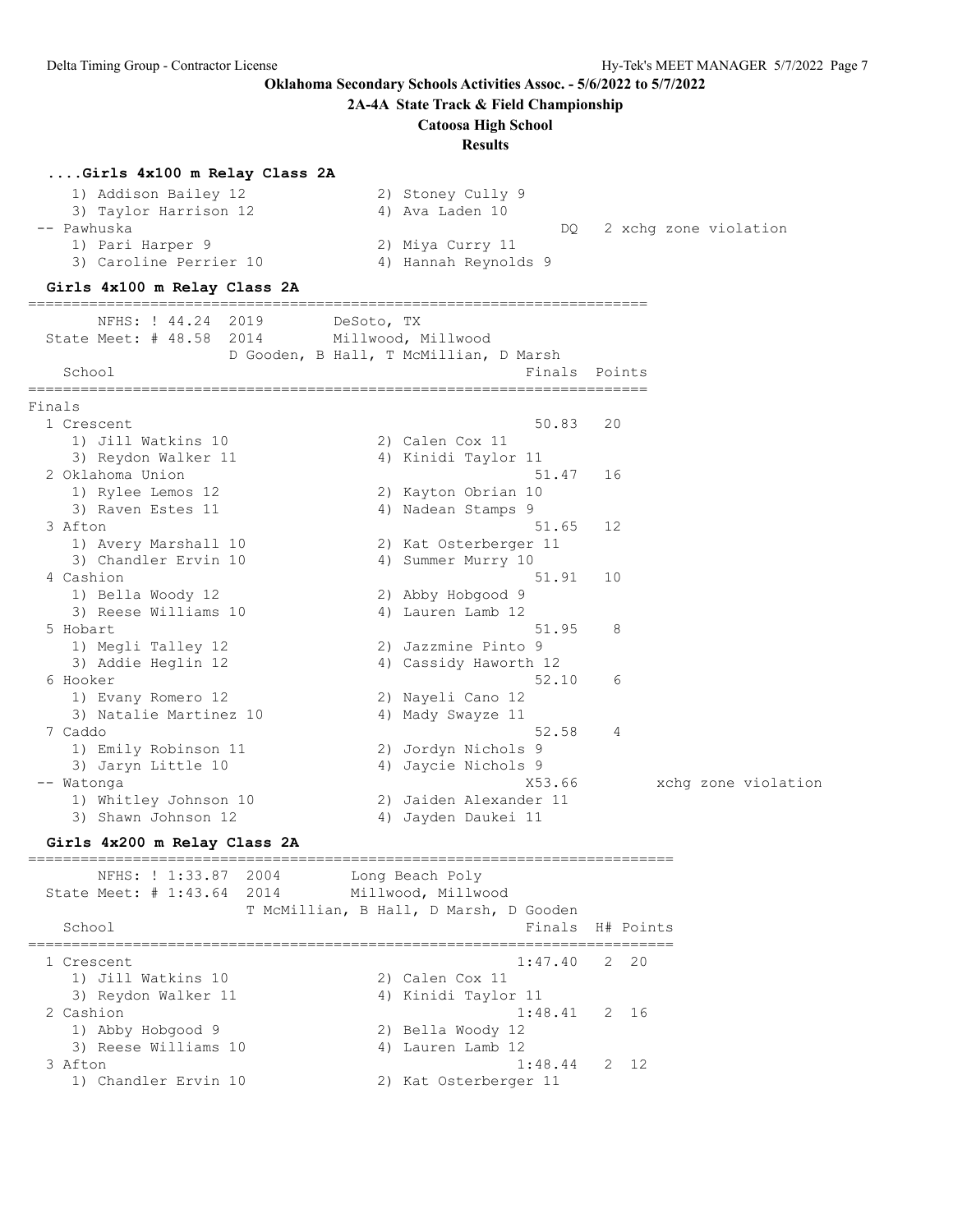### **2A-4A State Track & Field Championship**

### **Catoosa High School**

### **Results**

## **....Girls 4x200 m Relay Class 2A**

| 3) Madalyn Griswold 11    |    | 4) Summer Murry 10        |                |    |
|---------------------------|----|---------------------------|----------------|----|
| 4 Oklahoma Union          |    | 1:49.00                   | 1              | 10 |
| 1) Kayton Obrian 10       |    | 2) Hadleigh Obrian 12     |                |    |
| 3) Sara Mckinney 12       |    | 4) Rylee Lemos 12         |                |    |
| 5 Hobart                  |    | 1:49.18                   | $\mathbf{1}$   | 8  |
| 1) Megli Talley 12        |    | 2) Jazzmine Pinto 9       |                |    |
| 3) Ashlyn Redelsperger 12 |    | 4) Addie Heglin 12        |                |    |
| 6 Watonga                 |    | 1:50.13                   | $\overline{2}$ | 6  |
| 1) Landri Hussey 12       |    | 2) Whitley Johnson 10     |                |    |
| 3) Shawn Johnson 12       |    | 4) Jaiden Alexander 11    |                |    |
| 7 Pawhuska                |    | 1:50.61                   | 2              | 4  |
| 1) Pari Harper 9          |    | 2) Miya Curry 11          |                |    |
| 3) Fallon Bowman 10       |    | 4) Hannah Reynolds 9      |                |    |
| 8 Merritt                 |    | 1:50.68                   | $\overline{2}$ | 2  |
| 1) Breegan Barnett 11     |    | 2) Chloe Stout 10         |                |    |
| 3) Ella Porter 10         |    | 4) Dailee Taylor 12       |                |    |
| 9 Thomas-Fay-Custer       |    | 1:51.09                   | 2              |    |
| 1) Olivia Hampton 12      |    | 2) Sydney Hampton 11      |                |    |
| 3) Charleigh Laughlin 9   | 4) | Jaclyn Glasscock 10       |                |    |
| 10 Velma-Alma             |    | 1:51.23                   | 1              |    |
| 1) Azya Pemberton 9       |    | 2) Bella Driver 10        |                |    |
| 3) Abby Dunn 11           |    | 4) Savanna Wainscott 10   |                |    |
| 11 Hinton                 |    | 1:51.42                   | 1              |    |
| 1) Talli Taylor 10        |    | 2) Cali Kirchhoff 12      |                |    |
| 3) Sierra Weathers 11     |    | 4) Haley Combs 11         |                |    |
| 12 Hooker                 |    | 1:51.73                   | $\mathbf{1}$   |    |
| 1) Evany Romero 12        |    | 2) Devry Metcalf 9        |                |    |
| 3) Ema Herald 10          |    | 4) Nayeli Cano 12         |                |    |
| 13 Warner                 |    | 1:52.44                   | 1              |    |
| 1) Harlie Chesser 10      |    | 2) Mattie Berry 12        |                |    |
| 3) Jordan Jackson 9       |    | 4) Karlee Hart 12         |                |    |
| 14 Minco                  |    | 1:52.50                   | 2              |    |
| 1) Laura Lee Salazar 12   |    | 2) Katelyn Newhouse 11    |                |    |
| 3) Madisan Workman 12     |    | 4) Tara Hoehner 11        |                |    |
| 15 Wynnewood              |    | 1:52.76                   | 1              |    |
| 1) Mree Kinard 10         |    | 2) Addie Rozzell 10       |                |    |
| 3) Loran Johnson 9        |    | 4) Keelie Anderson 10     |                |    |
| 16 Porter (Hs) Consolid   |    | 1:53.79                   | 1              |    |
| 1) Altanta Gonzalez 9     |    | 2) Brittany Welch 11      |                |    |
| 3) Charmayne Marshall 11  |    | 4) Natalie PerryHunter 10 |                |    |

#### **Girls 4x400 m Relay Class 2A**

========================================================================== NFHS: ! 3:35.49 2004 Long Beach Poly State Meet: # 4:03.05 2011 , Tonkawa School **Finals** H# Points ========================================================================== 1 Hooker 4:10.78 2 20 1) Savannah Fischer 11 2) Izabella Neville 9 3) Devry Metcalf 9 4) Mady Swayze 11 2 Oklahoma Union 4:12.04 2 16 1) Rylee Lemos 12 2) Sara Mckinney 12 3) Landry Obrien 9 1988 1998 1999 10 4) Kayton Obrian 10 3 Afton 4:17.43 1 12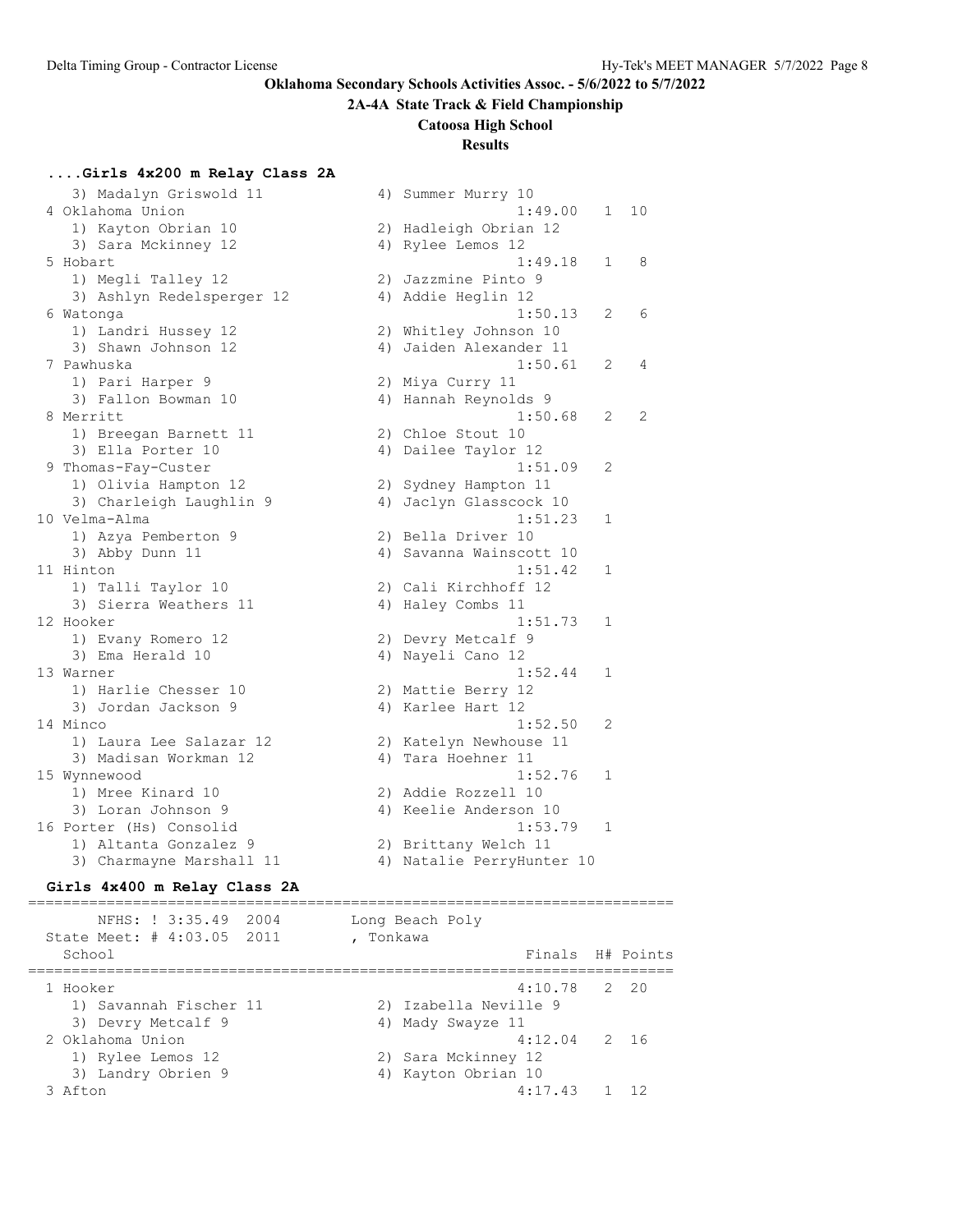### **2A-4A State Track & Field Championship**

### **Catoosa High School**

# **Results**

# **....Girls 4x400 m Relay Class 2A**

| 1) Summer Murry 10           |    | 2) Brenna Boudreaux 11   |                       |      |                      |
|------------------------------|----|--------------------------|-----------------------|------|----------------------|
| 3) Abbie Osterberger 9       |    | 4) Kat Osterberger 11    |                       |      |                      |
| 4 Merritt                    |    | 4:17.50                  |                       | 2 10 |                      |
| 1) Breegan Barnett 11        |    | 2) Ella Porter 10        |                       |      |                      |
| 3) Chloe Stout 10            |    | 4) Dailee Taylor 12      |                       |      |                      |
| 5 Warner                     |    | 4:19.52                  | 2                     | 8    |                      |
| 1) Harlie Chesser 10         |    | 2) Allison Todd 9        |                       |      |                      |
| 3) Jordan Jackson 9          |    | 4) Karlee Hart 12        |                       |      |                      |
| 6 Velma-Alma                 |    | 4:19.95                  | 2                     | 6    |                      |
| 1) Jadyn Lowry 10            |    | 2) Savanna Wainscott 10  |                       |      |                      |
| 3) Abby Dunn 11              |    | 4) Bella Driver 10       |                       |      |                      |
| 7 Okemah                     |    | 4:21.54                  | $\mathbf 1$           | 4    |                      |
| 1) Maddie Gaxiola 10         |    | 2) Keelie Speir 10       |                       |      |                      |
| 3) Emily Harris 11           |    | 4) Abby Harelson 11      |                       |      |                      |
| 8 Watonga                    |    | 4:22.68                  | $\mathbf{2}^{\prime}$ | 2    |                      |
| 1) Landri Hussey 12          |    | 2) Whitley Johnson 10    |                       |      |                      |
| 3) Shawn Johnson 12          |    | 4) Jaiden Alexander 11   |                       |      |                      |
| 9 Minco                      |    | 4:23.45                  | 1                     |      |                      |
| 1) Tara Hoehner 11           |    | 2) Morgan Brothers 9     |                       |      |                      |
| 3) Madisan Workman 12        |    | 4) Laura Lee Salazar 12  |                       |      |                      |
| 10 Cashion                   |    | 4:24.02                  | 2                     |      |                      |
| 1) Bella Woody 12            |    | 2) Abby Hobgood 9        |                       |      |                      |
| 3) Reese Williams 10         |    | 4) Lauren Lamb 12        |                       |      |                      |
| 11 Wynnewood                 |    | 4:28.10                  | 1                     |      |                      |
| 1) Seezan Thompson 12        |    | 2) Charlee Minton 10     |                       |      |                      |
| 3) Addie Rozzell 10          |    | 4) Mree Kinard 10        |                       |      |                      |
| 12 Stroud                    |    | 4:28.48                  | 1                     |      |                      |
| 1) Bailey Bigbey 11          |    | 2) Brynlee Wages 12      |                       |      |                      |
| 3) Mattie James 11           |    | 4) KayLyn Baker 12       |                       |      |                      |
| 13 Tonkawa                   |    | 4:31.42                  | 1                     |      |                      |
| 1) Heidi Hembree 11          |    | 2) Karlee Jacobs 11      |                       |      |                      |
| 3) Rachel Means 11           | 4) | Talynn Williams 9        |                       |      |                      |
| 14 Hobart                    |    | 4:32.78                  | 1                     |      |                      |
| 1) Megli Talley 12           |    | 2) Jazzmine Pinto 9      |                       |      |                      |
| 3) Channing Davis 9          |    | 4) Karissa Smith 12      |                       |      |                      |
| 15 Mooreland                 |    | 4:36.09                  | $\mathbf{1}$          |      |                      |
| 1) Ashtyn Rooney 11          |    | 2) Amy Cronister 10      |                       |      |                      |
| 3) Alaina Crockett 10        |    | 4) Katelynn Purviance 10 |                       |      |                      |
| -- Pawhuska                  |    | DQ                       | 2                     |      | break line violation |
| 1) Miya Curry 11             |    | 2) Pari Harper 9         |                       |      |                      |
| 3) Fallon Bowman 10          |    | 4) Hannah Reynolds 9     |                       |      |                      |
| Girls 4x800 m Relay Class 2A |    |                          |                       |      |                      |

======================================================================= NFHS: ! 8:48.29 2012 Grosse Pointe South State Meet: # 9:48.12 2010 , Watonga School Finals Points Points and Points Points Points Points Points Points Points Points Points Points Points Points Points Points Points Points Points Points Points Points Points Points Points Points Points Points Points P ======================================================================= 1 Hooker 9:55.81 20 1) Izabella Neville 9 2) Alondra Ortiz 12 3) Savannah Fischer 11 (a) 4) Hollie Stalder 12 2 Regent Prep HS of OK 10:15.73 16 1) Ellie Hoemann 11 2) Rebecca Odea 12 3) Micah Dickens 10 4) Emmarie Marino 10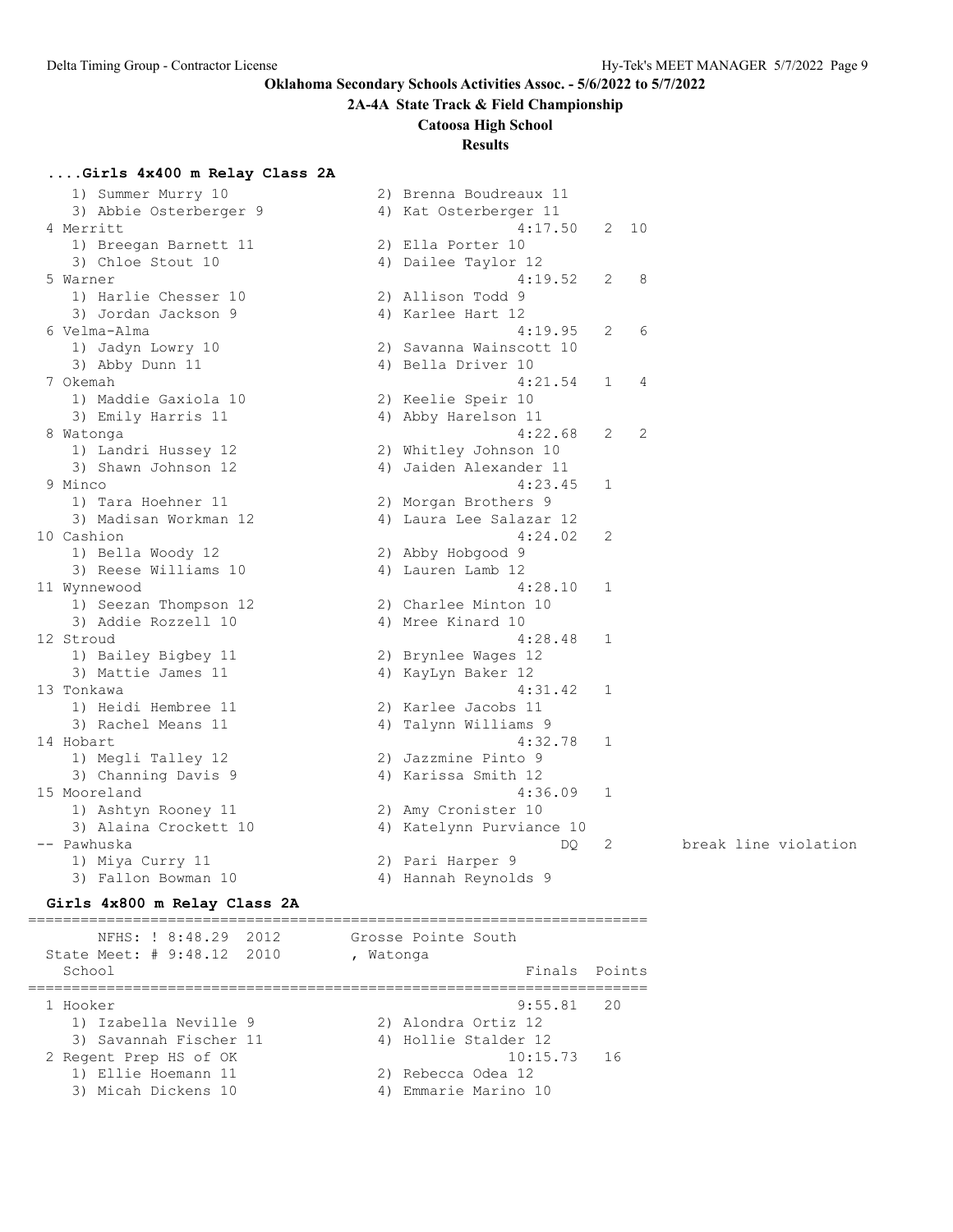**2A-4A State Track & Field Championship**

#### **Catoosa High School**

### **Results**

### **....Girls 4x800 m Relay Class 2A**

 3 Warner 10:27.85 12 1) Harlie Chesser 10 2) Allison Todd 9 3) Jordan Jackson 9 4) Karlee Hart 12 4 Watonga 10:29.85 10 1) Landri Hussey 12 2) Julien Roman Nose 11 3) Shelby Miller 10 4) Reese Coleman 9 5 Velma-Alma 10:30.05 8 1) Jessie Foster 9 2) Mallory Foster 9 3) Jadyn Lowry 10 4) Savanna Wainscott 10 6 Okemah 10:34.66 6 1) Keelie Speir 10 2) Abby Harelson 11 3) Caleson Coon 9 4) Maddie Gaxiola 10 7 Chelsea 10:43.84 4 1) Jaclyn Draeger 10 2) Natalie Lopez 9 3) Avery Lawhorn 9 4) Bryonna Wisdom 9 1) Laura Lee Salazar 12 2) Emily Mock 10 3) Brooklyn Teel 9 19 10 4) Morgan Brothers 9 1) Brooklyn Day 11 2) Heidi Hembree 11 3) Rachel Means 11 (4) Talynn Williams 9 1) Sierra McCracken 9 2) Megan Shafer 9 1) Seezan Thompson 12 2) Maelea Givens 12 3) Presley Williams 10 4) Charlee Minton 10 1) Raegan Wilson 10 2) Baylee King 10 3) Hannah Young 10 4) Lacy Brough 9 1) Tyra Yahola 12 2) Hannah Gee 11 3) Lydia Gee 9 122 122 122 122 123 123 124 125 126 127 128 129 12 1) Landry Vaughn 9 2) Raynie Tom 9 3) Kinlie Miller 9 1988 4) Sky Gammon 9 3) Rylee Ferguson 9 1920 12 4) Lydia Eslick 10 16 Hobart 12:59.08 1) Melissa Maggard 12 2) Hannah Siesser 9 3) Channing Davis 9 4) Lexi Holmes 10

# 8 Minco 10:47.83 2 9 Tonkawa 10:50.77 10 Cashion 10:55.13 3) Lauren Jenkins 10 4) Addison McCracken 9 11 Wynnewood 11:00.49 12 Commerce 11:05.15 13 Konawa 11:13.29 14 Wright City 11:13.33 15 Mooreland 11:47.36 1) Alaina Crockett 10 2) Kynlee Mitchell 11

### **Girls High Jump Class 2A**

======================================================================= NFHS: ! 6-04.50 2015 Vashti Cunningham, Las Vegas Bisho State Meet: # 5-08 2006 Keith, Washington Name **Name** Year School **Finals** Points ======================================================================= 1 Kileigh Mixon 11 Stroud 5-08.00# 10 4-10 5-00 5-02 5-04 5-06 5-08 5-09 O O O XO O O XXX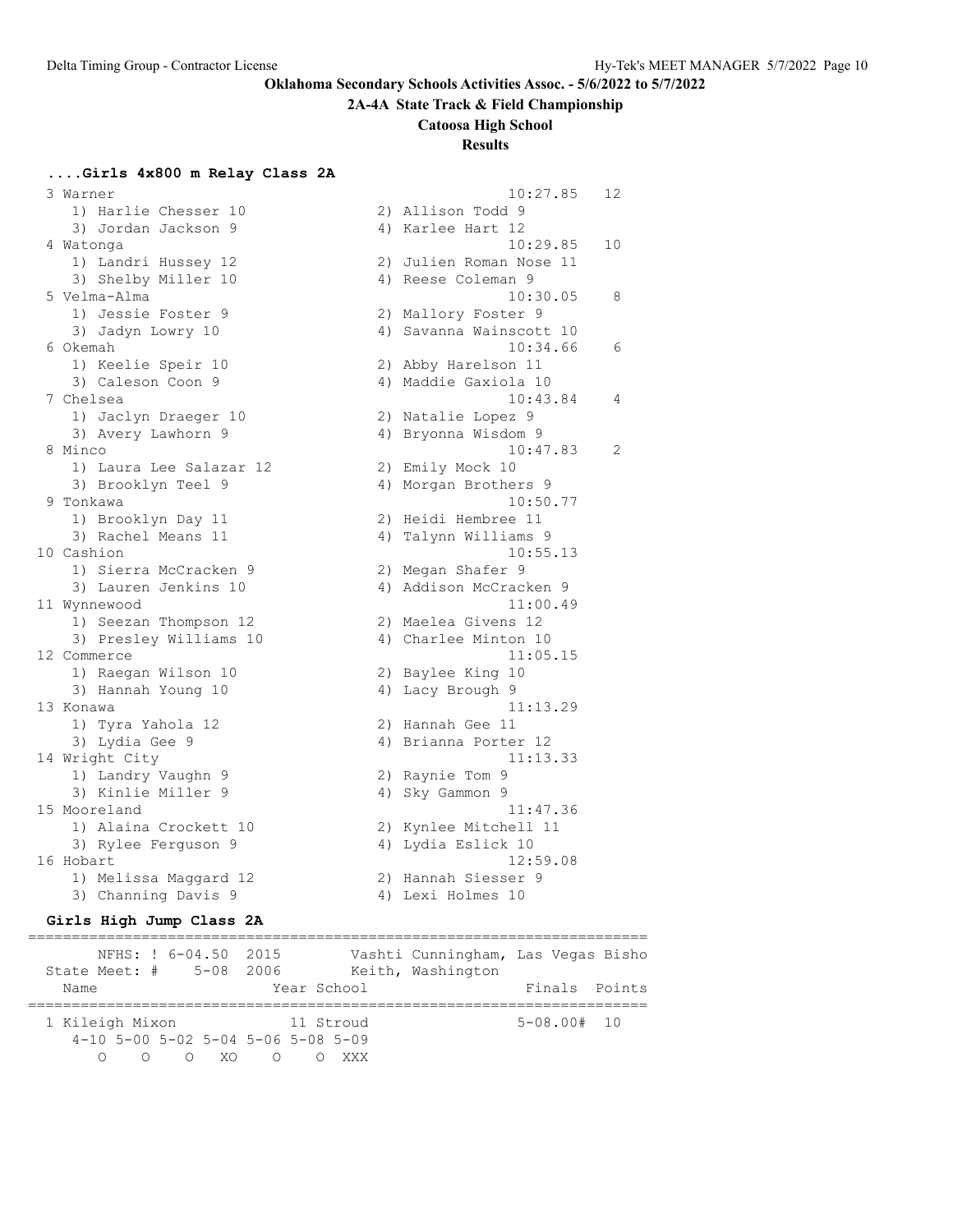# **2A-4A State Track & Field Championship**

**Catoosa High School**

# **Results**

| Girls High Jump Class 2A                                                     |  |             |                         |   |
|------------------------------------------------------------------------------|--|-------------|-------------------------|---|
| 2 Brynlee Wages<br>4-08 4-10 5-00 5-02 5-04 5-06                             |  | 12 Stroud   | $5 - 04.00$ 8           |   |
| 0 0 0 XO XO XXX<br>3 Mallory Reames                                          |  | 10 Fairview | $5 - 02.00$ 6           |   |
| $4-06$ $4-08$ $4-10$ $5-00$ $5-02$ $5-04$<br>0 0 XXO 0 0 XXX                 |  |             |                         |   |
| 4 Jakobi Bartling 11 Velma-Alma<br>$4-06$ $4-08$ $4-10$ $5-00$ $5-02$ $5-04$ |  |             | $J5 - 02.00$            | 5 |
| O O O XXO XO XXX<br>5 Avery Lawhorn<br>$4-06$ $4-08$ $4-10$ $5-00$           |  | 9 Chelsea   | $4 - 10.00$             | 4 |
| O XO O XXX<br>6 Savanna Collins                                              |  | 10 Stroud   | $J4-10.00$              | 3 |
| $4-06$ $4-08$ $4-10$ $5-00$<br>O O XO XXX                                    |  |             |                         |   |
| 7 Lexxi Lecrone<br>$4-06$ $4-08$ $4-10$ $5-00$                               |  |             | 10 Wright City J4-10.00 | 2 |
| XOO XXOXXX<br>8 Maci Smith<br>$4 - 06$ $4 - 08$ $4 - 10$                     |  | 11 Vian     | $4 - 08.00$             | 1 |
| O O XXX<br>9 Baylee Imhoff<br>$4 - 06$ $4 - 08$ $4 - 10$                     |  | 10 Chelsea  | $J4 - 08.00$            |   |
| XO O XXX<br>10 Brooklyn Howell<br>$4 - 08$ $4 - 10$                          |  | 9 Ripley    | $J4 - 08.00$            |   |
| XXO XXX<br>11 Mia Jacobs<br>$4 - 06$ $4 - 08$ $4 - 10$                       |  | 9 Fairland  | J4-08.00                |   |
| XXO XXO XXX<br>12 Sophia Calistro<br>$4 - 06$ $4 - 08$                       |  | 10 Savanna  | $4 - 06.00$             |   |
| O XXX<br>13 Calen Cox<br>$4 - 06$ $4 - 08$                                   |  | 11 Crescent | $J4 - 06.00$            |   |
| XO XXX<br>14 Maddie Wammock<br>$4 - 06$ $4 - 08$                             |  | 10 Chelsea  | $J4 - 06.00$            |   |
| XXO XXX<br>- Emily Easter<br>$4 - 06$                                        |  | 10 Sayre    | ΝH                      |   |
| <b>XXX</b><br>-- Carlaeona Hockert<br>$4 - 06$                               |  | 10 Tonkawa  | ΝH                      |   |
| XXX<br>-- Mattie Berry<br>$4 - 06$<br>XXX                                    |  | 12 Warner   | NH                      |   |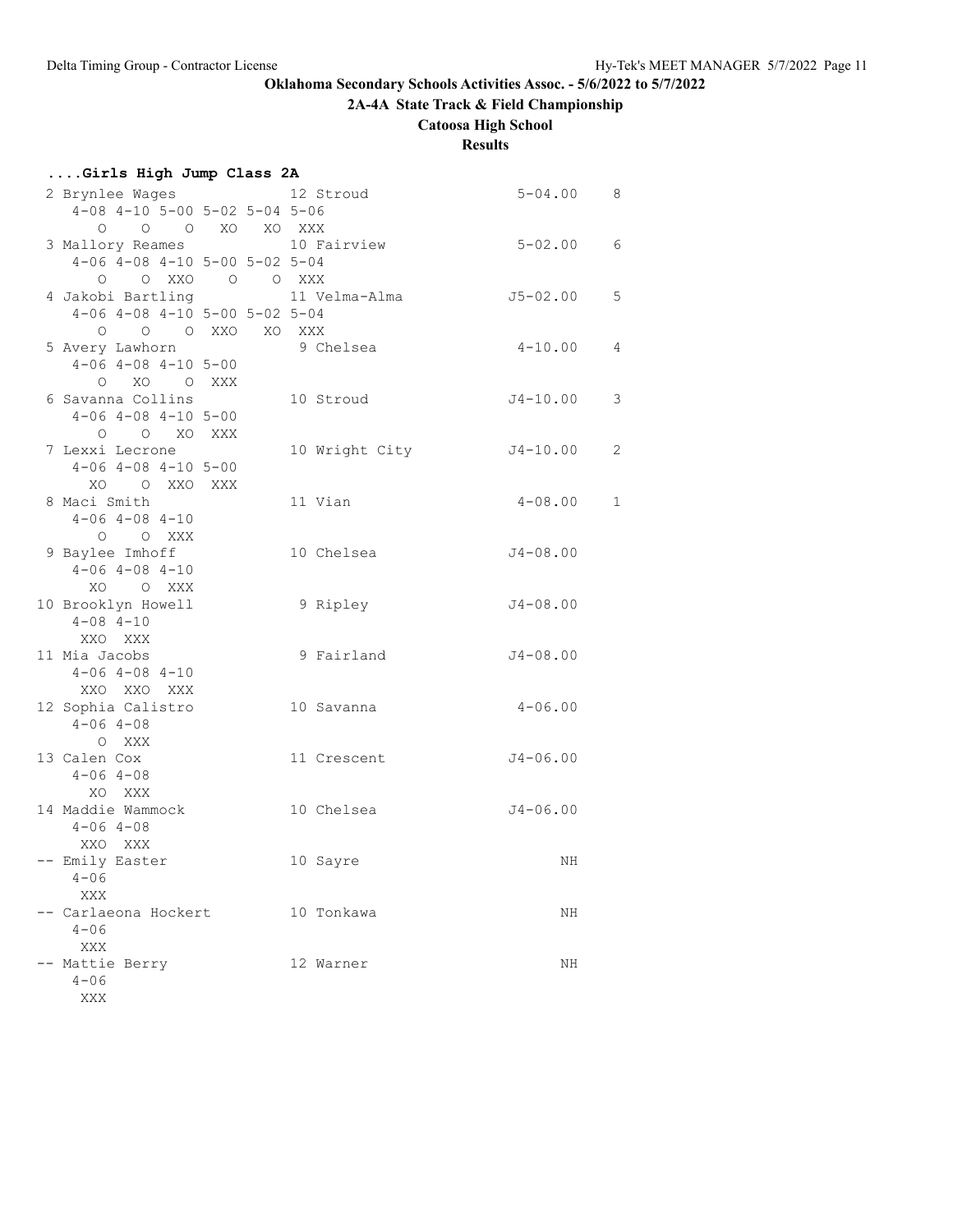**2A-4A State Track & Field Championship**

# **Catoosa High School**

**Results**

# **Girls Pole Vault Class 2A**

|                                                                                           |  | NFHS: ! 14-04 2017 Rachel Baxter, Anaheim Canyon<br>State Meet: # 11-01 2009 Shimanek, Hennessey |               |              |
|-------------------------------------------------------------------------------------------|--|--------------------------------------------------------------------------------------------------|---------------|--------------|
| Name                                                                                      |  | Year School                                                                                      | Finals Points |              |
| 1 Karissa Smith<br>$7-00$ $7-06$ $8-00$ $8-06$ $9-00$ $9-06$<br>0 0 0 0 0 XXX             |  | 12 Hobart                                                                                        | 9-00.00       | 10           |
| 2 Alyssa Bay<br>$7-00$ $7-06$ $8-00$ $8-06$ $9-00$ $9-06$<br>$0$ $0$ $X0$ $0$ $0$ $XXX$   |  | 12 Watonga                                                                                       | J9-00.00      | 8            |
| 3 Rylee McLain<br>$7-00$ $7-06$ $8-00$ $8-06$ $9-00$ $9-06$<br>O O XO XXO O XXX           |  | 10 Velma-Alma                                                                                    | J9-00.00      | 6            |
| 4 Polly Tacker 11 Hobart<br>$7-00$ $7-06$ $8-00$ $8-06$ $9-00$ $9-06$<br>XO O O O XXO XXX |  |                                                                                                  | $J9 - 00.00$  | 5            |
| $7-00$ $7-06$ $8-00$ $8-06$ $9-00$ $9-06$<br>XO O XO O XXO XXX                            |  | 5 Sara Mckinney 12 Oklahoma Union J9-00.00                                                       |               | 4            |
| 6 Libby Harris<br>$7 - 00$ $7 - 06$ $8 - 00$ $8 - 06$ $9 - 00$<br>0 0 0 0 XXX             |  | 9 Okemah                                                                                         | $8 - 06.00$   | 3            |
| 7 Talli Taylor<br>$7-00$ $7-06$ $8-00$ $8-06$ $9-00$<br>O XO XO O XXX                     |  | 10 Hinton                                                                                        | J8-06.00      | 2            |
| 8 KayLyn Baker<br>$7 - 00$ $7 - 06$ $8 - 00$ $8 - 06$<br>0 0 0 XXX                        |  | 12 Stroud                                                                                        | $8 - 00.00$   | $\mathbf{1}$ |
| 9 Jazzmine Pinto<br>$7 - 00$ $7 - 06$ $8 - 00$ $8 - 06$<br>O O XO XXX                     |  | 9 Hobart                                                                                         | $J8 - 00.00$  |              |
| 10 Olivia Hampton<br>$7 - 00$ $7 - 06$ $8 - 00$<br>O O XXX                                |  | 12 Thomas-Fay-Custer 7-06.00                                                                     |               |              |
| 11 Carson Reyburn<br>$7 - 00$ $7 - 06$ $8 - 00$<br>O XO XXX                               |  | 10 Watonga                                                                                       | $J7 - 06.00$  |              |
| 11 Breanna Thomas<br>$7 - 00$ $7 - 06$ $8 - 00$<br>O XO XXX                               |  | 9 Crescent                                                                                       | $J7 - 06.00$  |              |
| 11 Bailey Seymour<br>$7 - 00$ $7 - 06$ $8 - 00$<br>XO XXX<br>$\circ$                      |  | 11 Sayre                                                                                         | $J7 - 06.00$  |              |
| 14 Madisyn Brown<br>$7 - 00$ $7 - 06$<br>O XXX                                            |  | 10 Caney Valley                                                                                  | $7 - 00.00$   |              |
| 15 Kirsten Roberts<br>$7 - 00$ $7 - 06$<br>XO XXX                                         |  | 9 Oklahoma Union                                                                                 | $J7 - 00.00$  |              |
| 15 Gracie Corey<br>$7 - 00$ $7 - 06$<br>XO<br>XXX                                         |  | 10 Wynnewood                                                                                     | $J7 - 00.00$  |              |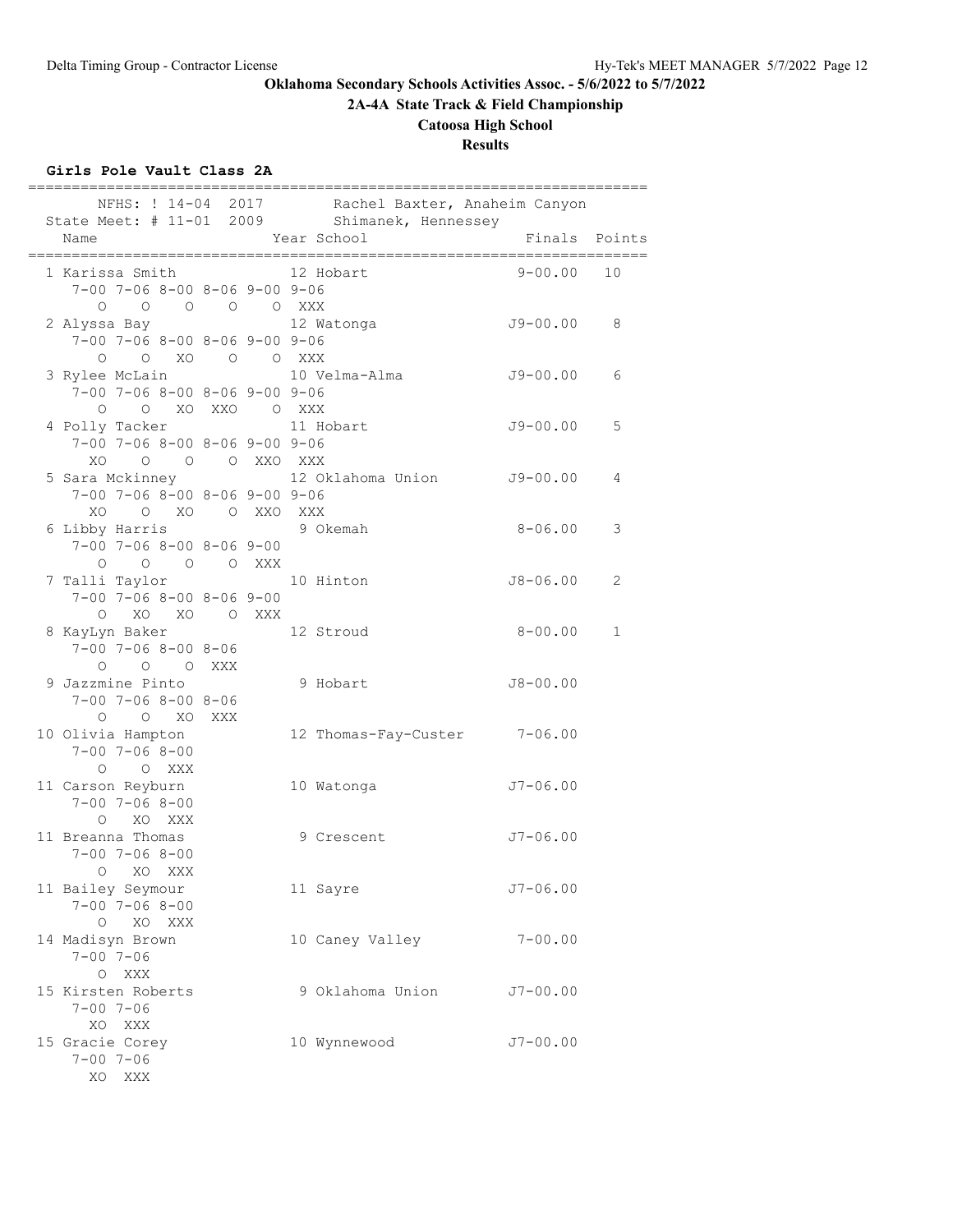**2A-4A State Track & Field Championship**

### **Catoosa High School**

**Results**

### **....Girls Pole Vault Class 2A**

| -- Laney Cameron<br>$7 - 00$ | 11 Oklahoma Union | NΗ |
|------------------------------|-------------------|----|
| XXX<br>-- Kinzayda St John   | 10 Caney Valley   | ΝH |
| $7 - 00$<br>XXX              |                   |    |
| -- Gloria Reyes<br>$7 - 00$  | 12 Tonkawa        | NΗ |
| XXX                          |                   |    |

#### **Girls Long Jump Class 2A**

=============================================================================== NFHS: ! 22-01.75 1976 Kathy McMillan, Raeford Hoke County State Meet: # 18-10.75 2013 Wilson, Mooreland Name The Year School The Finals Wind H# Points =============================================================================== 11 Crescent 18-05.00 NWI 2 10 17-11.25(NWI) FOUL 17-09.75(NWI) 17-05.50(NWI) FOUL 18-05(NWI) 2 Jakobi Bartling 11 Velma-Alma 17-03.50 NWI 2 8 15-04(NWI) 15-07.50(NWI) FOUL 16-05.50(NWI) 17-03.50(NWI) 16-01(NWI) 3 Kileigh Mixon 11 Stroud 16-08.25 NWI 2 6 14-11.50(NWI) 16-08.25(NWI) 16-04.25(NWI) 16-04(NWI) 16-08(NWI) 15-01.50(NWI) 4 Lacy Brough 9 Commerce 16-03.75 NWI 2 5 16-03.75(NWI) 15-11.75(NWI) 15-06.75(NWI) FOUL 16-03(NWI) FOUL 5 Lauren Lamb 12 Cashion 16-02.00 NWI 2 4 15-10.25(NWI) 16-00.50(NWI) 16-02(NWI) 14-06.25(NWI) 15-09.75(NWI) 15-11.25(NWI) 6 Jaycie Nichols 9 Caddo 16-01.75 NWI 1 3 14-01(NWI) 15-06.25(NWI) 14-05(NWI) 16-01.75(NWI) 14-06.50(NWI) 14-03.25(NWI) 7 Dani Kowalik 10 Empire 16-00.50 NWI 1 2 15-10(NWI) 15-10.75(NWI) 15-09.25(NWI) 15-02(NWI) 16-00.50(NWI) 15-04(NWI) 8 Savanna Collins 10 Stroud 15-11.75 NWI 1 1 14-11(NWI) 15-06.75(NWI) 15-11.75(NWI) 15-06.25(NWI) 15-10.75(NWI) 15-11.50(NWI) 9 Breegan Barnett 11 Merritt 15-07.75 NWI 2 14-11(NWI) 14-11.75(NWI) 15-07.75(NWI) 13-02.25(NWI) FOUL 15-00.75(NWI) 10 Beauticia Stevenson 11 Walters 15-03.50 NWI 2 15-03.25(NWI) 15-03.50(NWI) 15-00.50(NWI) 11 Keelie Anderson 10 Wynnewood J15-03.50 NWI 1 15-01.25(NWI) 15-03.50(NWI) 14-06.50(NWI) 12 Brooklyn Howell 9 Ripley 15-01.00 NWI 1 12-09(NWI) 14-05.50(NWI) 15-01(NWI) 13 Ella Porter 10 Merritt 14-07.00 NWI 2 14-07(NWI) 14-05.75(NWI) FOUL 14 Sydney Hampton 11 Thomas-Fay-Custer 14-05.00 NWI 1 13-05.25(NWI) 14-05(NWI) FOUL 15 Natali Castaneda 11 Hooker 13-05.25 NWI 1 11-07.75(NWI) 12-08.25(NWI) 13-05.25(NWI) 16 Melissa Maggard 12 Hobart 12-06.75 NWI 1 11-09(NWI) 12-01.50(NWI) 12-06.75(NWI)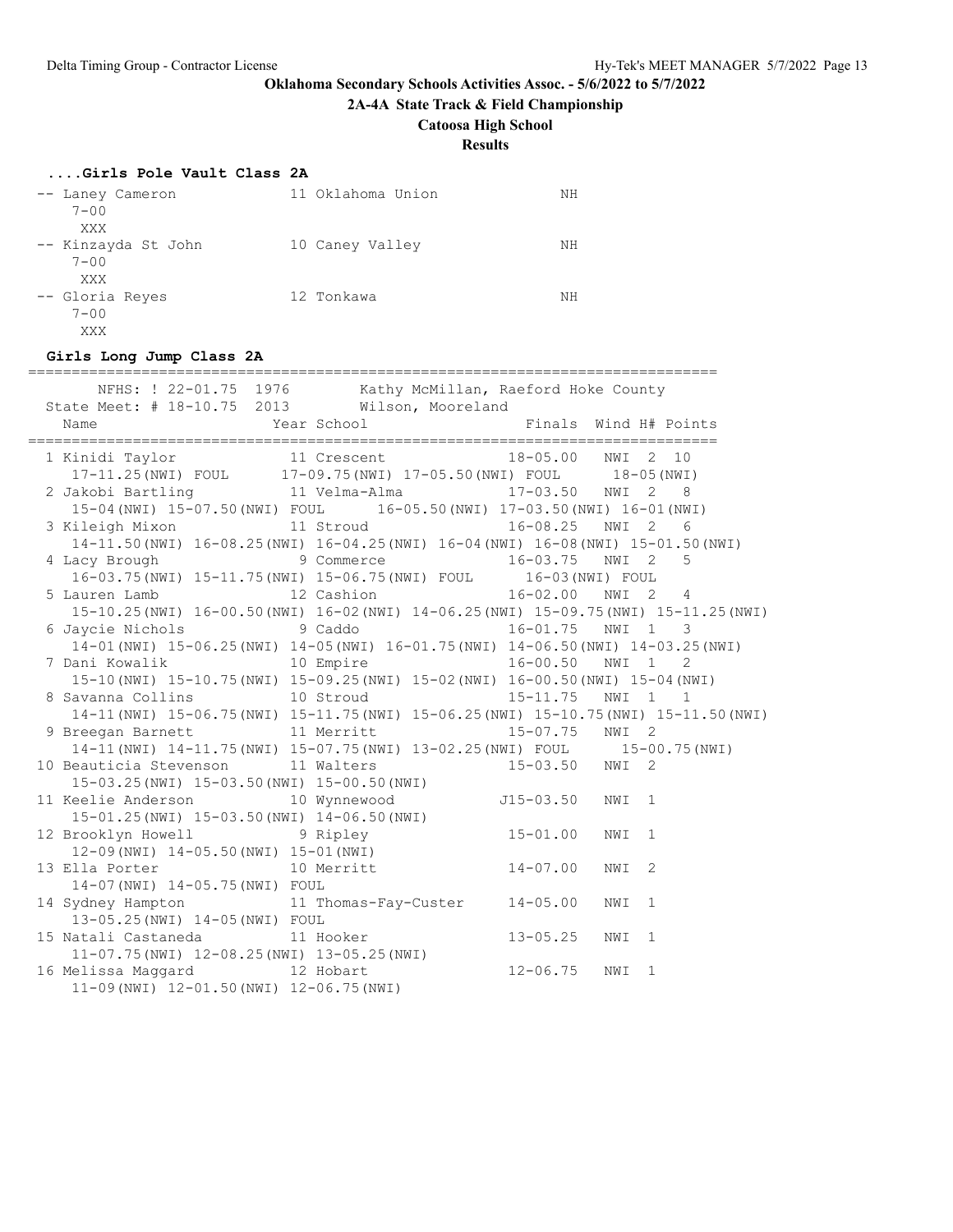**2A-4A State Track & Field Championship**

# **Catoosa High School**

# **Results**

## **Girls Shot Put Class 2A**

| NFHS: ! 57-01.75 2017 Alyssa Wilson, Toms River Donovan Ca<br>State Meet: # 41-10.50 2016 Cassidy Fisher, Stroud |                |                |                 |
|------------------------------------------------------------------------------------------------------------------|----------------|----------------|-----------------|
| Year School<br>Finals H# Points<br>Name                                                                          |                |                |                 |
| 1 Tyley Dotson    10 Wynnewood    38-09.00    2    10                                                            |                |                |                 |
| $38-04.50$ $38-09$ $38-02.25$ $36-01.50$ $38-02.25$ $38-00$                                                      |                |                |                 |
| 2 Issy Reeves 12 Cashion 35-07.00 2<br>32-09.75 33-08.50 33-06 35-07 35-01.25 35-03                              |                |                | 8               |
| 3 Raven Deere 30 9 Okemah 34-06.25 2                                                                             |                |                | $6\overline{6}$ |
| 33-03.25 34-02 34-06.25 33-09.75 29-00.50 31-03                                                                  |                |                |                 |
|                                                                                                                  | $34 - 05.50$ 2 |                | 5               |
| 4 Gracey Dotson 10 Wynnewood<br>33-00.25 32-11.50 FOUL 34-05.50 31-02.75 27-08.25                                |                |                |                 |
| 12 Empire<br>5 Jasmine Millan                                                                                    | $33 - 09.50$ 2 |                | 4               |
| 33-07.25 33-05.25 32-09 32-11.25 33-09.50 32-09.75                                                               |                |                |                 |
| 6 Erica Schertz                 11 Fairland                     33-05.25     2                                   |                |                | 3               |
| 29-05.25 31-10 29-03.25 FOUL 32-01 33-05.25                                                                      |                |                |                 |
| 12 Pawnee<br>7 Haeli Stevens                                                                                     | $32 - 08.75$ 2 |                | $\overline{c}$  |
| FOUL 31-01 32-05 32-08.75 30-02 31-08.50                                                                         |                |                |                 |
| 8 Madison Martin 10 Pawhuska                                                                                     | $32 - 03.75$ 1 |                | $\mathbf{1}$    |
| 32-03.75 29-09 FOUL FOUL 28-07.50 29-11.25                                                                       |                |                |                 |
|                                                                                                                  |                | $\mathbf{1}$   |                 |
| 9 Mackayla Womack 12 Velma-Alma 32-02.50<br>31-05.25 31-03 32-02.50 31-05.25 31-10.75 31-03                      |                |                |                 |
| 10 Alyssa Dreyer 11<br>31-04 31-00.75 31-09.25<br>11 Mangum 31-09.25                                             |                | $\mathbf{1}$   |                 |
|                                                                                                                  |                |                |                 |
| 11 Rees Berkey 12 Hydro-Eakly 31-09.00<br>FOUL 31-08.25 31-09                                                    |                | $\mathbf{1}$   |                 |
|                                                                                                                  |                |                |                 |
| 12 Macy Nightengale 10 Fairview 531-09.00                                                                        |                | $\overline{2}$ |                 |
| $31-09$ $29-05$ $30-03.25$                                                                                       |                |                |                 |
| 13 Averie Huber 10 Caney Valley 31-03.75                                                                         |                | $\mathbf{1}$   |                 |
| $31 - 01.25$ $30 - 02.75$ $31 - 03.75$                                                                           |                |                |                 |
| 14 Nevaeh Coffey 9 Hominy<br>30-00.50 27-05.75 29-05                                                             | $30 - 00.50$   | $\mathbf{1}$   |                 |
|                                                                                                                  | 29-06.00       | $\mathbf{1}$   |                 |
| 15 Stephanie Millan 11 Empire<br>29-01.75 28-05.75 29-06                                                         |                |                |                 |
|                                                                                                                  | $28 - 06.50$   | $\mathbf{1}$   |                 |
| 16 Rosey Martinez 10 Mangum<br>28-06.50 25-02.75 27-05.50                                                        |                |                |                 |
|                                                                                                                  |                |                |                 |

# **Girls Discus Throw Class 2A**

| NFHS: ! 191-06<br>State Meet: # 140-07 2014<br>Name | 2012<br>Year School | Shelbi Vaughn, Mansfield Legacy<br>Baylor Reese, Fairview | Finals     |               | H# Points |
|-----------------------------------------------------|---------------------|-----------------------------------------------------------|------------|---------------|-----------|
|                                                     |                     |                                                           |            |               |           |
| 1 Bekah Bunch                                       | 11 Oktaha           |                                                           | $133 - 08$ |               | 2, 10     |
| 128-10 133-08 132-02<br>2 Kinzie Bell               |                     | FOUL FOUL 113-09<br>11 Crescent                           | $129 - 11$ | $\mathcal{L}$ | 8         |
| 3 Mackayla Womack                                   |                     | 129-11 FOUL 126-01 125-08 111-11 117-09<br>12 Velma-Alma  | $124 - 10$ | $\mathcal{P}$ | 6         |
| 124-10 FOUL 106-00 103-08 36-11 116-00              |                     |                                                           |            | $\mathcal{P}$ |           |
| 4 Aareonya Moore<br>$95 - 08$ $112 - 04$ $89 - 04$  | 11 Porter           | $101 - 04$ $105 - 02$ $100 - 00$                          | $112 - 04$ |               | 5         |
| 5 Ady Hightower<br>104-08 109-05 FOUL               | 93-07 95-01         | 12 Watonga<br>$93 - 08$                                   | $109 - 05$ | $\mathcal{L}$ | 4         |
|                                                     |                     |                                                           |            |               |           |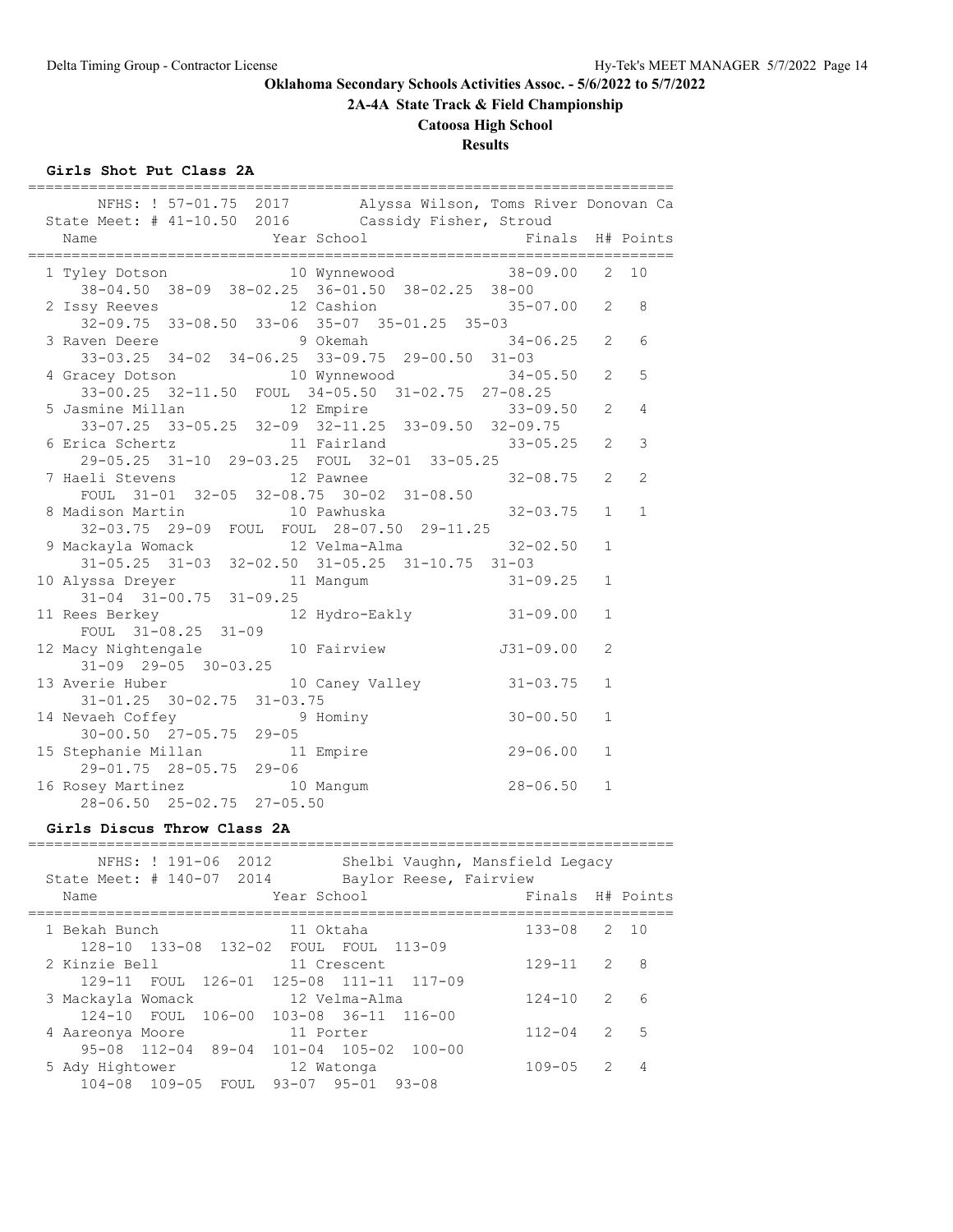**2A-4A State Track & Field Championship**

# **Catoosa High School**

# **Results**

# **....Girls Discus Throw Class 2A**

| 6 Macy Nightengale 10 Fairview    |                                        | $108 - 09$ | $\mathbf{1}$   | $\overline{\phantom{a}}$ |
|-----------------------------------|----------------------------------------|------------|----------------|--------------------------|
|                                   | 70-07 98-08 89-00 104-07 108-09 102-10 |            |                |                          |
| 7 Presley Brecheisen 11 Wyandotte |                                        | $104 - 05$ | $\overline{2}$ | $\overline{c}$           |
|                                   | 94-03 101-05 FOUL FOUL 104-05 FOUL     |            |                |                          |
| 8 Gracey Dotson                   | 10 Wynnewood                           | 96-11      | 2              | $\mathbf{1}$             |
| 96-11 90-00 FOUL FOUL 91-07 89-01 |                                        |            |                |                          |
| 9 Alyssa Dreyer                   | 11 Manqum                              | $96 - 05$  | $\mathbf{1}$   |                          |
|                                   | 96-05 89-10 83-05 88-05 92-04 83-07    |            |                |                          |
| 10 Kenna Maker                    | 10 Hominy                              | $96 - 02$  | $\mathbf{1}$   |                          |
| $90 - 03$ $96 - 02$ $91 - 04$     |                                        |            |                |                          |
| 11 Tyley Dotson                   | 10 Wynnewood                           | $93 - 07$  | $\mathbf{1}$   |                          |
| 84-08 83-05 93-07                 |                                        |            |                |                          |
| 12 Delani Johnson                 | 10 Afton                               | $86 - 05$  | $\mathbf{1}$   |                          |
| FOUL 84-09 86-05                  |                                        |            |                |                          |
| 13 Natalie Hill                   | 11 Wynnewood                           | $84 - 09$  | $\mathfrak{D}$ |                          |
| FOUL 84-09 FOUL                   |                                        |            |                |                          |
| 14 Abbi Crowdis                   | 9 Thomas-Fay-Custer                    | $81 - 02$  | $\mathbf{1}$   |                          |
| $62 - 03$ $68 - 01$ $81 - 02$     |                                        |            |                |                          |
| 15 Hannah Eilers                  | 11 Mooreland                           | $76 - 09$  | $\mathbf{1}$   |                          |
| 76-09 67-06 72-05                 |                                        |            |                |                          |
| 16 Ashland Lafalier               | 9 Oklahoma Union                       | $66 - 08$  | $\mathbf{1}$   |                          |
| 66-08 FOUL 66-07                  |                                        |            |                |                          |

### **Girls 100 m Dash Class 4A**

**Top 8 Advance by Time**

| NFHS: ! 11.14 1992               |          | Marion Jones, Thousand Oaks      |                                  |  |
|----------------------------------|----------|----------------------------------|----------------------------------|--|
| State Meet: # 11.79 1982<br>Name |          | Daniels, Anadarko<br>Year School | Prelims<br>Wind H#               |  |
| Preliminaries                    |          |                                  |                                  |  |
| 1 Lilly Ray                      |          | 10 Weatherford                   | $12.38q$ 0.5 2                   |  |
| 2 Tabitha Sparks                 |          | 11 Bethany                       | $12.49q - 1.1$<br>$\overline{1}$ |  |
| 3 Chloe Threatt                  |          | 9 John Marshall                  | $12.50q$ 0.5 2                   |  |
| 4 Madisyn Crandall               | 11 Cache |                                  | $12.54q - 1.1$ 1                 |  |
| 5 Mckenzie Niehus                |          | 9 Berryhill                      | $12.73q$ 0.5 2                   |  |
| 6 Brooklyn Garner                |          | 10 Poteau                        | $12.87q - 1.1$ 1                 |  |
| 7 Jazmyn Nelson                  |          | 10 Harding Charter               | $12.91q$ 0.5 2                   |  |
| 8 Emma West                      |          | 11 Verdigris                     | $12.99q -1.1$<br>$\overline{1}$  |  |
| 9 Katie Smith                    |          | 9 Ft Gibson                      | $13.05$ 0.5 2                    |  |
| 10 Armani Mccoy                  |          | 10 Douglass                      | $13.07 -1.1 1$                   |  |
| 11 Natali Aguila                 |          | 9 Inola                          | 13.08  0.5  2                    |  |
| 12 Molly Harlow                  |          | 10 Plainview                     | $13.13$ 0.5 2                    |  |
| 13 Karly Clemons                 |          | 11 Cushing                       | $13.52 -1.1$ 1                   |  |
| Girls 100 m Dash Class 4A        |          |                                  |                                  |  |

|             | State Meet: # 11.79 1982 | NFHS: ! 11.14 1992 |  | Marion Jones, Thousand Oaks<br>Daniels, Anadarko |  |                    |                                            |  |
|-------------|--------------------------|--------------------|--|--------------------------------------------------|--|--------------------|--------------------------------------------|--|
| Name        |                          |                    |  | Year School                                      |  | Finals Wind Points |                                            |  |
|             |                          |                    |  |                                                  |  |                    |                                            |  |
| Finals      |                          |                    |  |                                                  |  |                    |                                            |  |
| 1 Lilly Ray |                          |                    |  | 10 Weatherford                                   |  | 11.96 1.9 10       |                                            |  |
|             | 2 Chloe Threatt          |                    |  | 9 John Marshall                                  |  | 12 13              | $\begin{array}{ccc} & & 1 & 9 \end{array}$ |  |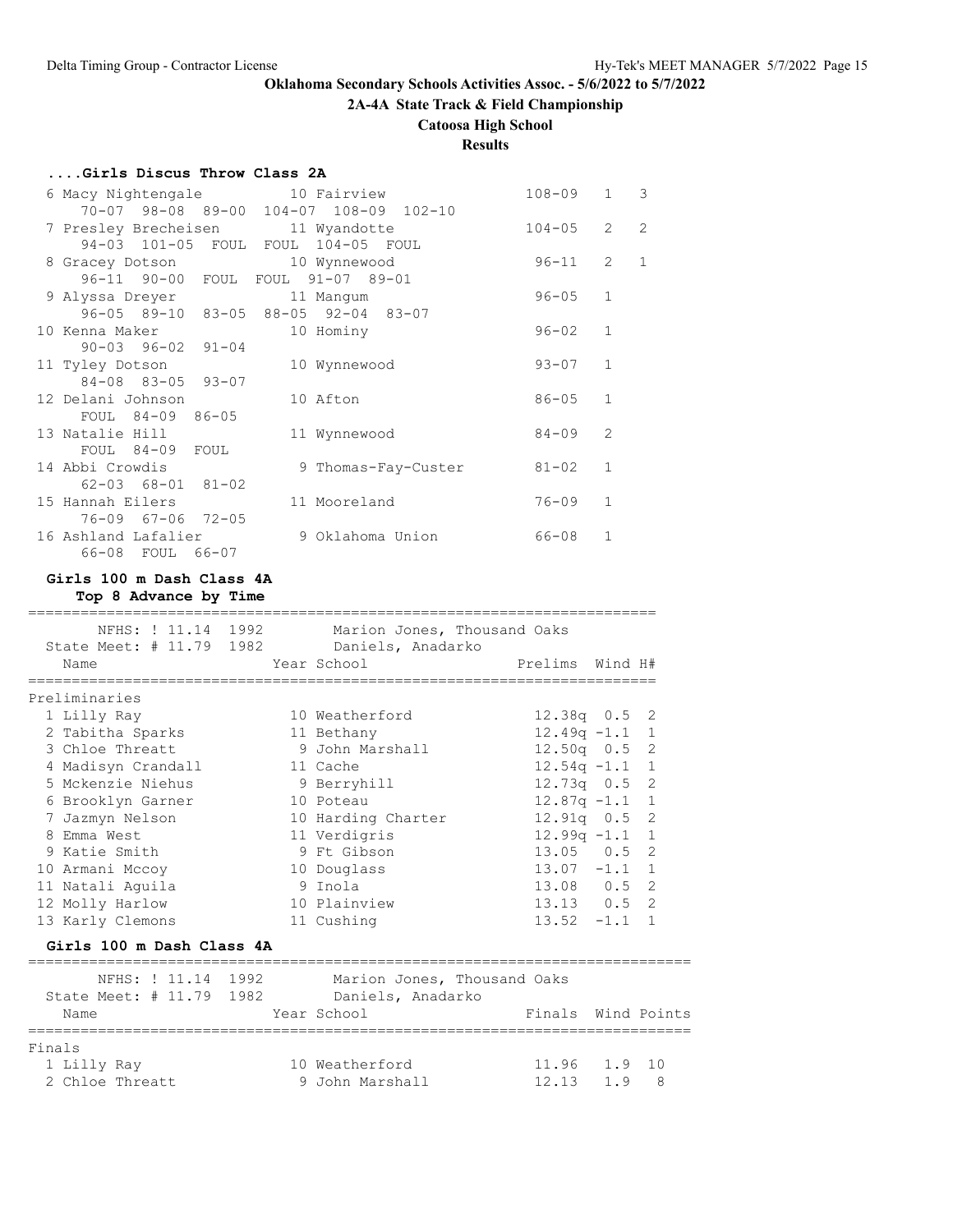**2A-4A State Track & Field Championship**

# **Catoosa High School**

**Results**

# **....Girls 100 m Dash Class 4A**

| 3 Madisyn Crandall | 11 Cache           | 12.19 | 1.9 6         |                |
|--------------------|--------------------|-------|---------------|----------------|
| 4 Tabitha Sparks   | 11 Bethany         | 12.37 | 1.9 5         |                |
| 5 Mckenzie Niehus  | 9 Berryhill        | 12.51 | 1.9           | $\overline{4}$ |
| 6 Brooklyn Garner  | 10 Poteau          | 12.54 | $1.9 \quad 3$ |                |
| 7 Jazmyn Nelson    | 10 Harding Charter | 12.60 | 1.9           | - 2            |
| 8 Emma West        | 11 Verdigris       | 12.81 | 1.9           |                |

#### **Girls 200 m Dash Class 4A**

### **Top 8 Advance by Time**

#### ========================================================================

| NFHS: ! 22.52 2003                    | Allyson Felix, LA Baptist |                  |                  |  |
|---------------------------------------|---------------------------|------------------|------------------|--|
| State Meet: # 24.17 2005              | Richardson, Northeast     |                  |                  |  |
| Name                                  | Year School               | Prelims Wind H#  |                  |  |
| ===================================== |                           |                  |                  |  |
| Preliminaries                         |                           |                  |                  |  |
| 1 Tabitha Sparks                      | 11 Bethany                | $25.31q$ $2.5$ 1 |                  |  |
| 2 Kaytleigh Davis                     | 9 Madill                  | $25.32q$ $2.5$ 1 |                  |  |
| 3 Lilly Ray                           | 10 Weatherford            | $25.41q$ 1.6 2   |                  |  |
| 4 Brooklyn Garner                     | 10 Poteau                 | $25.72q$ 1.6 2   |                  |  |
| 5 Madisyn Crandall                    | 11 Cache                  | $25.86q$ $2.5$ 1 |                  |  |
| 6 Jazmyn Nelson                       | 10 Harding Charter        | $26.17q$ 1.6 2   |                  |  |
| 7 Emery Lomon                         | 9 Poteau                  | $26.22q$ 1.6 2   |                  |  |
| 8 Emma West                           | 11 Verdigris              | $26.28q$ $2.5$ 1 |                  |  |
| 9 Natali Aquila                       | 9 Inola                   | $26.69$ $2.5$ 1  |                  |  |
| 10 Chloe Threatt                      | 9 John Marshall           | 26.71            | $2.5 \quad 1$    |  |
| 11 Eshaya Lewis                       | 10 Plainview              | 26.91            | 1.6 <sub>2</sub> |  |
| 12 Isabella Pehrson                   | 10 Mannford               | 26.98            | $2.5 \quad 1$    |  |
| 13 Taryn Martin                       | 12 Plainview              | 27.08            | $2.5 \quad 1$    |  |
| 14 Styrling Murray                    | 11 Cascia Hall            | 27.11            | 1.6 <sub>2</sub> |  |
| 15 Skyla McPhillips                   | 12 Harrah                 | 27.45            | 1.6 <sub>2</sub> |  |
| 16 Mercedes Crandall                  | 11 Cache                  | 27.59            | 1.6 <sub>2</sub> |  |

### **Girls 200 m Dash Class 4A**

|        | NFHS: ! 22.52<br>State Meet: $\#$ 24.17<br>Name | 2003<br>2005 | Allyson Felix, LA Baptist<br>Richardson, Northeast<br>Year School | Finals Wind Points |        |               |
|--------|-------------------------------------------------|--------------|-------------------------------------------------------------------|--------------------|--------|---------------|
| Finals |                                                 |              |                                                                   |                    |        |               |
|        | 1 Lilly Ray                                     |              | 10 Weatherford                                                    | 24.56              | 1.4 10 |               |
|        | 2 Tabitha Sparks                                |              | 11 Bethany                                                        | 25.22              | 1.4    | 8             |
|        | 3 Kaytleigh Davis                               |              | 9 Madill                                                          | 25.41              | 1.4    | 6             |
|        | 4 Brooklyn Garner                               |              | 10 Poteau                                                         | 25.62              | 1.4    | 5             |
|        | 5 Madisyn Crandall                              |              | 11 Cache                                                          | 25.81              | 1.4    | 4             |
| 6      | Jazmyn Nelson                                   |              | 10 Harding Charter                                                | 25.87              | 1.4    | 3             |
|        | 7 Emma West                                     |              | 11 Verdigris                                                      | 26.19              | 1.4    | $\mathcal{P}$ |
| 8      | Emery Lomon                                     |              | 9 Poteau                                                          | 26.53              | 1.4    |               |
|        |                                                 |              |                                                                   |                    |        |               |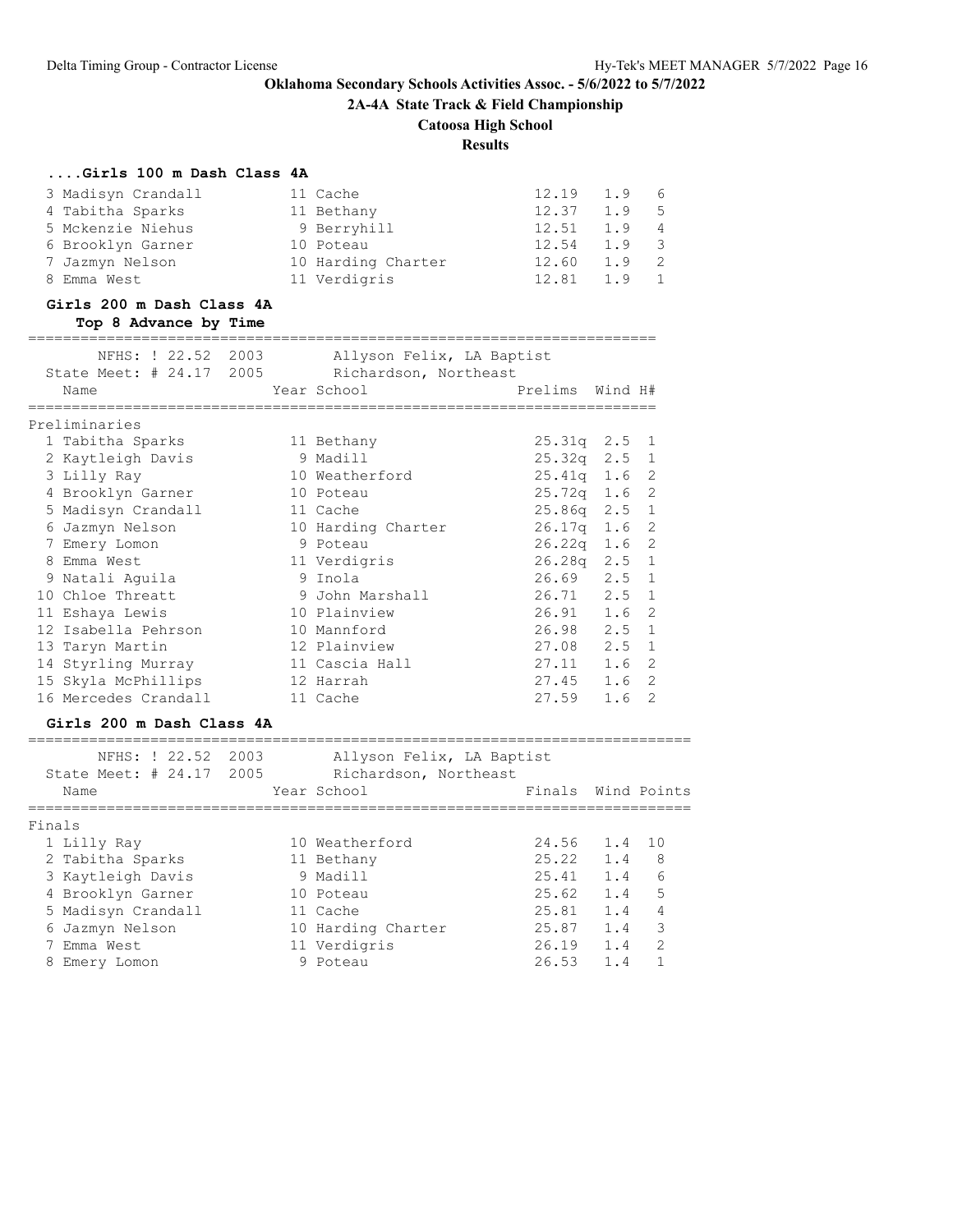**2A-4A State Track & Field Championship**

# **Catoosa High School**

# **Results**

**Girls 400 m Dash Class 4A**

**Top 8 Advance by Time**

|        | NFHS: ! 50.74<br>State Meet: $\#$ 55.05<br>2012 | 2000         | Monique Henderson, San Diego Mor<br>Reynolds, Douglass |                           |              |
|--------|-------------------------------------------------|--------------|--------------------------------------------------------|---------------------------|--------------|
|        | Name                                            |              | Year School                                            | Prelims                   | H#           |
|        | -------------------                             |              |                                                        | _________________________ |              |
|        | Preliminaries                                   |              |                                                        |                           |              |
|        | 1 Madi Surber                                   |              | 12 Tuttle                                              | 58.03q                    | 2            |
|        | 2 Alexis Williams                               |              | 9 Tuttle                                               | 59.01q                    | 1            |
|        | 3 Isabelle Coronado                             |              | 10 Cache                                               | 59.28q                    | 1            |
|        | 4 Kiah Payton                                   |              | 11 Miami                                               | 1:00.50q                  | 1            |
|        | 5 Morgan Mouse                                  |              | 11 Weatherford                                         | 1:01.03q                  | 2            |
|        | 6 Jacelyn Hammon                                |              | 10 Plainview                                           | 1:01.35q                  | 1            |
|        | 7 Ally Huxtable                                 |              | 9 Lincoln Christian                                    | 1:01.46q                  | 2            |
|        | 8 Addy Whiteley                                 |              | 9 Ft Gibson                                            | 1:01.59q                  | 2            |
|        | 9 Kylie Jinks                                   |              | 11 Miami                                               | 1:01.79                   | $\mathbf{1}$ |
|        | 10 Isabella Gutierrez                           |              |                                                        | 1:02.49                   | 21:02.485    |
|        |                                                 |              | 9 Pauls Valley<br>12 Blanchard                         | 1:02.49                   | 21:02.488    |
|        | 11 Haddy Huff                                   |              |                                                        | 1:02.91                   | $\mathbf{1}$ |
|        | 12 Abigal Panak                                 |              | 9 Berryhill                                            | 1:04.01                   |              |
|        | 13 Hadley Periman                               |              | 12 Tuttle                                              |                           | 2            |
|        | 14 Kynslie Hunter                               |              | 9 Anadarko                                             | 1:04.03                   | 2            |
|        | 15 Kamryn James                                 |              | 12 Cushing                                             | 1:04.17                   | $\mathbf{1}$ |
|        | Girls 400 m Dash Class 4A                       |              |                                                        |                           |              |
|        | NFHS: ! 50.74 2000                              |              | Monique Henderson, San Diego Morse                     |                           |              |
|        | State Meet: # 55.05 2012                        |              | Reynolds, Douglass                                     |                           |              |
|        | Name                                            |              | Year School                                            | Finals                    | Points       |
|        | ============                                    |              | ================                                       | :====================     |              |
| Finals |                                                 |              |                                                        |                           |              |
|        | 1 Madi Surber                                   |              | 12 Tuttle                                              | 57.70                     | 10           |
|        | 2 Alexis Williams                               |              | 9 Tuttle                                               | 58.90                     | 8            |
|        | 3 Isabelle Coronado                             |              | 10 Cache                                               | 59.25                     | 6            |
|        | 4 Morgan Mouse                                  |              | 11 Weatherford                                         | 1:00.11                   | 5            |
|        | 5 Kiah Payton                                   |              | 11 Miami                                               | 1:00.19                   | 4            |
|        | 6 Addy Whiteley                                 |              | 9 Ft Gibson                                            | 1:00.25                   | 3            |
|        | 7 Jacelyn Hammon                                |              | 10 Plainview                                           | 1:00.84                   | 2            |
|        | 8 Ally Huxtable                                 |              | 9 Lincoln Christian                                    | 1:02.68                   | 1            |
|        |                                                 |              |                                                        |                           |              |
|        | Girls 800 m Run Class 4A                        |              |                                                        |                           |              |
|        | NFHS: ! 2:02.04 2011                            |              | Amy Weissenbach, Harvard-Westlake                      |                           |              |
|        | State Meet: # 2:11.16                           | 2019         | Daphne Matthews, Heritage Hall                         |                           |              |
|        | Name                                            | ============ | Year School                                            | Finals Points             |              |
|        | 1 Jordan Hoffman                                |              | 11 Weatherford                                         | 2:18.03                   | 10           |
|        | 2 Isabella Gutierrez                            |              | 9 Pauls Valley                                         | 2:21.49                   | 8            |
|        | 3 Gabriella Degeorge                            |              | 12 Lincoln Christian                                   | 2:22.16                   | 6            |
|        | 4 Ashlen Clem                                   |              | 12 Dickson                                             | 2:22.63                   | 5            |
|        | 5 Peyton Carson                                 |              | 10 Mannford                                            | 2:24.81                   | 4            |
|        | 6 Addy Whiteley                                 |              | 9 Ft Gibson                                            | 2:26.59                   | 3            |
|        | 7 Rori Kelly                                    |              | 10 Bristow                                             | 2:27.02                   | $\mathbf{2}$ |
|        | 8 Ana Arrieta                                   |              | 12 Weatherford                                         | 2:27.97                   | $\mathbf{1}$ |
|        | 9 Breanna Allen                                 |              | 10 Lincoln Christian                                   | 2:29.10                   |              |
|        | 10 Haylie Brantley                              |              | 9 Broken Bow                                           | 2:30.78                   |              |
|        |                                                 |              |                                                        |                           |              |

===================================================================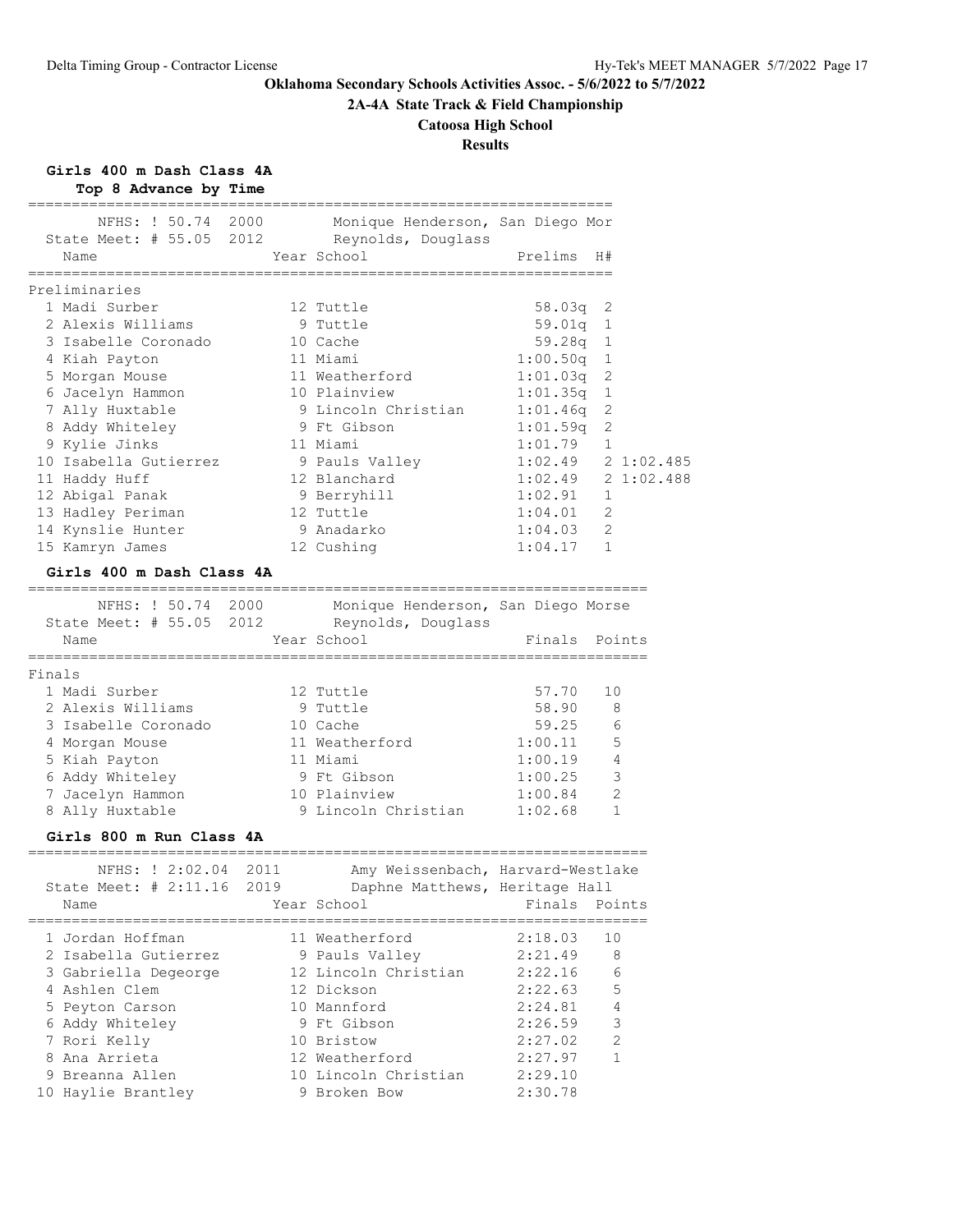**2A-4A State Track & Field Championship**

# **Catoosa High School**

**Results**

### **....Girls 800 m Run Class 4A**

| 11 Korlee CunninghamMartin | 10 Madill     | 2:31.42 |
|----------------------------|---------------|---------|
| 12 Alexandra Rehl          | 10 Tuttle     | 2:33.13 |
| 13 Jaycee Adkins           | 10 Inola      | 2:33.50 |
| 14 Kennedy Wesley          | 12 Broken Bow | 2:34.59 |
| 15 Hope Rhoads             | 11 Blanchard  | 2:37.13 |

### **Girls 1600 m Run Class 4A**

|   | NFHS: ! 4:33.29 2014<br>State Meet: # 4:57.64 2015 | Alexa Efraimson, Irvine Woodridge<br>Adrena Mazzei, Berryhill |               |                |
|---|----------------------------------------------------|---------------------------------------------------------------|---------------|----------------|
|   | Name                                               | Year School                                                   | Finals Points |                |
|   | 1 Cadence Carlos                                   | 10 Byng                                                       | 5:29.13       | 10             |
|   | 2 Ana Arrieta                                      | 12 Weatherford                                                | 5:32.85       | 8              |
|   | 3 Peyton Carson                                    | 10 Mannford                                                   | 5:37.52       | 6              |
|   | 4 Cora Lane                                        | 10 Cache                                                      | 5:37.69       | 5              |
|   | 5 Shea Jackson                                     | 10 Cascia Hall                                                | 5:37.86       | $\overline{4}$ |
|   | 6 Keira Readnour                                   | 9 Pauls Valley                                                | 5:38.21       | $\mathcal{E}$  |
|   | 7 Jacie Moffett                                    | 11 Jay                                                        | 5:39.05       | $\overline{2}$ |
| 8 | Amidat Olokunola                                   | 9 Cache                                                       | 5:39.44       | 1              |
|   | 9 Mazee Southward                                  | 10 Cleveland                                                  | 5:40.25       |                |
|   | 10 Alexandra Rehl                                  | 10 Tuttle                                                     | 5:40.57       |                |
|   | 11 Zoe Nesbitt                                     | 12 Poteau                                                     | 5:42.74       |                |
|   | 12 Amaya Grant                                     | 10 Cushing                                                    | 5:44.66       |                |
|   | 13 Baylee Woodrich                                 | 9 Lincoln Christian                                           | 5:45.48       |                |
|   | 14 Madison Radke                                   | 12 Cache                                                      | 5:46.26       |                |
|   | 15 Brylee Baird                                    | 10 Byng                                                       | 5:57.11       |                |
|   |                                                    |                                                               |               |                |

# **Girls 3200 m Run Class 4A**

| NFHS: ! 9:47.88 2018<br>State Meet: # 11:07.52 2013<br>Name |           | Katelyn Touhy, Thiells N Rockland<br>Alex Davis, Plainview<br>Year School<br>------------------ | Finals Points |                |
|-------------------------------------------------------------|-----------|-------------------------------------------------------------------------------------------------|---------------|----------------|
| 1 Cadence Carlos                                            |           | 10 Byng                                                                                         | 11:55.23      | 10             |
| 2 Ana Arrieta                                               |           | 12 Weatherford                                                                                  | 11:55.77      | 8              |
| 3 Kenzi Readnour                                            |           | 9 Pauls Valley                                                                                  | 12:13.11      | 6              |
| 4 Shea Jackson                                              |           | 10 Cascia Hall                                                                                  | 12:14.03      | 5              |
| 5 Keira Readnour                                            |           | 9 Pauls Valley                                                                                  | 12:15.08      | $\overline{4}$ |
| 6 Cora Lane                                                 | 10 Cache  |                                                                                                 | 12:16.89      | $\mathfrak{Z}$ |
| 7 Amidat Olokunola                                          |           | 9 Cache                                                                                         | 12:17.35      | $\overline{2}$ |
| 8 Scarlett Williams                                         |           | 11 Plainview                                                                                    | 12:22.69      | $\mathbf{1}$   |
| 9 Amaya Grant                                               |           | 10 Cushing                                                                                      | 12:29.94      |                |
| 10 Baylee Woodrich                                          |           | 9 Lincoln Christian                                                                             | 12:37.50      |                |
| 11 Ashly Johnson                                            | 10 Poteau |                                                                                                 | 12:44.72      |                |
| 12 Liberty Starr                                            |           | 9 Kingfisher                                                                                    | 12:52.10      |                |
| 13 Abby Lee                                                 |           | 9 Blanchard                                                                                     | 12:55.73      |                |
| 14 Isabel Sanchez                                           |           | 12 Madill                                                                                       | 12:58.77      |                |
| 15 Leyla Saldana                                            |           | 10 Anadarko                                                                                     | 13:13.28      |                |
| 16 Kylee Smith                                              |           | 12 Byng                                                                                         | 13:36.77      |                |
|                                                             |           |                                                                                                 |               |                |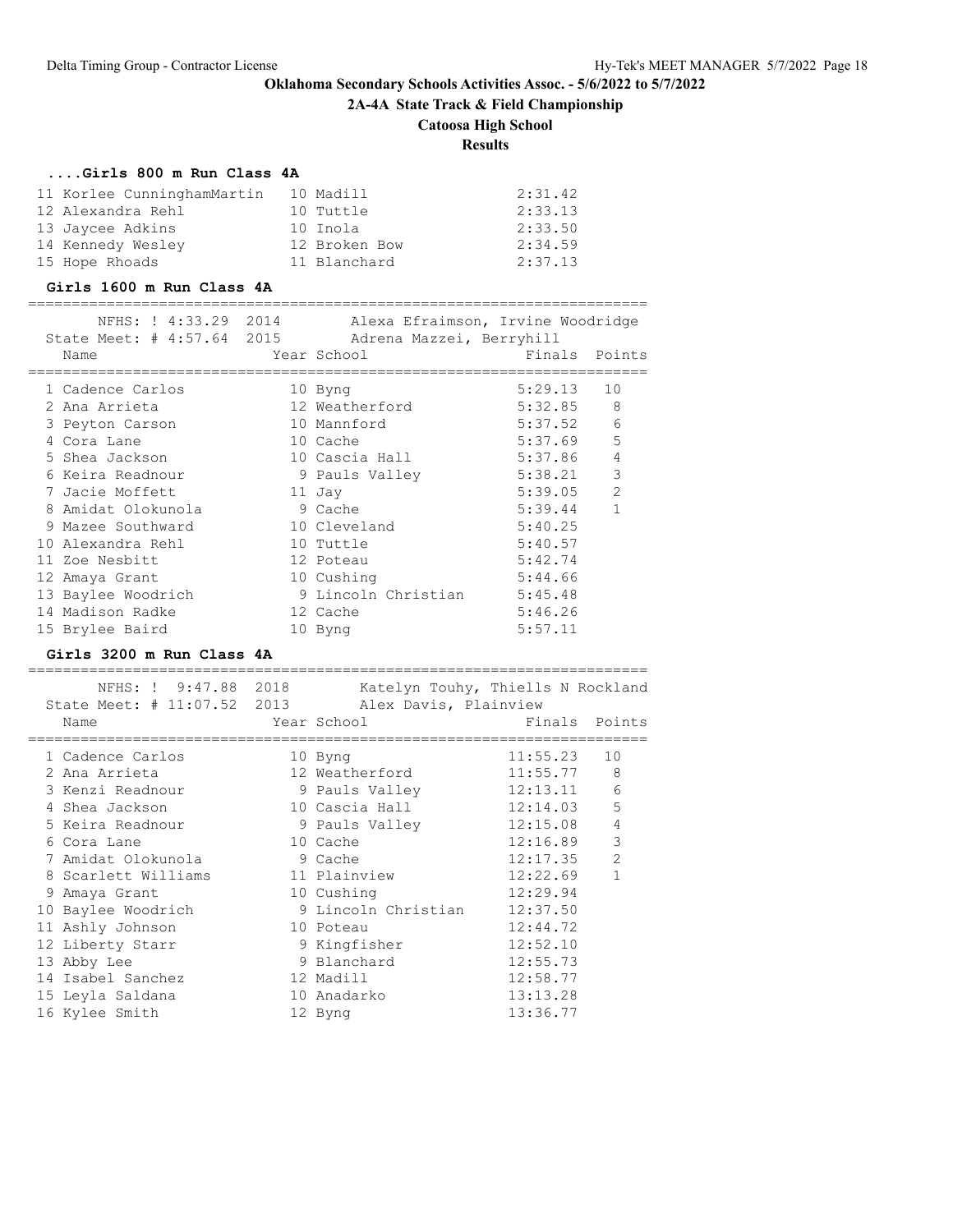**2A-4A State Track & Field Championship**

# **Catoosa High School**

# **Results**

**Girls 100 m Hurdles 33" Class 4A**

**Top 8 Advance by Time**

| State Meet: # 14.11 2021 Surber, Tuttle                   |      | NFHS: ! 13.03 2007 Vashti Thomas, San Jose Mt Pleasant |                                |     |                |
|-----------------------------------------------------------|------|--------------------------------------------------------|--------------------------------|-----|----------------|
| Name                                                      |      | Year School                                            | Prelims Wind H#                |     |                |
|                                                           |      |                                                        |                                |     |                |
| Preliminaries                                             |      |                                                        |                                |     |                |
| 1 Madi Surber                                             |      | 12 Tuttle                                              | 14.73q   1.8                   |     | 2              |
| 2 Ally Stephenson 12 Kingfisher                           |      |                                                        | 14.85q 4.2                     |     | 1              |
| 3 Jaime Richardson                                        |      | 11 John Marshall                                       | 15.78q 1.8                     |     | 2              |
| 4 Addison Skelton                                         |      | 11 Broken Bow                                          | $15.80q$ 4.2<br>16 22          |     | $\mathbf{1}$   |
| 5 Katie Smith                                             |      | 9 Ft Gibson                                            | $16.23q$ 4.2                   |     | 1              |
| 6 Peyton Foster                                           |      | 12 Weatherford                                         | $16.26q$ $1.8$                 |     | 2              |
| 7 Ava Yocham                                              |      | 10 Bristow                                             | $16.58q$ 4.2                   |     | 1              |
| 8 Sydney Terry                                            |      | 12 Ft Gibson                                           | 16.85q 1.8                     |     | 2              |
| 9 Madi Kastl                                              |      | 10 Perkins-Tryon                                       | 17.07 1.8                      |     | 2              |
| 10 Jaden Katsis                                           |      | 10 Lincoln Christian                                   | $17.22$ 4.2<br>$17.25$ 1.8     |     | $\mathbf{1}$   |
| 11 Kayah Weathers                                         |      | 11 Dewey                                               |                                |     | 2              |
| 12 Meyghan Powell                                         |      | 12 Oologah-Talala                                      | $17.48$ 4.2                    |     | 1              |
| 13 Ameri Attebery                                         |      | 11 Elk City                                            | $17.77$ 4.2                    |     | 1              |
| 14 Emma Arrington                                         |      | 11 Anadarko                                            | 17.80 1.8                      |     | 2              |
| 15 Josline Tinline                                        |      | 10 Plainview                                           | 17.93  4.2  1                  |     |                |
| 16 Alyssa McDowell                                        |      | 12 Anadarko                                            | 19.14 1.8                      |     | 2              |
| Girls 100 m Hurdles 33" Class 4A                          |      |                                                        |                                |     |                |
|                                                           |      |                                                        |                                |     |                |
|                                                           |      | NFHS: ! 13.03 2007 Vashti Thomas, San Jose Mt Pleasant |                                |     |                |
| State Meet: # 14.11 2021 Surber, Tuttle                   |      |                                                        |                                |     |                |
| Name<br>======================                            |      | Year School                                            | Finals Wind Points             |     |                |
| Finals                                                    |      |                                                        |                                |     |                |
| 1 Madi Surber                                             |      | 12 Tuttle                                              | 14.52                          | 2.1 | 10             |
| 2 Ally Stephenson 12 Kingfisher                           |      |                                                        | 14.68 2.1                      |     | 8              |
| 3 Jaime Richardson                                        |      | 11 John Marshall                                       |                                |     | 6              |
| 4 Peyton Foster                                           |      | 12 Weatherford                                         | $15.48$ $2.1$<br>$15.81$ $2.1$ |     | 5              |
| 5 Addison Skelton                                         |      | 11 Broken Bow                                          | $15.98$ 2.1                    |     | 4              |
| 6 Katie Smith                                             |      | 9 Ft Gibson                                            | $16.33$ $2.1$                  |     | 3              |
| 7 Sydney Terry                                            |      | 12 Ft Gibson                                           | 16.51 2.1                      |     | $\overline{2}$ |
| 8 Ava Yocham                                              |      | 10 Bristow                                             | 17.49 2.1                      |     | $\mathbf{1}$   |
|                                                           |      |                                                        |                                |     |                |
| Girls 300 m Hurdles 30" Class 4A<br>Top 8 Advance by Time |      |                                                        |                                |     |                |
|                                                           |      |                                                        |                                |     |                |
| NFHS: ! 39.98                                             | 2001 | Lashinda Demus, Long Beach Wilso                       |                                |     |                |
| State Meet: $\#$ 43.68                                    | 2007 | Hallman, Douglass                                      |                                |     |                |
| Name                                                      |      | Year School                                            | Prelims                        | H#  |                |
| ==========                                                |      |                                                        | ==========                     |     |                |
| Preliminaries                                             |      |                                                        |                                |     |                |
| 1 Madi Surber                                             |      | 12 Tuttle                                              | # 42.97q                       | 2   |                |
| 2 Ally Stephenson                                         |      | 12 Kingfisher                                          | 44.83q                         | 1   |                |
| 3 Kinzie Williams                                         |      | 11 Bristow                                             | 46.40q                         | 1   |                |
| 4 Gracie Kimball                                          |      | 10 Mannford                                            | 47.43q                         | 2   |                |
| 5 Sydney Biggs                                            |      | 11 Inola                                               | 47.81q                         | 1   |                |
| 6 Raylee Gaston                                           |      | 9 Broken Bow                                           | 47.86q                         | 2   |                |
| 7 Quincie Chunestudey                                     |      | 10 Jay                                                 | 47.93q                         | 1   |                |
|                                                           |      |                                                        |                                |     |                |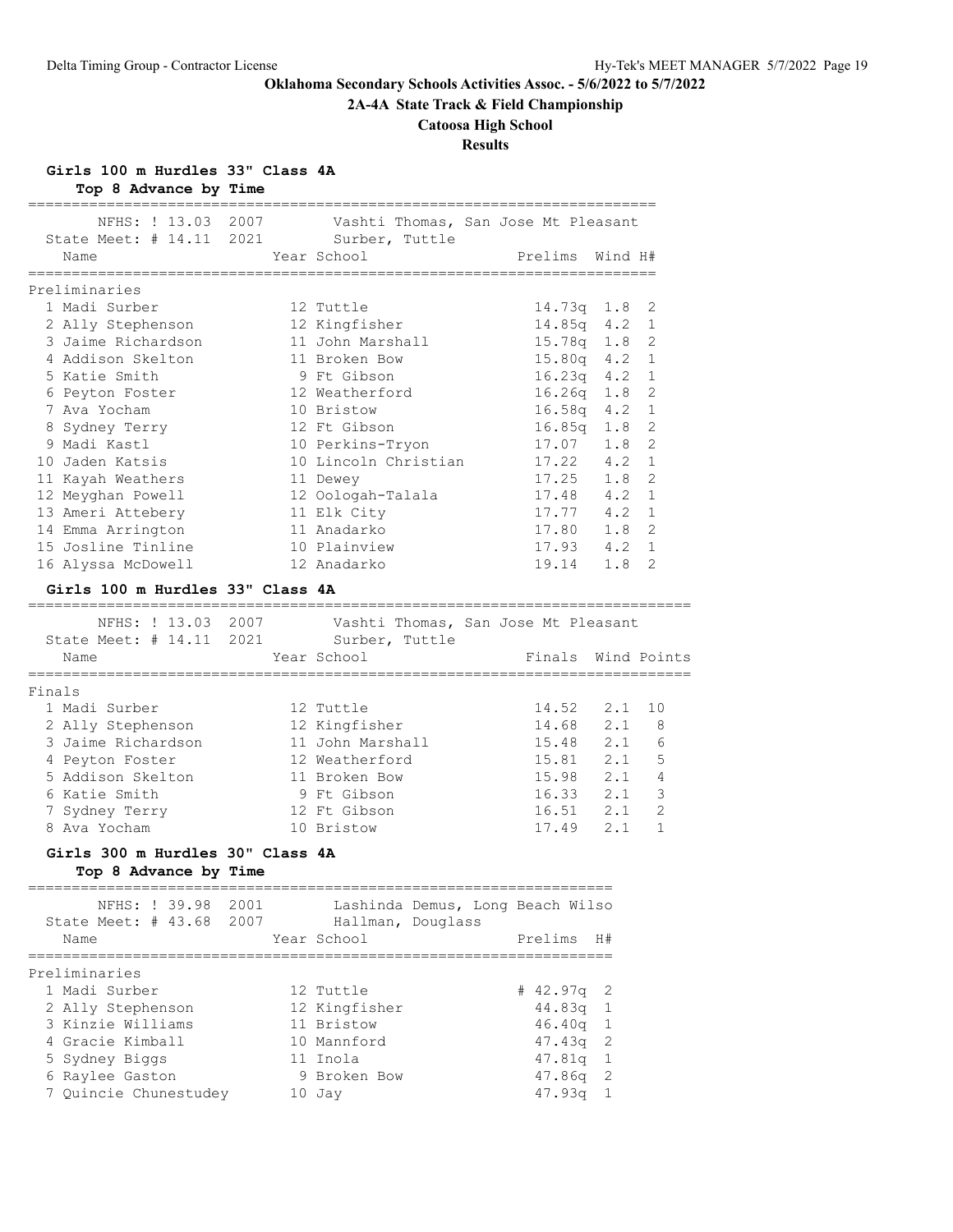**2A-4A State Track & Field Championship**

# **Catoosa High School**

**Results**

# **....Girls 300 m Hurdles 30" Class 4A**

| 8 Ava Yocham<br>9 Addison Skelton<br>10 Marya Southerland<br>11 Skyla McPhillips<br>12 Brandi Greenfield<br>13 Meyghan Powell<br>14 Kaylee Clark<br>15 Jaden Katsis<br>16 Alyssa McDowell<br>Girls 300 m Hurdles 30" Class 4A | 10 Bristow<br>11 Broken Bow<br>10 Dickson<br>12 Harrah<br>10 Cushing<br>12 Oologah-Talala<br>12 Pauls Valley<br>10 Lincoln Christian<br>12 Anadarko | 48.87q<br>49.27<br>49.36<br>49.37<br>49.40<br>49.90<br>50.36<br>50.78<br>54.02 | 1<br>1<br>2<br>1<br>$\overline{2}$<br>2<br>2<br>$\mathbf{1}$<br>2 |
|-------------------------------------------------------------------------------------------------------------------------------------------------------------------------------------------------------------------------------|-----------------------------------------------------------------------------------------------------------------------------------------------------|--------------------------------------------------------------------------------|-------------------------------------------------------------------|
| NFHS: ! 39.98<br>2001<br>State Meet: # 43.68 2007 Hallman, Douglass<br>Name                                                                                                                                                   | Year School                                                                                                                                         | Lashinda Demus, Long Beach Wilson<br>Finals                                    | Points                                                            |
| Finals<br>1 Madi Surber<br>2 Ally Stephenson<br>3 Kinzie Williams<br>4 Quincie Chunestudey<br>5 Raylee Gaston<br>6 Sydney Biggs<br>7 Gracie Kimball<br>8 Ava Yocham<br>Girls 4x100 m Relay Class 4A<br>Top 8 Advance by Time  | 12 Tuttle<br>12 Kingfisher<br>11 Bristow<br>10 Jay<br>9 Broken Bow<br>11 Inola<br>10 Mannford<br>10 Bristow                                         | 43.08#<br>45.61<br>45.85<br>47.35<br>47.38<br>47.46<br>47.47<br>48.61          | 10<br>8<br>6<br>5<br>4<br>3<br>2<br>1                             |
| ========================<br>NFHS: ! 44.24 2019<br>State Meet: # 48.27 2004<br>School                                                                                                                                          | DeSoto, TX<br>, Northeast                                                                                                                           | Prelims                                                                        | H#                                                                |
| ==================<br>Preliminaries<br>1 Tuttle<br>1) Brinley Oman 11<br>3) Jazmyne Moreno 10                                                                                                                                 |                                                                                                                                                     | 49.65g<br>2) Alexis Williams 9<br>4) Zoey Plott 12                             | 1                                                                 |
| 2 Cache<br>1) Mercedes Crandall 11<br>3) Isabelle Coronado 10<br>3 Poteau                                                                                                                                                     |                                                                                                                                                     | 50.38q<br>2) Madisyn Crandall 11<br>4) Madison Radke 12<br>50.43q              | 2<br>2                                                            |
| 1) Savanna Bryan 10<br>3) Dasiee Powers 9<br>4 Weatherford<br>1) Morgan Mouse 11                                                                                                                                              |                                                                                                                                                     | 2) Emery Lomon 9<br>4) Brooklyn Garner 10<br>51.05q<br>2) Peyton Foster 12     | 1                                                                 |
| 3) Tatum Duncan 12<br>5 Verdigris<br>1) Becca Manahl<br>3) Emma West 11                                                                                                                                                       |                                                                                                                                                     | 4) Lilly Ray 10<br>51.17q<br>2) Maddy Daniels<br>4) Kylee Dee                  | 1                                                                 |
| 6 Blanchard<br>1) Alexis Martin 12<br>3) Teegan Cullison 9                                                                                                                                                                    |                                                                                                                                                     | 51.24q<br>2) Alex Booth 9<br>4) Ainsley Smith 9                                | 1                                                                 |
| 7 Bristow<br>1) Camille Pritchard 12                                                                                                                                                                                          |                                                                                                                                                     | $51.31q$ 1<br>2) Kinzie Williams 11                                            |                                                                   |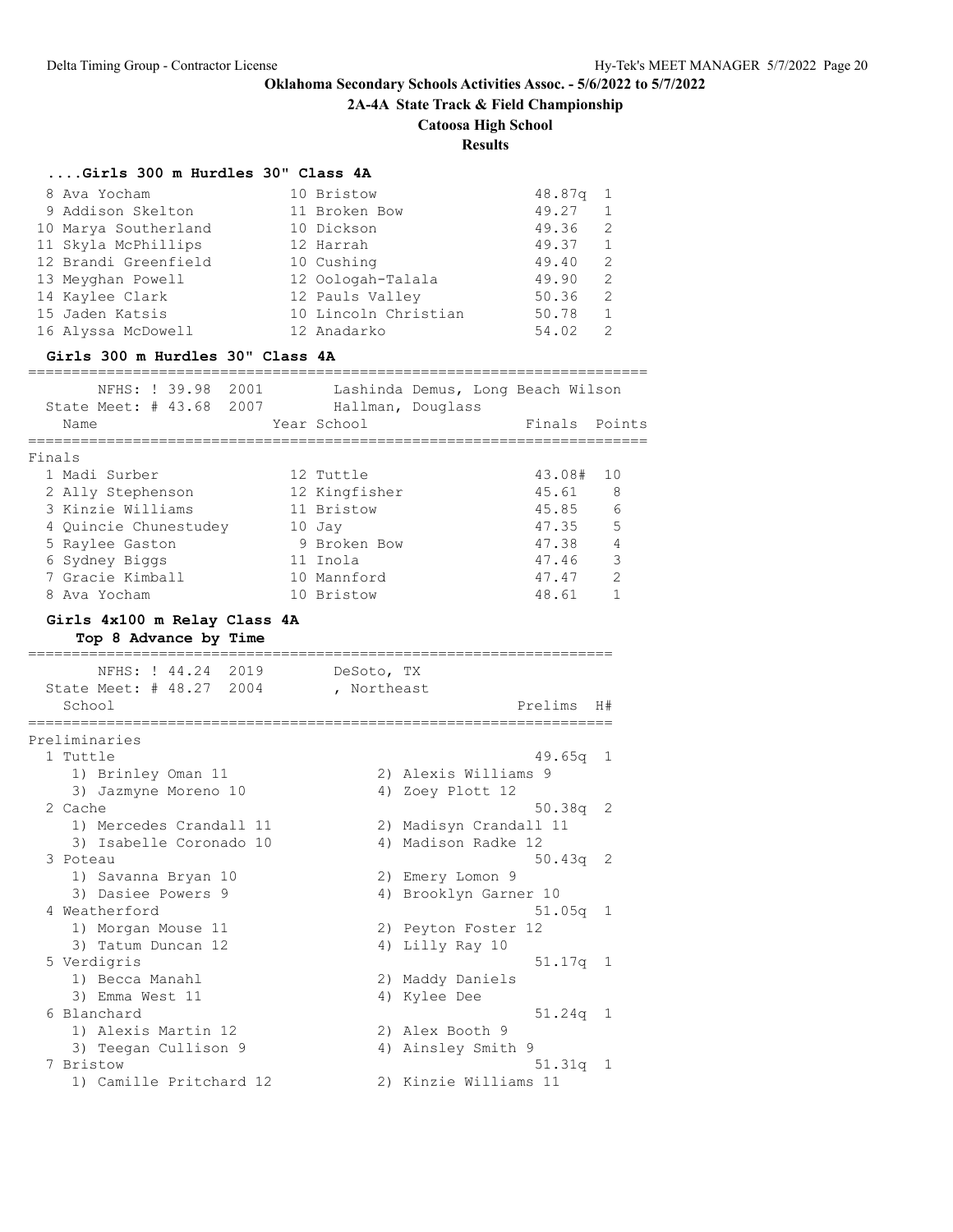### **2A-4A State Track & Field Championship**

#### **Catoosa High School**

# **Results**

### **....Girls 4x100 m Relay Class 4A**

|               | 3) Carlie Capps 11      |    | 4) Jordyn Greenwood 12  |                |
|---------------|-------------------------|----|-------------------------|----------------|
| 8 Berryhill   |                         |    | 51.37q                  | - 2            |
|               | 1) Piper Simpson 12     |    | 2) Grace Johnson 12     |                |
|               | 3) Kinley Green 10      |    | 4) Mckenzie Niehus 9    |                |
| 9 Plainview   |                         |    | 51.45                   | $\mathcal{L}$  |
|               | 1) Ashlyn Frankum 9     | 2) | Jentry Clemons 12       |                |
|               | 3) Josline Tinline 10   |    | 4) Molly Harlow 10      |                |
|               | 10 Lincoln Christian    |    | 51.69                   | $\mathcal{L}$  |
|               | 1) Zoe Pybas 11         |    | 2) Tajanae Taylor<br>10 |                |
|               | 3) Jaden Katsis 10      |    | 4) Abby Fullingim 9     |                |
| 11 Sallisaw   |                         |    | 51.77                   | $\mathcal{L}$  |
|               | 1) Ellie Martin 11      |    | 2) Abby Qualls 10       |                |
|               | 3) Sydney Moore 12      |    | 4) Kelsey Merrill 11    |                |
| 12 Cushing    |                         |    | 51.86                   | $\mathbf{1}$   |
|               | 1) Kelly McBroom 12     |    | 2) Kamryn James 12      |                |
|               | 3) Brandi Greenfield 10 |    | 4) Karly Clemons 11     |                |
|               | 13 John Marshall        |    | 51.90                   | $\mathbf{1}$   |
|               | 1) Natasha Brown 11     |    | 2) Aaliyah Lucas 9      |                |
|               | 3) Zariah Mckinney 10   |    | 4) Chloe Threatt 9      |                |
| 14 Mannford   |                         |    | 52.16                   | $\mathbf{1}$   |
|               | 1) Sierra Woods 12      |    | 2) Isabella Pehrson 10  |                |
|               | 3) Kendall Young 11     |    | 4) Gracie Kimball 10    |                |
| 15 Madill     |                         |    | 52.30                   | $\overline{2}$ |
|               | 1) Hannah Elkins 10     |    | 2) Kaytleigh Davis 9    |                |
|               | 3) Lexus Spanhanks 9    | 4) | Joslyn Stumblingbear 12 |                |
| 16 Lone Grove |                         |    | 52.37                   | - 2            |
|               | 1) Majesty Brown        |    | 2) Ella Martin          |                |
|               | 3) Laniya Culberson     | 4) | Jordan Ramsay 11        |                |

#### **Girls 4x100 m Relay Class 4A**

======================================================================= NFHS: ! 44.24 2019 DeSoto, TX State Meet: # 48.27 2004 , Northeast School Finals Points Points and Points Points Points Points Points Points Points Points Points Points Points Points Points Points Points Points Points Points Points Points Points Points Points Points Points Points Points P ======================================================================= Finals 1 Cache 49.78 20 1) Mercedes Crandall 11 2) Madisyn Crandall 11 3) Isabelle Coronado 10 (4) Madison Radke 12 2 Tuttle 49.95 16 1) Brinley Oman 11 2) Alexis Williams 9 3) Jazmyne Moreno 10  $\hskip1cm$  4) Zoey Plott 12 3 Poteau 50.38 12 1) Savanna Bryan 10 2) Emery Lomon 9 3) Dasiee Powers 9 4) Brooklyn Garner 10 4 Weatherford 50.67 10 1) Morgan Mouse 11 2) Peyton Foster 12 3) Tatum Duncan 12 4) Lilly Ray 10 5 Blanchard 50.88 8 1) Alexis Martin 12 2) Alex Booth 9 3) Teegan Cullison 9 4) Ainsley Smith 9 6 Verdigris 51.04 6 1) Becca Manahl 2) Maddy Daniels 3) Emma West 11 4) Kylee Dee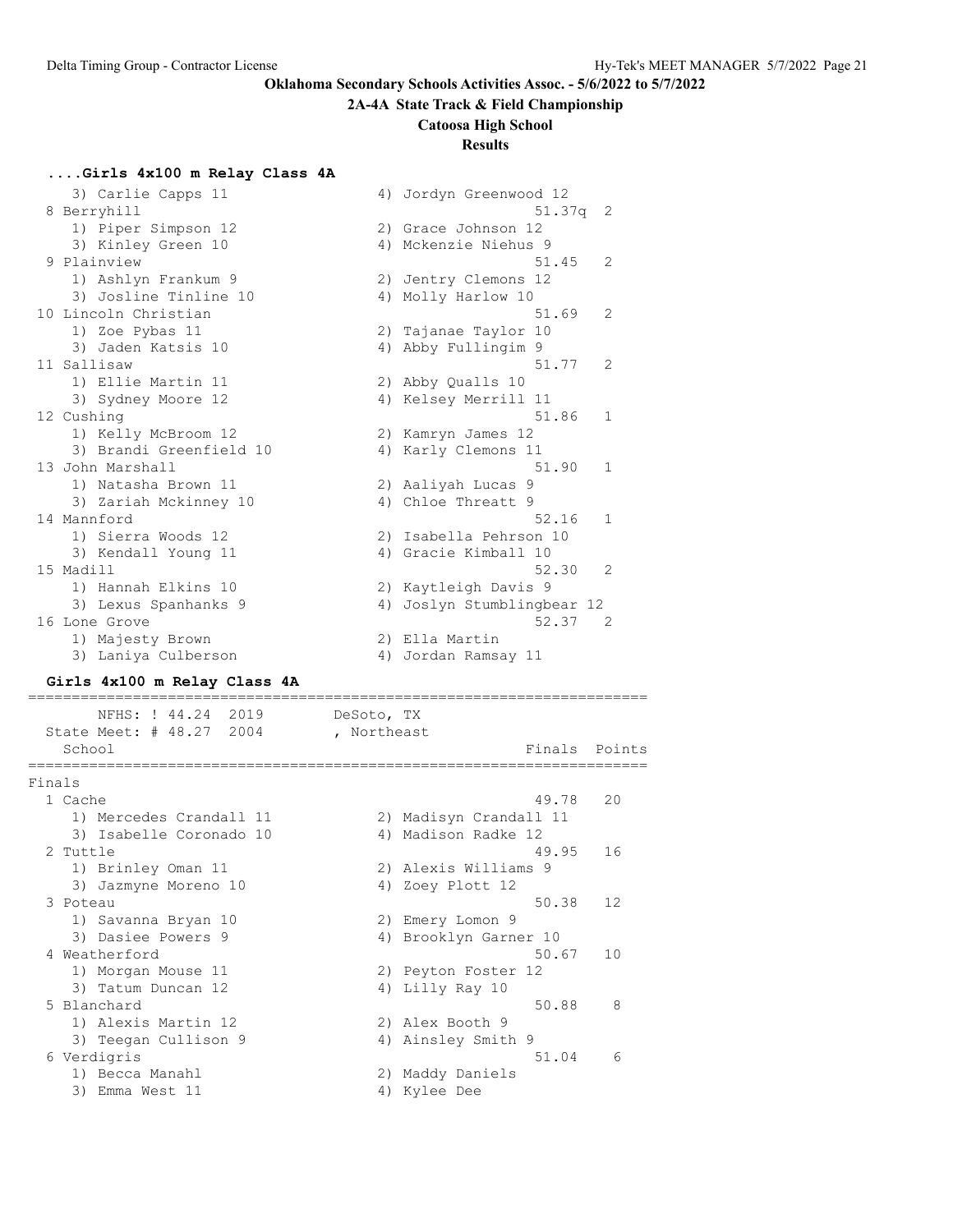**2A-4A State Track & Field Championship**

# **Catoosa High School**

# **Results**

# **....Girls 4x100 m Relay Class 4A**

| 7 Bristow               | 51.26                  | 4              | 51.254 |
|-------------------------|------------------------|----------------|--------|
| 1) Camille Pritchard 12 | 2) Kinzie Williams 11  |                |        |
| 3) Carlie Capps 11      | 4) Jordyn Greenwood 12 |                |        |
| 8 Berryhill             | 51.26                  | $\overline{2}$ | 51.257 |
| 1) Piper Simpson 12     | 2) Grace Johnson 12    |                |        |
| 3) Kinley Green 10      | 4) Mckenzie Niehus 9   |                |        |
|                         |                        |                |        |

# **Girls 4x200 m Relay Class 4A**

========================================================================== NFHS: ! 1:33.87 2004 Long Beach Poly

| <b>IVE 110.</b><br>LOUS INTERNATION<br>State Meet: # 1:41.10<br>2004 |          | nond neach roty                                     |   |           |
|----------------------------------------------------------------------|----------|-----------------------------------------------------|---|-----------|
| School                                                               | , Idabel | Finals                                              |   |           |
|                                                                      |          |                                                     |   | H# Points |
| 1 Tuttle                                                             |          | 1:43.49                                             | 2 | 20        |
| 1) Brinley Oman 11                                                   |          | 2) Hadley Periman 12                                |   |           |
| 3) Jazmyne Moreno 10                                                 |          | 4) Alexis Williams 9                                |   |           |
| 2 Weatherford                                                        |          | 1:43.50                                             | 2 | 16        |
| 1) Morgan Mouse 11                                                   |          | 2) Jordan Hoffman 11                                |   |           |
| 3) Harlie Chism 9                                                    |          | 4) Lilly Ray 10                                     |   |           |
| 3 Poteau                                                             |          | 1:45.11                                             | 2 | 12        |
| 1) Savanna Bryan 10                                                  |          | 2) Emery Lomon 9                                    |   |           |
| 3) Dasiee Powers 9                                                   |          | 4) Brooklyn Garner 10                               |   |           |
| 4 Bristow                                                            |          | 1:46.84                                             | 2 | 10        |
| 1) Carlie Capps 11                                                   |          | 2) Camille Pritchard 12                             |   |           |
| 3) Jaliyah Colbert 10                                                |          | 4) Jordyn Greenwood 12                              |   |           |
| 5 Blanchard                                                          |          | 1:47.77                                             | 1 | 8         |
| 1) Hope Rhoads 11                                                    |          | 2) Lyndey Holding 12                                |   |           |
| 3) Teegan Cullison 9                                                 |          | 4) Ainsley Smith 9                                  |   |           |
| 6 Plainview                                                          |          | 1:47.91                                             | 2 | 6         |
| 1) Ashlyn Frankum 9                                                  |          | 2) Taryn Martin 12                                  |   |           |
| 3) Jacelyn Hammon 10                                                 |          | 4) Molly Harlow 10                                  |   |           |
| 7 Madill                                                             |          | 1:48.36                                             | 2 | 4         |
|                                                                      |          |                                                     |   |           |
| 1) Kaytleigh Davis 9                                                 |          | 2) Korlee CunninghamMarti 10<br>4) Hannah Elkins 10 |   |           |
| 3) Joslyn Stumblingbear 12<br>8 Lincoln Christian                    |          | 1:48.80                                             | 1 | 2         |
|                                                                      |          |                                                     |   |           |
| 1) Ally Huxtable 9                                                   |          | 2) Zoe Pybas 11<br>4) Abby Fullingim 9              |   |           |
| 3) Tajanae Taylor 10<br>9 Seminole                                   |          | 1:49.17                                             | 1 |           |
| 1) Reese Street 11                                                   |          | 2) Jaelynne Knighton 9                              |   |           |
| 3) Kennedy Coker 12                                                  |          | 4) Kaylyn Cotner 12                                 |   |           |
| 10 Inola                                                             |          | 1:49.20                                             | 1 |           |
| 1) Lexi Wheeler 10                                                   |          | 2) Natali Aguila 9                                  |   |           |
| 3) Addison Sublett 11                                                |          | 4) Sydney Biggs 11                                  |   |           |
| 11 Waqoner                                                           |          | 1:49.38                                             | 1 |           |
| 1) Brooklyn Austin 10                                                |          | 2) Gracie Burckhartzmeyer 10                        |   |           |
| 3) Cambri Pawpa 10                                                   |          | 4) Ellee Bryant 10                                  |   |           |
| 12 Miami                                                             |          | 1:49.44                                             | 2 |           |
| 1) Kiah Payton 11                                                    |          | 2) Ruthie Hammons 12                                |   |           |
| 3) Hannah Hardcastle 11                                              |          | 4) Kylie Jinks 11                                   |   |           |
| 13 Cascia Hall                                                       |          | 1:50.20                                             | 2 |           |
| 1) Claire Woodard 11                                                 |          | 2) Landrey Hill 11                                  |   |           |
| 3) Styrling Murray 11                                                |          | 4) Olivia Lai 9                                     |   |           |
| 14 Berryhill                                                         |          | 1:51.46                                             | 1 |           |
| 1) Piper Simpson 12                                                  |          | 2) Mckenzie Niehus 9                                |   |           |
|                                                                      |          |                                                     |   |           |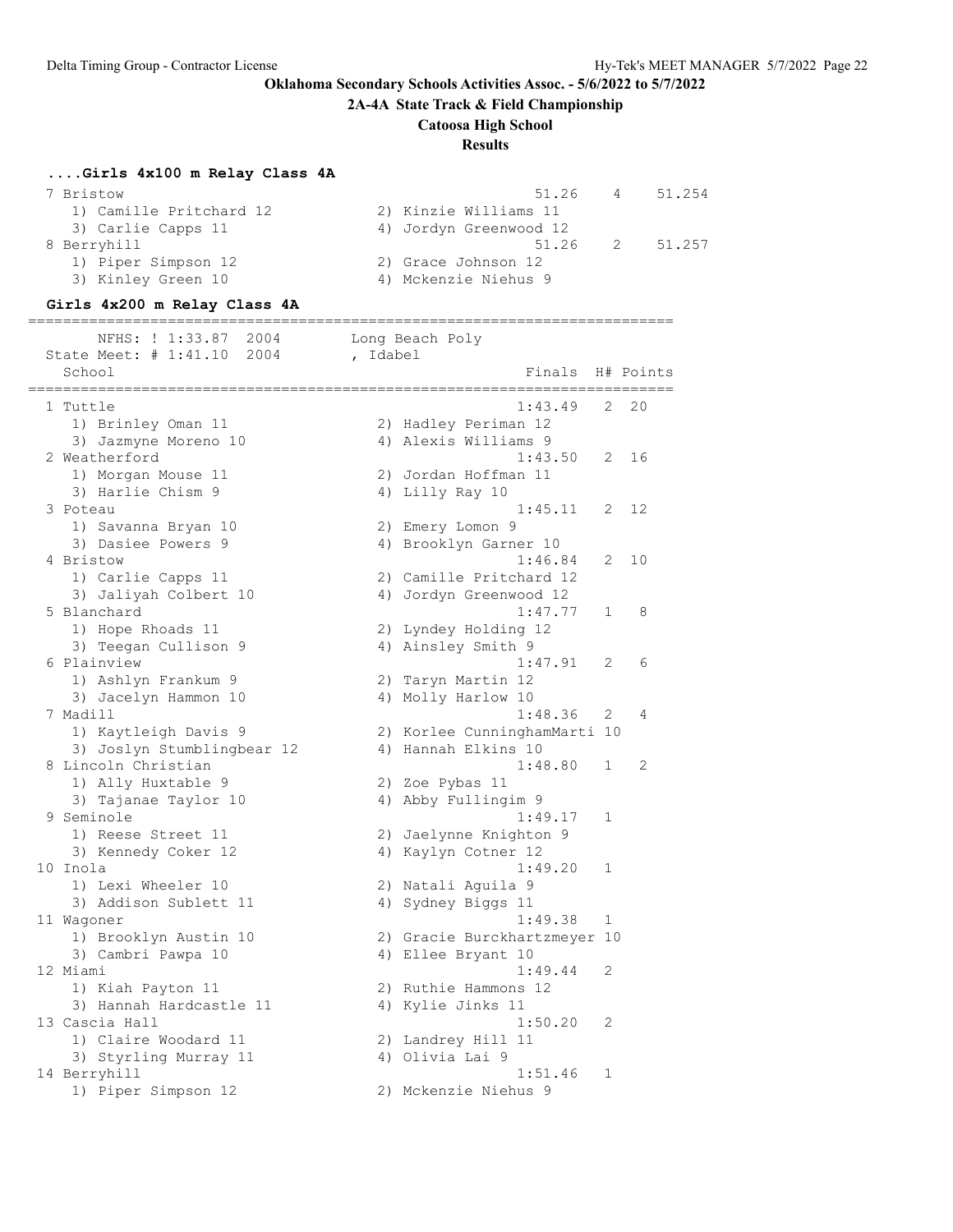**2A-4A State Track & Field Championship**

### **Catoosa High School**

### **Results**

### **....Girls 4x200 m Relay Class 4A**

| 4) Grace Johnson 12     |
|-------------------------|
| 1:53.34                 |
| 2) Brandi Greenfield 10 |
| 4) Karly Clemons 11     |
| 1:55.01                 |
| 2) Kaylee Clark 12      |
| 4) Addyson Green 9      |
|                         |

#### **Girls 4x400 m Relay Class 4A**

========================================================================== NFHS: ! 3:35.49 2004 Long Beach Poly State Meet: # 4:00.25 2010 , Douglass School **Finals H# Points** ========================================================================== 1 Tuttle 4:00.39 2 20 1) Alexis Williams 9 2) Natalie Neasbitt 9 3) Hadley Periman 12 4) Madi Surber 12 2 Weatherford 4:05.11 2 16 1) Harlie Chism 9 2) Morgan Mouse 11 3) Tatum Duncan 12 (4) Jordan Hoffman 11 3 Dickson 4:10.73 2 12 1) Katlen Clem 12 2) Marya Southerland 10 3) Emily Nogeira 11 4) Ashlen Clem 12 4 Bristow 4:11.33 1 10 1) Kinzie Williams 11 2) Rori Kelly 10 3) Ava Yocham 10 4) Camille Pritchard 12 5 Douglass 4:11.37 1 8 1) Tnaiya Robinson 11 2) Cymosiah Ramos 10 3) Kalia Mosley 12 (4) Armani Mccoy 10 6 Pauls Valley 4:12.27 2 6 1) Addyson Green 9 2) Kaylee Clark 12 3) Kaitlin Peters 9 4) Isabella Gutierrez 9 7 Plainview 4:12.42 2 4 1) Jacelyn Hammon 10 2) Taryn Martin 12 3) Emilee Hedger 10 <a>
4) Autum Coenen 9 8 Broken Bow 4:12.57 1 2 1) Addison Skelton 11 2) Raylee Gaston 9 3) Haylie Brantley 9  $\hskip1cm$  4) Briana Mills 11 9 Cache 4:12.94 2 1) Isabelle Coronado 10 2) Madison Radke 12 3) Cora Lane 10 4) Amidat Olokunola 9 10 Mannford 4:13.78 1 1) Gracie Kimball 10 2) Sierra Woods 12 3) Isabella Pehrson 10 4) Peyton Carson 10 11 Jay 4:13.97 1 1) Marsis Foreman 12 2) Hadley Goins 10 3) Quincie Chunestudey 10 <a>
4) Libby Gibe 11 12 Madill 4:16.11 2 1) Korlee CunninghamMarti 10 2) Hannah Elkins 10 3) Joslyn Stumblingbear 12 4) Kaytleigh Davis 9 13 Blanchard 4:19.42 1 1) Hope Rhoads 11 2) Ryen Menefee 9 3) Lyndey Holding 12 (4) Haddy Huff 12 14 Sulphur 4:20.34 1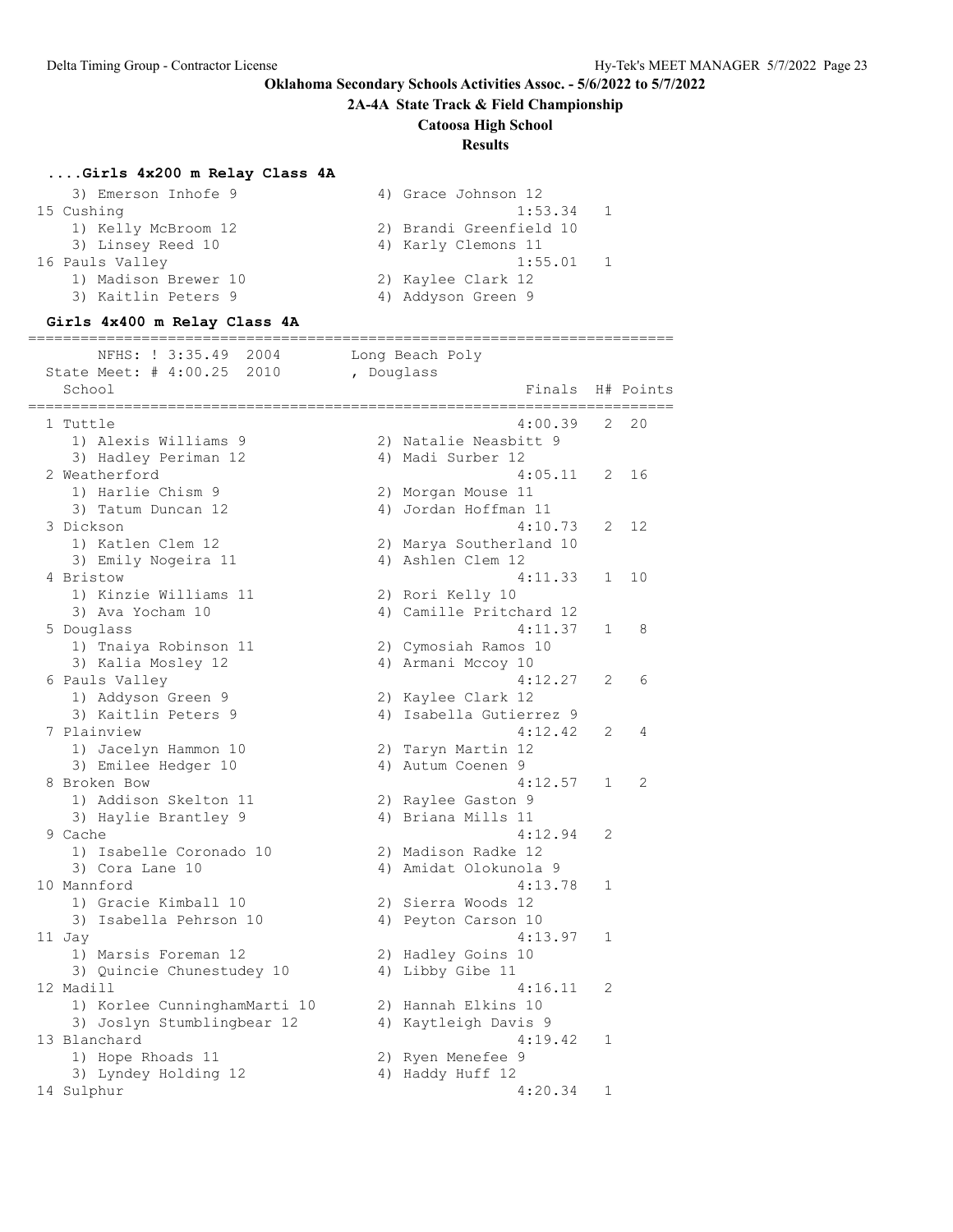**2A-4A State Track & Field Championship**

### **Catoosa High School**

## **Results**

### **....Girls 4x400 m Relay Class 4A**

| 1) Hannah Priest 11  | 2) Jaymi Evens 9         |  |
|----------------------|--------------------------|--|
| 3) Carlee Cole 12    | 4) Hailey Mcmillen 11    |  |
| 15 Kingfisher        | 4:20.89                  |  |
| 1) Demi Roden 12     | 2) Makina Frost 12       |  |
| 3) Taylor Mills 11   | 4) Katon Lunsford 12     |  |
| -- Lincoln Christian | DO                       |  |
| 1) Ally Huxtable 9   | 2) Breanna Allen 10      |  |
| 3) Lucy George 12    | 4) Gabriella Degeorge 12 |  |
|                      |                          |  |

### **Girls 4x800 m Relay Class 4A**

======================================================================= NFHS: ! 8:48.29 2012 Grosse Pointe South State Meet: # 9:30.77 2019 , Weatherford K Price, A Hoffman, M Brown, T Duncan School **Finals** Points ======================================================================= 1 Weatherford 9:48.53 20 1) Ana Arrieta 12 2) Harlie Chism 9 3) Shyla Navarre 9  $\hskip1cm$  4) Jordan Hoffman 11 2 Lincoln Christian 9:57.46 16 1) Breanna Allen 10 2) Baylee Woodrich 9 3) Lucy George 12 4) Gabriella Degeorge 12 3 Tuttle 10:03.68 12 1) Alexandra Rehl 10 2) Ava Battles 10 3) Kinzley Battles 9 4) Natalie Neasbitt 9 4 Pauls Valley 10:07.68 10 1) Kaylee Clark 12 2) Keira Readnour 9 3) Kenzi Readnour 9 4) Isabella Gutierrez 9 5 Dickson 10:07.70 8 1) Ashlen Clem 12 2) Katlen Clem 12 3) Emily Nogeira 11 4) Marya Southerland 10 6 Cache 10:08.34 6 1) Cora Lane 10 2) Amidat Olokunola 9 3) Kara Daniels 9 4) Madison Radke 12 7 Kingfisher 10:12.03 4 1) Katon Lunsford 12 2) Chesni Newkirk 10 3) Taylor Mills 11 4) Jacee Mueggenborg 12 8 Anadarko 10:16.94 2 1) Kendal Hamilton 10 2) Kynslie Hunter 9 3) Elizabeth Saldana 12 4) Leyla Saldana 10 9 Madill 10:18.82 1) Korlee CunninghamMarti 10 2) Nathali Ibarra 12 3) Carol Moreno 12 (4) Isabel Sanchez 12 10 Byng 10:19.49 1) Rosie Coleman 12 2) Brylee Baird 10 3) Olivia Colombe 12 (4) Cadence Carlos 10 11 Perkins-Tryon 10:20.93 1) Emmarie Coyner 10 2) Kyndall Marshall 9 3) Karmyn Windiate 11 (4) Rachel Burns 11 12 Poteau 10:21.06 1) Gracyn Soehlman 10 2) Alexe Pickle 9 3) Ashly Johnson 10 4) Zoe Nesbitt 12 13 Jay 10:28.98 1) Aliah Barrows 12 2) Kyleigh Buzzard 12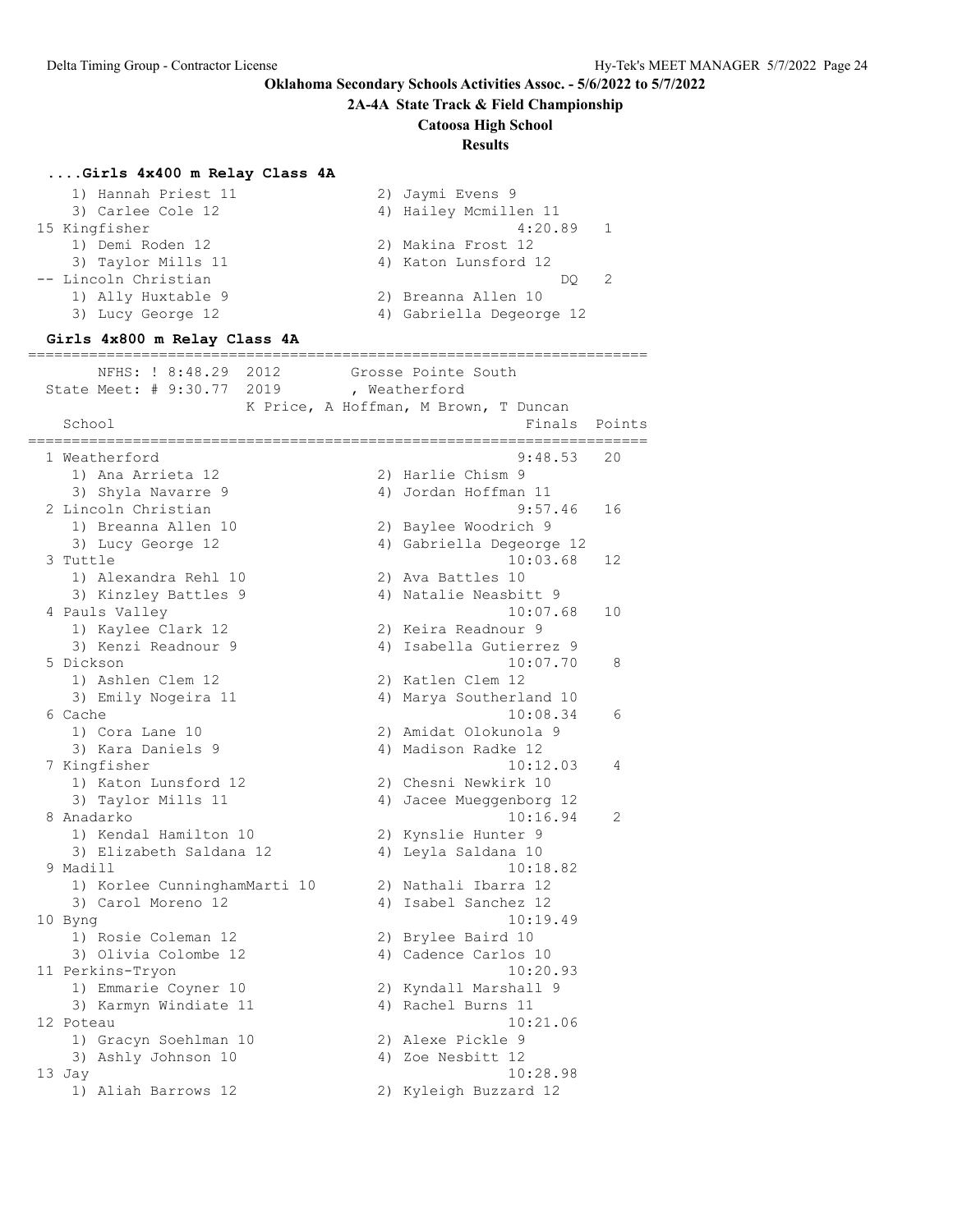# **2A-4A State Track & Field Championship**

# **Catoosa High School**

# **Results**

# **....Girls 4x800 m Relay Class 4A**

| 3) Addie Dingsor 9       | 4) Jacie Moffett 11   |
|--------------------------|-----------------------|
| 14 Bristow               | 10:39.07              |
| 1) Kadence Varner 9      | 2) Rori Kelly 10      |
| 3) Shaylinn Edmondson 10 | 4) Aaliyah George 10  |
| 15 Sulphur               | 10:51.30              |
| 1) Hannah Priest 11      | 2) Daityn Webb 11     |
| 3) Abby Salter 11        | 4) Carlee Cole 12     |
| 16 Cascia Hall           | 11:06.88              |
| 1) Shea Jackson 10       | 2) Erica Lambrecht 11 |
| 3) Julia Hulver          | 4) Abie Dukelow 11    |

### **Girls High Jump Class 4A**

|                                                                                            | NFHS: ! 6-04.50 2015 Vashti Cunningham, Las Vegas Bisho<br>State Meet: # 5-08 1985 Southard, Elk City<br>State Meet: # 5-08 2021 Stephenson, Kingfisher |               |              |
|--------------------------------------------------------------------------------------------|---------------------------------------------------------------------------------------------------------------------------------------------------------|---------------|--------------|
| Name                                                                                       | Year School                                                                                                                                             | Finals Points |              |
| 1 Ally Stephenson 12 Kingfisher<br>$4-08$ $4-10$ $5-00$ $5-02$ $5-04$ $5-06$ $5-09$        |                                                                                                                                                         | $5 - 06.00$   | 10           |
| PPP 0 0 XO 0 XXO XXX<br>2 Jacelyn Hammon                                                   | $5 - 04.00$<br>10 Plainview                                                                                                                             |               | 8            |
| $4-08$ $4-10$ $5-00$ $5-02$ $5-04$ $5-06$<br>0 0 0 0 XO XXX                                |                                                                                                                                                         |               |              |
| 3 Landry Allen 11 Tuttle<br>$4-08$ $4-10$ $5-00$ $5-02$ $5-04$ $5-06$<br>O O O XO XO XXX   |                                                                                                                                                         | $J5 - 04.00$  | 6            |
| 4 Isabelle Coronado 10 Cache<br>$4-08$ $4-10$ $5-00$ $5-02$ $5-04$ $5-06$                  |                                                                                                                                                         | $J5 - 04.00$  | 5            |
| O O XO XXO XO XXX<br>5 Peyton Foster                                                       | 12 Weatherford                                                                                                                                          | $5 - 02.00$   | 4            |
| $4-08$ $4-10$ $5-00$ $5-02$ $5-04$<br>O O O XO XXX                                         |                                                                                                                                                         |               |              |
| 6 Jaime Richardson 11 John Marshall<br>$4-08$ $4-10$ $5-00$ $5-02$ $5-04$<br>O O O XXO XXX |                                                                                                                                                         | $J5 - 02.00$  | 3            |
| 7 Kelly McBroom 12 Cushing<br>$4-08$ $4-10$ $5-00$ $5-02$ $5-04$                           |                                                                                                                                                         | $J5 - 02.00$  | 2            |
| XO O O XXO XXX<br>8 Macie Wayne<br>$4-08$ $4-10$ $5-00$ $5-02$                             | 11 Catoosa                                                                                                                                              | $5 - 00.00$   | $\mathbf{1}$ |
| XO O O XXX<br>9 Mariah Ligons                                                              | 9 Blanchard                                                                                                                                             | $J5 - 00.00$  |              |
| $4-08$ $4-10$ $5-00$ $5-02$<br>O O XO XXX                                                  |                                                                                                                                                         |               |              |
| 10 Kaylyn Cotner<br>$4-08$ $4-10$ $5-00$ $5-02$<br>XO XO XXO XXX                           | 12 Seminole                                                                                                                                             | $J5 - 00.00$  |              |
| 11 Ava Greer<br>$4 - 08$ $4 - 10$ $5 - 00$                                                 | 12 Holland Hall 4-10.00                                                                                                                                 |               |              |
| XO O XXX<br>12 Taylor Caveness<br>$4 - 08$ $4 - 10$ $5 - 00$<br>XXQ<br>O XXX               | 9 Chickasha                                                                                                                                             | $J4 - 10.00$  |              |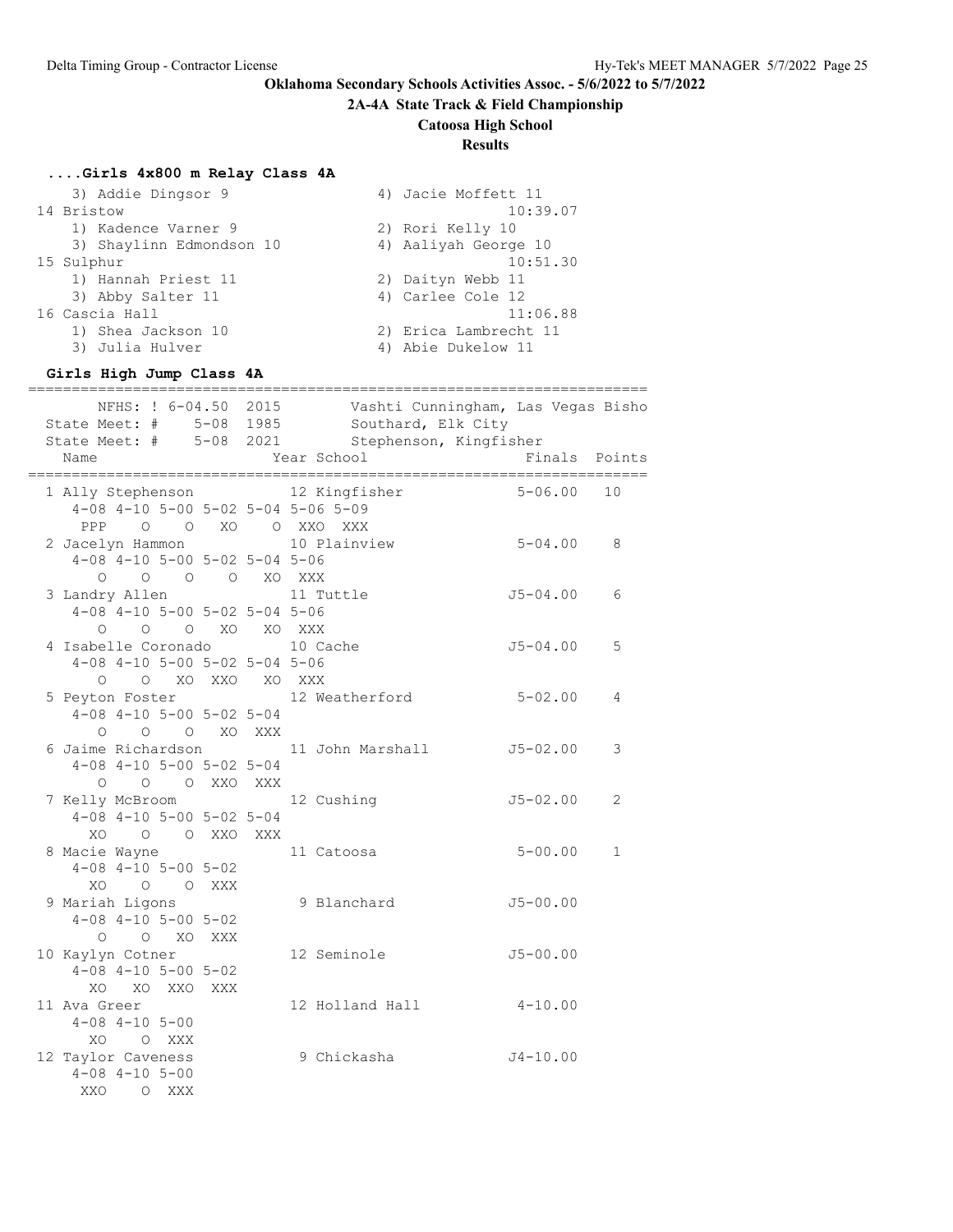# **2A-4A State Track & Field Championship**

**Catoosa High School**

# **Results**

| Girls High Jump Class 4A |  |  |  |  |
|--------------------------|--|--|--|--|
|--------------------------|--|--|--|--|

| 13 Gabby Higbee<br>$4 - 08$ $4 - 10$ $5 - 00$             | 12 Dewey            | $J4 - 10.00$ |
|-----------------------------------------------------------|---------------------|--------------|
| O XXO XXX<br>14 Kenly Dixon<br>$4 - 08$ $4 - 10$ $5 - 00$ | 12 Oologah-Talala   | $J4 - 10.00$ |
| XXO XXO XXX<br>15 Emma Ellis<br>$4 - 08$ $4 - 10$         | 9 Lincoln Christian | $4 - 08.00$  |
| O XXX<br>15 Bailey Wiggins<br>$4 - 08$ $4 - 10$           | 11 Locust Grove     | $4 - 08.00$  |
| O XXX<br>15 Cristina Lauden<br>$4 - 08$ $4 - 10$          | 12 Sallisaw         | $4 - 08.00$  |
| O XXX<br>15 Emory Glaven<br>$4 - 08$ $4 - 10$             | 10 Plainview        | $4 - 08.00$  |
| O XXX<br>19 Landrey Hill<br>$4 - 08$ $4 - 10$<br>XO XXX   | 11 Cascia Hall      | $J4 - 08.00$ |
| -- Brylan Tresscott<br>$4 - 0.8$<br>XXX                   | 11 Anadarko         | ΝH           |
| -- Ginger Anderson<br>$4 - 08$<br>XXX                     | 12 Skiatook         | ΝH           |

# **Girls Pole Vault Class 4A**

| NFHS: ! 14-04 2017<br>State Meet: # 12-03 2012                                                            | Rachel Baxter, Anaheim Canyon<br>Whitekiller, Purcell |                    |
|-----------------------------------------------------------------------------------------------------------|-------------------------------------------------------|--------------------|
| Name                                                                                                      | Year School                                           | Finals Points      |
| 1 Mercedes Crandall<br>$9 - 00$ $9 - 06$ $10 - 00$ $10 - 06$<br>O XXO<br>$\bigcirc$<br>XXO                | 11 Cache                                              | $10 - 06.00$<br>10 |
| 2 Kaitlin Peters<br>$8 - 06$ 9-00 9-06 10-00<br>$0\qquad 0\qquad 0$<br>XXX X                              | 9 Pauls Valley                                        | $9 - 06.00$<br>7   |
| 2 Jentry Clemons<br>$9 - 00$ $9 - 06$ $10 - 00$<br>O O XXX                                                | 12 Plainview                                          | $9 - 06.00$<br>7   |
| 4 Alli Mcadams<br>$8 - 06$ 9-00 9-06 10-00<br>$\circ$ xo<br>$\bigcirc$<br>XXX                             | 12 Plainview                                          | $J9 - 06.00$<br>.5 |
| 5 Britni Parks<br>$8 - 00$ $8 - 06$ $9 - 00$ $9 - 06$<br>$\circ$ 0<br>$\bigcirc$<br>$\bigcap$<br>XXX      | 12 Seminole                                           | $9 - 00.00$<br>4   |
| 6 Melanie Kent<br>$7-00$ $7-06$ $8-00$ $8-06$ $9-00$ $9-06$<br>XO<br>XO<br>$\circ$<br>$\Omega$<br>$\circ$ | 9 Bristow<br>XXX                                      | $J9 - 00.00$<br>3  |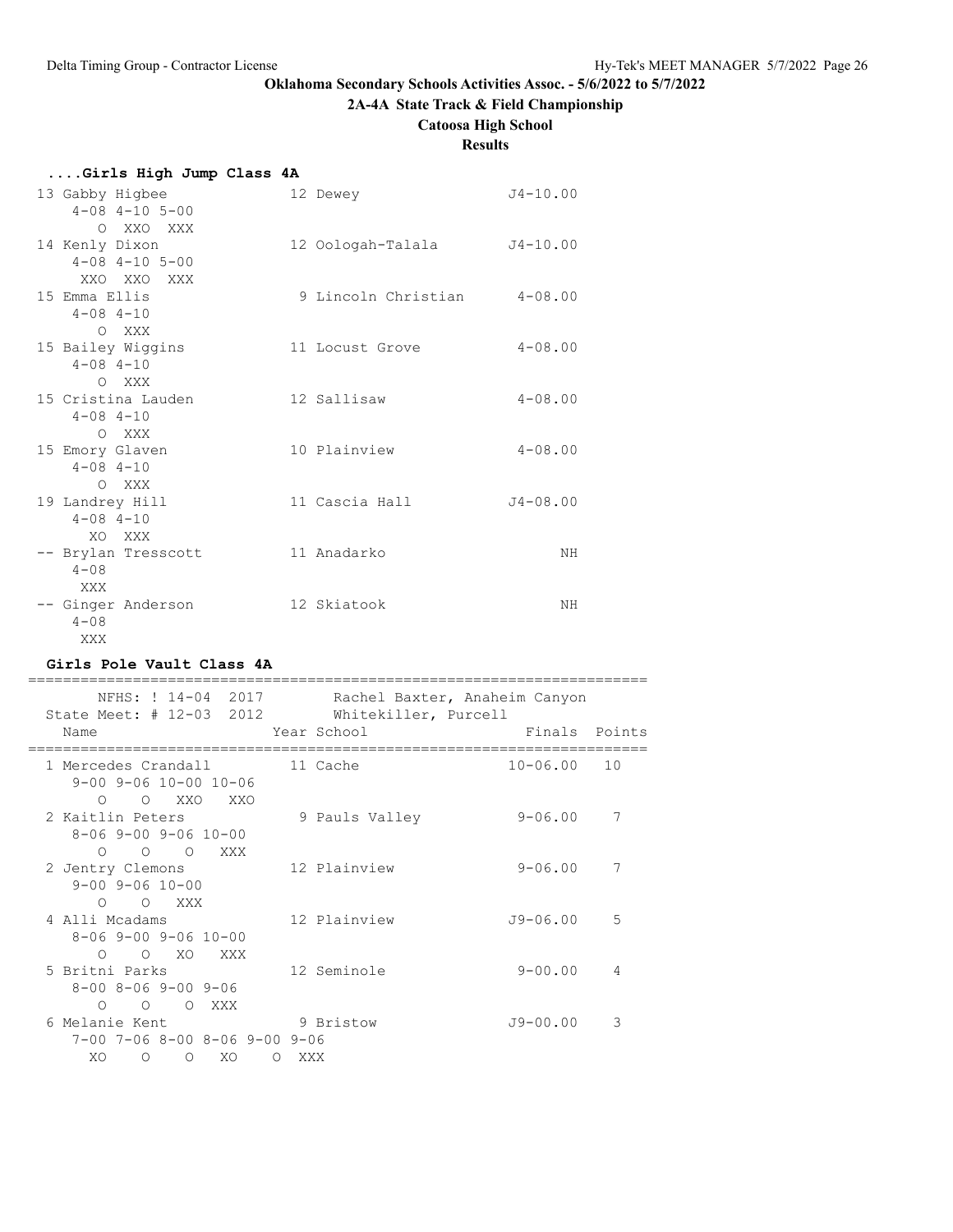# **2A-4A State Track & Field Championship**

**Catoosa High School**

# **Results**

### **....Girls Pole Vault Class 4A**

| 7 Bailey Layman                     |            | 12 Cleveland                  | $J9 - 00.00$ | 2    |
|-------------------------------------|------------|-------------------------------|--------------|------|
| $8 - 00$ $8 - 06$ $9 - 00$ $9 - 06$ |            |                               |              |      |
| XO O XO                             | XXX        |                               |              |      |
| 8 Hope Ralston                      |            | 12 Lincoln Christian J9-00.00 |              | 0.50 |
| $8 - 00$ $8 - 06$ $9 - 00$ $9 - 06$ |            |                               |              |      |
| O XXO<br>$\bigcirc$                 | <b>XXX</b> |                               |              |      |
| 8 Hunter Bayless                    |            | 12 Weatherford                | $J9 - 00.00$ | 0.50 |
| $7-06$ 8-00 8-06 9-00 9-06          |            |                               |              |      |
| O O O XXO XXX                       |            |                               |              |      |
| 10 Remi Murray                      |            | 11 Elk City                   | $8 - 06.00$  |      |
| $8 - 00$ $8 - 06$ $9 - 00$          |            |                               |              |      |
| $O$ $O$ XXX                         |            |                               |              |      |
| 10 Addison Slavin                   |            | 9 Skiatook                    | $8 - 06.00$  |      |
| $7 - 068 - 008 - 069 - 00$          |            |                               |              |      |
| $\circ$ $\circ$ $\circ$             | XXX        |                               |              |      |
| 12 Shyla Navarre                    |            | 9 Weatherford                 | $J8 - 06.00$ |      |
| $7-00$ $7-06$ $8-00$ $8-06$ $9-00$  |            |                               |              |      |
| $O$ XO<br>$\circ$                   | XO XXX     |                               |              |      |
| 13 London Archer                    |            | 9 Plainview                   | $8 - 00.00$  |      |
| $7 - 068 - 008 - 06$                |            |                               |              |      |
| O O XXX                             |            |                               |              |      |
| 14 Kaydence Hale                    |            | 9 Tecumseh                    | $J8 - 00.00$ |      |
| $7 - 00$ $7 - 06$ $8 - 00$ $8 - 06$ |            |                               |              |      |
| O O XO XXX                          |            |                               |              |      |
| 14 Dani Riosramirez                 |            | 12 Kingfisher                 | $J8 - 00.00$ |      |
| $7 - 00$ $7 - 06$ $8 - 00$ $8 - 06$ |            |                               |              |      |
| $O$ $O$ $XO$                        | XXX        |                               |              |      |
| 16 Elliotte Johnson                 |            | 9 Cache                       | $J8 - 00.00$ |      |
| $7 - 00$ $7 - 06$ $8 - 00$ $8 - 06$ |            |                               |              |      |
| $O$ XX $O$<br>XO                    | XXX        |                               |              |      |
| 17 Jordyn Greenwood                 |            | 12 Bristow                    | $7 - 06.00$  |      |
| $7 - 00$ $7 - 06$ $8 - 00$          |            |                               |              |      |
| O O XXX                             |            |                               |              |      |
| 18 Aaliyah Stargell                 |            | 9 Tecumseh                    | $7 - 00.00$  |      |
| $7 - 00$ $7 - 06$                   |            |                               |              |      |
| XO XXX                              |            |                               |              |      |
|                                     |            |                               |              |      |

# **Girls Long Jump Class 4A**

| State Meet: # 20-02.50 2016<br>Name                      | NFHS: ! 22-01.75 1976 |               | Year School                                                                                                                                                                           | Kathy McMillan, Raeford Hoke County<br>Carsyn Spurgeon, Vinita | Finals Wind H# Points  |           |                |
|----------------------------------------------------------|-----------------------|---------------|---------------------------------------------------------------------------------------------------------------------------------------------------------------------------------------|----------------------------------------------------------------|------------------------|-----------|----------------|
| 1 Ally Stephenson 12 Kingfisher<br>FOUL 17-08 (NWI) FOUL |                       |               | FOUL 17-06 (NWI) 17-11.25 (NWI)                                                                                                                                                       |                                                                | 17-11.25 NWI 2 10      |           |                |
| 2 Madisyn Crandall                                       |                       | 11 Cache      |                                                                                                                                                                                       |                                                                | $17 - 09.50$ NWI 2     |           | - 8            |
| 3 Hadley Periman                                         |                       | and 12 Tuttle | 17-00(NWI) 17-09.50(NWI) FOUL 14-11(NWI) FOUL                                                                                                                                         |                                                                | FOUL<br>17-06.00 NWI 1 |           | 6              |
|                                                          |                       |               | FOUL 16-06 (NWI) FOUL 16-08 (NWI) 16-09.50 (NWI) 17-06 (NWI)                                                                                                                          |                                                                |                        |           |                |
| 4 Camille Pritchard                                      |                       |               | 12 Bristow                                                                                                                                                                            |                                                                | $17 - 00.00$           | NWI 2     | $-5$           |
|                                                          |                       |               | FOUL FOUL 15-09 (NWI) 16-02.75 (NWI) 15-09.75 (NWI) 17-00 (NWI)                                                                                                                       |                                                                |                        |           |                |
| 5 Katlen Clem                                            |                       |               | 12 Dickson and the state of the state of the state of the state of the state of the state of the state of the<br>14-00.50(NWI) 16-06.50(NWI) 15-08(NWI) 16-08(NWI) 16-05.25(NWI) FOUL |                                                                | 16-08.00               | NWI<br>-2 | $\overline{4}$ |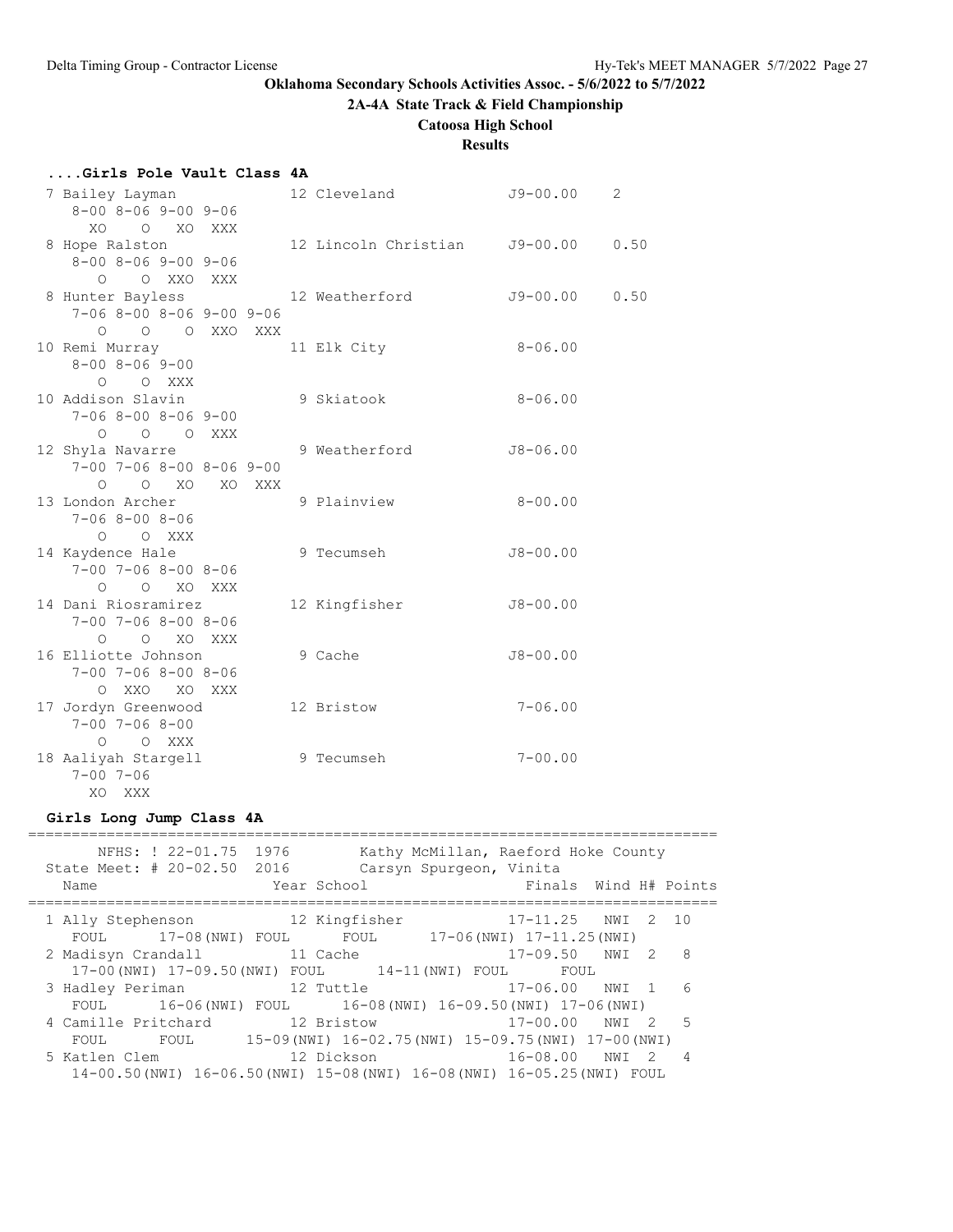**2A-4A State Track & Field Championship**

### **Catoosa High School**

## **Results**

#### **....Girls Long Jump Class 4A**

| 6 Jaime Richardson 11 John Marshall 16-06.75 NWI 2 3                 |                                                                           |                |   |  |
|----------------------------------------------------------------------|---------------------------------------------------------------------------|----------------|---|--|
|                                                                      | 15-09 (NWI) 16-06.75 (NWI) 15-04 (NWI) FOUL 15-06 (NWI) 15-10.50 (NWI)    |                |   |  |
| 7 Peyton Foster 12 Weatherford 16-02.00 NWI 2 2                      |                                                                           |                |   |  |
|                                                                      | FOUL 15-03.50 (NWI) 16-02 (NWI) 13-01.50 (NWI) 14-01 (NWI) 14-08.50 (NWI) |                |   |  |
| 8 Kamryn James 12 Cushing 16-00.00 NWI 2 1                           |                                                                           |                |   |  |
|                                                                      | FOUL 15-02.50 (NWI) 16-00 (NWI) FOUL FOUL 15-02 (NWI)                     |                |   |  |
| 9 Brinley Oman 11 Tuttle 15-06.00 NWI 1                              |                                                                           |                |   |  |
|                                                                      | 14-10.50 (NWI) 15-06 (NWI) 15-04 (NWI) 13-07 (NWI) FOUL 14-00 (NWI)       |                |   |  |
| 10 Lyndey Holding 12 Blanchard 15-05.00 NWI 1                        |                                                                           |                |   |  |
| 15-01.75(NWI) 14-05.25(NWI) 15-05(NWI)                               |                                                                           |                |   |  |
| 11 Tori Brown                 9 Bristow             15-04.50   NWI 1 |                                                                           |                |   |  |
| 14-08 (NWI) 14-08.25 (NWI) 15-04.50 (NWI)                            |                                                                           |                |   |  |
| 12 Jaden Katsis 10 Lincoln Christian 15-04.00 NWI 2                  |                                                                           |                |   |  |
| 15-04 (NWI) FOUL FOUL                                                |                                                                           |                |   |  |
| 13 Carlie Capps 11 Bristow                                           |                                                                           | 15-01.75 NWI 1 |   |  |
| 14-04 (NWI) FOUL 15-01.75 (NWI)                                      |                                                                           |                |   |  |
| 14 Brittany Horn 11 Chickasha                                        |                                                                           | 14-05.00 NWI 1 |   |  |
| $14-00.50$ (NWI) $14-03$ (NWI) $14-05$ (NWI)                         |                                                                           |                |   |  |
| -- Mollee Thilges 12 Locust Grove 600L                               |                                                                           |                | 1 |  |
| FOUL FOUL FOUL                                                       |                                                                           |                |   |  |

#### **Girls Shot Put Class 4A**

 NFHS: ! 57-01.75 2017 Alyssa Wilson, Toms River Donovan Ca State Meet: # 44-03.50 2015 Leah Knighton, Seminole Name The Year School The Finals H# Points ========================================================================== 1 Kennedee Brittain 9 Broken Bow 37-10.50 2 10 36-03 34-07 36-10.75 36-07.25 37-10.50 35-04.75 2 Kat Meacham 10 Clinton 37-01.25 FOUL 35-01.75 34-08 34-04.25 37-07.75 3 Ally Dixon 12 Sulphur 36-06.50 2 6 36-06.50 35-09.75 34-08.75 34-07.75 34-01.25 33-06.50 4 Torri Tottress 11 Wagoner 36-05.75 2 5 33-06.75 33-09.50 34-00.25 35-09 36-05.75 32-04.25 5 Oki Darrow 12 Skiatook 35-07.25 2 4 35-07.25 FOUL FOUL 35-00.50 FOUL 33-04 6 Taya Cole 9 Weatherford 35-04.75 2 3 33-10.25 34-00.75 35-04.75 33-00 33-02.25 35-01.75 7 Emma Young 19 9 Verdigris 32-08.25 34-06.25 34-07.75 35-00.50 34-04.75 34-04.75 8 Skylee Hastings 31 McLoud 34-03 32-06.50 32-09.50 33-07.75 32-04.50 31-00.75 9 Lexi Horn 11 Tecumseh 33-08.75 1 32-04 33-08.75 31-10.25 32-10.25 33-06.75 32-01.25<br>10 Abby Jones 10 Plainview 33-03.5 10 Plainview 33-03.50 1 33-00.25 33-03.50 32-04.25 11 Chloe Yeatts 12 Lone Grove 33-03.25 1 32-00.25 33-03.25 32-00 12 Layni Price 10 Plainview 33-00.75 1 31-07.75 33-00.75 31-08.50 13 Hannah Mitchell 9 Pauls Valley 33-00.50 1 FOUL 33-00.50 FOUL

==========================================================================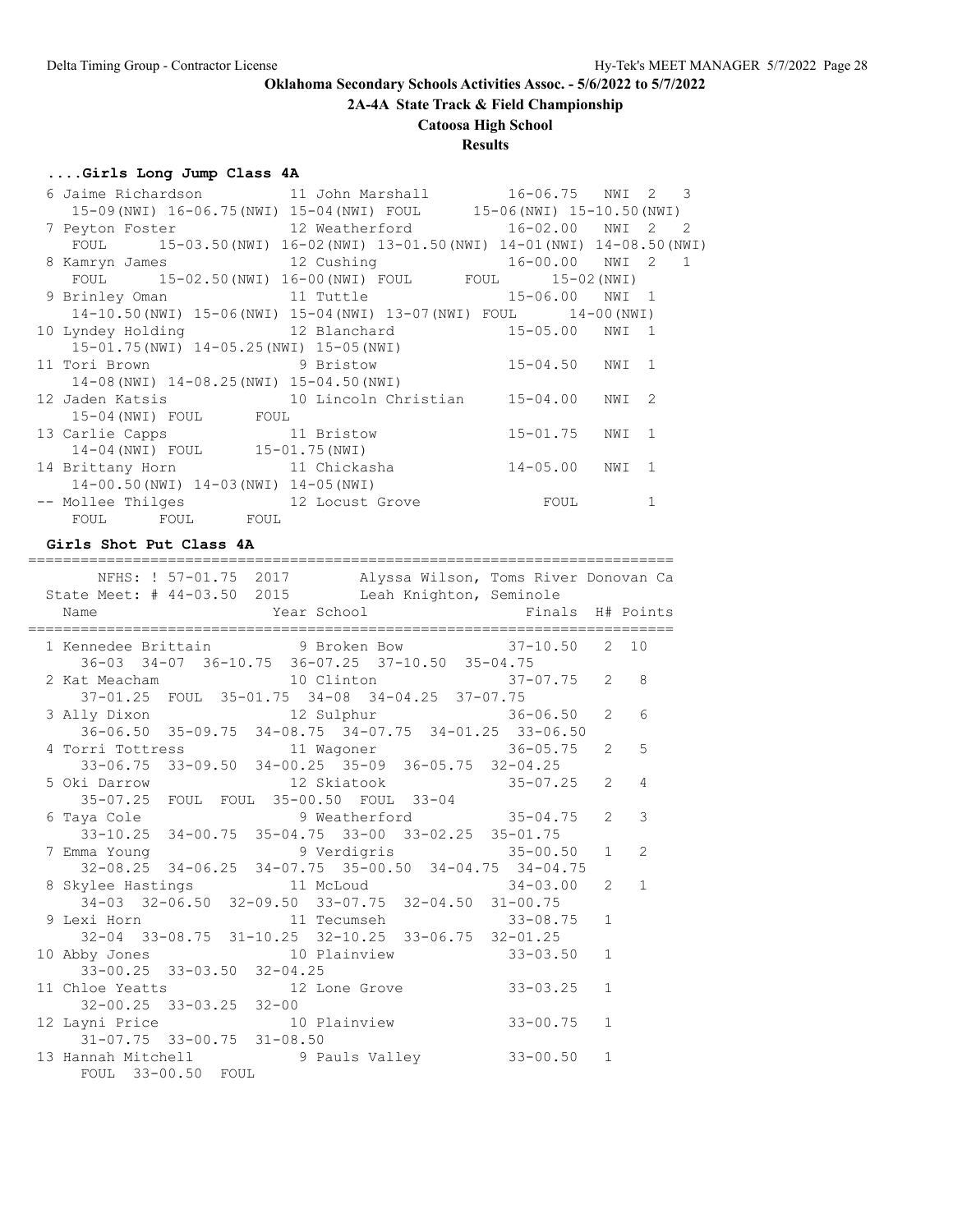**2A-4A State Track & Field Championship**

# **Catoosa High School**

# **Results**

# **....Girls Shot Put Class 4A**

| 14 Kennedy Stewart                  | 11 Weatherford | 32-11.00 1     |
|-------------------------------------|----------------|----------------|
| $32 - 00.25$ $32 - 11$ $32 - 04.75$ |                |                |
| 15 Chailcey Richbourg 12 Broken Bow |                | $32 - 09.00$ 1 |
| $29-09$ $31-06.25$ $32-09$          |                |                |
| 16 Lola Hester                      | 11 Clinton     | $31 - 10.75$ 2 |
| FOUL 31-10.75 31-09                 |                |                |

#### **Girls Discus Throw Class 4A**

|                 |                                        |                               | NFHS: ! 191-06 2012 Shelbi Vaughn, Mansfield Legacy<br>State Meet: # 152-10 1997 Carson, Marlow |                  |                |                |
|-----------------|----------------------------------------|-------------------------------|-------------------------------------------------------------------------------------------------|------------------|----------------|----------------|
| Name            |                                        | <b>Example 21 Year School</b> |                                                                                                 | Finals H# Points |                |                |
|                 |                                        |                               | 1 Abby Jones 10 Plainview<br>FOUL 136-11 125-10 131-03 138-07 FOUL                              | 138-07 2 10      |                |                |
|                 |                                        |                               | 2 Chailcey Richbourg 12 Broken Bow<br>117-04 121-10 134-04 126-02 117-01 123-01                 | $134 - 04$ 2     |                | 8              |
|                 |                                        |                               | 3 Kat Meacham 10 Clinton<br>120-06 121-02 125-03 120-01 113-11 128-10                           | $128 - 10$       | $\overline{2}$ | 6              |
|                 | 4 Jaci Shelton 11 Bristow              |                               | 81-08 113-06 108-09 98-11 114-03 101-09                                                         | $114 - 03$       | $\overline{2}$ | 5              |
|                 |                                        |                               | 5 Lexi Horn 11 Tecumseh<br>FOUL 90-11 114-00 112-09 FOUL 108-04                                 | $114 - 00$       | $\overline{2}$ | $\overline{4}$ |
|                 |                                        |                               | 6 Lola Hester 11 Clinton<br>FOUL 110-03 111-08 FOUL FOUL 111-06                                 | $111 - 08$ 2     |                | 3              |
|                 | 7 Chyanne Brickell 11 Poteau           |                               | 95-00 109-02 101-09 109-03 102-03 FOUL                                                          | $109 - 03$       | $\mathbf{1}$   | 2              |
|                 |                                        |                               | 8 Carmen Fields 11 Muldrow<br>79-11 91-09 101-03 FOUL 84-03 91-10                               | $101 - 03$       | $\overline{2}$ | $\mathbf{1}$   |
|                 |                                        |                               | 9 Emmaus Patterson 12 Lincoln Christian<br>92-04 95-03 97-03 90-08 FOUL 99-10                   | $99 - 10$        | $\mathbf{1}$   |                |
|                 | 92-02 83-01 FOUL                       |                               | 10 Paiton Tuggle 10 Lincoln Christian 92-02                                                     |                  | 2              |                |
|                 | 89-05 87-01 FOUL                       |                               | 11 Ellie Stine 10 9 Lincoln Christian 199-05                                                    |                  | $\mathbf{1}$   |                |
|                 | 12 Kadence Newsom<br>82-02 76-07 87-07 |                               | 11 Pauls Valley 87-07                                                                           |                  | $\mathbf{1}$   |                |
| 13 Katie Wright | 82-07 75-03 86-07                      |                               | 11 Dewey                                                                                        | $86 - 07$        | $\mathbf{1}$   |                |
|                 | 14 Rebecca Bolton<br>FOUL 76-02 FOUL   |                               | 10 Miami                                                                                        | $76 - 02$        | $\mathbf{1}$   |                |
|                 | FOUL FOUL 71-02                        |                               | 15 Sebriana Harper 12 Pauls Valley 21-02                                                        |                  | $\mathbf{1}$   |                |
|                 |                                        |                               |                                                                                                 |                  |                |                |

# **Boys 100 m Dash Class 2A Top 8 Advance by Time**

| NFHS: ! 10.13 2019       | Matthew Boling, Houston Strake Jesuit |                 |                  |
|--------------------------|---------------------------------------|-----------------|------------------|
| State Meet: # 10.61 2014 | Glover, Millwood                      |                 |                  |
| Name                     | Year School                           | Prelims Wind H# |                  |
|                          |                                       |                 |                  |
| Preliminaries            |                                       |                 |                  |
| 1 Caden Knighten         | 9 Wynnewood                           |                 | $10.87q$ 3.1 2   |
| 2 Peyton Baker           | 11 Rejoice Christian                  |                 | $10.99q$ $3.1$ 2 |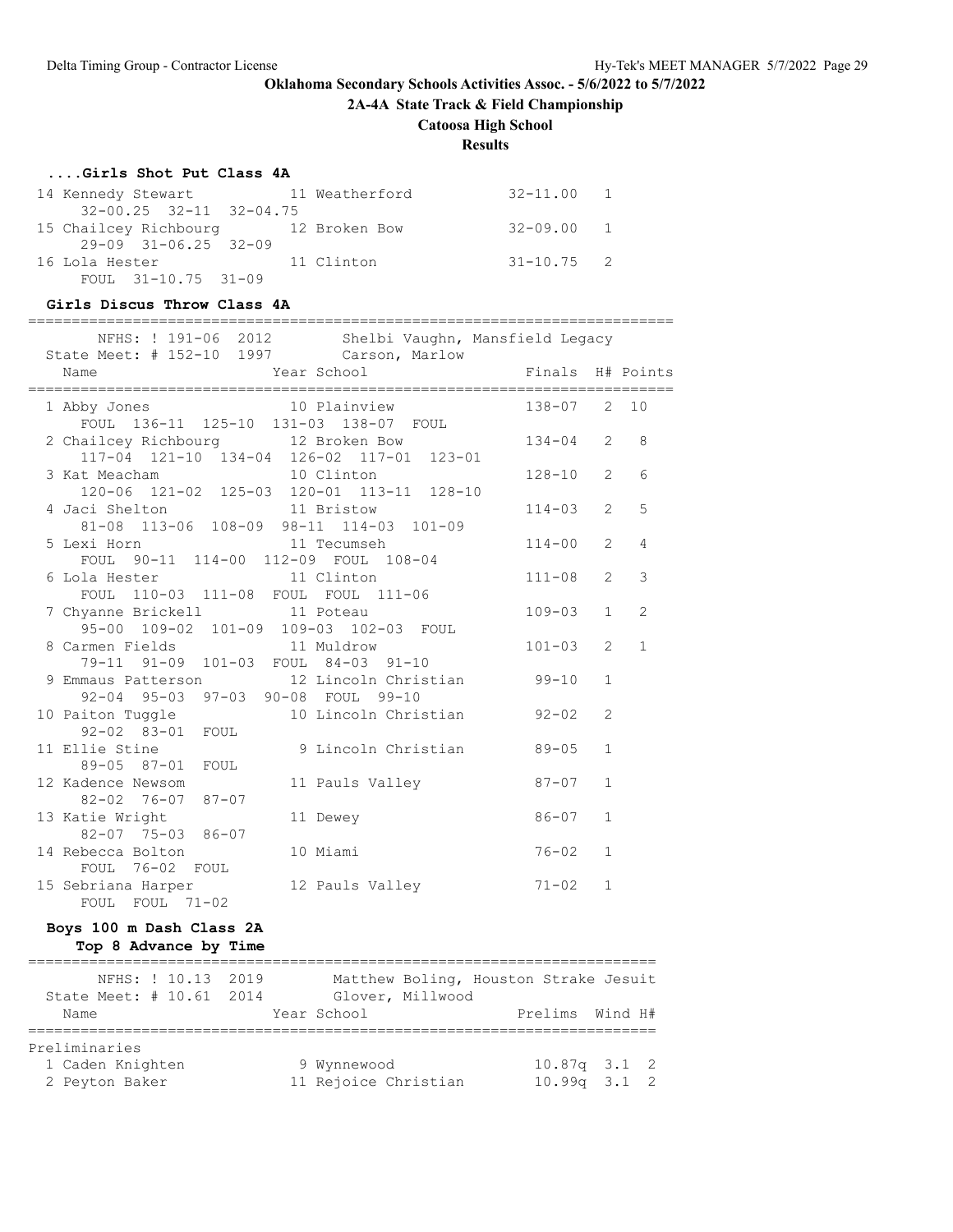**2A-4A State Track & Field Championship**

# **Catoosa High School**

**Results**

# **....Boys 100 m Dash Class 2A**

| 3 Aaron Hamilton      | 12 Wewoka           | 11.02 <sub>q</sub> | 3.1           | - 2 |
|-----------------------|---------------------|--------------------|---------------|-----|
| 4 Desean Mays         | 11 Vian             | $11.07q$ 1.3 1     |               |     |
| 5 Chase Smith         | 11 Chelsea          | 11.09 <sub>q</sub> | 1.3 1         |     |
| 6 Stormy Odle         | 12 Colcord          | 11.12 <sub>q</sub> | $3.1 \quad 2$ |     |
| 7 Dalton Hurd         | 12 Pawhuska         | 11.22q             | $3.1 \quad 2$ |     |
| 8 Caden Moore         | 12 Rush Springs     | 11.23q             | $1.3 \quad 1$ |     |
| 9 Cale Marley         | 9 Rejoice Christian | 11.28              | $1.3 \quad 1$ |     |
| 10 Roman Chandler     | 11 Tonkawa          | 11.32              | $1.3 \quad 1$ |     |
| 11 Amariyae Morris    | 12 Stroud           | 11.38              | $3.1 \quad 2$ |     |
| 12 Conner Hidalgo     | 12 Hooker           | 11.40              | $1.3 \quad 1$ |     |
| 13 Price Stubblefield | 10 Ok Christian     | 11.52              | $1.3 \quad 1$ |     |
| 14 Ryder Jack         | 11 Snyder           | 11.54              | $3.1 \quad 2$ |     |
| 15 Joe Jackson        | 12 Watonga          | 11.56              | $1.3 \quad 1$ |     |
| 16 Kirk Harrison      | 11 Carnegie         | 11.74              | 3.1           | 2   |

### **Boys 100 m Dash Class 2A**

|        | NFHS: ! 10.13<br>State Meet: # 10.61 2014 | 2019 | Matthew Boling, Houston Strake Jesuit<br>Glover, Millwood |        |     |               |
|--------|-------------------------------------------|------|-----------------------------------------------------------|--------|-----|---------------|
|        | Name                                      |      | Year School                                               | Finals |     | Wind Points   |
| Finals |                                           |      |                                                           |        |     |               |
|        | 1 Caden Knighten                          |      | 9 Wynnewood                                               | 10.92  | 0.8 | 10            |
|        | 2 Aaron Hamilton                          |      | 12 Wewoka                                                 | 11.11  | 0.8 | - 8           |
|        | 3 Chase Smith                             |      | 11 Chelsea                                                | 11.12  | 0.8 | 6             |
|        | 4 Caden Moore                             |      | 12 Rush Springs                                           | 11.21  | 0.8 | 5             |
|        | 5 Stormy Odle                             |      | 12 Colcord                                                | 11.27  | 0.8 | 4             |
|        | 6 Desean Mays                             |      | 11 Vian                                                   | 11.43  | 0.8 | 3             |
|        | 7 Dalton Hurd                             |      | 12 Pawhuska                                               | 11.47  | 0.8 | $\mathcal{L}$ |
|        | 8 Peyton Baker                            |      | 11 Rejoice Christian                                      | 11.79  | 0.8 |               |
|        |                                           |      |                                                           |        |     |               |

### **Boys 200 m Dash Class 2A**

### **Top 8 Advance by Time**

|      |                                                                                                                                                                                                                                                                                                             | Houston, Millwood                              |                                                                                                                                                                                                                                               |                              |                                                                                                                                                                                                                |
|------|-------------------------------------------------------------------------------------------------------------------------------------------------------------------------------------------------------------------------------------------------------------------------------------------------------------|------------------------------------------------|-----------------------------------------------------------------------------------------------------------------------------------------------------------------------------------------------------------------------------------------------|------------------------------|----------------------------------------------------------------------------------------------------------------------------------------------------------------------------------------------------------------|
| Name |                                                                                                                                                                                                                                                                                                             |                                                |                                                                                                                                                                                                                                               |                              |                                                                                                                                                                                                                |
|      |                                                                                                                                                                                                                                                                                                             |                                                |                                                                                                                                                                                                                                               |                              |                                                                                                                                                                                                                |
|      |                                                                                                                                                                                                                                                                                                             |                                                |                                                                                                                                                                                                                                               |                              |                                                                                                                                                                                                                |
|      |                                                                                                                                                                                                                                                                                                             |                                                |                                                                                                                                                                                                                                               | $0.5 \quad 1$                |                                                                                                                                                                                                                |
|      |                                                                                                                                                                                                                                                                                                             |                                                |                                                                                                                                                                                                                                               | $0.1 \quad 2$                |                                                                                                                                                                                                                |
|      |                                                                                                                                                                                                                                                                                                             |                                                |                                                                                                                                                                                                                                               | $0.5 \quad 1$                |                                                                                                                                                                                                                |
|      |                                                                                                                                                                                                                                                                                                             |                                                |                                                                                                                                                                                                                                               | 0.1                          | -2                                                                                                                                                                                                             |
|      |                                                                                                                                                                                                                                                                                                             |                                                |                                                                                                                                                                                                                                               | $0.5 \quad 1$                |                                                                                                                                                                                                                |
|      |                                                                                                                                                                                                                                                                                                             |                                                |                                                                                                                                                                                                                                               | $0.5 \quad 1$                |                                                                                                                                                                                                                |
|      |                                                                                                                                                                                                                                                                                                             |                                                |                                                                                                                                                                                                                                               | $0.1 \quad 2$                |                                                                                                                                                                                                                |
|      |                                                                                                                                                                                                                                                                                                             |                                                |                                                                                                                                                                                                                                               | $0.1 \quad 2$                |                                                                                                                                                                                                                |
|      |                                                                                                                                                                                                                                                                                                             |                                                |                                                                                                                                                                                                                                               | $0.5 \quad 1$                |                                                                                                                                                                                                                |
|      |                                                                                                                                                                                                                                                                                                             |                                                |                                                                                                                                                                                                                                               | $0.1 \quad 2$                |                                                                                                                                                                                                                |
|      |                                                                                                                                                                                                                                                                                                             |                                                |                                                                                                                                                                                                                                               | $0.1 \quad 2$                |                                                                                                                                                                                                                |
|      |                                                                                                                                                                                                                                                                                                             |                                                |                                                                                                                                                                                                                                               | $0.5 \quad 1$                |                                                                                                                                                                                                                |
|      |                                                                                                                                                                                                                                                                                                             |                                                |                                                                                                                                                                                                                                               | $0.5 \quad 1$                |                                                                                                                                                                                                                |
|      |                                                                                                                                                                                                                                                                                                             |                                                |                                                                                                                                                                                                                                               | $0.5 \quad 1$                |                                                                                                                                                                                                                |
|      |                                                                                                                                                                                                                                                                                                             |                                                |                                                                                                                                                                                                                                               | 0.1                          | $\mathcal{L}$                                                                                                                                                                                                  |
|      | Preliminaries<br>1 Desean Mays<br>2 Chance Wilson<br>3 Stormy Odle<br>4 Caden Knighten<br>5 Austin Perdue<br>6 Ryder Jack<br>7 Aaron Hamilton<br>8 Roman Chandler<br>9 Price Stubblefield<br>10 Caleb Compton<br>11 Caden Moore<br>12 Adam Henley<br>13 Kameron Rivera<br>14 Joe Jackson<br>15 Rhett Madden | NFHS: ! 20.13 1985<br>State Meet: # 21.42 2017 | Year School<br>11 Vian<br>11 Rejoice Christian<br>12 Colcord<br>9 Wynnewood<br>11 Healdton<br>11 Snyder<br>12 Wewoka<br>11 Tonkawa<br>10 Ok Christian<br>10 Merritt<br>12 Rush Springs<br>10 Chelsea<br>12 Cordell<br>12 Watonga<br>10 Hobart | Roy Martin, Dallas Roosevelt | Prelims Wind H#<br>22.17q<br>22,24q<br>22.58 <sub>q</sub><br>22.70q<br>22.80q<br>22.88 <sub>q</sub><br>22.89 <sub>q</sub><br>23.18 <sub>q</sub><br>23.21<br>23.27<br>23.28<br>23.31<br>23.57<br>23.81<br>24.12 |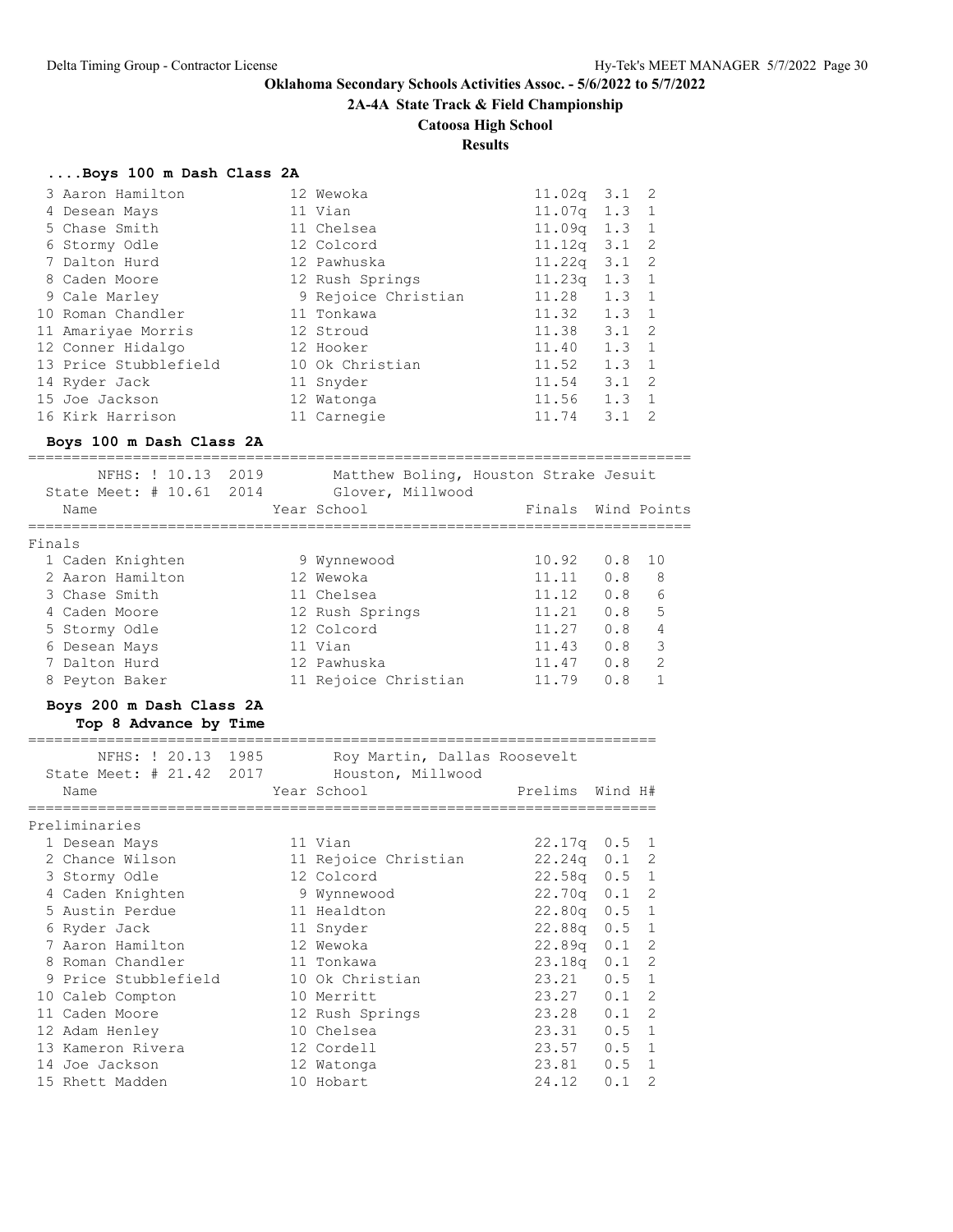# **2A-4A State Track & Field Championship**

# **Catoosa High School**

**Results**

|        | Boys 200 m Dash Class 2A                              |      |                                                                                               |                        |                |                |
|--------|-------------------------------------------------------|------|-----------------------------------------------------------------------------------------------|------------------------|----------------|----------------|
|        | 16 Owen Fox                                           |      | 11 Pioneer                                                                                    | 24.28 0.1 2            |                |                |
|        | Boys 200 m Dash Class 2A<br>------------------------- |      |                                                                                               |                        |                |                |
|        |                                                       |      | NFHS: ! 20.13 1985 Roy Martin, Dallas Roosevelt<br>State Meet: # 21.42 2017 Houston, Millwood |                        |                |                |
|        | Name                                                  |      | Year School                                                                                   | Finals Wind Points     |                |                |
| Finals |                                                       |      |                                                                                               |                        |                |                |
|        | 1 Chance Wilson                                       |      | 11 Rejoice Christian                                                                          | 21.79                  | 0.4            | 10             |
|        | 2 Caden Knighten                                      |      | 9 Wynnewood                                                                                   | $22.35$ 0.4            |                | 8              |
|        | 3 Stormy Odle                                         |      | 12 Colcord                                                                                    | 22.48 0.4              |                | 6              |
|        | 4 Desean Mays                                         |      | 11 Vian                                                                                       | 22.58 0.4              |                | 5              |
|        | 5 Austin Perdue                                       |      | 11 Healdton                                                                                   | $22.63$ 0.4 4          |                |                |
|        | 6 Aaron Hamilton                                      |      | 12 Wewoka                                                                                     | 22.70 0.4              |                | 3              |
|        | 7 Ryder Jack                                          |      | 11 Snyder                                                                                     | 22.77 0.4              |                | $\overline{c}$ |
|        | 8 Roman Chandler                                      |      | 11 Tonkawa                                                                                    | 23.58 0.4              |                | 1              |
|        | Boys 400 m Run Class 2A                               |      |                                                                                               |                        |                |                |
|        | Top 8 Advance by Time                                 |      | ===========================                                                                   |                        |                |                |
|        |                                                       |      | NFHS: ! 45.19 2012 Aldrich Bailey, Mansfield Timerv                                           |                        |                |                |
|        | State Meet: # 48.58 2011 Ervin, Millwood              |      |                                                                                               |                        |                |                |
|        | Name                                                  |      | Year School                                                                                   | Prelims                | H#             |                |
|        |                                                       |      |                                                                                               |                        |                |                |
|        | Preliminaries<br>1 Chance Wilson                      |      |                                                                                               |                        |                |                |
|        | 2 Josh Hendricks                                      |      | 11 Rejoice Christian<br>10 Rejoice Christian                                                  | $49.06q$ 2<br>49.99q 1 |                |                |
|        | 3 Levi Carter                                         |      | 12 Hooker                                                                                     | $50.94q$ 1             |                |                |
|        | 4 Bj Palmer                                           |      | 9 Walters                                                                                     | $51.70q$ 1             |                |                |
|        | 5 Haven Nesbitt                                       |      | 11 Caddo                                                                                      | 51.74q                 | 1              |                |
|        | 6 Hunter Morton                                       |      | 11 Stratford                                                                                  | 51.85q                 | 2              |                |
|        | 7 Ben Burchfield                                      |      | 10 Minco                                                                                      | 51.89q                 | 2              |                |
|        | 8 Gaige Maher                                         |      | 12 Warner                                                                                     | 52.44q                 | 1              |                |
|        | 9 Kemar Crawford                                      |      | 11 Ok Christian                                                                               | 52.99                  | 2              |                |
|        | 10 Chunk Bilby                                        |      | 10 Liberty                                                                                    | 53.33                  | $\overline{2}$ |                |
|        | 11 Adam Armstrong                                     |      | 12 Savanna                                                                                    |                        |                |                |
|        | 12 Kirk Harrison                                      |      | 11 Carnegie                                                                                   | 53.55 1<br>53.62 1     |                |                |
|        | 13 Kleat Martens                                      |      | 9 Hooker                                                                                      | 53.70                  | 2              |                |
|        | 14 Zac Lee                                            |      | 12 Warner                                                                                     | 55.67                  | $\mathbf{1}$   |                |
|        | 15 Jayden Perkins                                     |      | 10 Crescent                                                                                   | 56.18                  | 2              |                |
|        | Boys 400 m Run Class 2A                               |      |                                                                                               |                        |                |                |
|        | NFHS: ! 45.19                                         | 2012 | Aldrich Bailey, Mansfield Timerview                                                           |                        |                |                |
|        | State Meet: # 48.58 2011                              |      | Ervin, Millwood                                                                               |                        |                |                |
|        | Name                                                  |      | Year School                                                                                   | Finals                 | Points         |                |
|        |                                                       |      |                                                                                               |                        |                |                |
| Finals | 1 Chance Wilson                                       |      |                                                                                               | 48.68                  | 10             |                |
|        | 2 Josh Hendricks                                      |      | 11 Rejoice Christian<br>10 Rejoice Christian                                                  | 50.26                  | 8              |                |
|        | 3 Gaige Maher                                         |      | 12 Warner                                                                                     | 50.83                  | 6              |                |
|        | 4 Levi Carter                                         |      | 12 Hooker                                                                                     | 51.17                  | 5              |                |
|        | 5 Hunter Morton                                       |      | 11 Stratford                                                                                  | 51.95                  | 4              |                |
|        |                                                       |      |                                                                                               |                        |                |                |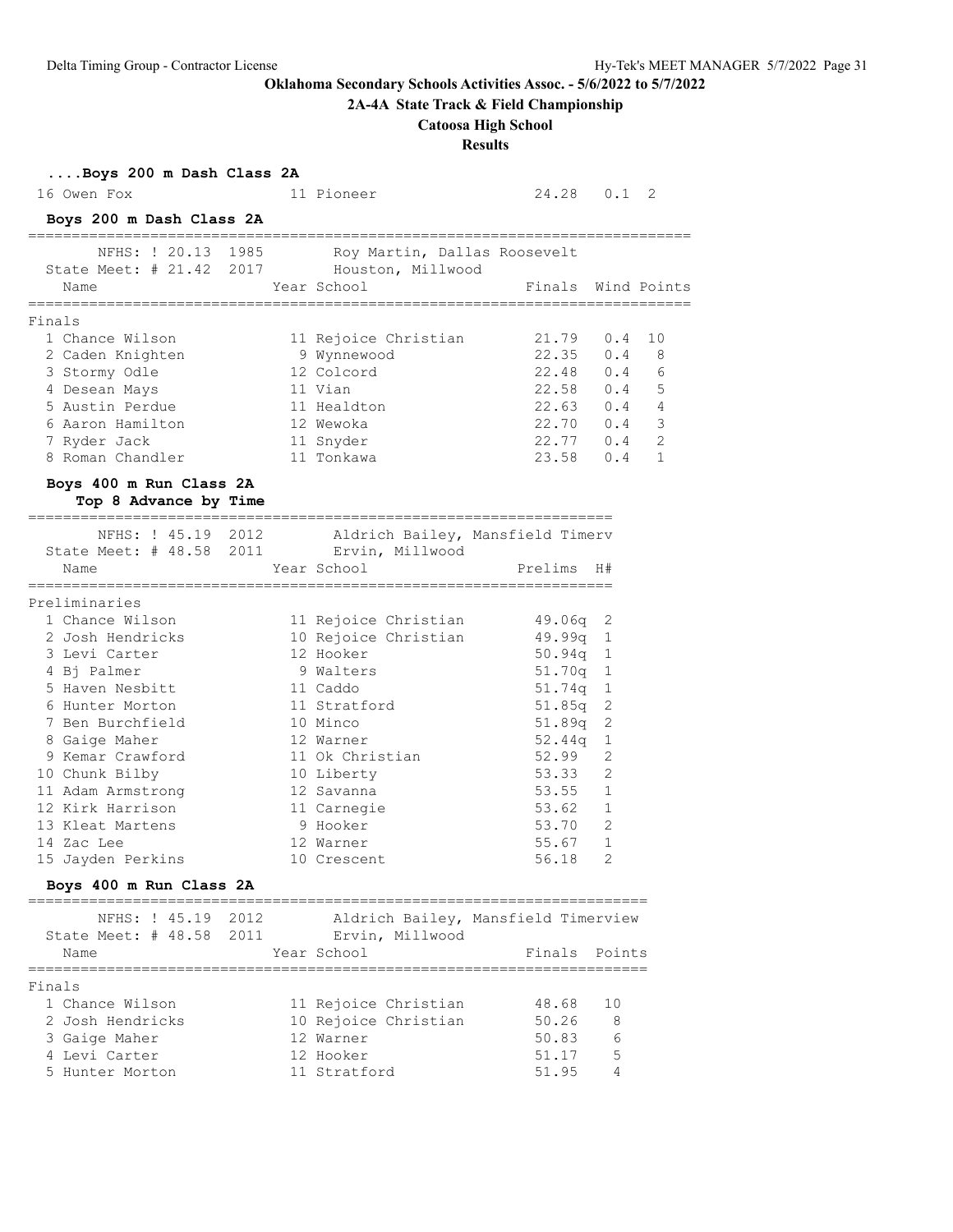**2A-4A State Track & Field Championship**

# **Catoosa High School**

# **Results**

# **....Boys 400 m Run Class 2A**

| 6 Bi Palmer      | 9 Walters | 52.22 |
|------------------|-----------|-------|
| 7 Ben Burchfield | 10 Minco  | 52.48 |
| 8 Haven Nesbitt  | 11 Caddo  | 54.80 |

# **Boys 800 m Run Class 2A**

| NFHS: ! 1:46.45 1996<br>State Meet: # 1:52.24 2002 | Michael Granville, Bell Gardens<br>Pitchford, Hinton |             |                |          |
|----------------------------------------------------|------------------------------------------------------|-------------|----------------|----------|
| Name                                               | Year School                                          |             | Finals Points  |          |
| 1 Gaige Maher                                      | 12 Warner                                            | 1:59.10     | 10             |          |
| 2 Hayden Stutzman                                  | 12 Chouteau - Mazie                                  | 2:01.16     | 8              |          |
| 3 Evan Heiden                                      | 11 Rejoice Christian                                 | $2:01.51$ 6 |                | 2:01.502 |
| 4 Garrett Barney                                   | 9 Rejoice Christian                                  | 2:01.51     | 5              | 2:01.509 |
| 5 Ty Bliss                                         | 12 Gore                                              | 2:01.96     | $\overline{4}$ |          |
| 6 Riley Herndon                                    | 11 Merritt                                           | 2:02.03     | $\mathbf{3}$   |          |
| 7 Israel Ramos                                     | 10 Hooker                                            | 2:02.47     | 2              |          |
| 8 Adam Armstrong                                   | 12 Savanna                                           | 2:04.41     | $\mathbf{1}$   |          |
| 9 Jakob Blackwell – Santon State                   | 12 Oktaha                                            | 2:06.13     |                |          |
| 10 Zac Lee                                         | 12 Warner                                            | 2:06.89     |                |          |
| 11 Quintin Whisennand                              | 9 Mooreland                                          | 2:07.30     |                |          |
| 12 Jaden Perry                                     | 11 Chelsea                                           | 2:09.25     |                |          |
| 13 Ethan Barnes                                    | 11 Fairview                                          | 2:10.05     |                |          |
| 14 Andrew Bearbow                                  | 10 Carnegie                                          | 2:12.44     |                |          |
| 15 Devon Satepauhoodle                             | 11 Boone-Apache                                      | 2:13.92     |                |          |
| 16 Josh Wooden                                     | 12 Stroud                                            | 2:14.67     |                |          |

### **Boys 1600 m Run Class 2A**

| State Meet: # 4:25.30 2019 | NFHS: ! 3:59.51 2001 Alan Webb, Reston South Lakes<br>Carpenter, Hobart |         |                |
|----------------------------|-------------------------------------------------------------------------|---------|----------------|
| Name                       | Year School                                                             | Finals  | Points         |
| 1 Ty Bliss                 | 12 Gore                                                                 | 4:38.71 | 10             |
| 2 Austin Campbell          | 11 Central - Sallisaw 4:42.35                                           |         | 8              |
| 3 Evan Heiden              | 11 Rejoice Christian 4:43.19                                            |         | 6              |
| 4 Israel Ramos             | 10 Hooker                                                               | 4:45.82 | 5              |
| 5 Gage Bedick              | 10 Cashion                                                              | 4:53.33 | 4              |
| 6 Asa Worthington          | 11 Carnegie                                                             | 4:53.68 | 3              |
| 7 Omar Gomez               | 10 Hooker                                                               | 4:54.80 | $\overline{2}$ |
| 8 Elijah Gribble           | 10 Hooker                                                               | 4:55.66 | $\mathbf{1}$   |
| 9 Ryck Quillen             | 12 Pawhuska                                                             | 4:56.44 |                |
| 10 Koulter Drake           | 9 Warner                                                                | 4:57.64 |                |
| 11 Dillon Coblentz         | 12 Chouteau - Mazie 4:57.78                                             |         |                |
| 12 Deegan Hartzell         | 9 Thomas-Fay-Custer 4:58.12                                             |         |                |
| 13 Brayden Russell         | 11 Chouteau - Mazie                                                     | 4:59.42 |                |
| 14 Jaden Perry             | 11 Chelsea                                                              | 5:07.01 |                |
| 15 Mikey Geionety          | 10 Boone-Apache                                                         | 5:10.53 |                |
| 16 Blake Elizarraras       | 12 Riverside Indian                                                     | 5:13.48 |                |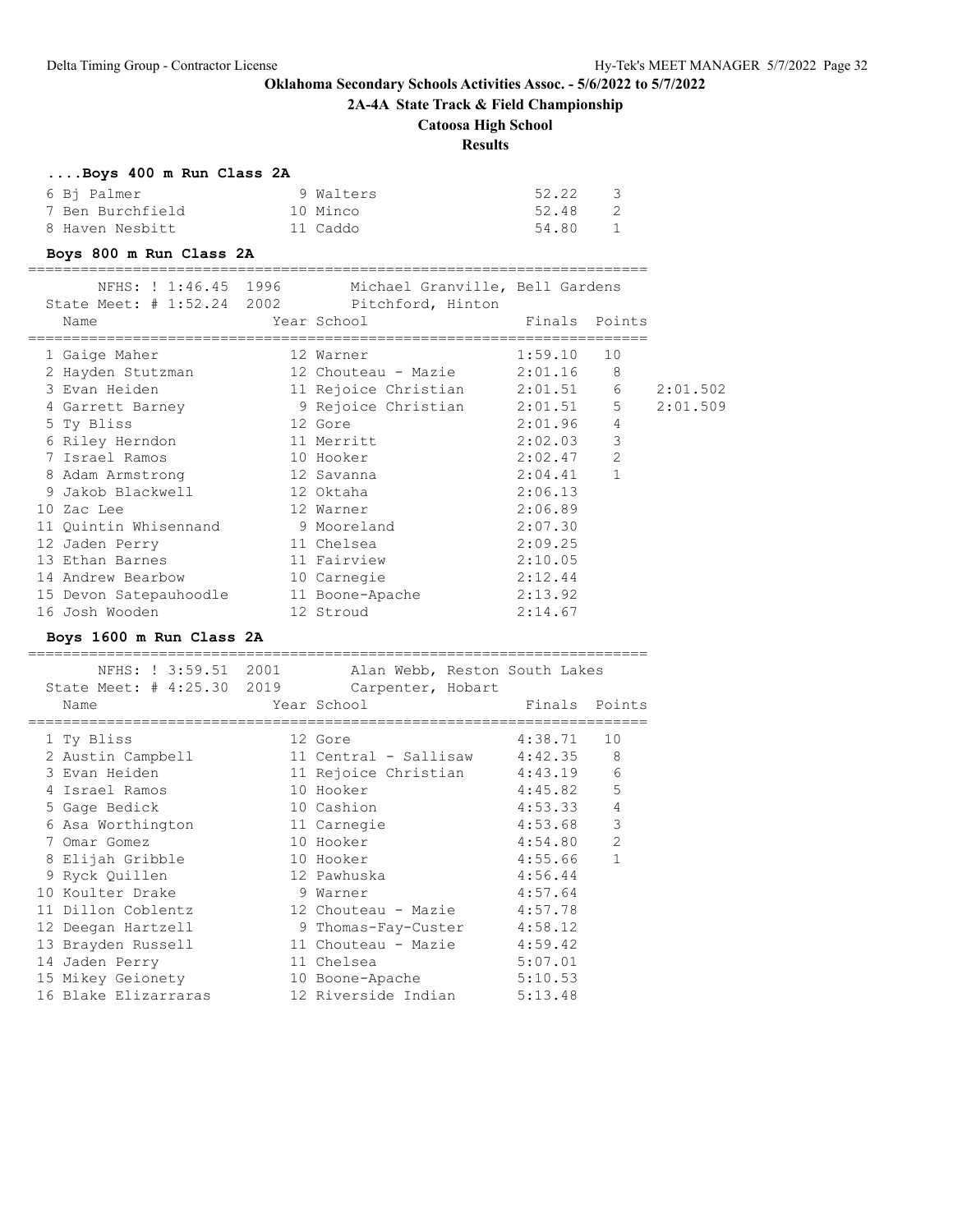# **2A-4A State Track & Field Championship**

# **Catoosa High School**

# **Results**

# **Boys 3200 m Run Class 2A**

| ==================                                       | NFHS: ! 8:34.23 2008 German Fernandez, Riverbank                                              | --------------- |                |
|----------------------------------------------------------|-----------------------------------------------------------------------------------------------|-----------------|----------------|
| Name<br>================================                 | State Meet: # 9:36.77 2019 McLain, Mooreland<br>Year School<br>Einals Points                  |                 |                |
| 1 Ty Bliss                                               | 12 Gore                                                                                       | 10:00.39        | 10             |
| 2 Israel Ramos                                           | 10 Hooker                                                                                     | 10:24.69        | 8              |
|                                                          | 3 Brayden Russell 11 Chouteau - Mazie 10:38.30                                                |                 | 6              |
|                                                          | 4 Deegan Hartzell 9 Thomas-Fay-Custer 10:42.40                                                |                 | 5              |
|                                                          | 5 Asa Worthington 5 annegie                                                                   | 10:45.43        | $\overline{4}$ |
| 6 Koulter Drake                                          | 9 Warner                                                                                      | 10:48.09        | 3              |
| 7 Elijah Gribble 10 Hooker                               |                                                                                               | 10:48.24        | $\overline{c}$ |
| 8 Juan Martinez                                          | and 12 Porum                                                                                  | 11:01.66        | $\mathbf{1}$   |
| 9 Alex Roath                                             | 11 Wright City                                                                                | 11:04.12        |                |
| 10 Ross Phelps                                           | 10 Regent Prep 11:05.71                                                                       |                 |                |
| 11 Cooper Lange                                          | 11 Warner                                                                                     | 11:09.96        |                |
| 12 Ryck Quillen                                          | 12 Pawhuska                                                                                   | 11:12.95        |                |
|                                                          | 13 Mikey Geionety 10 Boone-Apache 11:21.44                                                    |                 |                |
| 14 Ulisses Jimenez                                       | 9 Hooker                                                                                      | 11:22.10        |                |
|                                                          | 15 Blake Elizarraras             12 Riverside Indian         11:30.60                         |                 | 11:30.593      |
| 16 Gavin Johnson                                         | 11 Morrison                                                                                   | 11:30.60        | 11:30.595      |
| Boys 110 m Hurdles 39" Class 2A<br>Top 8 Advance by Time |                                                                                               |                 |                |
|                                                          | NFHS: ! 13.30 1990 Chris Nelloms, Dayton Dunbar<br>State Meet: # 14.52 1995 McKelroy, Waurika |                 |                |
| Name                                                     | Year School                                                                                   | Prelims         | Wind H#        |
| Preliminaries                                            |                                                                                               |                 |                |

| -----------------               |  |                      |                  |                  |   |  |  |
|---------------------------------|--|----------------------|------------------|------------------|---|--|--|
| 1 Coda Ollar                    |  | 11 Wister            | $15.61q$ $1.8$ 1 |                  |   |  |  |
| 2 Deondre Dunn                  |  | 12 Watonga           | $15.70q$ 2.6 2   |                  |   |  |  |
| 3 Tommy Lancaster               |  | 12 Hobart            | $15.79q$ 2.6 2   |                  |   |  |  |
| 4 Justin Cooper                 |  | 11 Mounds            | $16.07q$ 1.8 1   |                  |   |  |  |
| 5 Bryce Collins                 |  | 10 Stroud            | $16.08q$ 1.8 1   |                  |   |  |  |
| 6 Jaiden Kennard                |  | 12 Oklahoma Union    | $16.30q$ 2.6 2   |                  |   |  |  |
| 7 Noel Fernandez                |  | 12 Sayre             | $16.39q$ 2.6 2   |                  |   |  |  |
| 8 Carson Littlejohn             |  | 9 Minco              | $16.59q$ 1.8 1   |                  |   |  |  |
| 9 Isaac Johnson                 |  | 11 Wilburton         | $16.63$ $1.8$ 1  |                  |   |  |  |
| 10 Boedy Beutler                |  | 11 Cashion           | 16.78 2.6 2      |                  |   |  |  |
| 11 Liam Edwards                 |  | 11 Gore              | 16.80 1.8 1      |                  |   |  |  |
| 12 Xander Torix                 |  | 11 Warner            | 16.85            | 2.6 <sub>2</sub> |   |  |  |
| 13 Bryce Ramay                  |  | 10 Fairview          | 17.36            | $2.6 \quad 2$    |   |  |  |
| 14 Walker Sharp                 |  | 11 Ok Christian      | 17.96            | 1.8 1            |   |  |  |
| 15 Trey Thomson                 |  | 11 Thomas-Fay-Custer | 18.55            | $1.8 \quad 1$    |   |  |  |
| 16 Logan Tacker                 |  | 9 Hobart             | 20.06            | 2.6              | 2 |  |  |
| Boys 110 m Hurdles 39" Class 2A |  |                      |                  |                  |   |  |  |

| NFHS: ! 13.30 1990       | Chris Nelloms, Dayton Dunbar |                    |
|--------------------------|------------------------------|--------------------|
| State Meet: # 14.52 1995 | McKelroy, Waurika            |                    |
| Name                     | Year School                  | Finals Wind Points |
|                          |                              |                    |
| Finals                   |                              |                    |
| 1 Tommy Lancaster        | 12 Hobart                    | $15.27$ $2.8$ 10   |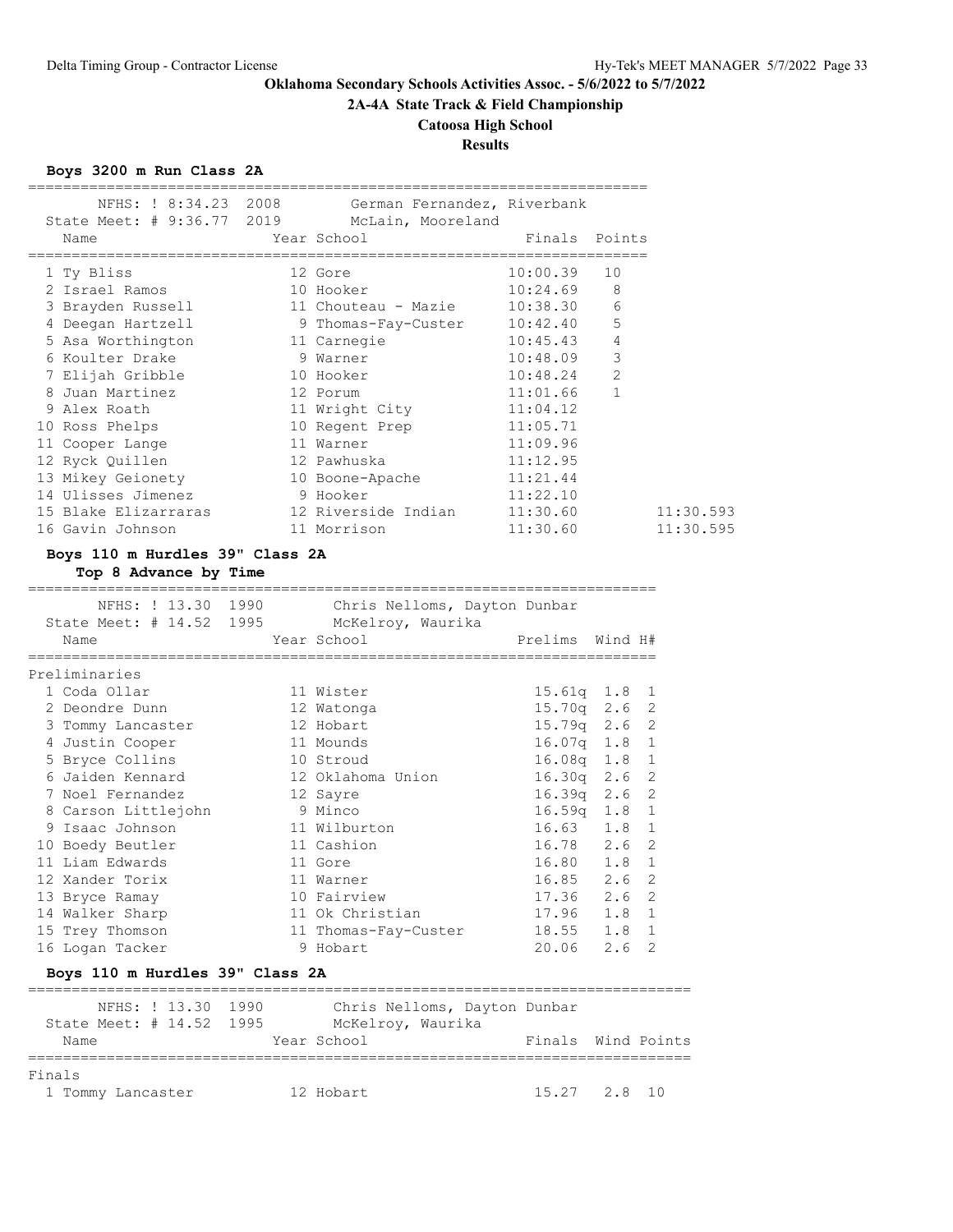**2A-4A State Track & Field Championship**

# **Catoosa High School**

**Results**

# **....Boys 110 m Hurdles 39" Class 2A**

| 2 Coda Ollar        | 11 Wister         | 15.44 | 2.8 8 |             |
|---------------------|-------------------|-------|-------|-------------|
| 3 Justin Cooper     | 11 Mounds         | 15.67 | 2.8   | -6          |
| 4 Deondre Dunn      | 12 Watonga        | 15.84 | 2.8   | $5^{\circ}$ |
| 5 Noel Fernandez    | 12 Sayre          | 15.95 | 2.8   |             |
| 6 Carson Littlejohn | 9 Minco           | 16.34 | 2.8   |             |
| 7 Jaiden Kennard    | 12 Oklahoma Union | 16.59 | 2.8   |             |
| 8 Bryce Collins     | 10 Stroud         | 18.68 | 2.8   |             |

# **Boys 300 m Hurdles 36" Class 2A**

**Top 8 Advance by Time**

| NFHS: ! 35.02 2009       |                  | Reggie Wyatt, Riverside La Sierr |
|--------------------------|------------------|----------------------------------|
| State Meet: # 38.67 1984 | Dillon, Ringling |                                  |
| Name                     | Year School      | Prelims<br>H#                    |
|                          |                  |                                  |
| Preliminaries            |                  |                                  |
| 1 Deondre Dunn           | 12 Watonga       | 40.49q<br>1                      |
| 2 Coda Ollar             | 11 Wister        | 40.50q<br>1                      |
| 3 Justin Cooper          | 11 Mounds        | 2<br>41.18a                      |
| 4 Walker Sharp           | 11 Ok Christian  | $42.06q$ 2                       |
| 5 Tommy Lancaster        | 12 Hobart        | 2<br>42.44q                      |
| 6 Noel Fernandez         | 12 Sayre         | 42.54g<br>1                      |
| 7 Jaxon Woods            | 10 Hominy        | 42.70g<br>$\mathbf{1}$           |
| 8 Liam Edwards           | 11 Gore          | 42.82q<br>2                      |
| 9 Boedy Beutler          | 11 Cashion       | 43.16<br>$\mathbf{1}$            |
| Hunter Helms<br>1 O      | 10 Hinton        | $\mathbf{1}$<br>43.38            |
| 11 Cameron Stewart       | 10 Stroud        | $\overline{2}$<br>43.52          |
| 12 Jj Jerdee             | 10 Ninnekah      | $\mathbf{1}$<br>43.55            |
| 13 Bryce Ramay           | 10 Fairview      | $\overline{2}$<br>43.79          |
| 14 Jaden Forton          | 11 Chelsea       | $\overline{2}$<br>44.44          |
| 15 Jackson Arnold        | 11 Hooker        | $\overline{2}$<br>46.19          |
| 16 Carter Garrison       | Snyder<br>10     | $\mathbf{1}$<br>47.16            |
|                          |                  |                                  |

### **Boys 300 m Hurdles 36" Class 2A**

| NFHS: ! 35.02 2009<br>State Meet: # 38.67 1984 |             | Dillon, Ringling | Reggie Wyatt, Riverside La Sierra |                          |
|------------------------------------------------|-------------|------------------|-----------------------------------|--------------------------|
| Name                                           | Year School |                  | Finals Points                     |                          |
|                                                |             |                  |                                   |                          |
| Finals                                         |             |                  |                                   |                          |
| 1 Coda Ollar                                   |             | 11 Wister        | 40.07 10                          |                          |
| 2 Tommy Lancaster                              |             | 12 Hobart        | 41.53                             | -8                       |
| 3 Deondre Dunn                                 |             | 12 Watonga       | 41.95                             | 6                        |
| 4 Walker Sharp                                 |             | 11 Ok Christian  | 42.00                             | $\overline{5}$<br>41.994 |
| 5 Noel Fernandez                               |             | 12 Sayre         | 42.00                             | 41.999<br>$\overline{4}$ |
| 6 Jaxon Woods                                  |             | 10 Hominy        | 42.54                             | 3                        |
| 7 Liam Edwards                                 |             | 11 Gore          | 42.57                             | $\mathcal{L}$            |
| -- Justin Cooper                               |             | Mounds           | DNF                               |                          |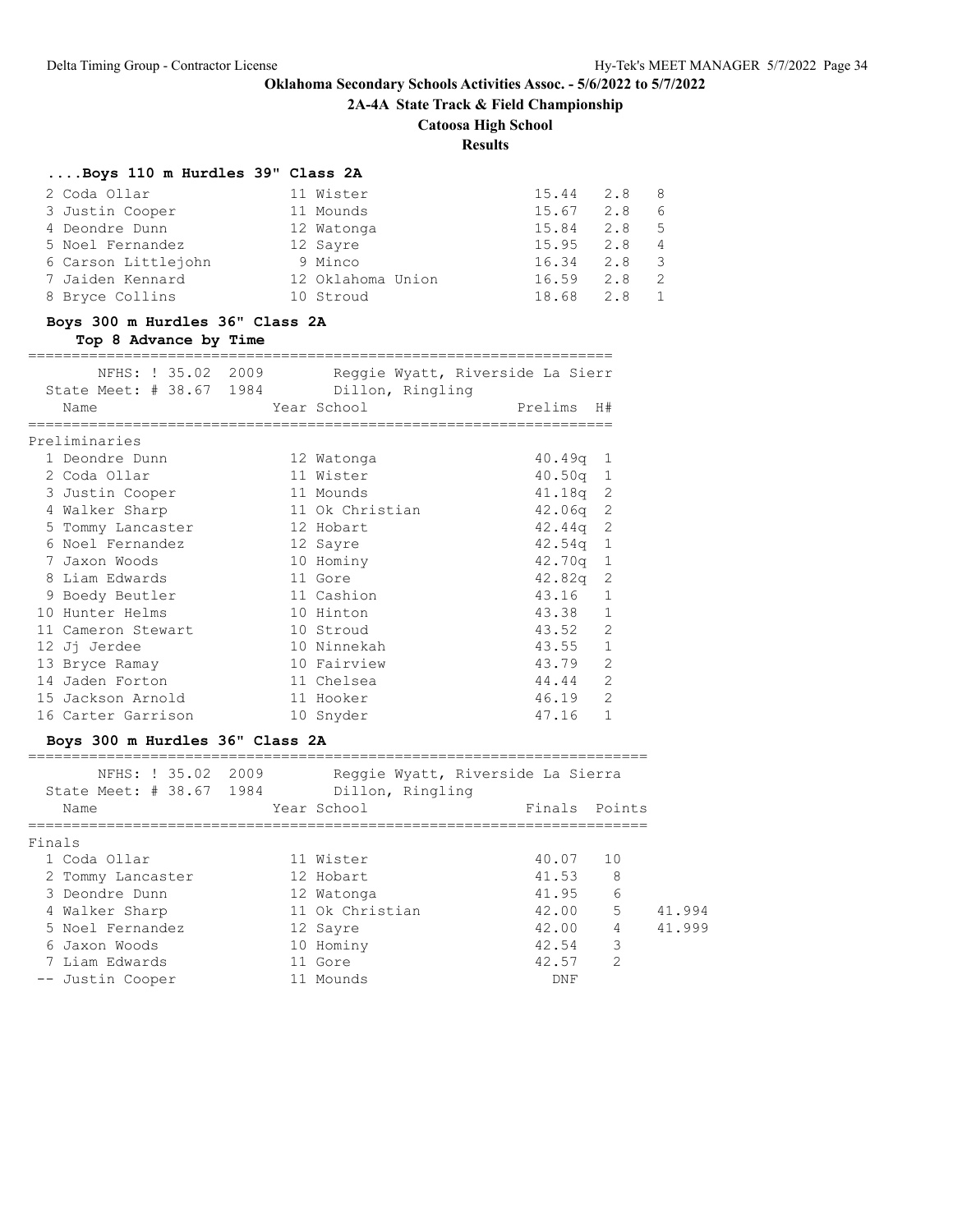# **2A-4A State Track & Field Championship**

**Catoosa High School**

# **Results**

# **Boys 4x100 m Relay Class 2A**

| Top 8 Advance by Time                          |                                              |          |
|------------------------------------------------|----------------------------------------------|----------|
| NFHS: ! 39.76 1998<br>State Meet: # 42.46 1986 | Fort Worth OD Wyatt<br>, Fox                 |          |
| School                                         | Prelims                                      | H#       |
| Preliminaries                                  |                                              |          |
| 1 Rejoice Christian                            | $43.15q$ 2                                   |          |
| 1) Cooper Auschwitz 9                          | 2) Josh Hendricks 10                         |          |
| 3) Cale Marley 9                               | 4) Peyton Baker 11                           |          |
| 2 Hooker                                       | 43.98a                                       | 1        |
| 1) Conner Hidalgo 12                           | 2) Jackson Arnold 11                         |          |
| 3) Seth Pritchard 12                           | 4) Levi Carter 12                            |          |
| 3 Chelsea                                      | 44.48q                                       | 1        |
| 1) Chase Smith 11                              | 2) Logan Quigley 12                          |          |
| 3) Danny Comiford 11                           | 4) Adam Henley 10                            |          |
| 4 Hobart                                       | 44.75q                                       | 2        |
| 1) Tommy Lancaster 12                          | 2) Rhett Madden 10                           |          |
| 3) Zach Carter 12                              | 4) Wyatt Shelburne 12                        |          |
| 5 Stroud                                       | $45.07q$ 1                                   |          |
| 1) Brady Nichols 10                            | 2) Bryce Collins 10                          |          |
| 3) Amariyae Morris 12                          | 4) Cameron Stewart 10                        |          |
| 6 Fairview                                     | 45.22q                                       | 1        |
| 1) Jax Bernard 9                               | 2) Ethan Barnes 11                           |          |
| 3) Easton Hamar 9                              | 4) Austin Houk 11                            |          |
| 7 Colcord                                      | 45.52q                                       | 2        |
| 1) Jesse Martinez 11                           | 2) Trey Duncan 12                            |          |
| 3) Gabe Winfield 10                            | 4) Manual Bocanegra 9                        |          |
| 8 Oklahoma Union                               | 45.71q                                       | 1        |
| 1) Raul Alvidrez 11                            | 2) Baylor Nash 12                            |          |
| 3) Easten Brennan 11                           | 4) Jaiden Kennard 12                         |          |
| 9 Pawhuska                                     | 45.83                                        | 2        |
| 1) Dalton Hurd 12                              | 2) Traven Richardson 10                      |          |
| 3) Tyrel Richardson 11                         | 4) Jack Long 12                              |          |
| 10 Merritt                                     | 45.94                                        | 1        |
| 1) Caden Smith 10                              | 2) Mos Flowers 10                            |          |
| 3) Zack Carr 12                                | 4) Caleb Compton 10                          |          |
| 11 Tonkawa                                     | 46.00                                        | 1        |
| 1) Roman Chandler 11                           | 2) Blake Bristow 11<br>4) Cameron Jackson 11 |          |
| 3) Peyten Keith 10                             |                                              |          |
| 12 Stratford                                   | 46.11<br>2) Nolan Hall 11                    | 1 46.105 |
| 1) David Arriaga 10<br>3) Walker Chandler 10   | 4) Hunter Morton 11                          |          |
| 13 Minco                                       | 46.11                                        | 2 46.109 |
| 1) Noah Johnson                                | 2) Ben Burchfield 10                         |          |
| 3) Reese Nest 10                               | 4) Gage Law 11                               |          |
| 14 Okemah                                      | 46.28                                        | 2        |
| 1) Donavin Evans 10                            | 2) Kaiden Bear 12                            |          |
| 3) Colton Parish 10                            | 4) Kurtis Wilson 12                          |          |
| 15 Cordell                                     | 49.78                                        | 2        |
| 1) Kameron Rivera 12                           | 2) Blaine Larson 12                          |          |
| 3) Jd Maddox 11                                | 4) Danny Corbin 10                           |          |
| -- Hominy                                      | DNF                                          | 2        |
| 1) Jaxon Woods 10                              | 2) Xavier Perdue 11                          |          |
| 3) Joe Overstreet 12                           | 4) Bryon Marshall 10                         |          |
|                                                |                                              |          |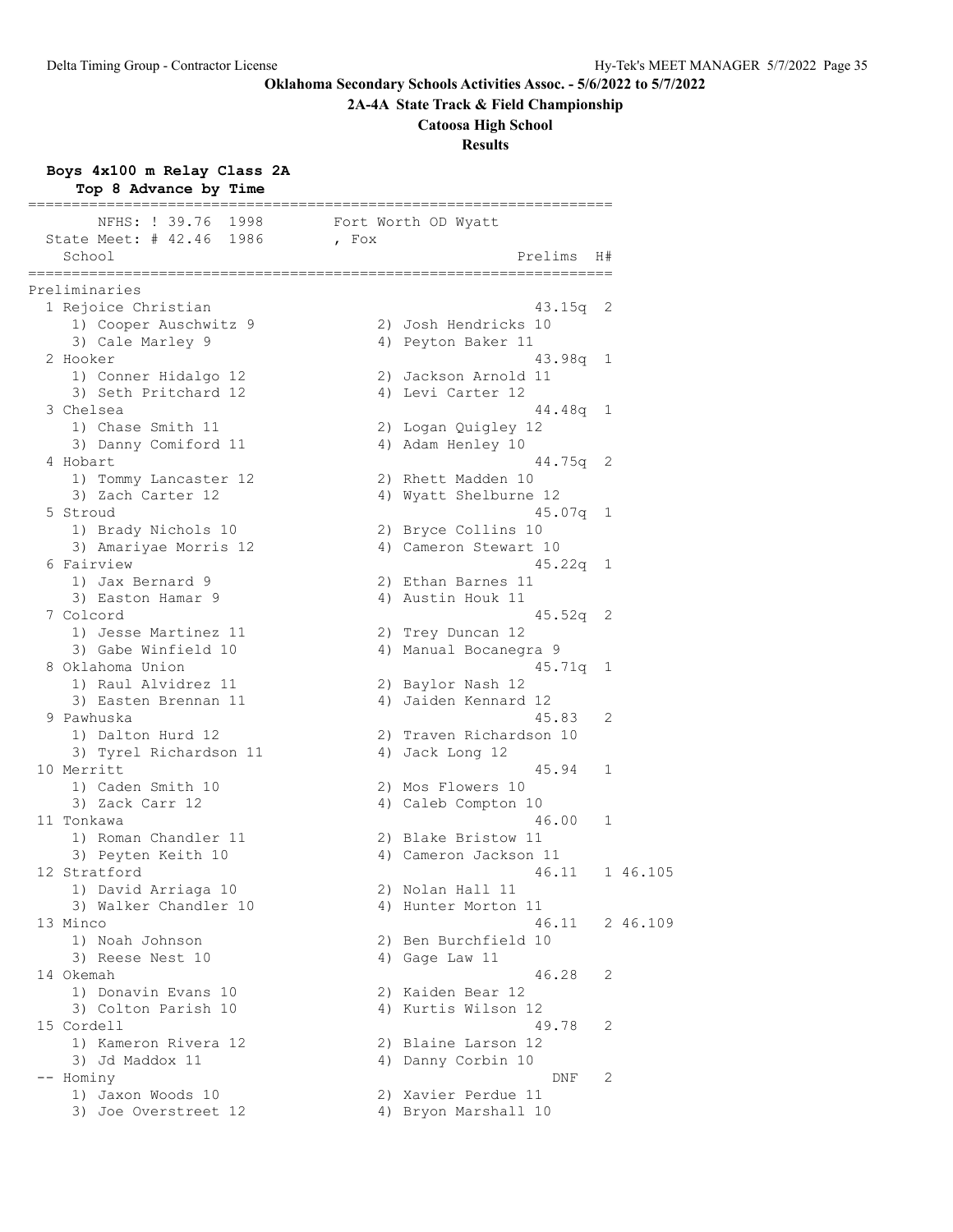**2A-4A State Track & Field Championship**

#### **Catoosa High School**

**Results**

#### **Boys 4x100 m Relay Class 2A**

|                                                |       | ============================== |        |
|------------------------------------------------|-------|--------------------------------|--------|
| NFHS: ! 39.76 1998<br>State Meet: # 42.46 1986 | , Fox | Fort Worth OD Wyatt            |        |
| School                                         |       | Finals                         | Points |
| Finals                                         |       |                                |        |
| 1 Rejoice Christian                            |       | 43.22                          | 20     |
| 1) Drevin Reed 10                              |       | 2) Josh Hendricks 10           |        |
| 3) Cale Marley 9                               |       | 4) Peyton Baker 11             |        |
| 2 Hooker                                       |       | 43.75                          | 16     |
| 1) Conner Hidalgo 12                           |       | 2) Jackson Arnold 11           |        |
| 3) Seth Pritchard 12                           |       | 4) Levi Carter 12              |        |
| 3 Hobart                                       |       | 44.74                          | 12     |
| 1) Tommy Lancaster 12                          |       | 2) Rhett Madden 10             |        |
| 3) Zach Carter 12                              |       | 4) Wyatt Shelburne 12          |        |
| 4 Fairview                                     |       | 45.50                          | 10     |
| 1) Jax Bernard 9                               |       | 2) Ethan Barnes 11             |        |
| 3) Easton Hamar 9                              |       | 4) Austin Houk 11              |        |
| 5 Stroud                                       |       | 45.72                          | 8      |
| 1) Brady Nichols 10                            |       | 2) Bryce Collins 10            |        |
| 3) Amariyae Morris 12                          |       | 4) Cameron Stewart 10          |        |
| 6 Colcord                                      |       | 45.75                          | 6      |
| 1) Jesse Martinez 11                           |       | 2) Trey Duncan 12              |        |
| 3) Gabe Winfield 10                            |       | 4) Manual Bocanegra 9          |        |
| 7 Oklahoma Union                               |       | 46.03                          | 4      |
| 1) Raul Alvidrez 11                            |       | 2) Baylor Nash 12              |        |
| 3) Easten Brennan 11                           | 4)    | Jaiden Kennard 12              |        |
| -- Chelsea                                     |       | <b>DNF</b>                     |        |
| 1) Chase Smith 11                              |       | 2) Logan Quigley 12            |        |
| 3) Danny Comiford 11                           |       | 4) Adam Henley 10              |        |

# **Boys 4x200 m Relay Class 2A**

 NFHS: ! 1:23.25 2011 Conroe The Woodlands State Meet: # 1:29.84 2016 , Hobart School **Finals** H# Points ========================================================================== 1 Rejoice Christian 1) Josh Hendricks 10 2) Cale Marley 9 3) Peyton Baker 11 4) Chance Wilson 11 2 Hooker 1:30.18 2 16 1) Conner Hidalgo 12 2) Seth Pritchard 12 3) Kleat Martens 9 4) Levi Carter 12 3 Colcord 1:33.13 2 12 1) Gabe Winfield 10 2) Trey Duncan 12 3) Manual Bocanegra 9  $\hskip1cm \hskip1cm 4$ ) Stormy Odle 12 4 Hobart 1:33.45 1 10 1) Tommy Lancaster 12 2) Rhett Madden 10 3) Zach Carter 12 4) Wyatt Shelburne 12 5 Merritt 1:34.30 2 8 1) Caden Smith 10 2) Zack Carr 12 3) Mos Flowers 10 (4) Caleb Compton 10 6 Hominy 1:34.31 2 6 1) Jaxon Woods 10 2) Xavier Perdue 11 3) Joe Overstreet 12  $\hskip1cm$  4) Bryon Marshall 10

==========================================================================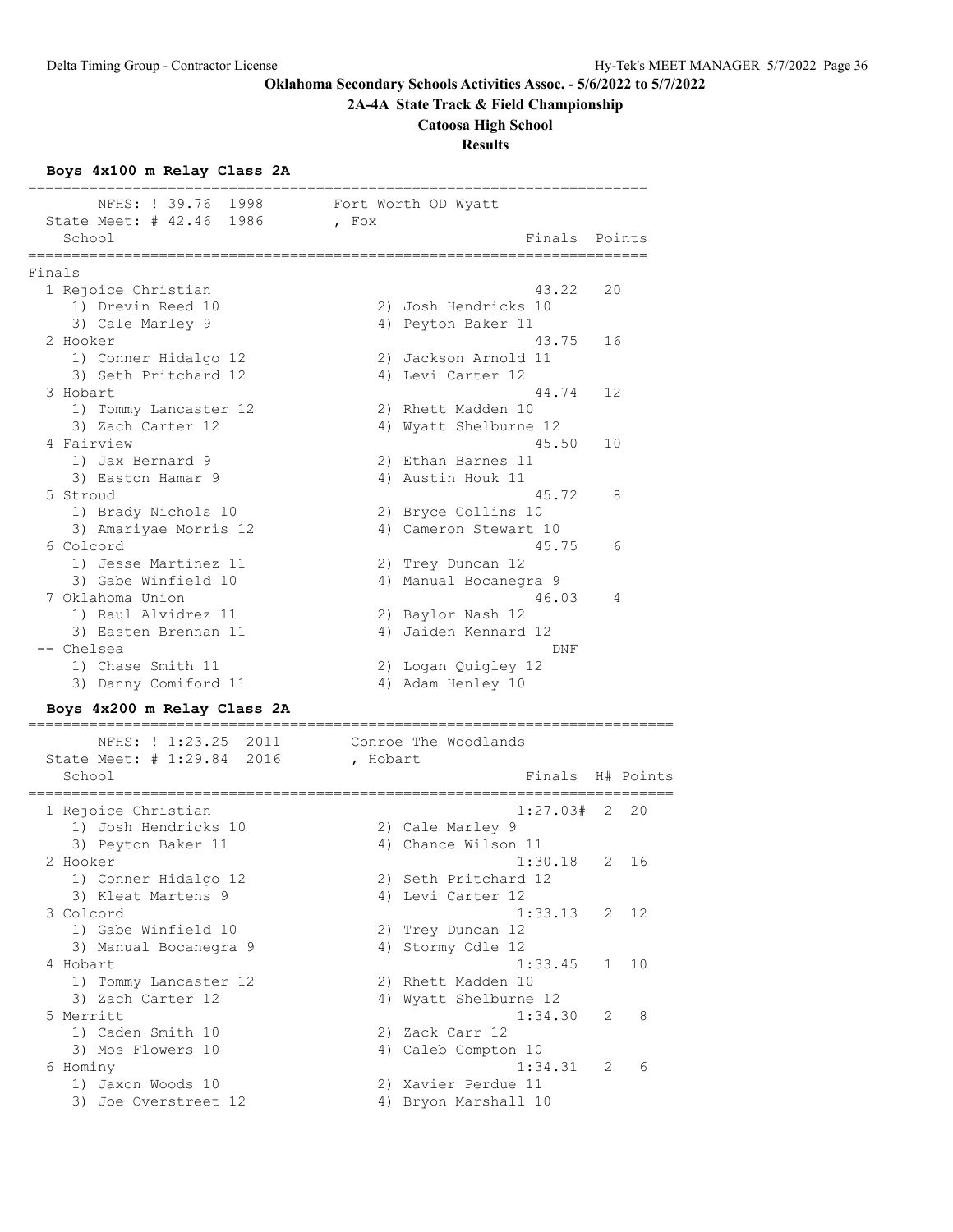#### **2A-4A State Track & Field Championship**

### **Catoosa High School**

## **Results**

**....Boys 4x200 m Relay Class 2A**

| 7 Minco                | 1:34.32                 | 2            | 4 |          |
|------------------------|-------------------------|--------------|---|----------|
| 1) Gage Law 11         | 2) Reese Nest 10        |              |   |          |
| 3) Reed Mcmurtrey 10   | 4) Ben Burchfield 10    |              |   |          |
| 8 Stroud               | 1:34.42                 | 2            | 2 |          |
| 1) Amariyae Morris 12  | 2) Bryce Collins 10     |              |   |          |
| 3) Kason Presley 9     | 4) Cameron Stewart 10   |              |   |          |
| 9 Warner               | 1:34.90                 | 1            |   |          |
| 1) Austin Baker 12     | 2) Preston Cannon 9     |              |   |          |
| 3) Keeton Cornell 11   | 4) Hunter Girty 12      |              |   |          |
| 10 Sayre               | 1:35.49                 | 1            |   |          |
| 1) Camdyn Richardson 9 | 2) Noel Fernandez 12    |              |   |          |
| 3) Kolt Merrick 11     | 4) Braden Richardson 9  |              |   |          |
| 11 Oklahoma Union      | 1:35.71                 | 1            |   |          |
| 1) Raul Alvidrez 11    | 2) Trinton Kuehn 12     |              |   |          |
| 3) Easten Brennan 11   | 4) Baylor Nash 12       |              |   |          |
| 12 Fairview            | 1:36.18                 | 1            |   |          |
| 1) Mikka Wheeler 9     | 2) Easton Hamar 9       |              |   |          |
| 3) Austin Houk 11      | 4) Aaron Averill 10     |              |   |          |
| 13 Tonkawa             | 1:36.82                 | 1            |   |          |
| 1) Cameron Jackson 11  | 2) Jake Randall 12      |              |   |          |
| 3) Blake Bristow 11    | 4) Peyten Keith 10      |              |   |          |
| 14 Mooreland           | 1:38.54                 | $\mathbf{1}$ |   | 1:38.535 |
| 1) Carter Sampson 11   | 2) Kelton Smith 11      |              |   |          |
| 3) Gavin Strunk 12     | 4) Quintin Whisennand 9 |              |   |          |
| 15 Gore                | 1:38.54                 | 1            |   | 1:38.536 |
| 1) Zane Craighead 12   | 2) Liam Edwards 11      |              |   |          |
| 3) Noah Cooper 10      | 4) Blue Steward 11      |              |   |          |
| -- Chelsea             | DNF                     | 2            |   |          |
| 1) Chase Smith 11      | 2) Logan Quigley 12     |              |   |          |
| 3) Ben Hagebusch 9     | 4) Adam Henley 10       |              |   |          |

# **Boys 4x400 m Relay Class 2A**

========================================================================== NFHS: ! 3:07.40 1985 Hawthorne State Meet: # 3:21.65 1986 , Fox School Finals H# Points ========================================================================== 1 Rejoice Christian 3:26.54 2 20 1) Hunter Hensley 10 2) Evan Heiden 11 3) Josh Hendricks 10 (4) Chance Wilson 11 2 Hooker 3:30.73 2 16 1) Levi Carter 12 2) Kleat Martens 9 3) John Davis 9 19 10 10 10 10 10 10 10 10 10 10 10 11 12 3 Chelsea 3:31.98 1 12 1) Chase Smith 11 2) Ben Hagebusch 9 3) Carson Lawhorn 11 4) Adam Henley 10 4 Colcord 3:35.26 2 10 1) Gabe Winfield 10 2) Manual Bocanegra 9 3) Malachi January 9 4) Stormy Odle 12 5 Merritt 3:35.54 2 8 1) Caden Smith 10 2) Mos Flowers 10 3) Riley Herndon 11 (4) Caleb Compton 10 6 Warner 3:38.54 2 6 1) Zac Lee 12 2) Hunter Girty 12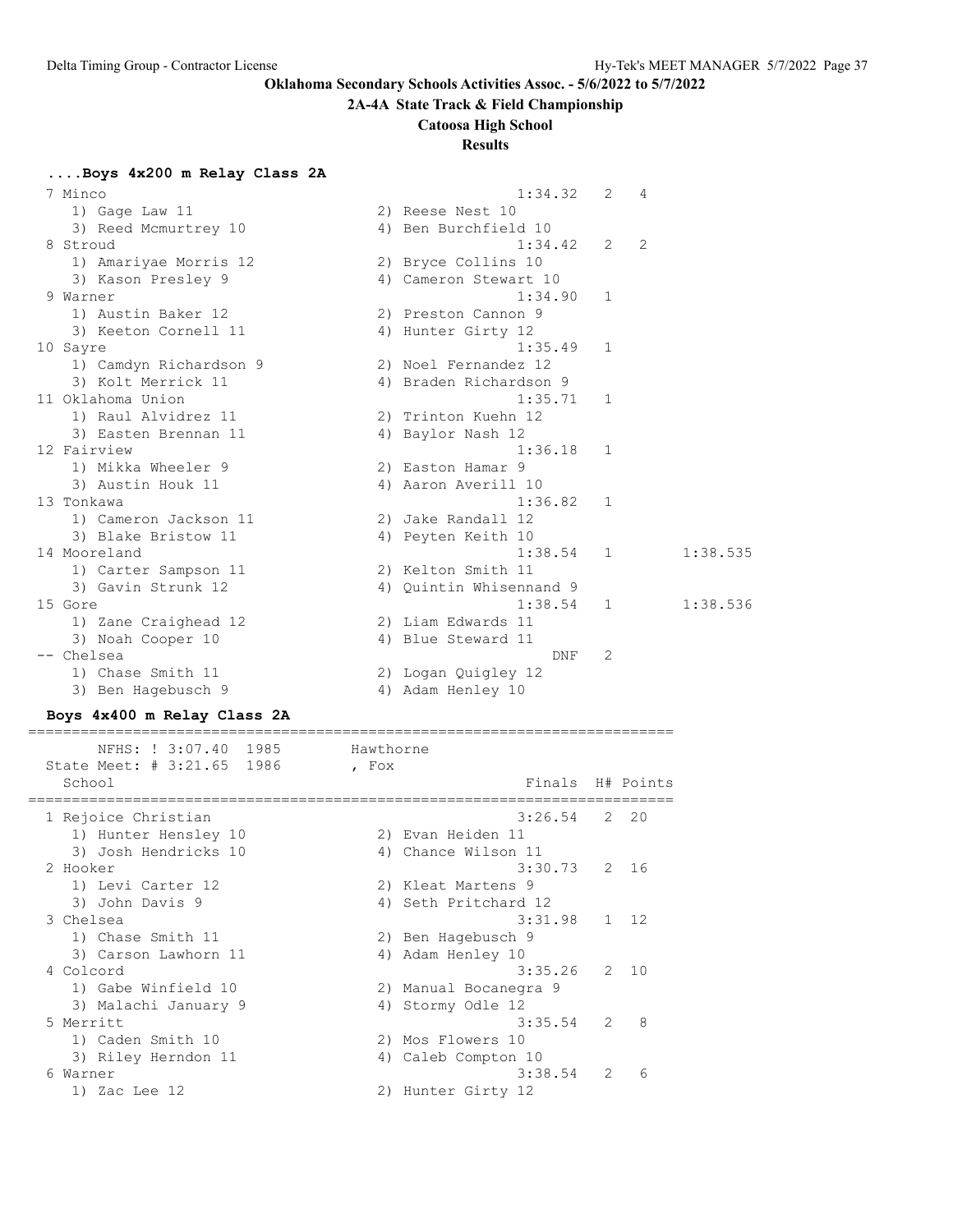#### **2A-4A State Track & Field Championship**

#### **Catoosa High School**

### **Results**

### **....Boys 4x400 m Relay Class 2A**

| 3) Jeremiah Pearson 12         |    | 4) Gaige Maher 12      |                |                |
|--------------------------------|----|------------------------|----------------|----------------|
| 7 Stratford                    |    | 3:39.49                | $\mathbf{1}$   | 4              |
| 1) David Arriaga 10            |    | 2) Nolan Hall 11       |                |                |
| 3) Walker Chandler 10          |    | 4) Hunter Morton 11    |                |                |
| 8 Oklahoma Union               |    | 3:40.28                | $\mathbf{1}$   | $\overline{2}$ |
| 1) Raul Alvidrez 11            |    | 2) Trinton Kuehn 12    |                |                |
| 3) Jaiden Kennard 12           |    | 4) Wyatt Hannah 12     |                |                |
| 9 Fairview                     |    | 3:40.68                | $\overline{2}$ |                |
| 1) Easton Hamar 9              |    | 2) Jax Bernard 9       |                |                |
| 3) Aaron Averill 10            |    | 4) Ethan Barnes 11     |                |                |
| 10 Tonkawa                     |    | 3:42.44                | $\mathbf{1}$   |                |
| 1) Roman Chandler 11           |    | 2) Dalton Pierce 10    |                |                |
| 3) Jadin Howard 11             |    | 4) Peyten Keith 10     |                |                |
| 11 Oklahoma (Oca) Christian Ac |    | 3:42.56                | 2              |                |
| 1) Kemar Crawford 11           |    | 2) Caleb Levine 10     |                |                |
| 3) Walker Sharp 11             |    | 4) Carson Mauck 11     |                |                |
| 12 Mounds                      |    | 3:43.77                | $\mathbf{1}$   |                |
| 1) Trey Edwards 9              |    | 2) Braden Anderson 10  |                |                |
| 3) Justin Cooper 11            | 4) | Philip Rogers 12       |                |                |
| 13 Gore                        |    | 3:44.69                | $\mathbf{1}$   |                |
| 1) Liam Edwards 11             |    | 2) Aiden Dickerson 11  |                |                |
| 3) Christian Oconnor 11        |    | 4) Journey Shells 10   |                |                |
| 14 Minco                       |    | 3:47.93                | 2              |                |
| 1) Dylan Warden 12             |    | 2) Reed Mcmurtrey 10   |                |                |
| 3) Reese Nest 10               |    | 4) Ben Burchfield 10   |                |                |
| 15 Hobart                      |    | 3:49.00                | $\mathbf{1}$   |                |
| 1) Zach Carter 12              |    | 2) Jamari Rasheed 12   |                |                |
| 3) Dontae Elix 12              | 4) | Wyatt Shelburne 12     |                |                |
| 16 Carnegie                    |    | 3:52.58                | $\mathbf{1}$   |                |
| 1) Andrew Bearbow 10           |    | 2) Kirk Harrison 11    |                |                |
| 3) Asa Worthington 11          |    | 4) Charles Boettger 10 |                |                |

#### **Boys 4x800 m Relay Class 2A**

# ======================================================================= NFHS: ! 7:33.48 2009 Washington Central Bucks South State Meet: # 8:08.35 1991 , Beaver School **Finals** Points ======================================================================= 1 Warner 8:27.50 20<br>
1) Gaige Maher 12 2) Cooper Lange 11<br>
3) Koulter Drake 9 3 4) Zac Lee 12 1) Gaige Maher 12 2) Cooper Lange 11 3) Koulter Drake 9 4) Zac Lee 12 2 Hooker 8:29.90 16 1) Elijah Gribble 10 2) Omar Gomez 10 3) Slade Stalder 9 4) Israel Ramos 10 3 Rejoice Christian 8:33.03 12 1) Garrett Barney 9 2) Max Coulter 11 3) Kaden Keller 11 1920 (4) Evan Heiden 11 4 Ketchum 8:41.37 10 1) Taylor Reed 12 2) Aiden Bates 10 3) Brayden Mitchell 10 4) Cj Weeks 9 5 Chouteau - Mazie 8:41.65 8 1) Hayden Stutzman 12 2) Brayden Russell 11 3) Daniel Chupp 12 4) Dillon Coblentz 12 6 Chelsea 8:45.61 6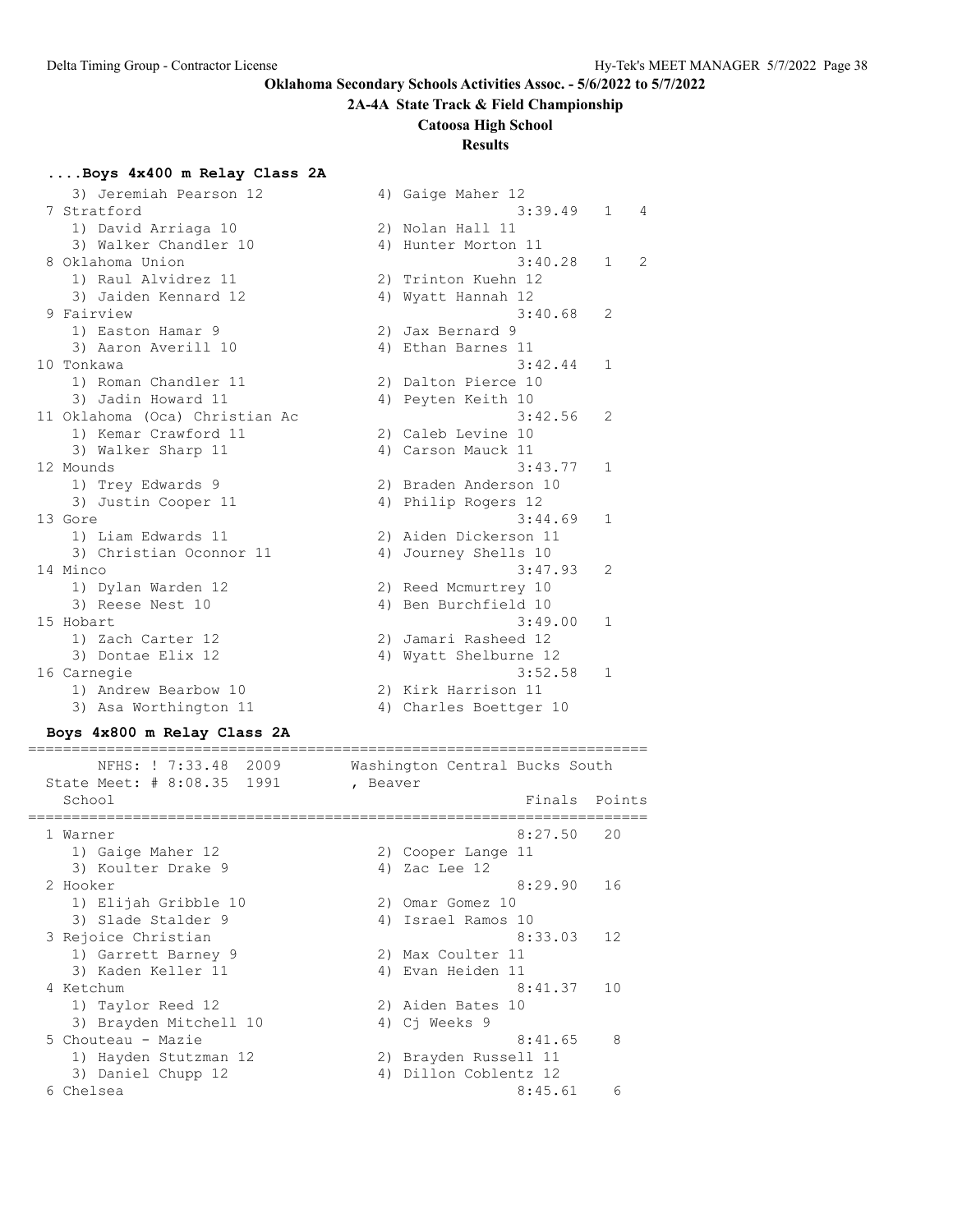# **2A-4A State Track & Field Championship**

# **Catoosa High School**

# **Results**

# **....Boys 4x800 m Relay Class 2A**

| 1) Jaden Perry 11       |    | 2) Jaden Forton 11    |                |
|-------------------------|----|-----------------------|----------------|
| 3) Jay Douglas 11       |    | 4) Carson Lawhorn 11  |                |
| 7 Gore                  |    | 8:53.39               | 4              |
| 1) Ty Bliss 12          |    | 2) Aiden Dickerson 11 |                |
| 3) Christian Oconnor 11 | 4) | Journey Shells 10     |                |
| 8 Mooreland             |    | 8:53.67               | $\overline{2}$ |
| 1) Ouintin Whisennand 9 |    | 2) Jaxon Mouser 10    |                |
| 3) Trevor Elwood 10     |    | 4) Edgar Lucero 11    |                |
| 9 Tonkawa               |    | 8:56.03               |                |
| 1) Dalton Pierce 10     |    | 2) Isaiah Lively 10   |                |
| 3) Jadin Howard 11      |    | 4) Peyten Keith 10    |                |
| 10 Central - Sallisaw   |    | 8:56.68               |                |
| 1) Austin Campbell 11   |    | 2) David Stroud 12    |                |
| 3) Joseph Lee 7         | 4) | Jeffrey Stacy 11      |                |
| 11 Fairview             |    | 8:57.32               |                |
| 1) Ethan Barnes 11      |    | 2) Easton Hamar 9     |                |
| 3) Allen Wagner 11      |    | 4) Mikka Wheeler 9    |                |
| 12 Savanna              |    | 9:08.47               |                |
| 1) Braxton Leflore 11   |    | 2) Trae Garcia 11     |                |
| 3) Levi Franklin 11     |    | 4) Adam Armstrong 12  |                |
| 13 Hominy               |    | 9:17.21               |                |
| 1) Tyler Edwards 12     |    | 2) Wyatt Higgins 10   |                |
| 3) Tk Sutton 11         |    | 4) Michael Harris 12  |                |
| 14 Merritt              |    | 9:19.09               |                |
| 1) Coy Bullard 10       |    | 2) Case Carlson 11    |                |
| 3) Dawson Mitchell 10   | 4) | John Johnson 10       |                |
| 15 Christian Heritage   |    | 9:28.65               |                |
| 1) Jacob Kerbo 10       |    | 2) Eli Vogler 10      |                |
| 3) Garrison Martin 12   | 4) | Stephen Cain 9        |                |
| 16 Thomas-Fay-Custer    |    | 9:48.98               |                |
| 1) Jordan Banuelos 9    |    | 2) Owen Baldwin 11    |                |
| 3) Isaac Miller 10      |    | 4) Trey Thomson 11    |                |

#### **Boys High Jump Class 2A** =======================================================================

| NFHS: ! 7-06<br>2017<br>Vernon Turner, Yukon, OK<br>State Meet: $\#$ 6-11<br>1979<br>Lemmings, Konowa<br>State Meet: # 6-11 1978<br>Greg Seay, Ryan<br>Year School<br>Name | Finals      | Points |
|----------------------------------------------------------------------------------------------------------------------------------------------------------------------------|-------------|--------|
|                                                                                                                                                                            |             |        |
| 1 Dontae Elix<br>12 Hobart                                                                                                                                                 | $6 - 06.00$ | 10     |
| $5-08$ $5-10$ $6-00$ $6-02$ $6-04$ $6-06$ $6-10$                                                                                                                           |             |        |
| $O$ XO<br>$\Omega$<br>$\circ$<br>XXX<br>$\overline{\phantom{0}}$<br>$\Omega$                                                                                               |             |        |
| 2 Kurtis Wilson Care Constantinopolis<br>12 Okemah                                                                                                                         | $6 - 04.00$ | 8      |
| 5-08 5-10 6-00 6-02 6-04 6-06                                                                                                                                              |             |        |
| XXO<br>∩<br>$\bigcirc$<br>$\Omega$<br>O XXX                                                                                                                                |             |        |
| 11 Mounds<br>3 Mason Coddington                                                                                                                                            | $6 - 02.00$ | 6      |
| $5-08$ $5-10$ $6-00$ $6-02$ $6-04$                                                                                                                                         |             |        |
| O XXO XXO XXX<br>$\Omega$                                                                                                                                                  |             |        |
| 12 Oklahoma Union<br>4 Jayden St John                                                                                                                                      | $6 - 00.00$ | .5     |
| $5-08$ $5-10$ $6-00$ $6-02$                                                                                                                                                |             |        |
| XO<br>∩<br>XXX<br>$\left($                                                                                                                                                 |             |        |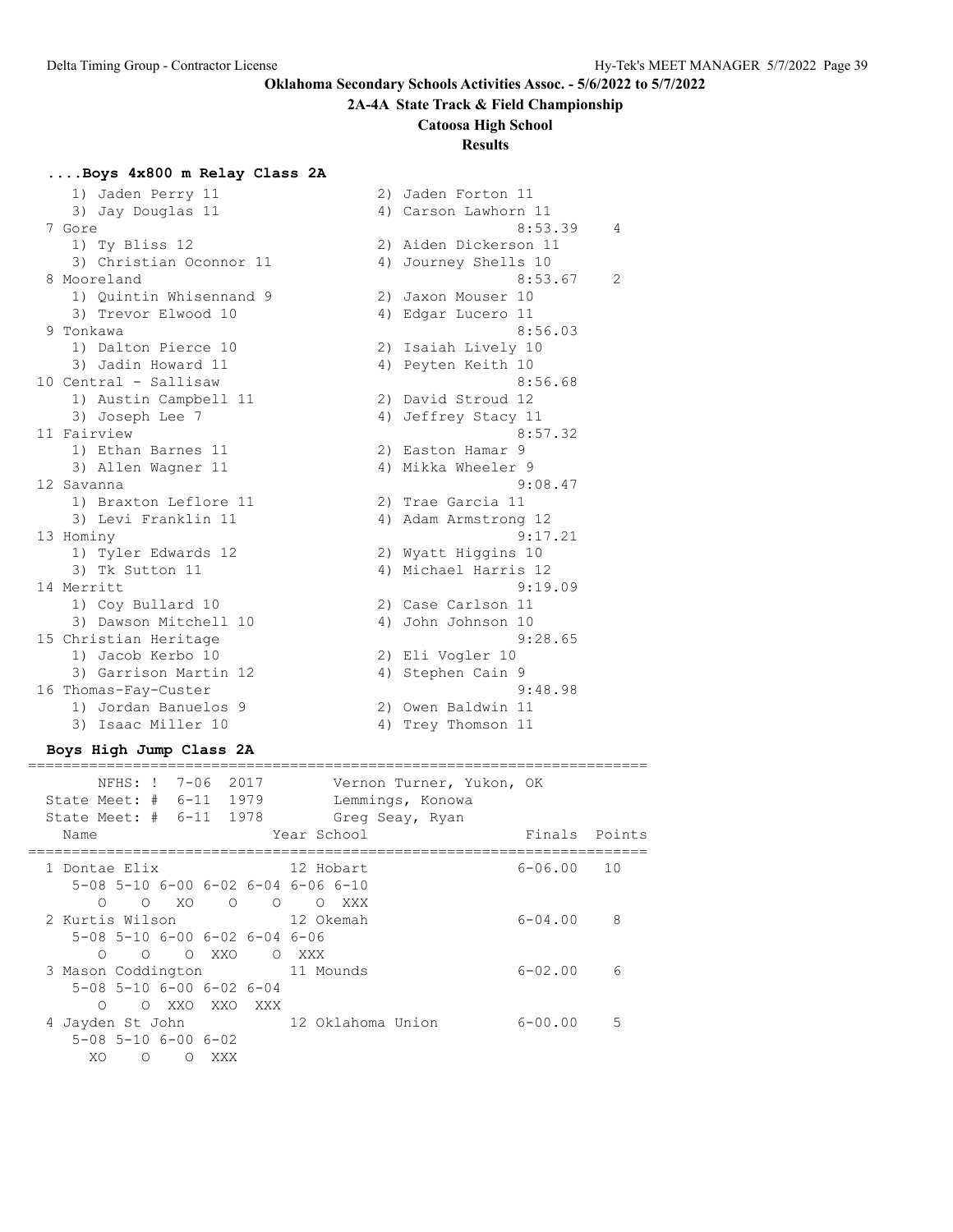**2A-4A State Track & Field Championship**

# **Catoosa High School**

# **Results**

| Boys High Jump Class 2A                                                |                              |              |                |
|------------------------------------------------------------------------|------------------------------|--------------|----------------|
| 5 Nicholas Walker<br>$5 - 08$ $5 - 10$ $6 - 00$ $6 - 02$               | 11 Watonga                   | J6-00.00     | $\overline{4}$ |
| $O$ $O$ $XO$<br>XXX<br>6 Clayton Mosburg<br>$5 - 08$ $5 - 10$ $6 - 00$ | 11 Sayre                     | $5 - 10.00$  | 2              |
| O O XXX<br>6 Cole Marlow<br>$5 - 08$ $5 - 10$ $6 - 00$                 | 10 Ripley                    | $5 - 10.00$  | $\overline{c}$ |
| O O XXX<br>6 Zach Hidalgo                                              | 12 Hooker                    | $5 - 10.00$  | $\overline{c}$ |
| $5 - 08$ $5 - 10$ $6 - 00$<br>O O XXX<br>9 Brett Gwartney              | 11 Chouteau - Mazie J5-10.00 |              |                |
| $5 - 08$ $5 - 10$ $6 - 00$<br>XXO O XXX<br>10 Isaac Johnson            | 11 Wilburton                 | $J5 - 10.00$ |                |
| $5 - 08$ $5 - 10$ $6 - 00$<br>O XXO XXX                                |                              |              |                |
| 11 Chants Leflore<br>$5 - 08$ $5 - 10$ $6 - 00$<br>XO XXO XXX          | 10 Savanna                   | $J5 - 10.00$ |                |
| 12 Deondre Dunn<br>$5 - 08$ $5 - 10$<br>O XXX                          | 12 Watonga                   | $5 - 08.00$  |                |
| 12 Luke Blanchard<br>$5 - 08$ $5 - 10$                                 | 10 Dibble                    | $5 - 08.00$  |                |
| O XXX<br>14 Trevor Mullins<br>$5 - 08$ $5 - 10$                        | 10 Hulbert                   | $J5 - 08.00$ |                |
| XO XXX<br>15 Aaron Lyle<br>$5 - 08$ $5 - 10$                           | 10 Wynnewood                 | $J5 - 08.00$ |                |
| XXO XXX<br>-- Ben Hagebusch<br>$5 - 08$                                | 9 Chelsea                    | NH           |                |
| XXX<br>-- Parker Stanbro<br>$5 - 08$                                   | 9 Chelsea                    | ΝH           |                |
| XXX<br>-- Joe Overstreet<br>$5 - 08$                                   | 12 Hominy                    | ΝH           |                |
| XXX<br>Luke Peffer<br>$5 - 08$                                         | 9 Merritt                    | ΝH           |                |
| XXX<br>-- Ayden Fry<br>$5 - 08$<br>XXX                                 | 11 Savanna                   | ΝH           |                |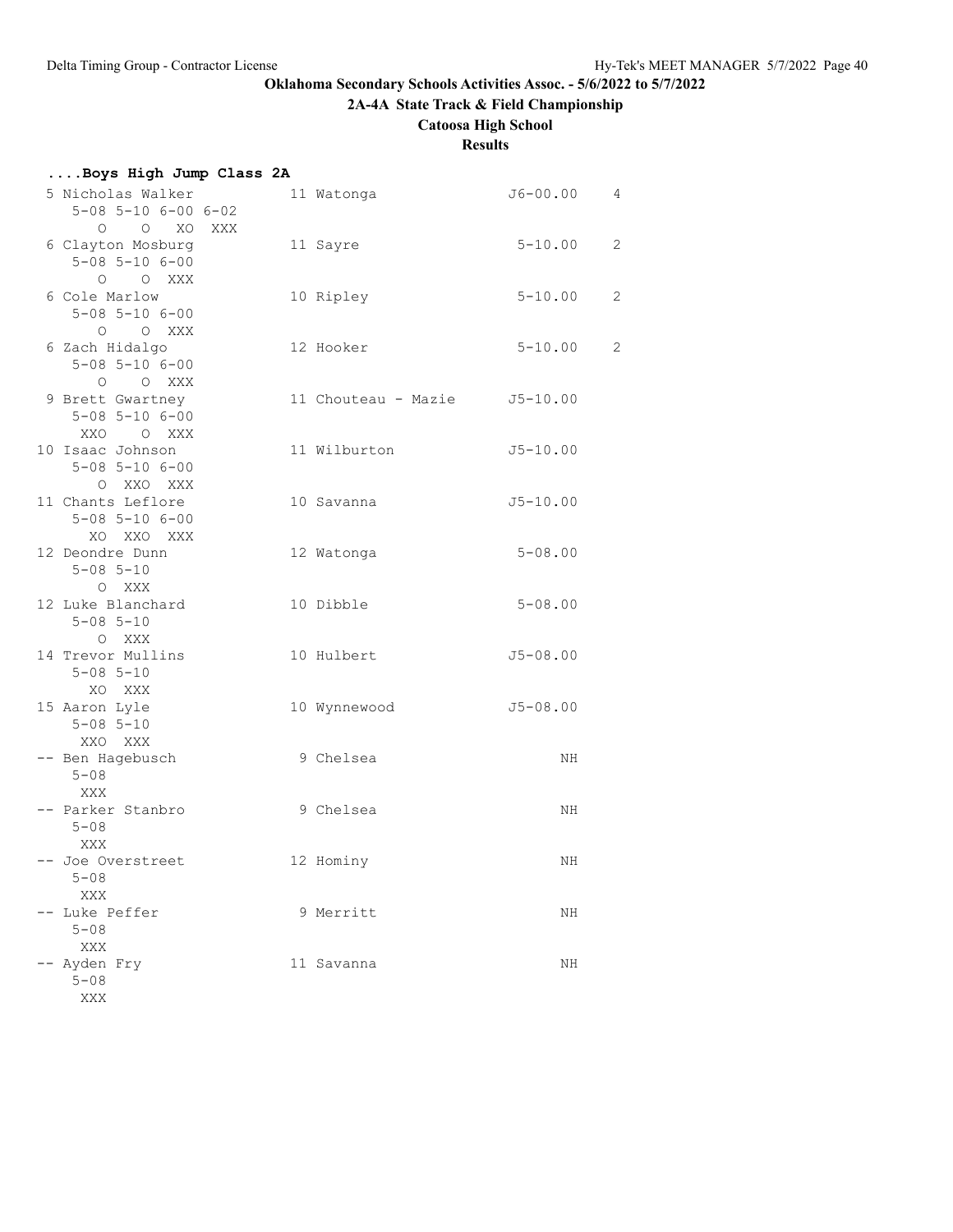**2A-4A State Track & Field Championship**

# **Catoosa High School**

**Results**

# **Boys Pole Vault Class 2A**

| NFHS: ! 19-05.50 2018 Armand Duplantis, Lafayette, LA<br>State Meet: # 15-02 1990 McCullar, Apache                                                                                                                                                           |              |                   |             |
|--------------------------------------------------------------------------------------------------------------------------------------------------------------------------------------------------------------------------------------------------------------|--------------|-------------------|-------------|
| Name                                                                                                                                                                                                                                                         | Year School  | Finals Points     |             |
| 1 Drew Clovis 10 Stroud<br>11-00 11-06 12-00 12-06<br>$\begin{matrix} \mathsf{O} \qquad & \mathsf{O} \qquad & \mathsf{O} \qquad & \mathsf{XXX} \end{matrix}$                                                                                                 |              | 12-00.00          | 10          |
| 2 Cooper Fogle 10 Caney Valley 11-06.00<br>9-00 9-06 10-00 10-06 11-00 11-06 12-00                                                                                                                                                                           |              |                   | 8           |
| $\begin{matrix} \mathsf{O} & \mathsf{O} & \mathsf{O} & \mathsf{O} & \mathsf{O} & \mathsf{O} & \mathsf{X} \mathsf{X} \mathsf{X} \end{matrix}$<br>3 Hudsen Hill<br>9-06 10-00 10-06 11-00 11-06 12-00                                                          | 12 Hooker    | J11-06.00         | 6           |
| P 0 0 0 XXX<br>XO<br>4 Keegan Beaver 12 Pioneer<br>9-00 9-06 10-00 10-06 11-00 11-06 12-00<br>$\begin{matrix} \mathsf{O} & \mathsf{P} & \mathsf{X}\mathsf{O} & \mathsf{O} & \mathsf{X}\mathsf{O} & \mathsf{O} & \mathsf{X}\mathsf{X}\mathsf{X} \end{matrix}$ |              | $J11-06.00$       | 5           |
| 5 Lucien Zakrazeicz 11 Sayre<br>9-00 9-06 10-00 10-06 11-00 11-06<br>XO O O O XXO XXX                                                                                                                                                                        |              | $11 - 00.00$      | 4           |
| 6 Carter Mccain 10 Wynnewood<br>$9-00$ $9-06$ $10-00$ $10-06$ $11-00$                                                                                                                                                                                        |              | $10 - 06.00$ 2.50 |             |
| 6 Logan Tacker<br>$9-00$ $9-06$ $10-00$ $10-06$ $11-00$<br>XO XO O O XXX                                                                                                                                                                                     |              | $10 - 06.00$ 2.50 |             |
| 8 Devon Amason 12 Wilburton<br>$9 - 00$ $9 - 06$ $10 - 00$ $10 - 06$<br>0 0 0 XXX                                                                                                                                                                            |              | $10 - 00.00$      | $\mathbf 1$ |
| 9 Sean Amason<br>$9 - 00$ $9 - 06$ $10 - 00$<br>O O XXX                                                                                                                                                                                                      | 10 Wilburton | $9 - 06.00$       |             |
| 10 Michael Orso<br>$9 - 00$ $9 - 06$ $10 - 00$<br>O XXO XXX                                                                                                                                                                                                  | 10 Allen     | $J9 - 06.00$      |             |
| 11 Lucas Whetstone<br>$9 - 00$ $9 - 06$<br>O XXX                                                                                                                                                                                                             | 11 Hobart    | $9 - 00.00$       |             |
| 12 Peyton Trotter<br>$9 - 00$ $9 - 06$<br>XXO XXX                                                                                                                                                                                                            | 10 Nowata    | $J9 - 00.00$      |             |
| 12 Riley Herndon<br>$9 - 00$ $9 - 06$<br>XXO XXX                                                                                                                                                                                                             | 11 Merritt   | $J9 - 00.00$      |             |
| 12 Brian Alvarado<br>$9 - 00$ $9 - 06$<br>XXO XXX                                                                                                                                                                                                            | 12 Hooker    | $J9 - 00.00$      |             |
| -- Blake Early<br>$9 - 00$<br>XX                                                                                                                                                                                                                             | 9 Stroud     | NH                |             |
| -- Russell Thiel<br>$9 - 00$<br>XXX                                                                                                                                                                                                                          | 10 Hinton    | NH                |             |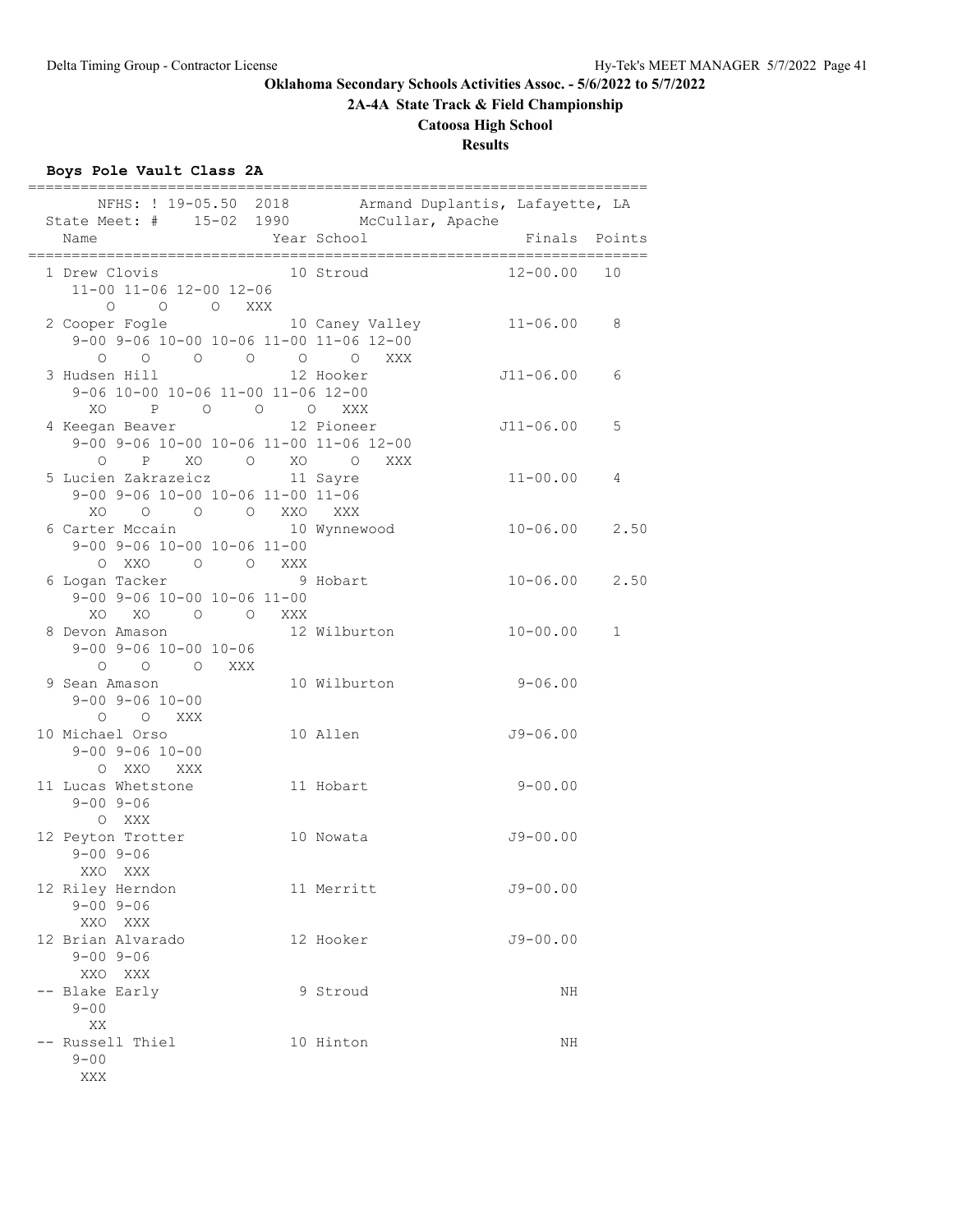**2A-4A State Track & Field Championship**

# **Catoosa High School**

# **Results**

**Boys Long Jump Class 2A**

| ================<br>NFHS: ! 26-04.75 1989 James Stallworth, Tulare Union<br>State Meet: # 23-02 1978 Faulkner, Jet-Nash                                 |              |     |              |
|---------------------------------------------------------------------------------------------------------------------------------------------------------|--------------|-----|--------------|
| Year School <a> Finals Wind H# Points</a><br>Name                                                                                                       |              |     |              |
| 1 Mason Coddington 11 Mounds 21-07.25 NWI 2 10<br>21-02.25(NWI) 21-07.25(NWI) FOUL FOUL FOUL FOUL FOUL                                                  |              |     |              |
| 2 Dontae Elix 12 Hobart 20-09.25 NWI 2 8                                                                                                                |              |     |              |
| FOUL 20-07.50 (NWI) 20-09.25 (NWI) 20-07.25 (NWI) 20-05.75 (NWI) FOUL                                                                                   |              |     |              |
| 3 Jacob Miller               12 Hooker                 20-05.00   NWI 1   6                                                                             |              |     |              |
| FOUL 20-05 (NWI) 20-03.25 (NWI) 19-11.50 (NWI) 19-11.75 (NWI) 19-09.50 (NWI)                                                                            |              |     |              |
| 4 Caden Knighten 9 Wynnewood 20-04.75 NWI 2 5<br>20-04.75 NWI POUL FOUL 18-05.25 (NWI) FOUL 19-08 (NWI)                                                 |              |     |              |
|                                                                                                                                                         |              |     |              |
| 5 Jabori Eagleton 12 Carnegie 12 0 20-04.00 NWI 1 4                                                                                                     |              |     |              |
| FOUL 19-04.75 (NWI) 20-04 (NWI) 20-00 (NWI) 19-06.50 (NWI) 19-03 (NWI)                                                                                  |              |     |              |
| 6 Zack Carr                 12 Merritt                 20-03.00   NWI   2                                                                               |              |     | $\mathbf{3}$ |
| 20-03 (NWI) 18-07.25 (NWI) FOUL 19-00.50 (NWI) 19-10 (NWI) FOUL                                                                                         |              |     |              |
| 7 Jayden St John 12 Oklahoma Union 20-02.25 NWI 2 2                                                                                                     |              |     |              |
| FOUL 20-00.50 (NWI) 20-02.25 (NWI) 18-02 (NWI) 19-03 (NWI) 19-01 (NWI)                                                                                  |              |     |              |
| 8 Garrett Scott 10 Pocola 20-01.50 NWI 1 1                                                                                                              |              |     |              |
| FOUL 20-01.50 (NWI) 19-10.75 (NWI) 19-10 (NWI) FOUL 19-02.50 (NWI)                                                                                      |              |     |              |
| 9 Eric Cunningham 12 Commerce 20-01.00 NWI 1                                                                                                            |              |     |              |
| 20-01 (NWI) FOUL 19-08.25 (NWI) $18-07.50$ (NWI) $19-11.50$ (NWI) $20-01$ (NWI)                                                                         |              |     |              |
|                                                                                                                                                         |              |     |              |
| 10 Deondre Dunn 12 Watonga 20-00.75 NWI 2<br>20-00.75 (NWI) FOUL 20-00.75 (NWI)                                                                         |              |     |              |
| 11 Jax Bernard <b>19-08.00</b> NWI 2                                                                                                                    |              |     |              |
| 19-08(NWI) FOUL FOUL FOUL                                                                                                                               |              |     |              |
|                                                                                                                                                         |              |     |              |
| 12 Joe Jackson<br>12 Watonga<br>13 Got Jackson<br>13 Kolt Merrick<br>19-02.50 (NWI)<br>13 Kolt Merrick<br>19-02 (NWI)<br>19-02 (NWI)<br>19-02 -00 NWI 2 |              |     |              |
|                                                                                                                                                         |              |     |              |
|                                                                                                                                                         |              |     |              |
| 14 Hunter Helms 10 Hinton 18-10.50 NWI 1                                                                                                                |              |     |              |
| $17-07.25$ (NWI) $18-08.75$ (NWI) $18-10.50$ (NWI)                                                                                                      |              |     |              |
| 15 Caden Humphries 11 Pioneer                                                                                                                           | $18 - 03.75$ | NWI | $\mathbf{1}$ |
| FOUL 18-03.75 (NWI) FOUL                                                                                                                                |              |     |              |
|                                                                                                                                                         |              |     |              |

# **Boys Shot Put Class 2A**

# ==========================================================================

| NFHS: ! 77-00 1979<br>Michael Carter, Dallas Jefferson<br>State Meet: # 57-03 1986<br>Young, Sayre<br>Year School<br>Name   | Finals H# Points  |   |                          |
|-----------------------------------------------------------------------------------------------------------------------------|-------------------|---|--------------------------|
| 12 Fairview<br>1 Sawyer Hutchison                                                                                           | $49 - 09.00$ 2 10 |   |                          |
| FOUL FOUL 48-09.75 FOUL 49-09 FOUL<br>2 Mason Valliere 10 Foyil<br>$46-01.25$ $46-03$ $46-04.75$ $48-11$ $48-11.25$ $47-08$ | $48 - 11.25$ 2    |   | - 8                      |
| 12 Hinton<br>3 Seth Spady                                                                                                   | 48-11.00 2        |   | 6                        |
| 48-11 48-07 47-02.25 FOUL 47-00 47-08<br>11 Fairview<br>4 Kaden Pettus<br>44-07 46-09.25 48-00.50 45-10.25 FOUL 45-03.25    | $48 - 00.50$      | 2 | $5^{\circ}$              |
| 5 Dante Mendoza<br>12 Tonkawa                                                                                               | $47-03.75$ 2      |   | $\overline{4}$           |
| 47-03.75 FOUL FOUL 45-00.25 46-11.25 45-09.25<br>6 Kade Stewart<br>46-08.75 FOUL FOUL 43-02 FOUL 46-05                      |                   | 2 | $\overline{\phantom{a}}$ |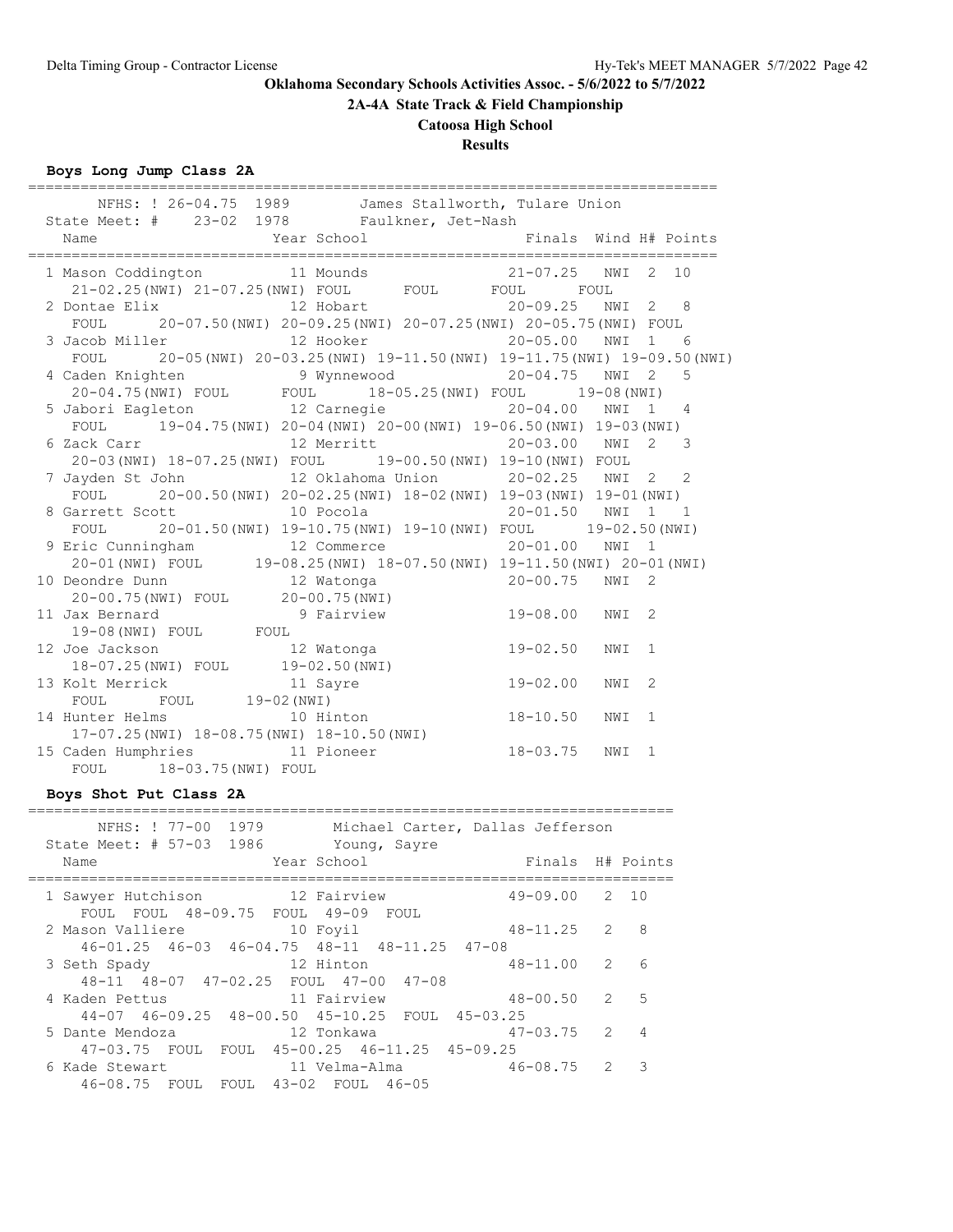**2A-4A State Track & Field Championship**

# **Catoosa High School**

# **Results**

# **....Boys Shot Put Class 2A**

|                                        | 7 Tyson Wilkerson 11 Ok Christian 45-00.25 1 2   |                                                         |              |  |
|----------------------------------------|--------------------------------------------------|---------------------------------------------------------|--------------|--|
|                                        | 42-08.25 45-00.25 42-00.50 FOUL 42-07 43-10.25   |                                                         |              |  |
|                                        | 8 Logan Linnel 12 Rejoice Christian 44-11.00 2 1 |                                                         |              |  |
| 43-08 FOUL 44-11 FOUL 44-05.75 FOUL    |                                                  |                                                         |              |  |
|                                        | 9 Stone Fisher 10 Crescent 43-02.00              |                                                         | 2            |  |
|                                        | 42-03.25 40-07 43-02 42-01.25 40-01.25 FOUL      |                                                         |              |  |
|                                        | 10 Jaden Anderson 12 Oklahoma Union 42-07.75     |                                                         | $\mathbf{1}$ |  |
| $40 - 05.75$ $42 - 00.75$ $42 - 07.75$ |                                                  |                                                         |              |  |
| 11 Jason Justice 12 Wilburton          |                                                  | $41 - 06.00$ 1                                          |              |  |
| 41-06 40-06.50 FOUL                    |                                                  |                                                         |              |  |
| 12 Marshal Ross 11 Vian                |                                                  | $40 - 11.00$ 1                                          |              |  |
| 38-01.75 37-11.25 40-11                |                                                  |                                                         |              |  |
|                                        | 13 Parker Payne 11 Thomas-Fay-Custer 39-04.00 1  |                                                         |              |  |
| $39-04$ $37-05$ $34-11.50$             |                                                  |                                                         |              |  |
| 14 Zach Hidalgo 12 Hooker              |                                                  | $38 - 11.50$                                            | $\mathbf{1}$ |  |
| 38-11.50 37-03.50 35-09.25             |                                                  |                                                         |              |  |
|                                        | 15 Karson Frans 12 Thomas-Fay-Custer 37-04.00 1  |                                                         |              |  |
| 37-04 FOUL FOUL                        |                                                  |                                                         |              |  |
| -- Eli Adams                           | 12 Talihina                                      | <b>EQUIPE TO THE EQUIPMENT OF STREET AND RESPONDENT</b> | 1            |  |
| FOUL FOUL FOUL                         |                                                  |                                                         |              |  |

==========================================================================

### **Boys Discus Throw Class 2A**

| NFHS: ! 236-06 2009 Mason Finley, Buena Vista, CO<br>State Meet: # 179-04 1998 Swallow, Apache               |              |                |                |
|--------------------------------------------------------------------------------------------------------------|--------------|----------------|----------------|
| Year School<br>Finals H# Points<br>Name                                                                      |              |                |                |
| 1 Sawyer Hutchison 12 Fairview                                                                               | 168-06 2 10  |                |                |
| 161-07 168-06 168-06 161-00 FOUL FOUL<br>2 Kaden Pettus 11 Fairview<br>139-05 FOUL FOUL 130-09 132-11 144-10 | $144 - 10$ 2 |                | 8              |
| 3 Karson Frans 12 Thomas-Fay-Custer<br>131-01 140-10 FOUL FOUL 132-09 143-06                                 | $143 - 06$ 2 |                | 6              |
| 4 Jacob Leslie and 12 Konawa<br>FOUL 131-09 134-05 132-00 131-02 136-08                                      | $136 - 08$ 2 |                | 5              |
| 5 Bubba Cain 12 Elmore City-Pernell<br>120-03 128-04 134-08 127-03 FOUL FOUL                                 | $134 - 08$ 2 |                | $\overline{4}$ |
| 6 Aiden Southerland 10 Velma-Alma<br>127-06 FOUL 127-08 133-09 FOUL 131-08                                   | $133 - 09$   | 2              | 3              |
| 7 Octavian Brown 11 Watonga<br>128-06 119-11 FOUL 122-05 112-00 119-10                                       | $128 - 06$   | $\mathbf{1}$   | $\overline{2}$ |
| 8 Dante Mendoza 12 Tonkawa<br>122-00 FOUL 115-06 FOUL FOUL FOUL                                              | $122 - 00$   | $\mathbf{1}$   | $\mathbf{1}$   |
| 9 Carson Parks 11 Warner<br>119-11 111-02 121-08 FOUL FOUL FOUL                                              | $121 - 08$   | $\mathbf{1}$   |                |
| 12 Rejoice Christian<br>10 Logan Linnel                                                                      | $118 - 01$   | $\overline{2}$ |                |
| 118-01 FOUL 117-06<br>11 Peyton Parker<br>9 Hooker<br>117-01 107-05 112-10                                   | $117 - 01$   | $\mathbf{1}$   |                |
| 12 Jaden Anderson<br>12 Oklahoma Union                                                                       | $115 - 07$   | $\mathbf{1}$   |                |
| 111-00 115-07 FOUL<br>13 Parker Payne<br>11 Thomas-Fay-Custer<br>FOUL 93-01 115-04                           | $115 - 04$   | $\mathbf{1}$   |                |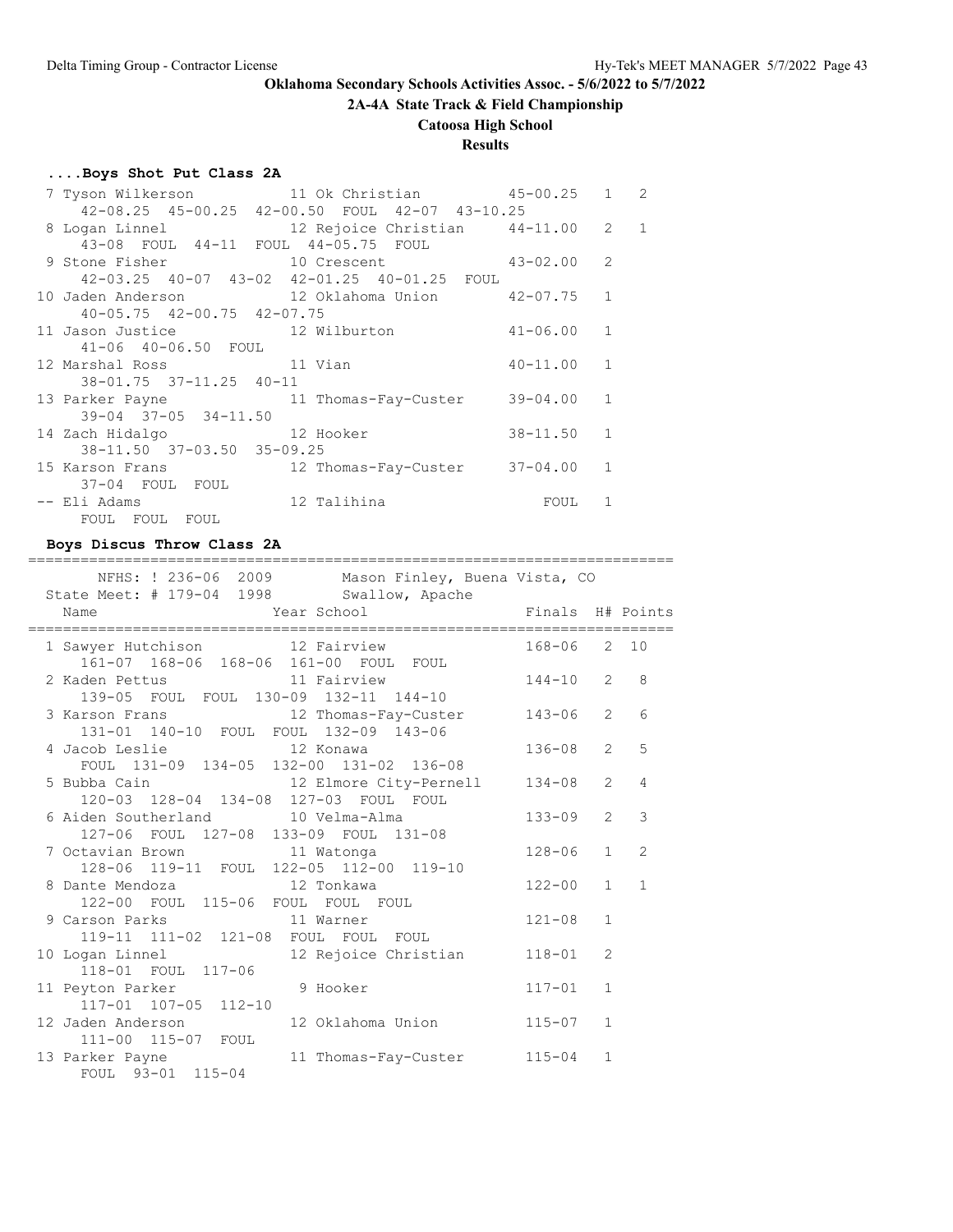**2A-4A State Track & Field Championship**

# **Catoosa High School**

**Results**

| Boys Discus Throw Class 2A     |                                     |                                       |         |                |
|--------------------------------|-------------------------------------|---------------------------------------|---------|----------------|
| 14 Ty Cottrill                 | 10 Fairview                         | $102 - 00$                            | 1       |                |
| $102 - 00$<br>101-09<br>FOUL   |                                     |                                       |         |                |
| -- Roque De La Torre           | 11 Pioneer                          | FOUL                                  | 1       |                |
| FOUL FOUL FOUL                 |                                     |                                       |         |                |
| Boys 100 m Dash Class 4A       |                                     |                                       |         |                |
| Top 8 Advance by Time          |                                     |                                       |         |                |
| NFHS: ! 10.13<br>2019          |                                     | Matthew Boling, Houston Strake Jesuit |         |                |
| State Meet: $\#$ 10.40<br>1987 | Ronald Benn, Frederick              |                                       |         |                |
| Name                           | Year School                         | Prelims                               | Wind H# |                |
|                                |                                     | -----------------------               |         |                |
| Preliminaries                  |                                     |                                       |         |                |
| 1 Cealm Kilpatrick             | 11 Sallisaw                         | $10.77q$ 2.4                          |         | 1              |
| 2 Lincoln Smith                | 12 Blanchard                        | 10.94q                                | 2.4     | 1              |
| 3 James Allen                  | 9 John Marshall                     | $11.01q$ $2.4$                        |         | 1              |
| 4 Devin Simmons                | 11 Elk City                         | $11.02q$ 2.4                          |         | 1              |
| 5 Jocelyn Malaska              | 12 Bethany                          | 11.03q 1.4                            |         | 2              |
| 6 Reagan Palmer                | 10 Bridge Creek                     | 11.07q   1.4                          |         | $\overline{2}$ |
| 7 Nunu Campbell                | 12 Holland Hall                     | 11.17q 1.4                            |         | 2              |
| 8 Nick Jones                   | 12 Holland Hall                     | 11.19q                                | 2.4     | 1              |
| 9 Maximus Washington           | 12 Kingfisher                       | 11.20                                 | 1.4     | $\overline{2}$ |
| 10 Baxter Robertson            | 11 Cascia Hall                      | 11.21                                 | 1.4     | 2              |
| 11 Brytan Gaddy                | 10 Sulphur                          | 11.27 2.4                             |         | $\mathbf{1}$   |
| 12 Eli Kendall                 | 10 Lone Grove                       | 11.31 2.4                             |         | $\mathbf{1}$   |
| 13 Noah Flores                 | 12 Chickasha                        | 11.32 2.4                             |         | 1              |
| 14 Bradly Mckee                | 12 Blanchard                        | 11.42 1.4                             |         | 2              |
| 15 Elijah Goldsmith            | 12 John Marshall                    | 11.46                                 | 1.4     | $\overline{2}$ |
| 16 Cooper Shelly               | 12 Dickson                          | 11.54                                 | 1.4     | 2              |
|                                |                                     |                                       |         |                |
| Boys 100 m Dash Class 4A       | =================================== |                                       |         |                |
| NFHS: ! 10.13<br>2019          |                                     | Matthew Boling, Houston Strake Jesuit |         |                |
| State Meet: $\#$ 10.40<br>1987 | Ronald Benn, Frederick              |                                       |         |                |
| Name                           | Year School                         | Finals                                |         | Wind Points    |
| =====================          | =========================           | ________________________              |         |                |
| Finals                         |                                     |                                       |         |                |
| 1 Nunu Campbell                | 12 Holland Hall                     | 10.90                                 | 3.1     | 10             |
| 2 Reagan Palmer                | 10 Bridge Creek                     | 10.92                                 | 3.1     | 8              |
| 3 Jocelyn Malaska              | 12 Bethany                          | 10.95                                 | 3.1     | 6              |
| 4 Cealm Kilpatrick             | 11 Sallisaw                         | 10.96                                 | 3.1     | 5              |
| 5 Lincoln Smith                | 12 Blanchard                        | 10.97                                 | 3.1     | $\overline{4}$ |
| 6 Devin Simmons                | 11 Elk City                         | 11.02                                 | 3.1     | 3              |
| 7 James Allen                  | 9 John Marshall                     | 11.20                                 | 3.1     | 2              |
| 8 Nick Jones                   | 12 Holland Hall                     | 11.21                                 | 3.1     | $\mathbf{1}$   |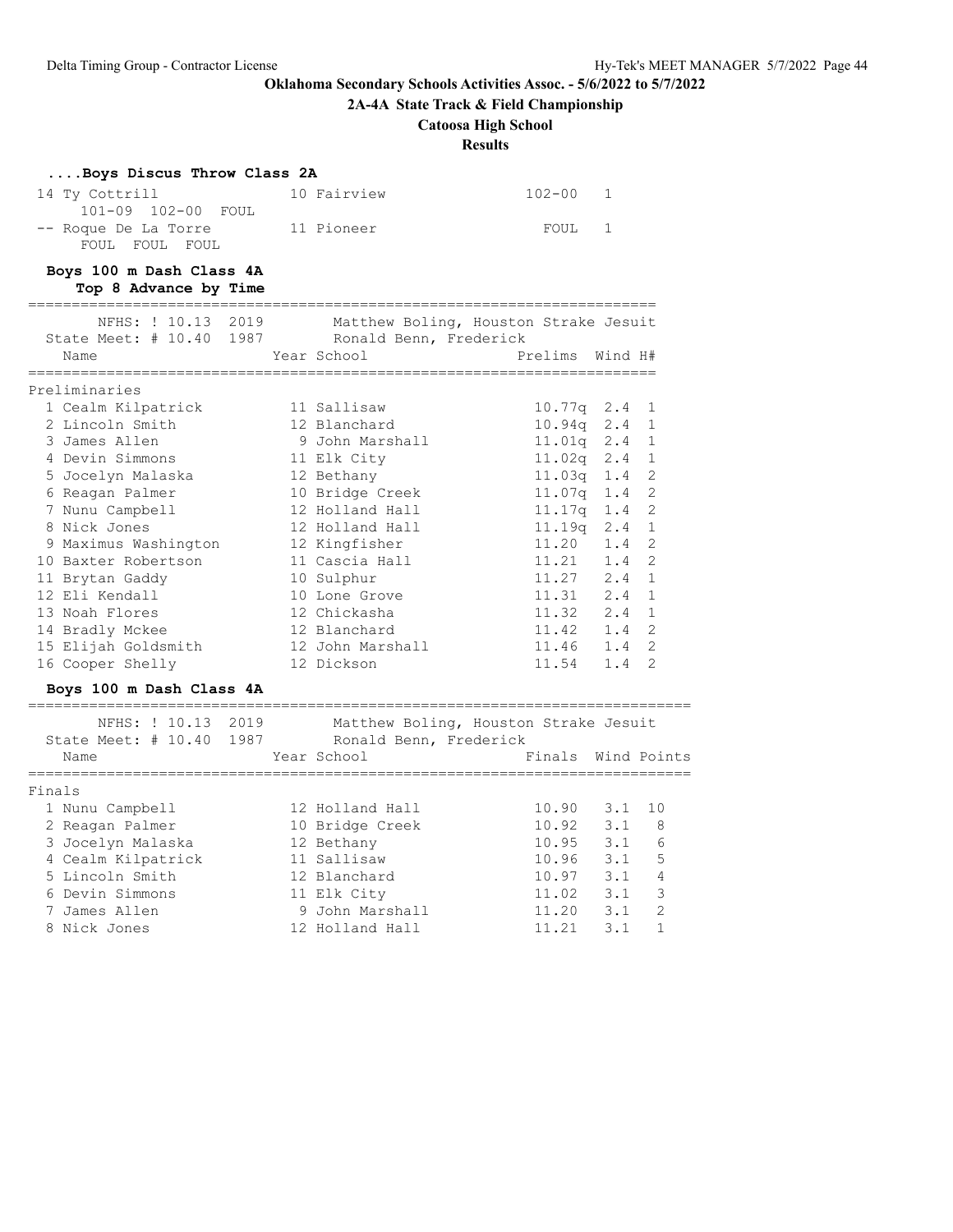**2A-4A State Track & Field Championship**

# **Catoosa High School**

# **Results**

**Boys 200 m Dash Class 4A**

| Top 8 Advance by Time<br>========================        |                                                     |                      |               |                |                      |
|----------------------------------------------------------|-----------------------------------------------------|----------------------|---------------|----------------|----------------------|
| NFHS: ! 20.13 1985                                       | Roy Martin, Dallas Roosevelt                        |                      |               |                |                      |
| State Meet: # 21.19 1995                                 | Smith, Okmulgee                                     |                      |               |                |                      |
| Name                                                     | Year School                                         | Prelims Wind H#      |               |                |                      |
| Preliminaries                                            | ====================                                | ==================== |               |                |                      |
| 1 Alexander Daly                                         | 12 Cache                                            | $21.98q$ $3.0$       |               | 2              |                      |
| 2 Nick Jones                                             | 12 Holland Hall                                     | $22.02q$ 1.2         |               | 1              |                      |
| 3 John Washington                                        | 11 Lincoln Christian                                | 22.43q 3.0           |               | 2              |                      |
| 4 Maximus Washington                                     | 12 Kingfisher                                       | $22.45q$ $3.0$       |               | 2              |                      |
| 5 Jose Ortiz                                             | 11 Plainview                                        | $22.53q$ 1.2         |               | 1              |                      |
| 6 Baxter Robertson                                       | 11 Cascia Hall                                      | 22.71q               | 1.2           | 1              |                      |
| 7 Shaun Barry                                            | 11 Cache                                            | 22.73q               | 3.0           | $\overline{c}$ |                      |
| 8 James Allen                                            | 9 John Marshall                                     | 22.79q               | 1.2           | $\mathbf{1}$   |                      |
| 9 TK Jaggers                                             | 11 Pauls Valley                                     | 22.83                | 1.2           | 1              |                      |
| 10 Brytan Gaddy                                          | 10 Sulphur                                          | 22.94                | 3.0           | 2              |                      |
| 11 Taylor Heim                                           | 11 Bethany                                          | 22.95                | 1.2           | 1              |                      |
| 12 Nate Brinker                                          | 12 Mannford                                         | 23.04                | $1.2 \quad 1$ |                |                      |
| 13 Caden Davis                                           | 11 Oologah-Talala                                   | 23.18                | 3.0           | 2              |                      |
| 14 JJ Miller                                             | 12 Lone Grove                                       | 23.22                |               |                | $1.2 \quad 1.23.212$ |
| 15 Jamariyon Franklin                                    | 10 Douglass                                         | 23.22                |               |                | 3.0 2 23.220         |
| 16 Mason Murrell                                         | 10 Tuttle                                           | 23.24                | 3.0           | 2              |                      |
| Boys 200 m Dash Class 4A                                 |                                                     |                      |               |                |                      |
| ==================================<br>NFHS: ! 20.13 1985 | Roy Martin, Dallas Roosevelt                        |                      |               |                |                      |
| State Meet: # 21.19 1995                                 | Smith, Okmulgee                                     |                      |               |                |                      |
| Name                                                     | Year School                                         | Finals Wind Points   |               |                |                      |
| ===================<br>Finals                            |                                                     |                      |               |                |                      |
| 1 Alexander Daly                                         | 12 Cache                                            | $21.93 + 0.0$        |               | 10             |                      |
| 2 Nick Jones                                             | 12 Holland Hall                                     | $21.99 + 0.0$        |               | 8              |                      |
| 3 John Washington                                        | 11 Lincoln Christian                                | $22.41 + 0.0$        |               | 6              |                      |
| 4 Maximus Washington                                     | 12 Kingfisher                                       | $22.47 + 0.0$        |               | 5              |                      |
| 5 Jose Ortiz                                             | 11 Plainview                                        | $22.55 + 0.0$        |               | 4              |                      |
| 6 Baxter Robertson                                       | 11 Cascia Hall                                      | $22.72 + 0.0$        |               | 3              |                      |
| 7 Shaun Barry                                            | 11 Cache                                            | $22.85 + 0.0$        |               | 2              |                      |
| 8 James Allen                                            | 9 John Marshall                                     | $23.18 + 0.0$        |               | $\mathbf{1}$   |                      |
| Boys 400 m Dash Class 4A                                 |                                                     |                      |               |                |                      |
| Top 8 Advance by Time                                    |                                                     |                      |               |                |                      |
|                                                          | NFHS: ! 45.19 2012 Aldrich Bailey, Mansfield Timerv |                      |               |                |                      |
| State Meet: # 47.56 1998 Landreth, Elk City              |                                                     |                      |               |                |                      |
| Name                                                     | Year School                                         | Prelims H#           |               |                |                      |
| Preliminaries                                            |                                                     |                      |               |                |                      |
| 1 Alexander Daly                                         | 12 Cache                                            | $49.60q$ 2           |               |                |                      |
| 2 Mason Prince                                           | 12 Pauls Valley                                     | 49.62q               | -1            |                |                      |
| 3 Phillip Owens                                          | 12 Mannford                                         | 49.72q 1             |               |                |                      |
| 4 Jackson Strode                                         | 10 Lincoln Christian                                | 49.88q 2             |               |                |                      |
| 5 Jackson Clark                                          | 12 Bethany                                          | $50.35q$ 1           |               |                |                      |
| 6 Jaxson Brooks                                          | 11 Lincoln Christian                                | $50.40q$ 2           |               |                |                      |
| 7 Shaun Barry                                            | 11 Cache                                            | $50.62q$ 2           |               |                |                      |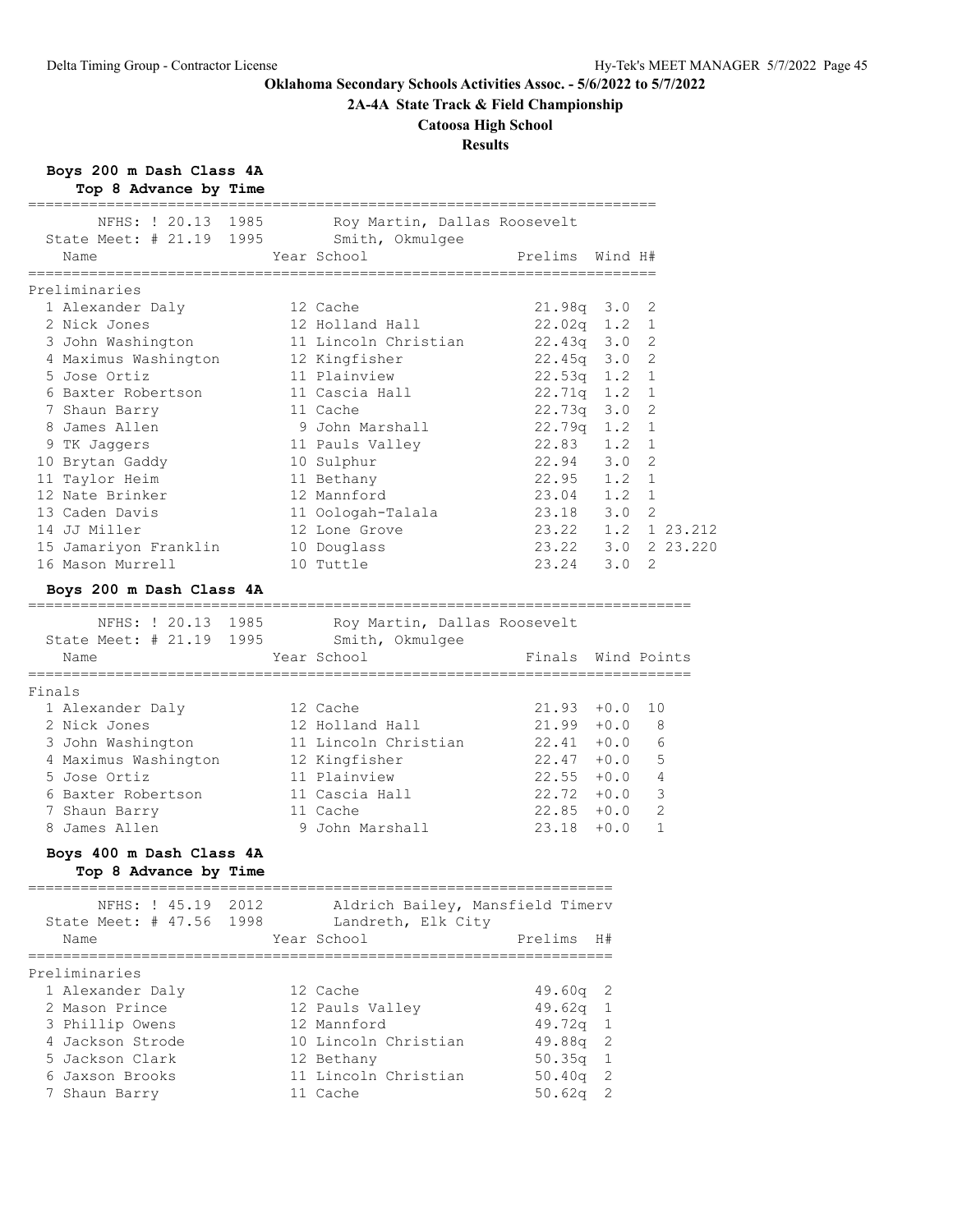**....Boys 400 m Dash Class 4A**

**Oklahoma Secondary Schools Activities Assoc. - 5/6/2022 to 5/7/2022**

**2A-4A State Track & Field Championship**

# **Catoosa High School**

**Results**

| 8 Caden Davis<br>9 Marquez Barnett<br>10 Nick Hanson<br>11 Kannen Willis<br>12 Chapman Neal<br>13 Ethan Lollman<br>14 Marquan Krush<br>15 Erick Ortega<br>16 Jeremiah Rice<br>Boys 400 m Dash Class 4A | 11 Oologah-Talala<br>12 Wagoner<br>11 Plainview<br>9 Broken Bow<br>12 Bethany<br>12 Plainview<br>10 Tecumseh<br>11 Plainview<br>11 Seminole | 50.83q<br>50.96<br>51.80<br>51.81<br>51.98<br>52.36<br>52.41<br>52.52<br>54.04 | 2<br>$\mathbf 1$<br>$\overline{2}$<br>2<br>1<br>$\mathbf{1}$<br>$\mathbf{1}$<br>$\mathbf{1}$<br>$\overline{2}$ |
|--------------------------------------------------------------------------------------------------------------------------------------------------------------------------------------------------------|---------------------------------------------------------------------------------------------------------------------------------------------|--------------------------------------------------------------------------------|----------------------------------------------------------------------------------------------------------------|
| NFHS: ! 45.19 2012<br>State Meet: # 47.56 1998                                                                                                                                                         | Aldrich Bailey, Mansfield Timerview<br>Landreth, Elk City                                                                                   |                                                                                |                                                                                                                |
| Name                                                                                                                                                                                                   | Year School                                                                                                                                 | Finals Points                                                                  |                                                                                                                |
| Finals                                                                                                                                                                                                 |                                                                                                                                             |                                                                                |                                                                                                                |
| 1 Alexander Daly                                                                                                                                                                                       | 12 Cache                                                                                                                                    | 48.80                                                                          | 10                                                                                                             |
| 2 Jackson Strode                                                                                                                                                                                       | 10 Lincoln Christian                                                                                                                        | 49.07                                                                          | 8                                                                                                              |
| 3 Mason Prince                                                                                                                                                                                         | 12 Pauls Valley                                                                                                                             | 49.71                                                                          | 6                                                                                                              |
| 4 Caden Davis                                                                                                                                                                                          | 11 Oologah-Talala                                                                                                                           | 50.00                                                                          | 5                                                                                                              |
| 5 Jaxson Brooks                                                                                                                                                                                        | 11 Lincoln Christian                                                                                                                        | 50.23                                                                          | 4                                                                                                              |
| 6 Shaun Barry                                                                                                                                                                                          | 11 Cache                                                                                                                                    | 50.54                                                                          | 3                                                                                                              |
| 7 Phillip Owens                                                                                                                                                                                        | 12 Mannford                                                                                                                                 | 50.65                                                                          | 2                                                                                                              |
| 8 Jackson Clark                                                                                                                                                                                        | 12 Bethany                                                                                                                                  | 50.79                                                                          | $\mathbf{1}$                                                                                                   |
| Boys 800 m Run Class 4A                                                                                                                                                                                |                                                                                                                                             |                                                                                |                                                                                                                |
|                                                                                                                                                                                                        |                                                                                                                                             |                                                                                |                                                                                                                |
| NFHS: ! 1:46.45 1996                                                                                                                                                                                   | Michael Granville, Bell Gardens                                                                                                             |                                                                                |                                                                                                                |
| State Meet: # 1:51.70 2001 Nobles, Elgin                                                                                                                                                               |                                                                                                                                             |                                                                                |                                                                                                                |
| Name                                                                                                                                                                                                   | Year School                                                                                                                                 | Finals Points                                                                  |                                                                                                                |
|                                                                                                                                                                                                        |                                                                                                                                             |                                                                                |                                                                                                                |
|                                                                                                                                                                                                        |                                                                                                                                             |                                                                                |                                                                                                                |
| 1 Jaxson Brooks                                                                                                                                                                                        | 11 Lincoln Christian                                                                                                                        | 1:56.49                                                                        | 10                                                                                                             |
| 2 Andrew Smithwick                                                                                                                                                                                     | 11 Lincoln Christian                                                                                                                        | 1:56.98                                                                        | 8                                                                                                              |
| 3 Ethan Martin                                                                                                                                                                                         | 12 Lincoln Christian                                                                                                                        | 1:57.86                                                                        | 6                                                                                                              |
| 4 Chapman Neal                                                                                                                                                                                         | 12 Bethany                                                                                                                                  | 1:58.71<br>2:00.10                                                             | 5<br>4                                                                                                         |
| 5 Clint Stapleton                                                                                                                                                                                      | 11 Oologah-Talala                                                                                                                           | 2:00.25                                                                        | $\mathsf 3$                                                                                                    |
| 6 Ryan Mclaughlin                                                                                                                                                                                      | 12 Harding Charter<br>12 Tecumseh                                                                                                           | 2:00.97                                                                        | 2                                                                                                              |
| 7 Hayden McClure<br>8 Cade Lewis                                                                                                                                                                       | 11 Anadarko                                                                                                                                 | 2:02.25                                                                        | $\mathbf{1}$                                                                                                   |
| 9 Corbin Galt                                                                                                                                                                                          | 11 Perkins-Tryon                                                                                                                            | 2:02.85                                                                        |                                                                                                                |
| 10 Anthony Sanchez                                                                                                                                                                                     | 12 Madill                                                                                                                                   | 2:03.45                                                                        |                                                                                                                |
| 11 Connor Childs                                                                                                                                                                                       | 11 Seminole                                                                                                                                 | 2:03.55                                                                        |                                                                                                                |
| 12 Jordan Coody                                                                                                                                                                                        | 11 North Rock Creek 2:03.82                                                                                                                 |                                                                                |                                                                                                                |
| 13 Lydon Swafford                                                                                                                                                                                      | 11 Mannford                                                                                                                                 | 2:04.78                                                                        |                                                                                                                |
| 14 Xzavier Cozad                                                                                                                                                                                       | 12 Anadarko                                                                                                                                 | 2:05.41                                                                        |                                                                                                                |
| 15 Caleb Hunter<br>16 Mason Prince                                                                                                                                                                     | 11 McLoud                                                                                                                                   | 2:05.77<br>2:11.37                                                             |                                                                                                                |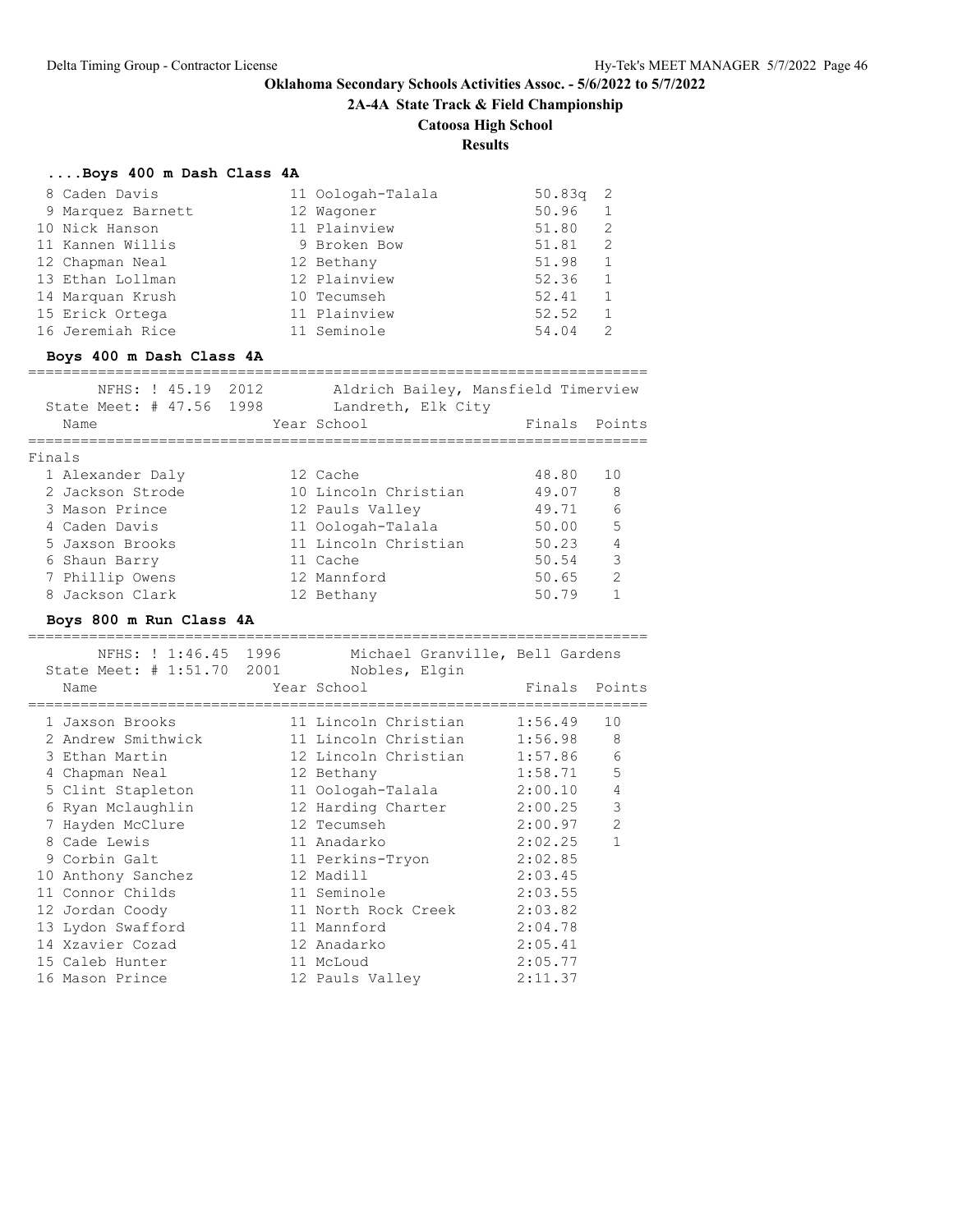**2A-4A State Track & Field Championship**

### **Catoosa High School**

# **Results**

**Boys 1600 m Run Class 4A**

| State Meet: # 4:14.78 2016 Daniel Mazzei, Berryhill | NFHS: ! 3:59.51 2001 Alan Webb, Reston South Lakes | _________________________ |                |
|-----------------------------------------------------|----------------------------------------------------|---------------------------|----------------|
| Name                                                | Year School                                        | Finals                    | Points         |
| 1 Andrew Smithwick                                  | 11 Lincoln Christian 4:20.29                       |                           | 10             |
| 2 Ryan Mclaughlin                                   | 12 Harding Charter                                 | 4:24.02                   | 8              |
| 3 Ike Walker                                        | 12 Holland Hall                                    | 4:26.41                   | 6              |
| 4 Damien Williams                                   | 12 Cache                                           | 4:26.88                   | 5              |
| 5 Jaxson Brooks                                     | 11 Lincoln Christian 4:32.43                       |                           | $\overline{4}$ |
| 6 Corbin Galt                                       | 11 Perkins-Tryon                                   | 4:33.28                   | 3              |
| 7 Clint Stapleton                                   | 11 Oologah-Talala                                  | 4:33.30                   | $\overline{2}$ |
| 8 Lydon Swafford                                    | 11 Mannford                                        | 4:35.06                   | $\mathbf{1}$   |
| 9 Harley Cobb                                       | 12 Byng                                            | 4:35.20                   |                |
| 10 Lane Hargrove                                    | 12 Elk City                                        | 4:35.43                   |                |
| 11 Jordan Coody                                     | 11 North Rock Creek                                | 4:35.68                   |                |
| 12 Matthew Brue                                     | 12 Cache                                           | 4:36.38                   |                |
| 13 Anthony Radke                                    | 11 Cache                                           | 4:37.58                   |                |
| 14 Riley Khalil                                     | 12 Seminole                                        | 4:39.59                   |                |
| 15 Mason Bickle                                     | 12 Berryhill                                       | 4:39.78                   |                |
| 16 Ethan Banks                                      | 11 Elk City                                        | 4:50.48                   |                |
| Boys 3200 m Run Class 4A<br>_____________________   |                                                    |                           |                |
| NFHS: ! 8:34.23 2008                                | German Fernandez, Riverbank                        |                           |                |
| State Meet: # 9:15.89 2016 Zack Black, Sallisaw     |                                                    |                           |                |
| Name                                                | Year School                                        | Finals                    | Points         |
| 1 Ryan Mclaughlin 12 Harding Charter                |                                                    | 9:23.00                   | 10             |
| 2 Damien Williams                                   | 12 Cache                                           | 9:23.63                   | 8              |
| 3 Ike Walker                                        | 12 Holland Hall                                    | 9:43.17                   | 6              |
| 4 Andrew Smithwick                                  | 11 Lincoln Christian 9:43.63                       |                           | 5              |
| 5 Corbin Galt                                       | 11 Perkins-Tryon                                   | 9:49.97                   | 4              |
| 6 Jordan Coody                                      | 11 North Rock Creek 9:54.71                        |                           | 3              |
| 7 Matthew Brue                                      | 12 Cache                                           | 10:02.28                  | $\overline{2}$ |

|  | 7 Matthew Brue     | 12 Cache        | 10:02.28 | 2 |
|--|--------------------|-----------------|----------|---|
|  | 8 Zachary Williams | 9 Cache         | 10:04.49 | 1 |
|  | 9 Lydon Swafford   | 11 Mannford     | 10:07.42 |   |
|  | 10 Alex Pebeahsy   | 9 Anadarko      | 10:16.51 |   |
|  | 11 Harley Cobb     | 12 Byng         | 10:25.09 |   |
|  | 12 Jaden Rodriguez | 10 Bridge Creek | 10:30.84 |   |
|  | 13 Mason Bickle    | 12 Berryhill    | 10:38.08 |   |
|  | 14 Cooper Glasgow  | 10 Ft Gibson    | 10:51.47 |   |
|  | 15 Riley Khalil    | 12 Seminole     | 10:53.59 |   |
|  |                    |                 |          |   |

# **Boys 110 m Hurdles 39" Class 4A**

**Top 8 Advance by Time**

======================================================================== NFHS: ! 13.30 1990 Chris Nelloms, Dayton Dunbar State Meet: # 13.8h 1972 West, Chandler Name Year School Prelims Wind H# ======================================================================== Preliminaries 1 Maddox Motley 10 North Rock Creek 15.20q 0.7 1 2 Dallas Mullikin 12 Dewey 15.55q 0.7 1 3 Eric Threatt 11 John Marshall 15.56q 1.3 3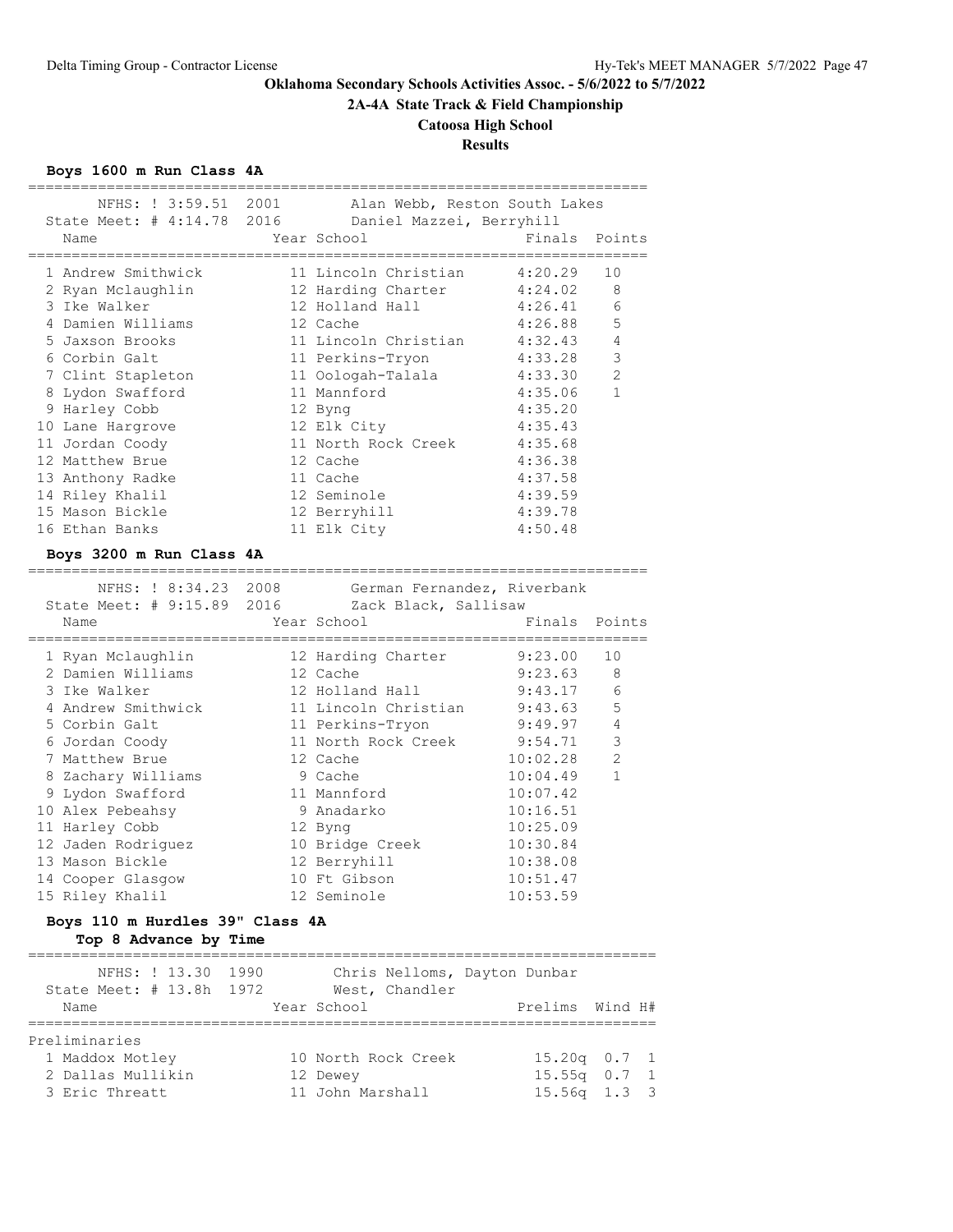**2A-4A State Track & Field Championship**

# **Catoosa High School**

**Results**

### **....Boys 110 m Hurdles 39" Class 4A**

| 4 Josh Miller       | 11 Ft Gibson       | 16.05q           | $0.9$ 2       |                         |
|---------------------|--------------------|------------------|---------------|-------------------------|
| 5 Major Sharp       | 10 Tuttle          | $16.09q$ $0.9$ 2 |               |                         |
| 6 Liam Crowl        | 10 Chickasha       | $16.53q$ 0.9 2   |               |                         |
| 7 Ethan Nowakowski  | 9 North Rock Creek | $16.70q$ 0.7 1   |               |                         |
| 8 Jackson Obregon   | 11 Sallisaw        | 16.91q           | 0.92          |                         |
| 9 Chris Williams    | 11 Dewey           | 17.06            | $0.9$ 2       |                         |
| 10 Zach Hardy       | 12 Ft Gibson       | 17.55            | $0.7 \quad 1$ |                         |
| 11 Riley Youngblood | 11 Byng            | $17.89$ 0.9 2    |               |                         |
| 12 Parker Adams     | 9 Clinton          | 18.13            | $1.3 \quad 3$ |                         |
| 13 Noah Harper      | 9 Skiatook         | 18.17            | 0.7           | $\overline{1}$          |
| 14 Hudson Neafus    | 9 Ft Gibson        | 18.80            | $0.7 \quad 1$ |                         |
| 15 Ian Lamb         | 9 Pauls Valley     | 20.15            | 1.3           | $\overline{\mathbf{3}}$ |
| -- Zackery Parker   | 10 Muldrow         | FS               | 1.3           | 3                       |

### **Boys 110 m Hurdles 39" Class 4A**

============================================================================

| 1972<br>State Meet: # 13.8h<br>West, Chandler<br>Wind Points<br>Year School<br>Finals<br>Name |               |
|-----------------------------------------------------------------------------------------------|---------------|
| Finals                                                                                        |               |
| 10 North Rock Creek<br>14.95<br>1.0<br>1 O<br>1 Maddox Motley                                 |               |
| 1.0<br>2 Eric Threatt<br>15.30<br>11 John Marshall                                            | 8             |
| 1.0<br>15.54<br>3 Major Sharp<br>10 Tuttle                                                    | 6             |
| 4 Josh Miller<br>15.91<br>1.0<br>11 Ft Gibson                                                 | 5             |
| 1.0<br>15.97<br>5 Ethan Nowakowski<br>9 North Rock Creek                                      | 4             |
| 1.0<br>16.01<br>6 Liam Crowl<br>10 Chickasha                                                  | 3             |
| 1.0<br>16.13<br>7 Dallas Mullikin<br>12 Dewey                                                 | $\mathcal{L}$ |
| 17.58<br>1.0<br>11 Sallisaw<br>8 Jackson Obregon                                              |               |

# **Boys 300 m Hurdles 36" Class 4A**

### **Top 8 Advance by Time**

| NFHS: ! 35.02 2009<br>State Meet: # 38.05 1993 | Reggie Wyatt, Riverside La Sierr<br>Hill, Okmulgee |                |                |
|------------------------------------------------|----------------------------------------------------|----------------|----------------|
| Name                                           | Year School                                        | Prelims H#     |                |
| Preliminaries                                  |                                                    |                |                |
| 1 Camden Crooks                                | 11 Cushing                                         | $40.11q$ 2     |                |
| 2 Dallas Mullikin                              | 12 Dewey                                           | $40.27q$ 2     |                |
| 3 Eric Threatt                                 | 11 John Marshall                                   | $40.30q$ 1     |                |
| 4 Dillon Stinson                               | 12 Cache                                           | $41.05q$ 2     |                |
| 5 Major Sharp                                  | 10 Tuttle                                          | $41.07q$ 1     |                |
| 6 Maddox Motley                                | 10 North Rock Creek                                | 41.53q 2       |                |
| 7 Peyton Jones                                 | 11 Inola                                           | $41.79q$ 1     |                |
| 8 Camden Dooley                                | 11 Lincoln Christian                               | $42.22q$ 1     |                |
| 9 Kamden Rodgers                               | 9 Broken Bow                                       | 42.47 1        |                |
| 10 Reid Crumley                                | 9 Tuttle                                           | 42.85 1 42.841 |                |
| 11 Triston Grantham                            | 10 Sulphur                                         | 42.85 2 42.844 |                |
| 12 Caleb Hale                                  | 12 Mannford                                        | 42.92          | $\overline{2}$ |
| 13 Tyler Harbin                                | 10 Cache                                           | 43.00          | $\overline{2}$ |
| 14 Carter Hamilton                             | 12 Plainview                                       | 43.56          | $\mathbf{1}$   |
| 15 Alex Shieldnight                            | 9 Waqoner                                          | 44.34          | $\overline{2}$ |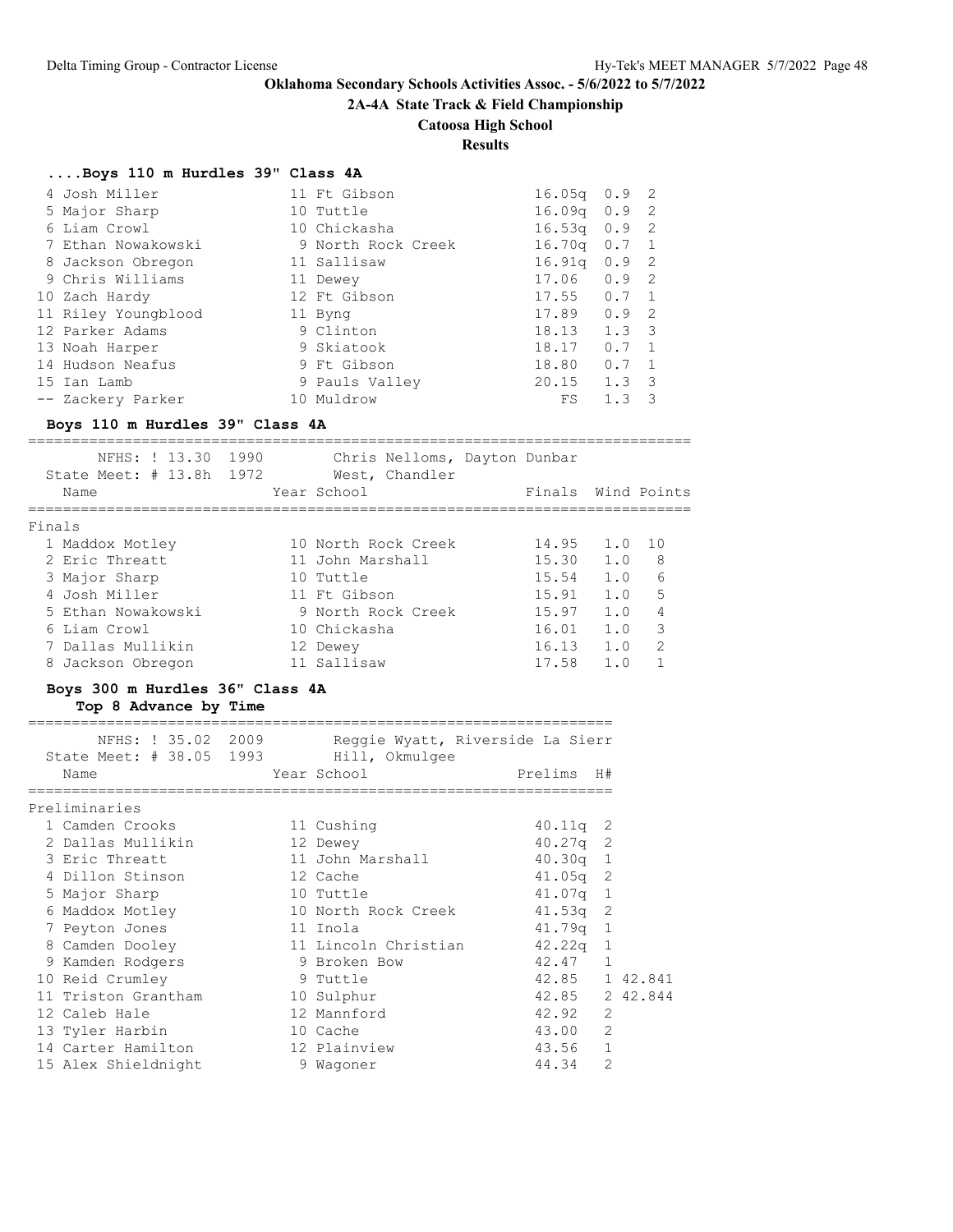**2A-4A State Track & Field Championship**

# **Catoosa High School**

# **Results**

# **Boys 300 m Hurdles 36" Class 4A**

|                                                               | -----------------------                         | ============== | ========= |
|---------------------------------------------------------------|-------------------------------------------------|----------------|-----------|
| NFHS: ! 35.02 2009<br>State Meet: # 38.05 1993 Hill, Okmulgee | Reggie Wyatt, Riverside La Sierra               |                |           |
| Name<br>======================================                | Year School<br>;=============================== | Finals         | Points    |
| Finals                                                        |                                                 |                |           |
| 1 Camden Crooks                                               | 11 Cushing                                      | 39.76          | 10        |
| 2 Eric Threatt                                                | 11 John Marshall                                | 39.80          | 8         |
| 3 Dallas Mullikin                                             | 12 Dewey                                        | 40.27          | 6         |
| 4 Major Sharp                                                 | 10 Tuttle                                       | 40.57          | 5         |
| 5 Dillon Stinson                                              | 12 Cache                                        | 40.79          | -4        |
| 6 Peyton Jones                                                | 11 Inola                                        | 41.29          | 3         |
| 7 Maddox Motley                                               | 10 North Rock Creek                             | 41.42          | 2<br>1    |
| 8 Camden Dooley                                               | 11 Lincoln Christian                            | 42.49          |           |
| Boys 4x100 m Relay Class 4A<br>Top 8 Advance by Time          |                                                 |                |           |
| NFHS: ! 39.76 1998                                            | Fort Worth OD Wyatt                             |                |           |
| State Meet: # 41.77 1996 , Broken Bow                         |                                                 |                |           |
| School                                                        |                                                 | Prelims        | H#        |
| :=============<br>Preliminaries                               |                                                 |                |           |
| 1 Bethany                                                     |                                                 | $43.04q$ 3     |           |
| 1) Jackson Clark 12                                           | 2) Taylor Heim 11                               |                |           |
| 3) Aedan Hughey 12                                            | 4) Jocelyn Malaska 12                           |                |           |
| 2 Holland Hall                                                |                                                 | $43.06q$ 2     |           |
| 1) Weston Brookhart 9                                         | 2) Nick Jones 12                                |                |           |
| 3) Tre Carter 12                                              | 4) Nunu Campbell 12                             |                |           |
| 3 John Marshall<br>1) Devin Jones 11                          | 2) James Allen 9                                | $43.55q$ 2     |           |
| 3) Elijah Goldsmith 12                                        | 4) Dorien Middleton 11                          |                |           |
| 4 Cushing                                                     |                                                 | 43.86q 2       |           |
| 1) Noah Jones 11                                              | 2) Matthew Grossenheider 11                     |                |           |
| 3) Camden Crooks 11                                           | 4) Lane Yaunt 11                                |                |           |
| 5 Blanchard                                                   |                                                 | $43.99q$ 3     |           |
| 1) Andrew Burch 10                                            | 2) Connor Miers 12                              |                |           |
| 3) Bradly Mckee 12                                            | 4) Lincoln Smith 12                             |                |           |
| 6 Chickasha                                                   |                                                 | 44.07q 1       |           |
| 1) Noah Flores 12                                             | 2) Malek Murphy 11                              |                |           |
| 3) Bryson Sales 9                                             | 4) Damarion Harris 11                           |                |           |
| 7 Lincoln Christian<br>1) Camden Dooley 11                    |                                                 | $44.09q$ 1     |           |
| 3) Asher Harris 12                                            | 2) Jacob Kratzer 11<br>4) John Washington 11    |                |           |
| 8 Elk City                                                    |                                                 | 44.22q 3       |           |
| 1) Cooper Garbarino 10                                        | 2) Marino RiveraNoblitt 12                      |                |           |
| 3) Rylie Miller 12                                            | 4) Devin Simmons 11                             |                |           |
| 9 Poteau                                                      |                                                 | 44.45          | 2         |
| 1) Wyatt Gamble 10                                            | 2) Jace Hall 11                                 |                |           |
| 3) Caleb Andrews 10                                           | 4) Dax Collins 10                               |                |           |
| 10 Mannford                                                   |                                                 | 44.46          | 1         |
| 1) Tyler Day 12                                               | 2) Nate Brinker 12                              |                |           |
| 3) Phillip Owens 12                                           | 4) Cameron Rodriguez 10                         |                |           |
| 11 Plainview                                                  |                                                 | 44.50          | 3         |
| 1) Carter Hamilton 12                                         | 2) Jose Ortiz 11                                |                |           |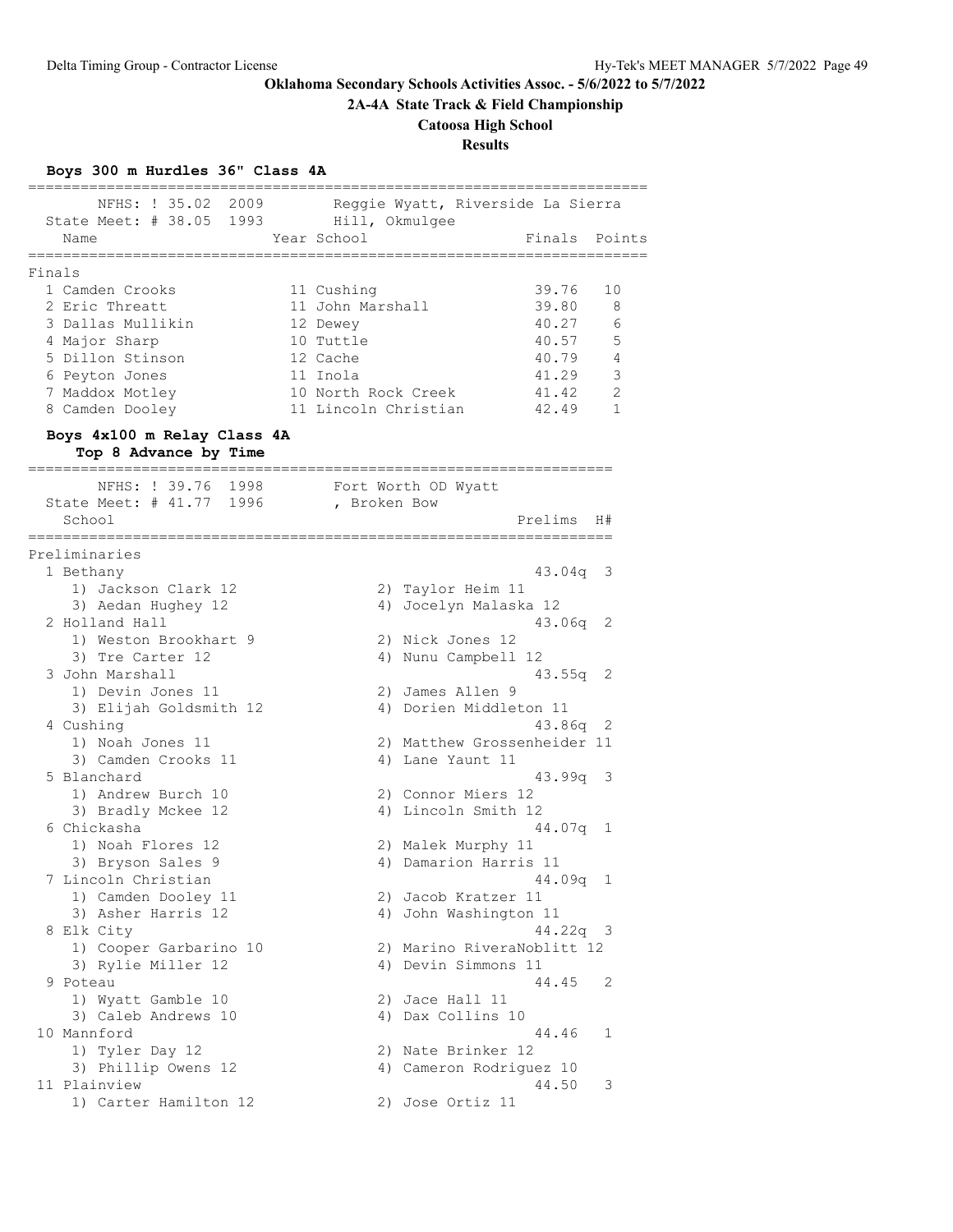### **2A-4A State Track & Field Championship**

#### **Catoosa High School**

# **Results**

### **....Boys 4x100 m Relay Class 4A**

| 3) Blake Stewart 10         | 4) Caden Pickens 12     |               |
|-----------------------------|-------------------------|---------------|
| 12 Sallisaw                 | 44.58                   | 2             |
| 1) Ashton Foster 10         | 2) Cealm Kilpatrick 11  |               |
| 3) Kylan Bailey 12          | 4) Aaron File 10        |               |
| 13 Seminole                 | 44.62                   | $\mathbf{1}$  |
| 1) Vcake Wassana 11         | 2) Jeremiah Rice 11     |               |
| 3) Dontre Garfield 9        | 4) Braxton Street 11    |               |
| 14 Waqoner                  | 44.68                   | $\mathcal{L}$ |
| 1) Gabe Rodriguez 11        | 2) Shaun Atkins 10      |               |
| 3) Dante Swanson 9          | 4) Marquez Barnett 12   |               |
| 15 Ft Gibson                | 45.04                   | $\mathbf{1}$  |
| 1) Brelynn Macomb           | 2) Cade Waqqle 11       |               |
| 3) Zach Hardy 12            | 4) Toby West 12         |               |
| 16 Broken Bow               | 45.07                   | 3             |
| 1) Kannen Willis 9          | 2) Kamden Rodgers 9     |               |
| 3) Britten Dollarhide 12    | 4) Christian Brumley 11 |               |
| 17 Sulphur                  | 45.19                   | $\mathbf{1}$  |
| 1) Brytan Gaddy 10          | 2) Daniel Amaya 11      |               |
| 3) Brailyn Vallandingham 11 | 4) Austin Garrett 9     |               |

#### **Boys 4x100 m Relay Class 4A**

======================================================================= NFHS: ! 39.76 1998 Fort Worth OD Wyatt State Meet: # 41.77 1996 , Broken Bow School **Finals Points** ======================================================================= Finals 1 Bethany 42.77 20 1) Jackson Clark 12 2) Taylor Heim 11 3) Aedan Hughey 12 4) Jocelyn Malaska 12 2 Holland Hall 42.82 16 1) Weston Brookhart 9 2) Nick Jones 12 3) Tre Carter 12 (a) 4) Nunu Campbell 12 3 Chickasha 43.62 12 1) Noah Flores 12 2) Malek Murphy 11 3) Bryson Sales 9 4) Damarion Harris 11 4 Lincoln Christian 43.80 10 1) Camden Dooley 11 2) Jacob Kratzer 11 3) Asher Harris 12 4) John Washington 11 5 Cushing 43.87 8 1) Noah Jones 11 2) Matthew Grossenheider 11 3) Camden Crooks 11 (4) Lane Yaunt 11 6 Blanchard 43.88 6 1) Andrew Burch 10 2) Connor Miers 12 3) Bradly Mckee 12 4) Lincoln Smith 12 7 John Marshall 44.24 4 1) Devin Jones 11 2) James Allen 9 3) Elijah Goldsmith 12 4) Dorien Middleton 11 8 Elk City 44.25 2 1) Cooper Garbarino 10 2) Marino RiveraNoblitt 12

3) Rylie Miller 12 4) Devin Simmons 11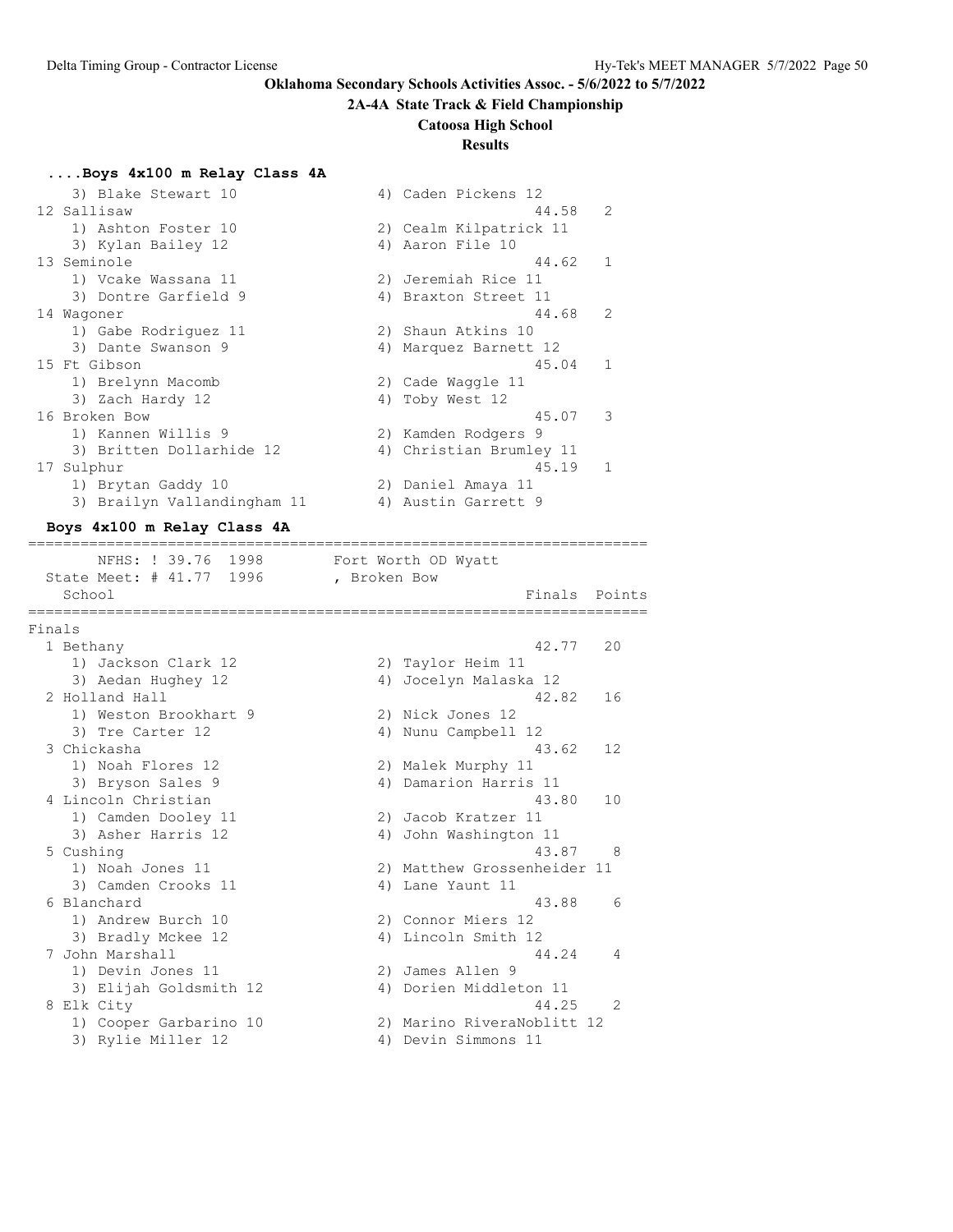**2A-4A State Track & Field Championship**

#### **Catoosa High School**

### **Results**

### **Boys 4x200 m Relay Class 4A**

========================================================================== NFHS: ! 1:23.25 2011 Conroe The Woodlands State Meet: # 1:28.57 2017 , Tuttle C Trevino, A Yarbrough, R Boles, R Taylor School **Finals H#** Points ========================================================================== 1 Bethany 1:28.39# 2 20 1) Jackson Clark 12 2) Taylor Heim 11 3) Aedan Hughey 12 4) Jocelyn Malaska 12 2 Cache 1:28.83 2 16 1) Brayden Castro 11 2) Alexander Daly 12 3) Shaun Barry 11 4) Dillon Stinson 12 3 Lincoln Christian 1:29.80 2 12 1) Camden Dooley 11 2) Jacob Kratzer 11 3) Asher Harris 12 4) John Washington 11 4 John Marshall 1:30.94 2 10 1) Devin Jones 11 2) James Allen 9 3) Elijah Goldsmith 12 4) Dorien Middleton 11 5 Mannford 1:31.13 2 8 1) Cameron Rodriguez 10 2) Phillip Owens 12 3) Tyler Day 12 12 12 12 4) Nate Brinker 12 6 Blanchard 1:31.16 2 6 1) Jaxon Laminack 11 2) Connor Miers 12 3) Bradly Mckee 12 4) Lincoln Smith 12 7 Elk City 1:31.23 2 4 1) Cooper Garbarino 10 2) Marino RiveraNoblitt 12 3) Rylie Miller 12 4) Devin Simmons 11 8 Plainview 1:32.13 1 2 1) Lane Willoughby 12 2) Blake Stewart 10 3) Jose Ortiz 11 (a) 4) Caden Pickens 12 9 Wagoner 1:32.30 1 1) Gabe Rodriguez 11 2) Shaun Atkins 10 3) Dante Swanson 9 4) Marquez Barnett 12 10 Cushing 1:32.87 1 1) Camden Crooks 11 2) Matthew Grossenheider 11 3) Kaden Eyler 12 (4) Lane Yaunt 11 11 Tuttle 1:33.12 2 1) Triston Grounds 11 2) Weston Grounds 10 3) Mason Murrell 10 4) Riley Leonard 11 12 Lone Grove 2012 2022 2022 2023 2024 2022 2022 2023 2024 2022 2023 2024 2022 2023 2024 2022 2023 2024 2022 20 1) JJ Miller 12 2) Skylar Battles 11 3) Colton Raper 11 4) Eli Kendall 10 13 Bristow 1:33.33 1 1) Dustyn Flood 12 2) Kaden Hooks 10 3) Gage Spencer 9 4) Caleb Alexander 10 14 North Rock Creek 1:34.02 1 1) Wyatt Hester 12 2) Mitchell James 12 3) Maddox Motley 10 4) Seven Cawvey 10 15 Seminole 1:35.63 1 1) Vcake Wassana 11 2) Braxton Street 11 3) Jeremiah Rice 11 (4) Dontre Garfield 9 16 Pauls Valley 1:36.96 1 1) Noah Olguin 9 2) Mason Prince 12 3) Rayne Major 10  $\hskip1cm$  4) TK Jaggers 11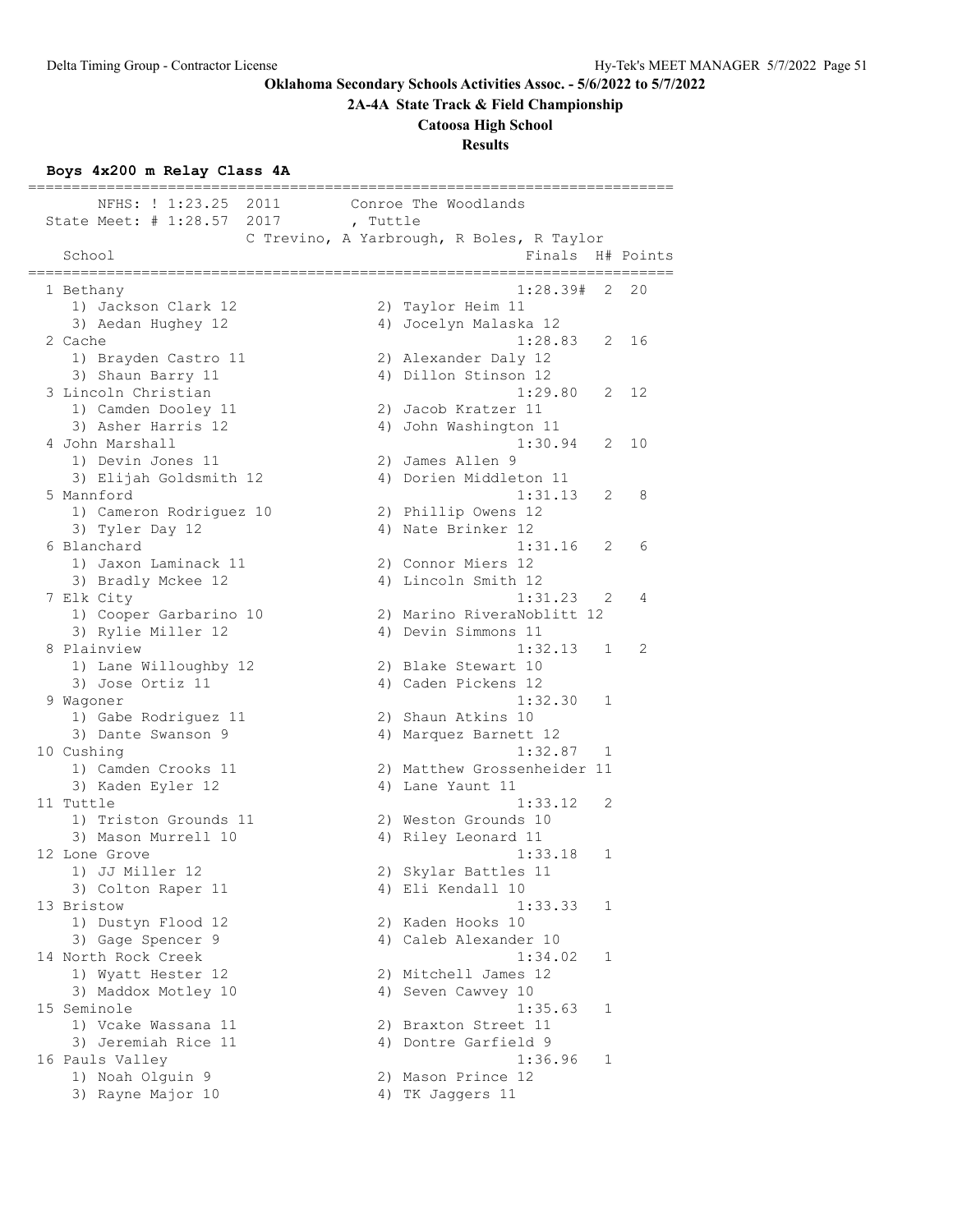**2A-4A State Track & Field Championship**

# **Catoosa High School**

# **Results**

# **Boys 4x400 m Relay Class 4A**

| =======<br>1985<br>NFHS: ! 3:07.40                                | Hawthorne |                                         |   |           |
|-------------------------------------------------------------------|-----------|-----------------------------------------|---|-----------|
| State Meet: $\#$ 3:17.5h<br>1972<br>School<br>;================== | , Hugo    | Finals<br>====================          |   | H# Points |
| 1 Bethany                                                         |           | 3:23.68                                 | 2 | 20        |
| 1) Jackson Clark 12                                               |           | 2) Karter Fouts 12                      |   |           |
| 3) Chapman Neal 12                                                |           | 4) Jocelyn Malaska 12                   |   |           |
| 2 Cache                                                           |           | 3:24.20                                 | 2 | 16        |
| 1) Alexander Daly 12                                              |           | 2) Shaun Barry 11                       |   |           |
| 3) Damien Williams 12                                             |           | 4) Dillon Stinson 12                    |   |           |
| 3 Lincoln Christian                                               |           | 3:24.48                                 |   | 2 12      |
| 1) Camden Dooley 11                                               |           | 2) Ethan Martin 12                      |   |           |
| 3) Benjamin Himaya 12                                             |           | 4) Jackson Strode 10                    |   |           |
| 4 Plainview                                                       |           | 3:26.68                                 | 2 | 10        |
| 1) Ethan Lollman 12                                               |           | 2) Jose Ortiz 11                        |   |           |
| 3) Lane Willoughby 12                                             |           | 4) Erick Ortega 11<br>3:27.96           | 2 |           |
| 5 Pauls Valley<br>1) Mason Prince 12                              |           | 2) Maddex Prince 9                      |   | 8         |
| 3) Deacon Davidson 12                                             |           | 4) TK Jaggers 11                        |   |           |
| 6 Wagoner                                                         |           | 3:29.74                                 | 2 | 6         |
| 1) Dante Swanson 9                                                |           | 2) Shaun Atkins 10                      |   |           |
| 3) Eedrick Johnson 9                                              |           | 4) Marquez Barnett 12                   |   |           |
| 7 Tuttle                                                          |           | 3:30.07                                 | 1 | 4         |
| 1) Triston Grounds 11                                             |           | 2) Weston Grounds 10                    |   |           |
| 3) Major Sharp 10                                                 |           | 4) Reid Crumley 9                       |   |           |
| 8 Cushing                                                         |           | 3:30.39                                 | 2 | 2         |
| 1) Max Wood 9                                                     |           | 2) Brady Matheson 10                    |   |           |
| 3) Camden Crooks 11                                               |           | 4) Lane Yaunt 11                        |   |           |
| 9 Elk City                                                        |           | 3:31.19                                 | 2 |           |
| 1) Devin Simmons 11                                               |           | 2) Marino RiveraNoblitt 12              |   |           |
| 3) Rylie Miller 12                                                |           | 4) Cooper Garbarino 10                  |   |           |
| 10 Blanchard                                                      |           | 3:31.89                                 | 1 |           |
| 1) Jaxon Laminack 11                                              |           | 2) Gavin Graves 12                      |   |           |
| 3) Grant Elam 12                                                  |           | 4) Connor Miers 12                      |   |           |
| 11 Mannford                                                       |           | 3:34.98                                 | 1 |           |
| 1) Cameron Rodriguez 10                                           |           | 2) Phillip Owens 12<br>4) Caleb Hale 12 |   |           |
| 3) Tyler Day 12<br>12 John Marshall                               |           | 3:35.39                                 | 1 |           |
| 1) Elijah Fields 11                                               |           | 2) Derek Shaw 9                         |   |           |
| 3) Eric Threatt 11                                                |           | 4) Dorien Middleton 11                  |   |           |
| 13 Broken Bow                                                     |           | 3:36.90                                 | 1 |           |
| 1) Kannen Willis 9                                                |           | 2) Kamden Rodgers 9                     |   |           |
| 3)<br>Jace Roberts 10                                             |           | 4) Christian Brumley 11                 |   |           |
| 14 Jay                                                            |           | 3:37.36                                 | 1 |           |
| 1) Jeron Newcomb 11                                               |           | 2) Tucker Earp 11                       |   |           |
| 3) Dustin Duran 12                                                |           | 4) Tyler Landrum 10                     |   |           |
| 15 Madill                                                         |           | 3:38.36                                 | 1 |           |
| 1) Blayze Adams 10                                                |           | 2) Osvaldo Ariciaga 10                  |   |           |
| 3) Bode Shahan 10                                                 |           | 4) Anthony Sanchez 12                   |   |           |
| 16 Holland Hall                                                   |           | 3:42.43                                 | 1 |           |
| 1) Weston Brookhart 9                                             |           | 2) Hunt Heldebrand 12                   |   |           |
| 3) Gary Teal 10                                                   |           | 4) Tre Carter 12                        |   |           |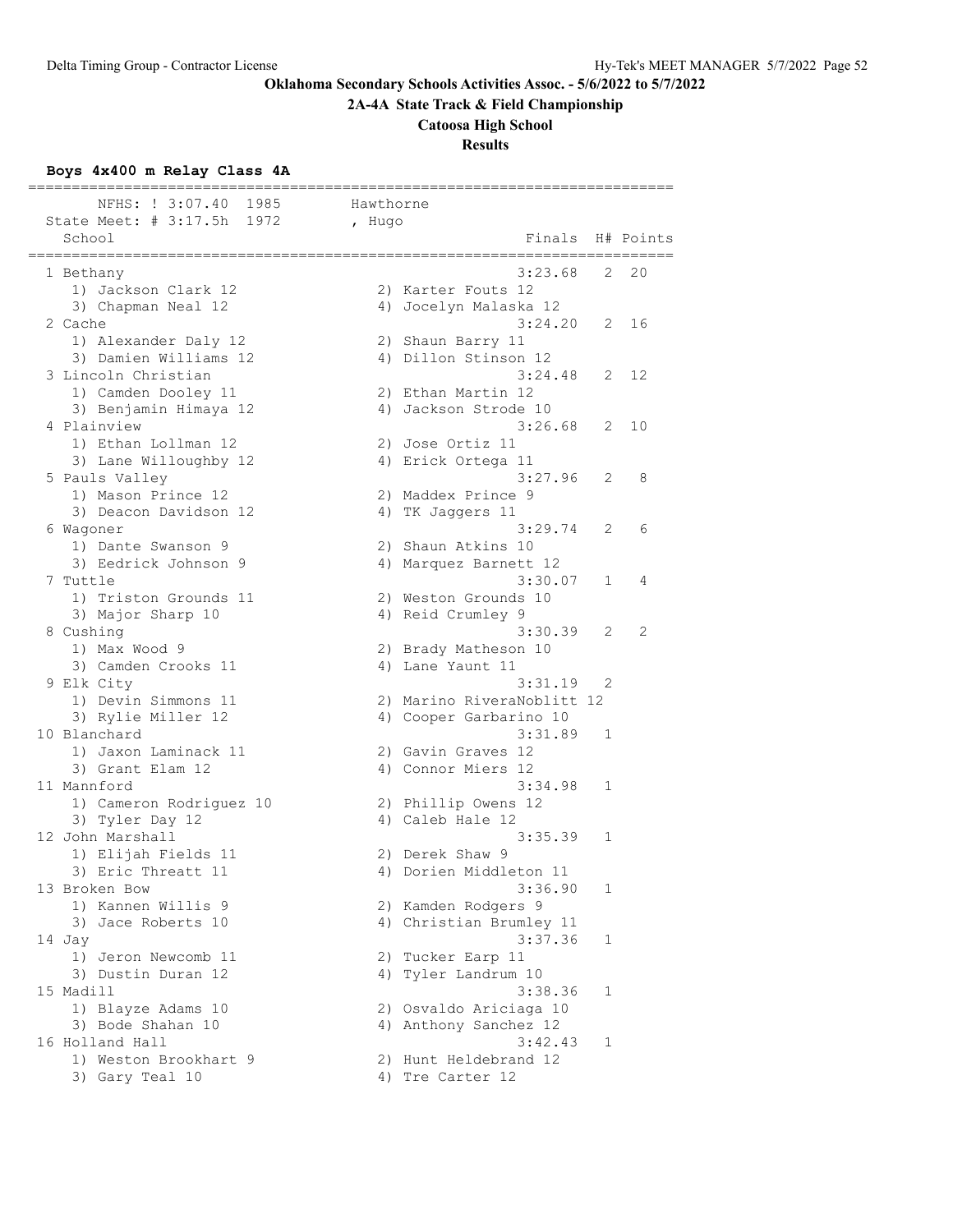**2A-4A State Track & Field Championship**

# **Catoosa High School**

**Results**

# **Boys 4x800 m Relay Class 4A**

| NFHS: ! 7:33.48 2009<br>State Meet: # 7:58.66 1992 | , Catoosa | ======================================<br>Washington Central Bucks South |          |
|----------------------------------------------------|-----------|--------------------------------------------------------------------------|----------|
| School                                             |           | Finals                                                                   | Points   |
| 1 Lincoln Christian                                |           | ------------------<br>8:01.50                                            | 20       |
| 1) Benjamin Himaya 12                              |           | 2) Ethan Martin 12                                                       |          |
| 3) Jackson Strode 10                               |           | 4) Jaxson Brooks 11                                                      |          |
| 2 Anadarko                                         |           | 8:14.21                                                                  | 16       |
| 1) Xzavier Cozad 12                                |           | 2) Layton Cyrus 12                                                       |          |
| 3) Alex Pebeahsy 9                                 |           | 4) Cade Lewis 11                                                         |          |
| 3 Oologah-Talala                                   |           | 8:17.87                                                                  | 12       |
| 1) Jace Jansen 12                                  |           | 2) Caden Davis 11                                                        |          |
| 3) Eli Despain 10                                  |           | 4) Clint Stapleton 11                                                    |          |
| 4 Cache                                            |           | 8:20.40                                                                  | 10       |
| 1) Damien Williams 12                              |           | 2) Anthony Radke 11                                                      |          |
| 3) Jayt Drew 9                                     |           | 4) Matthew Brue 12                                                       |          |
| 5 Elk City                                         |           | 8:22.02                                                                  | 8        |
| 1) Lane Hargrove 12                                |           | 2) Ethan Banks 11                                                        |          |
| 3) Brackston Thompson 9                            |           | 4) Rylie Miller 12                                                       |          |
| 6 Seminole                                         |           | 8:26.46                                                                  | 6        |
|                                                    |           |                                                                          |          |
| 1) Yuro Sewell 10                                  |           | 2) Josh Armstrong 10<br>4) Connor Childs 11                              |          |
| 3) Riley Khalil 12                                 |           |                                                                          |          |
| 7 Bethany<br>1) Karter Fouts 12                    |           | 8:30.18                                                                  | 4        |
|                                                    |           | 2) Chapman Neal 12                                                       |          |
| 3) Kylar Peterson 12                               |           | 4) Levi Johnson 10                                                       |          |
| 8 Cushing                                          |           | 8:33.62                                                                  | 2        |
| 1) Max Wood 9                                      |           | 2) Tevin Minney 9                                                        |          |
| 3) Lane Wood 9                                     |           | 4) Brady Matheson 10                                                     |          |
| 9 Blanchard                                        |           | 8:35.81                                                                  |          |
| 1) Grant Elam 12                                   |           | 2) Tyler Rodgers 11                                                      |          |
| 3) Davis Vittitow 10                               |           | 4) Jason Zheng 11                                                        |          |
| 10 Jay                                             |           | 8:40.92                                                                  | 8:40.913 |
| 1) Wylie Robertson 9                               |           | 2) Tucker Earp 11                                                        |          |
| 3) Jayden Jones 9                                  |           | 4) Tyler Landrum 10                                                      |          |
| 11 Plainview                                       |           | 8:40.92                                                                  | 8:40.918 |
| 1) Ethan Lollman 12                                |           | 2) Lane Willoughby 12                                                    |          |
| 3) Mckinley Smith 10                               |           | 4) Samuel Lollman 9                                                      |          |
| 12 Byng                                            |           | 8:42.43                                                                  |          |
| 1) Harley Cobb 12                                  |           | 2) Kade Streater 12                                                      |          |
| 3) Rece Nickell 9                                  |           | 4) Lawrence Coleman 11                                                   |          |
| 13 Poteau                                          |           | 8:43.35                                                                  |          |
| 1) StIhl Synder 11                                 |           | 2) Ramiro Lucero 10                                                      |          |
| 3) Riley Gastelum 12                               |           | 4) Tyler Baker 10                                                        |          |
| 14 North Rock Creek                                |           | 8:44.33                                                                  |          |
| 1) Jordan Coody 11                                 |           | 2) Tate Conner 11                                                        |          |
| 3) Josh Robertson 12                               |           | 4) Elijah Bloyed 12                                                      |          |
| 15 Tecumseh                                        |           | 8:56.16                                                                  |          |
| 1) Hayden McClure 12                               |           | 2) Michael Juhl 12                                                       |          |
| 3) Logan Haworth 11                                |           | 4) James Negahnquet 11                                                   |          |
| 16 Sulphur                                         |           | 8:59.54                                                                  |          |
| 1) Brailyn Vallandingham 11                        |           | 2) Kaleb Madron 9                                                        |          |
| 3) Halen Pannell 10                                |           | 4) Huston Holder 10                                                      |          |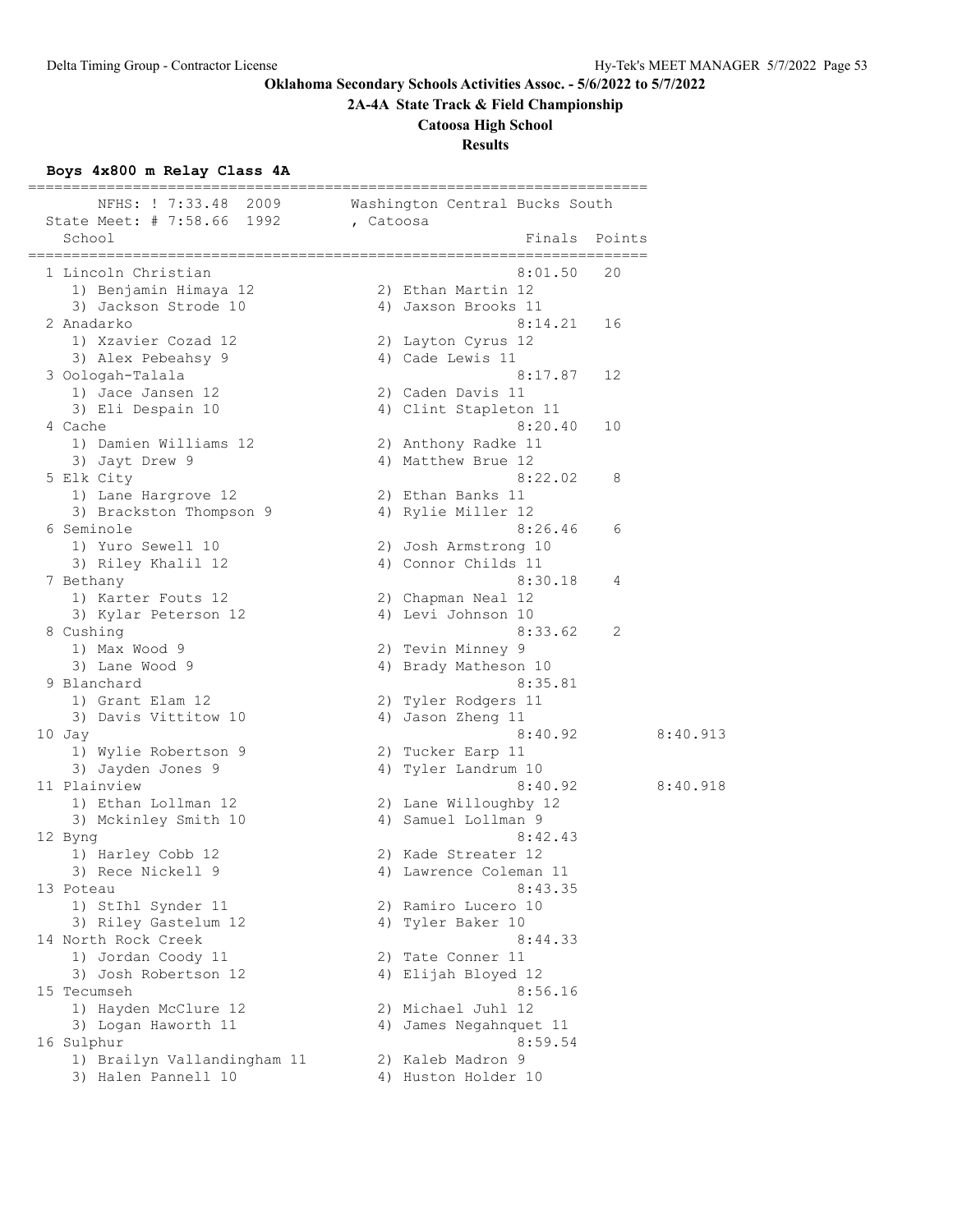**2A-4A State Track & Field Championship**

**Catoosa High School**

# **Results**

# **Boys High Jump Class 4A**

| 7-06<br>2017<br>NFHS: !<br>State Meet: # 6-10<br>1983           | Vernon Turner, Yukon, OK<br>Hargett, Hugo |        |
|-----------------------------------------------------------------|-------------------------------------------|--------|
| State Meet: $\#$ 6-10<br>1996                                   | Conkling, Weatherford                     |        |
| State Meet: $\#$ 6-10<br>1996                                   | Callamon, Sallisaw                        |        |
| State Meet: # 6-10<br>1996                                      | Smith, Star Spencer                       |        |
| State Meet: # 6-10 2003                                         | Ramsdell, Kingfisher                      |        |
| State Meet: # 6-10 2010                                         | Mounce, Locust Grove                      |        |
| Name                                                            | Year School<br>Finals                     | Points |
| =====================<br>1 Trenden Collins                      | $6 - 06.00$<br>11 Muldrow                 | 10     |
| 5-08 5-10 6-00 6-02 6-04 6-06 6-10                              |                                           |        |
| O O XO XO XXO XXX<br>$\circ$                                    |                                           |        |
|                                                                 | $6 - 04.00$                               | 8      |
| 2 Braxton Mecklenburg 12 Kingfisher                             |                                           |        |
| 5-08 5-10 6-00 6-02 6-04 6-06                                   |                                           |        |
| PPP<br>O O O XXO XXX                                            |                                           |        |
| 3 Cameron Wright 12 Bethany                                     | $6 - 02.00$                               | 6      |
| 5-08 5-10 6-00 6-02 6-04                                        |                                           |        |
| $\begin{matrix} 0 & 0 & 0 & \text{XXX} \end{matrix}$<br>$\circ$ |                                           |        |
| 4 Taqun Fittje                                                  | 10 Cushing<br>$J6 - 02.00$                | 5      |
| 5-08 5-10 6-00 6-02 6-04                                        |                                           |        |
| O XO XXO XXX<br>XO.                                             |                                           |        |
| 5 Keaton Miller                                                 | $6 - 00.00$<br>11 Inola                   | 4      |
| $5 - 08$ $5 - 10$ $6 - 00$ $6 - 02$                             |                                           |        |
| O O XXX<br>$\circ$                                              |                                           |        |
| 6 Jacob Kimmel                                                  | $J6 - 00.00$<br>11 Cushing                | 2.50   |
| $5 - 08$ $5 - 10$ $6 - 00$ $6 - 02$                             |                                           |        |
| O XO XXO XXX                                                    |                                           |        |
| 6 Caleb Palmer                                                  | $J6 - 00.00$<br>12 Bethany                | 2.50   |
| $5 - 08$ $5 - 10$ $6 - 00$ $6 - 02$                             |                                           |        |
| XO XXO XXX<br>$\Omega$                                          |                                           |        |
| 8 Brandon Lloyd                                                 | 12 Sulphur<br>$5 - 10.00$                 | 0.50   |
| $5 - 08$ $5 - 10$ $6 - 00$                                      |                                           |        |
| O XXX<br>$\circ$                                                |                                           |        |
| 8 Dylan Torres                                                  | $5 - 10.00$<br>12 Locust Grove            | 0.50   |
| $5 - 08$ $5 - 10$ $6 - 00$                                      |                                           |        |
| O XXX<br>$\circ$                                                |                                           |        |
| 10 Kaden Hooks                                                  | $J5 - 10.00$<br>10 Bristow                |        |
| $5 - 08$ $5 - 10$ $6 - 00$                                      |                                           |        |
| XO XXX<br>$\circ$                                               |                                           |        |
| 11 David King                                                   | 10 North Rock Creek<br>$J5 - 10.00$       |        |
| $5 - 08$ $5 - 10$ $6 - 00$                                      |                                           |        |
| O XXO XXX                                                       |                                           |        |
| 11 Gregory Booker Jr                                            | 12 Plainview<br>$J5 - 10.00$              |        |
| $5 - 08$ $5 - 10$ $6 - 00$                                      |                                           |        |
| O XXO XXX                                                       |                                           |        |
| 13 Tony Martocci                                                | 12 Lincoln Christian<br>$J5 - 10.00$      |        |
| $5 - 08$ $5 - 10$ $6 - 00$                                      |                                           |        |
|                                                                 |                                           |        |
| XO XXO XXX                                                      |                                           |        |
| 13 Grayson Ramsey                                               | 12 Lone Grove<br>$J5 - 10.00$             |        |
| $5 - 08$ $5 - 10$ $6 - 00$                                      |                                           |        |
| XO XXO XXX                                                      |                                           |        |
| 15 Zackery Parker                                               | 10 Muldrow<br>$5 - 08.00$                 |        |
| $5 - 08$ $5 - 10$                                               |                                           |        |
| XO XXX                                                          |                                           |        |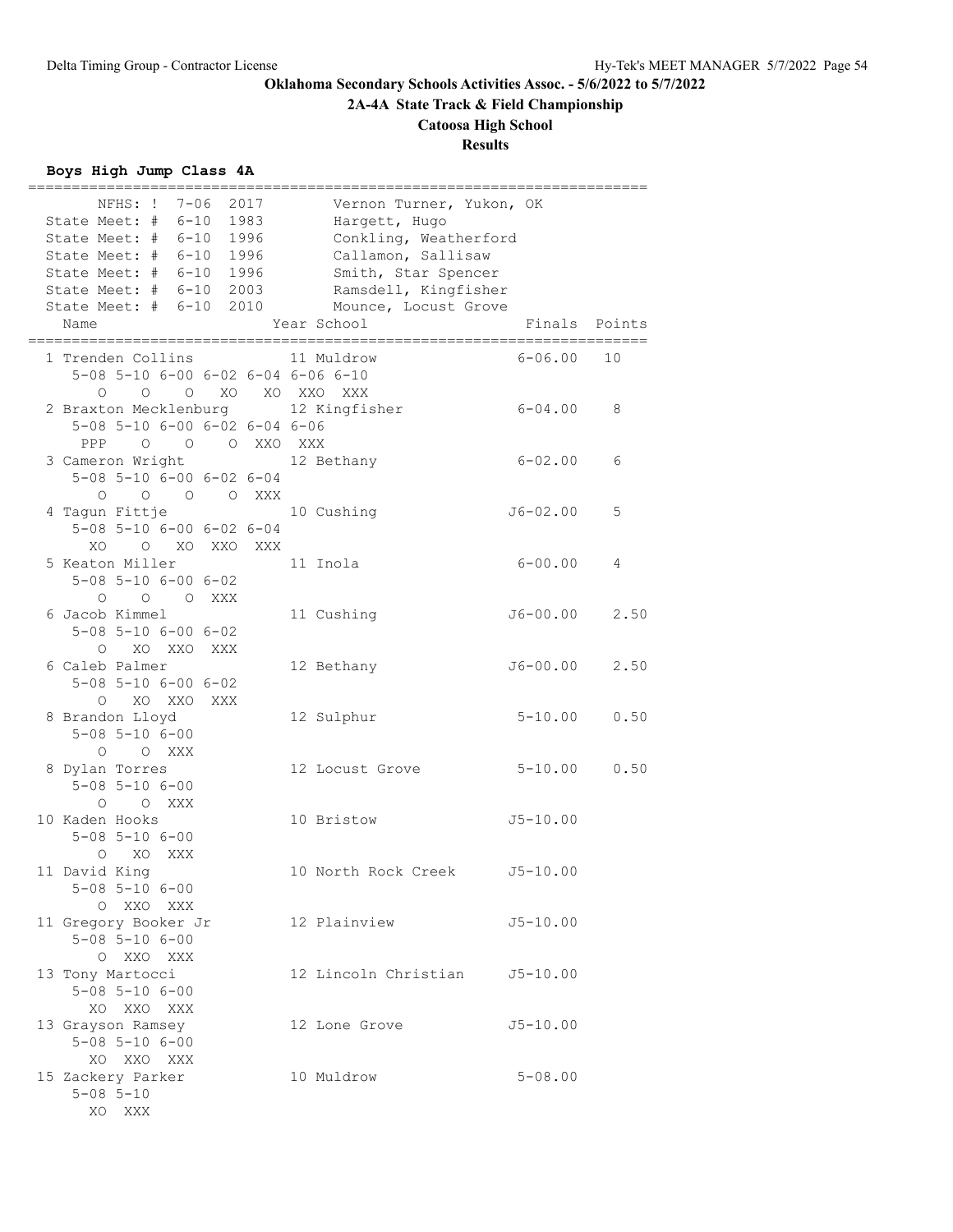**2A-4A State Track & Field Championship**

# **Catoosa High School**

# **Results**

# **....Boys High Jump Class 4A**

| 15 Kellen Rutledge | 10 Blanchard        | $5 - 08.00$ |
|--------------------|---------------------|-------------|
| $5 - 08$ $5 - 10$  |                     |             |
| XO XXX             |                     |             |
| -- Kaden Woodard   | 11 North Rock Creek | NΗ          |
| $5 - 08$           |                     |             |
| XXX                |                     |             |

# **Boys Pole Vault Class 4A**

| ==========                                                                                                                                                                                                                                                                |             | ===========   | ====================== |                |
|---------------------------------------------------------------------------------------------------------------------------------------------------------------------------------------------------------------------------------------------------------------------------|-------------|---------------|------------------------|----------------|
| NFHS: ! 19-05.50 2018 Armand Duplantis, Lafayette, LA<br>State Meet: # 17-01 1980 Dial, Marlow                                                                                                                                                                            |             |               |                        |                |
| Name                                                                                                                                                                                                                                                                      | Year School |               | Finals                 | Points         |
| 1 Blane Gibbs<br>11-00 11-06 12-00 12-06 13-00 13-06<br>O O O O XXX<br><b>XO</b>                                                                                                                                                                                          |             | 11 Plainview  | 13-00.00               | 10             |
| 2 Aspen Jolly 11 Sulphur<br>11-00 11-06 12-00 12-06 13-00<br>$\begin{matrix} 0 & 0 & 0 \end{matrix} \quad \begin{matrix} 0 & X0 \end{matrix} \quad \begin{matrix} XXX \end{matrix}$                                                                                       |             |               | $12 - 06.00$           | 8              |
| 3 Eli Vinson<br>10-06 11-00 11-06 12-00 12-06 13-00<br>0 0 0 XXO XXO XXX                                                                                                                                                                                                  |             | 9 Madill      | $J12 - 06.00$          | 6              |
| 4 Adam Trompler 11 Lincoln Christian 12-00.00<br>10-00 10-06 11-00 11-06 12-00 12-06<br>XO XO XXO O O XXX                                                                                                                                                                 |             |               |                        | 5              |
| 5 Cj Lawrence<br>10-06 11-00 11-06 12-00 12-06<br>O XO O XXO XXX                                                                                                                                                                                                          | 11 Inola    |               | $J12 - 00.00$          | 4              |
| 6 Mark Snead<br>10-00 10-06 11-00 11-06 12-00<br>$\bigcap$<br>O O XO XXX                                                                                                                                                                                                  |             | 12 Broken Bow | $11 - 06.00$           | 3              |
| 7 Gavin Honeycutt<br>9-06 10-00 10-06 11-00 11-06<br>$\begin{matrix}0\\ 0\\ \end{matrix} \qquad \begin{matrix}0\\ 0\\ \end{matrix} \qquad \begin{matrix}X0\\ X0\\ \end{matrix} \qquad \begin{matrix}X0\\ X0\\ \end{matrix} \qquad \begin{matrix}XXX\\ XXX\\ \end{matrix}$ |             | 9 Bristow     | $11 - 00.00$           | $\mathfrak{D}$ |
| 8 Johnny Leverich<br>9-00 9-06 10-00 10-06 11-00<br>0 0 0 0 XXX                                                                                                                                                                                                           | 12 Cushing  |               | $10 - 06.00$           | $\mathbf{1}$   |
| 9 Kaden Ready 12 Cleveland<br>9-00 9-06 10-00 10-06 11-00<br>XO O XXO O XXX                                                                                                                                                                                               |             |               | $J10-06.00$            |                |
| 10 Carl Peterson<br>9-00 9-06 10-00 10-06 11-00<br>O O O XXO XXX                                                                                                                                                                                                          |             | 10 Cushing    | $J10-06.00$            |                |
| 11 Shepard Harrison<br>$9 - 00$ $9 - 06$ $10 - 00$ $10 - 06$<br>O XO O XXX                                                                                                                                                                                                |             | 9 Cache       | $10 - 00.00$           |                |
| 12 Blaze Blackburn<br>$9 - 00$ $9 - 06$ $10 - 00$ $10 - 06$<br>XO XXO O XXX                                                                                                                                                                                               |             | 10 Sulphur    | $J10-00.00$            |                |
| 13 Logan Spradlin<br>$9 - 00$ $9 - 06$ $10 - 00$<br>XXO<br>$\circ$<br>XXX                                                                                                                                                                                                 |             | 11 Cushing    | $9 - 06.00$            |                |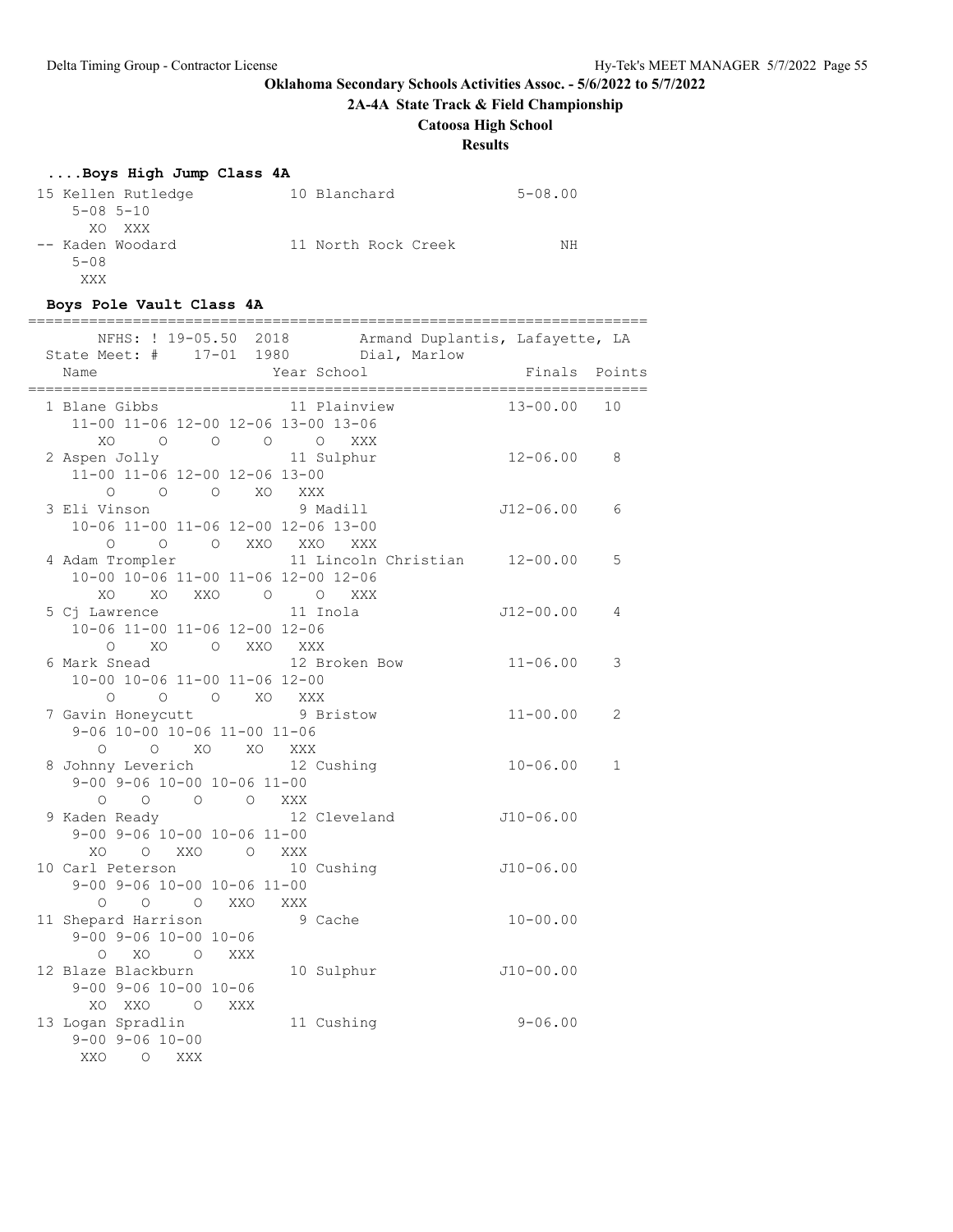**2A-4A State Track & Field Championship**

### **Catoosa High School**

**Results**

#### **....Boys Pole Vault Class 4A**

| 14 Holden Mcgahey | 11 Madill    | $9 - 00.00$ |
|-------------------|--------------|-------------|
| $9 - 00$ $9 - 06$ |              |             |
| XO XXX            |              |             |
| -- Brock Barr     | 11 Chickasha | NΗ          |
| $9 - 00$          |              |             |
| XXX               |              |             |

#### **Boys Long Jump Class 4A**

=============================================================================== NFHS: ! 26-04.75 1989 James Stallworth, Tulare Union State Meet: # 25-04.75 2007 Locke, Hugo Name The Year School The Finals Wind H# Points =============================================================================== 1 Taylor Heim 11 Bethany 21-08.50 NWI 2 10 FOUL 14-01.50(NWI) 19-11.50(NWI) 19-10.50(NWI) 20-08.75(NWI) 21-08.50(NWI) 2 Cealm Kilpatrick 11 Sallisaw 21-04.00 NWI 2 8 19-09(NWI) 19-01(NWI) 21-01(NWI) 21-01.50(NWI) 21-04(NWI) 20-02(NWI) 3 Brytan Gaddy 10 Sulphur 21-01.00 NWI 2 6 19-11(NWI) FOUL 20-11.75(NWI) 20-07.50(NWI) 21-01(NWI) FOUL 4 Trenden Collins 11 Muldrow 20-11.50 NWI 1 5 18-09(NWI) 19-05.50(NWI) 19-08.50(NWI) 20-01(NWI) 20-00(NWI) 20-11.50(NWI) 5 Dillon Stinson 12 Cache 20-11.25 NWI 2 4 20-06(NWI) 20-05.75(NWI) FOUL 20-11.25(NWI) 19-10.50(NWI) FOUL 6 Xavier CopelandMcFadden 12 Chickasha 20-09.75 NWI 2 3 FOUL FOUL 20-08.75(NWI) FOUL FOUL 20-09.75(NWI) 7 Tre Carter 12 Holland Hall 20-09.50 NWI 2 2 19-04.50(NWI) 20-02.50(NWI) 20-01.50(NWI) 20-09.50(NWI) 20-03(NWI) FOUL 8 Eric Threatt 11 John Marshall 20-05.00 NWI 2 1<br>20-01 (NWI) FOUL 19-03 (NWI) 19-09.50 (NWI) FOUL 20-05 (NWI) 20-01(NWI) FOUL 19-03(NWI) 19-09.50(NWI) FOUL 20-05(NWI) 9 David King 10 North Rock Creek 20-02.00 NWI 1 20-02(NWI) 18-01(NWI) 18-11(NWI) 19-06.50(NWI) 19-02(NWI) FOUL 10 Cainen Mar 12 Lincoln Christian 19-04.25 NWI 1 17-08.75(NWI) 19-00.75(NWI) 19-04.25(NWI) 11 Rayne Jones 12 North Rock Creek 19-04.00 NWI 1 19-02.75(NWI) 19-04(NWI) FOUL 12 Vcake Wassana 11 Seminole 19-03.50 NWI 2 19-02(NWI) 19-03.50(NWI) FOUL 13 Kolton England 12 Lone Grove 19-03.00 NWI 2 FOUL 19-03(NWI) FOUL 14 Caleb Hale 12 Mannford 18-03.75 NWI 1 18-03.75(NWI) FOUL FOUL<br>15 Lane Yaunt 11 C 15 Lane Yaunt 11 Cushing 18-02.25 NWI 1 18-02.25(NWI) 17-01.50(NWI) 17-07(NWI) 16 Zackery Parker 10 Muldrow 18-01.00 NWI 1 17-02.75(NWI) FOUL 18-01(NWI) 17 Slade Josey 9 Chickasha 17-10.75 NWI 1 FOUL 17-08.75(NWI) 17-10.75(NWI)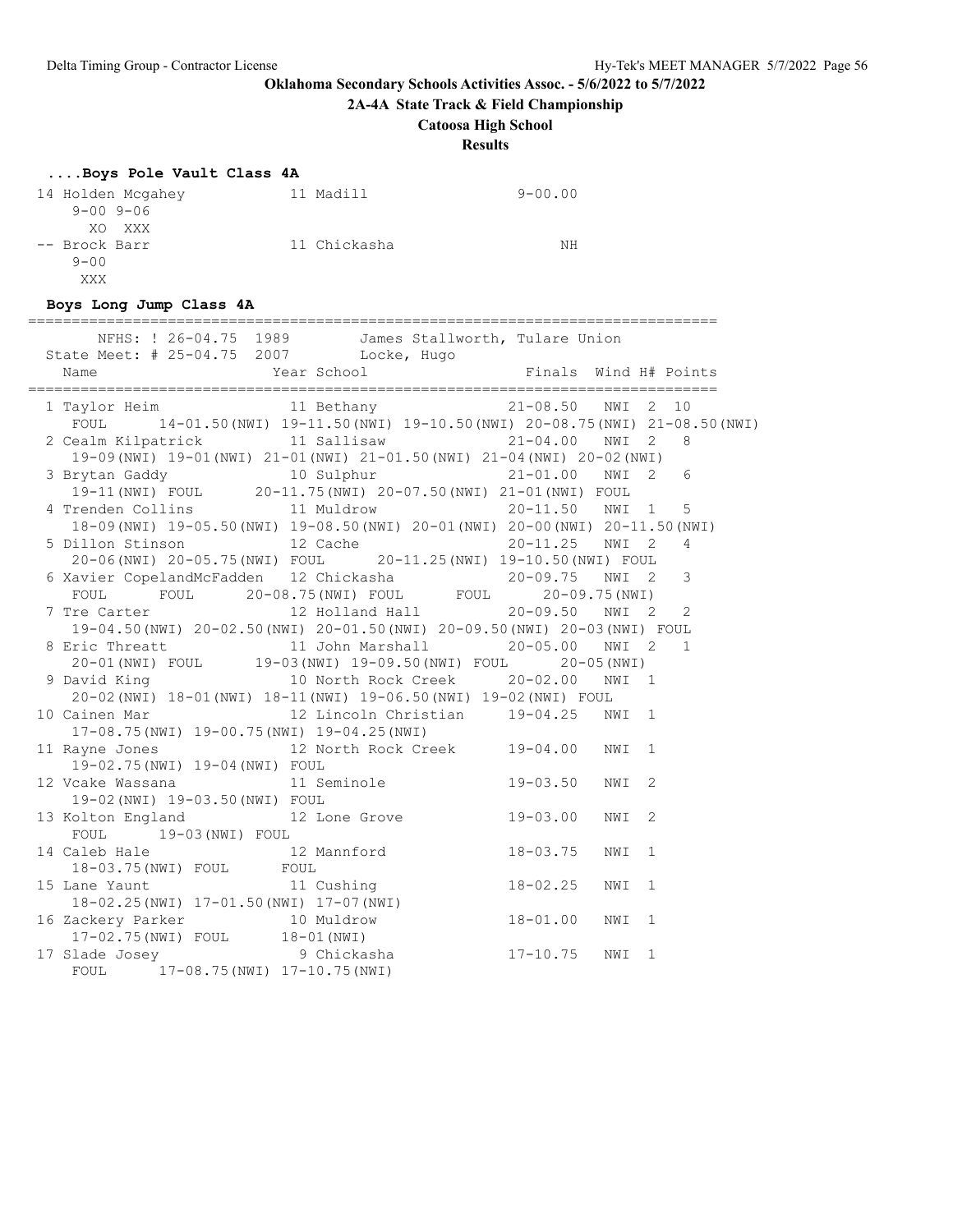**2A-4A State Track & Field Championship**

# **Catoosa High School**

# **Results**

# **Boys Shot Put Class 4A**

| NFHS: ! 77-00 1979 Michael Carter, Dallas Jefferson<br>State Meet: # 60-09.50 1979 Baker, Idabel         |                |
|----------------------------------------------------------------------------------------------------------|----------------|
| Finals H# Points<br>Year School<br>Name                                                                  |                |
| 1 Jeffrey Paddyaker 12 Cache 52-08.75 2 10<br>48-05.50 47-06 52-08.75 FOUL FOUL 51-05.75                 |                |
| 2 Evan Keefe 11 Hilldale<br>47-00.25 48-10 48-07.50 FOUL FOUL 52-01<br>$52 - 01.00$ 2                    | 8              |
| 3 Braden Garrison<br>50-06 49-06.75 50-03 48-01.25 FOUL 49-03.50<br>$50 - 06.00$ 1                       | 6              |
| 11 Plainview<br>$49 - 00.50$ 2<br>4 Dru Naylor<br>46-02.25 45-10 49-00.50 47-03.50 48-10 46-07.75        | $\overline{5}$ |
| 5 Braylan Haworth 11 Weatherford 48-09.50 2<br>FOUL FOUL 46-02 FOUL 46-01.25 48-09.50                    | $\overline{4}$ |
| 6 River Shaw<br>11 Madill<br>$47 - 08.50$ 2<br>43-00 47-05.25 FOUL 47-00 47-05.50 47-08.50               | 3              |
| 7 Cutler Rollins 9 Weatherford<br>$47 - 06.00$ 1<br>47-06 46-05.75 46-02 44-09.25 46-09.25 FOUL          | 2              |
| 8 Davis Dotson 12 Berryhill<br>$46 - 04.50$ 2<br>46-04.50 46-01.50 46-01.50 46-03 FOUL FOUL              | $\mathbf{1}$   |
| 10 Tuttle<br>$46 - 02.25$<br>$\mathbf{1}$<br>9 Jace Warren<br>46-02.25 44-02.25 FOUL 41-10.50 44-00 FOUL |                |
| 10 Jorge Martinez 12 Madill<br>$\overline{2}$<br>$46 - 00.75$<br>FOUL 46-00.75 45-00.25                  |                |
| 11 Garrett Keith 11 Plainview 45-02.50<br>45-02.50 FOUL 44-10<br>2                                       |                |
| 12 Justus Gilliam 12 9 Plainview<br>$45 - 01.75$<br>$\mathbf{1}$<br>44-08.25 45-01.75 FOUL               |                |
| 13 Jaylen Niedo 12 Cache<br>44-02.25 42-00.25 44-04<br>$44 - 04.00$<br>$\mathbf{1}$                      |                |
| 14 Connor Jones 11 Oologah-Talala 44-03.00<br>44-03 FOUL FOUL<br>$\mathbf{1}$                            |                |
| 15 Alex Winter 12 Bristow<br>44-02.75<br>$\mathbf{1}$<br>43-04.25 43-06.75 44-02.75                      |                |
| 16 Mason Young 11 Verdigris 43-03.50<br>FOUL 43-03.50 42-11.75<br>$\mathbf{1}$                           |                |

# **Boys Discus Throw Class 4A**

| NFHS: ! 236-06 2009<br>Mason Finley, Buena Vista, CO<br>State Meet: # 195-00 2000<br>Sims, Weatherford |            |               |           |
|--------------------------------------------------------------------------------------------------------|------------|---------------|-----------|
| Year School<br>Name                                                                                    | Finals     |               | H# Points |
| 1 Montiell Crane<br>10 Clinton                                                                         | 169-04     |               | 2 10      |
| FOUL FOUL 155-11 150-10 163-00 169-04<br>11 Oologah-Talala<br>2 Connor Jones                           | $153 - 11$ | $\mathcal{L}$ | 8         |
| FOUL 132-10 146-04 FOUL 153-11 150-02<br>12 Bristow<br>3 Alex Winter                                   | $153 - 06$ | $\mathcal{L}$ | 6         |
| $139-05$ $150-07$ $147-07$ $153-06$ $149-05$ $131-02$<br>9 Clinton<br>4 Wyatt Sawatzsky                | $153 - 01$ | $\mathcal{L}$ | 5         |
| 153-01 138-05 152-11 141-05 FOUL 147-06<br>11 Plainview                                                | $152 - 02$ | $\mathcal{L}$ | 4         |
| 5 Dru Naylor<br>151-07 148-11 150-08<br>FOUL 150-04 152-02                                             |            |               |           |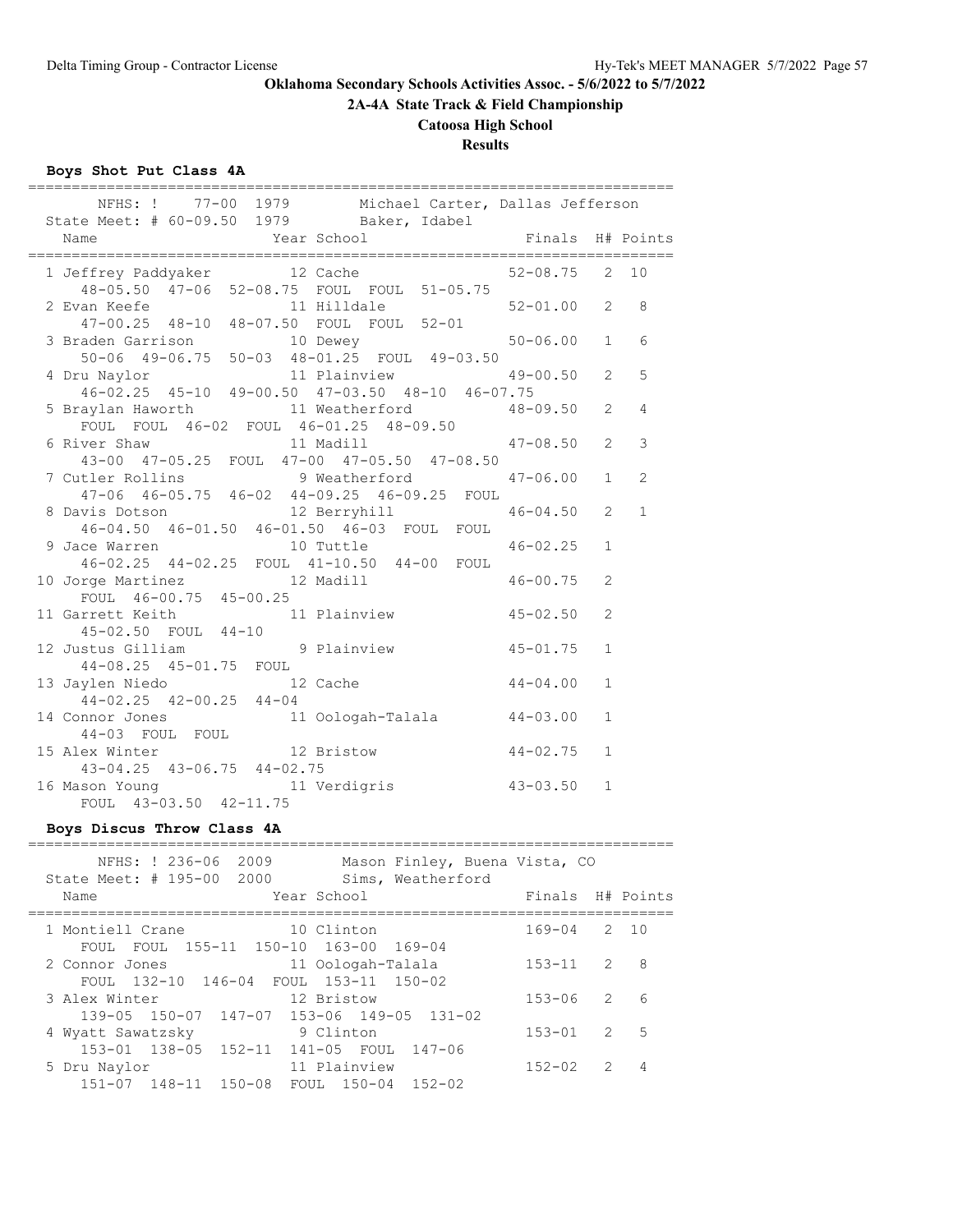# **2A-4A State Track & Field Championship**

# **Catoosa High School**

# **Results**

### **....Boys Discus Throw Class 4A**

| 135-03 FOUL 143-04 137-03 145-08 FOUL               | 6 Braylan Haworth                   11 Weatherford | $145 - 08$ 1 3 |   |  |
|-----------------------------------------------------|----------------------------------------------------|----------------|---|--|
| FOUL 143-01 138-11 129-04 FOUL 145-02               | 7 Adin Coley 10 Broken Bow 145-02 1 2              |                |   |  |
| 132-07 FOUL 145-00 FOUL FOUL FOUL                   | 8 Dakota Routt 12 Cache                            | $145 - 00$ 2 1 |   |  |
| 124-08 137-03 140-09 135-02 125-04 134-02           | 9 Carson East 12 Lincoln Christian 140-09 1        |                |   |  |
| FOUL FOUL 140-08                                    |                                                    |                | 2 |  |
| 11 Jace Warren 10 Tuttle<br>132-11 134-11 133-03    |                                                    | $134 - 11$ 1   |   |  |
| 120-05 127-05 118-03                                | 12 Colton Burch 12 North Rock Creek 127-05 1       |                |   |  |
| 13 Jedd Barrett 12 Inola<br>113-11 112-01 124-07    |                                                    | $124 - 07$ 1   |   |  |
| 14 Justus Gilliam 9 Plainview<br>116-09 FOUL 119-11 |                                                    | $119-11$ 1     |   |  |
| 103-08 FOUL FOUL                                    | 15 David Smithwick 10 Lincoln Christian 103-08 1   |                |   |  |
| FOUL FOUL FOUL                                      | -- Tripp Fuller 11 Verdigris 10 FOUL 2             |                |   |  |

Women - Class 2A - Team Rankings - 17 Events Scored

|     | 1) Hooker             | 85             |    | 2) Velma-Alma                | 70 |
|-----|-----------------------|----------------|----|------------------------------|----|
| 3)  | Crescent              | 69             |    | 4) Oklahoma Union            | 59 |
| 5)  | Regent Prep HS of OK  | 56             |    | 6) Cashion                   | 45 |
| 7)  | Afton                 | 39             | 8) | Watonga                      | 38 |
| 9)  | Stroud                | 37             |    | 10) Hobart                   | 34 |
|     | 11) Okemah            | 29             |    | 12) Warner                   | 28 |
|     | 13) Merritt           | 25             |    | 14) Minco                    | 22 |
|     | 14) Oktaha            | 22             |    | 16) Oklahoma (OCA) Christian | 20 |
|     | 17) Wynnewood         | 16             |    | 17) Hinton                   | 16 |
|     | 19) Caddo             | 15             |    | 20) Pawhuska                 | 11 |
|     | 21) Fairview          | 9              |    | 22) Chelsea                  | 8  |
|     | 23) Wilburton         | 7              |    | 23) Porter (HS) Consolid     |    |
|     | 23) Carnegie          |                |    | 26) Hydro-Eakly              | 6  |
| 26) | Empire                | 6              |    | 28) Tonkawa                  | 5  |
|     | 28) Thomas-Fay-Custer | 5              |    | 28) Commerce                 | 5  |
| 31) | Walters               | 4              |    | 32) Fairland                 | 3  |
|     | 33) Wyandotte         | 2              |    | 33) Wright City              | 2  |
| 33) | Pawnee                | $\overline{2}$ |    | 36) Stratford                |    |
|     | 36) Vian              |                |    | 36) Sayre                    |    |
|     |                       |                |    |                              |    |

#### Women - Class 4A - Team Rankings - 17 Events Scored

| 1) Weatherford        | 128.50 | 2) Tuttle      | 118 |
|-----------------------|--------|----------------|-----|
| 3) Cache              | 76     | 4) Bristow     | 47  |
| 5) Pauls Valley       | 44     | 6) Plainview   | 43  |
| 7) Kingfisher         | 40     | 8) Poteau      | 35  |
| 9) Dickson            | 29     | 10) Broken Bow | 28  |
| 11) Lincoln Christian | 25.50  | 12) Byng       | 20  |
| John Marshall         | 20     | 14) Clinton    |     |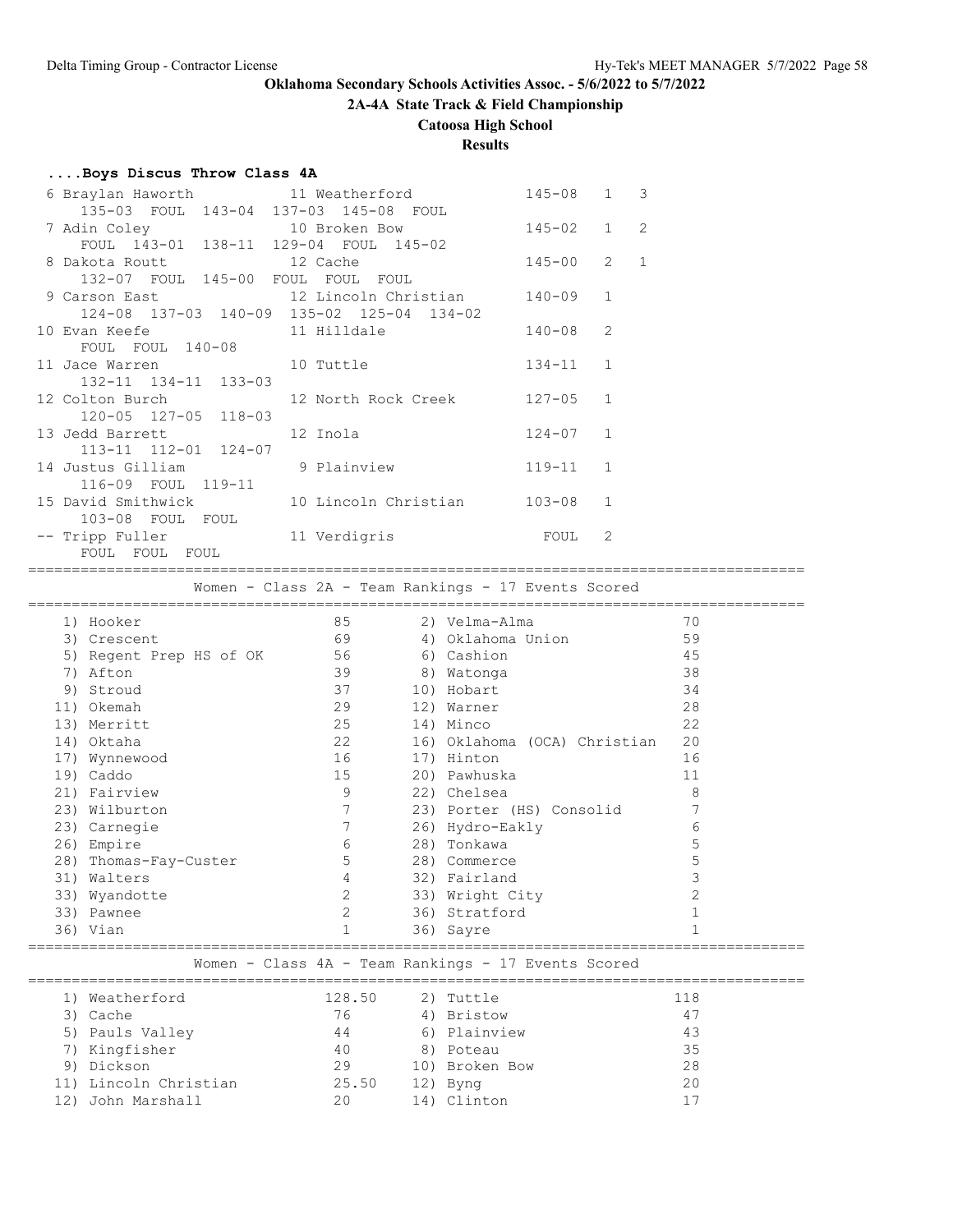**2A-4A State Track & Field Championship**

# **Catoosa High School**

# **Results**

|  | Boys Discus Throw Class 4A |    |               |                |
|--|----------------------------|----|---------------|----------------|
|  | 15) Blanchard              | 16 | 16) Bethany   | 13             |
|  | 17) Mannford               | 12 | 18) Verdigris | 11             |
|  | 18) Ft Gibson              | 11 | 20) Madill    | 10             |
|  | 21) Cascia Hall            | 9  | 22) Douglass  | 8              |
|  | 23) Jay                    |    | 24) Berryhill | 6              |
|  | 24) Sulphur                | 6  | 26) Waqoner   | 5              |
|  | 26) Harding Charter Prep   | 5  | 28) Tecumseh  | $\overline{4}$ |
|  | 28) Seminole               | 4  | 28) Skiatook  | $\overline{4}$ |
|  | 28) Miami                  | 4  | 32) Cushing   | 3              |
|  | 32) Inola                  | 3  | 34) Anadarko  | 2              |
|  | 34) Cleveland              | 2  | 36) McLoud    | $\mathbf{1}$   |
|  | 36) Catoosa                |    | 36) Muldrow   |                |

=========================================================================================

Men - Class 2A - Team Rankings - 17 Events Scored

|     | 1) Rejoice Christian    | 119   | 2) Hooker                    | 103          |
|-----|-------------------------|-------|------------------------------|--------------|
|     | 3) Hobart               | 60.50 | 4) Warner                    | 45           |
|     | 5) Fairview             | 43    | 6) Colcord                   | 38           |
|     | 7) Gore                 | 30    | 8) Wynnewood                 | 25.50        |
|     | 9) Chelsea              | 24    | 10) Merritt                  | 22           |
|     | 10) Mounds              | 22    | 10) Chouteau - Mazie         | 22           |
|     | 13) Stroud              | 21    | 14) Wister                   | 18           |
|     | 15) Watonga             | 17    | 16) Oklahoma Union           | 15           |
|     | 17) Sayre               | 14    | 18) Thomas-Fay-Custer        | 11           |
|     | 18) Carnegie            | 11    | 18) Wewoka                   | 11           |
|     | 21) Ketchum             | 10    | 22) Hominy                   | 9            |
|     | 22) Minco               | 9     | 24) Okemah                   | 8            |
|     | 24) Vian                | 8     | 24) Foyil                    | 8            |
|     | 24) Caney Valley        | 8     | 24) Central - Sallisaw       | 8            |
|     | 24) Stratford           | 8     | 30) Oklahoma (OCA) Christian | 7            |
|     | 31) Velma-Alma          | 6     | 31) Hinton                   | 6            |
|     | 31) Tonkawa             | 6     | 34) Rush Springs             | 5            |
|     | 34) Konawa              | 5     | 34) Pioneer-Pleasant Valley  | 5            |
|     | 37) Elmore CIty-Pernell | 4     | 37) Cashion                  | 4            |
|     | 37) Healdton            | 4     | 40) Walters                  | 3            |
| 41) | Snyder                  | 2     | 41) Pawhuska                 | $\mathbf{2}$ |
|     | 41) Ripley              | 2     | 41) Mooreland                | $\mathbf{2}$ |
|     | 45) Savanna             | 1     | 45) Caddo                    | $\mathbf 1$  |
|     | 45) Porum               | 1     | 45) Pocola                   | $\mathbf{1}$ |
|     | 45) Wilburton           | 1     |                              |              |

========================================================================================= Men - Class 4A - Team Rankings - 17 Events Scored

|     | 1) Lincoln Christian    | 121   | 2) Cache             | 102   |
|-----|-------------------------|-------|----------------------|-------|
|     | 3) Bethany              | 94.50 | 4) Holland Hall      | 49    |
|     | 5) Plainview            | 35    | 6) John Marshall     | 34    |
|     | 7) Oologah-Talala       | 31    | 8) Cushing           | 30.50 |
|     | 9) Harding Charter Prep | 21    | 10) North Rock Creek | 19    |
|     | 11) Chickasha           | 18    | 12) Elk City         | 17    |
| 12) | Anadarko                | 17    | 14) Blanchard        | 16    |
|     | 15) Tuttle              | 15    | 15) Muldrow          | 15    |
|     | 15) Clinton             | 15    | 18) Sulphur          | 14.50 |
|     | 19) Sallisaw            | 14    | 19) Pauls Valley     | 14    |
| 19) | Dewey                   | 14    | 22) Kingfisher       | 13    |
|     |                         |       |                      |       |